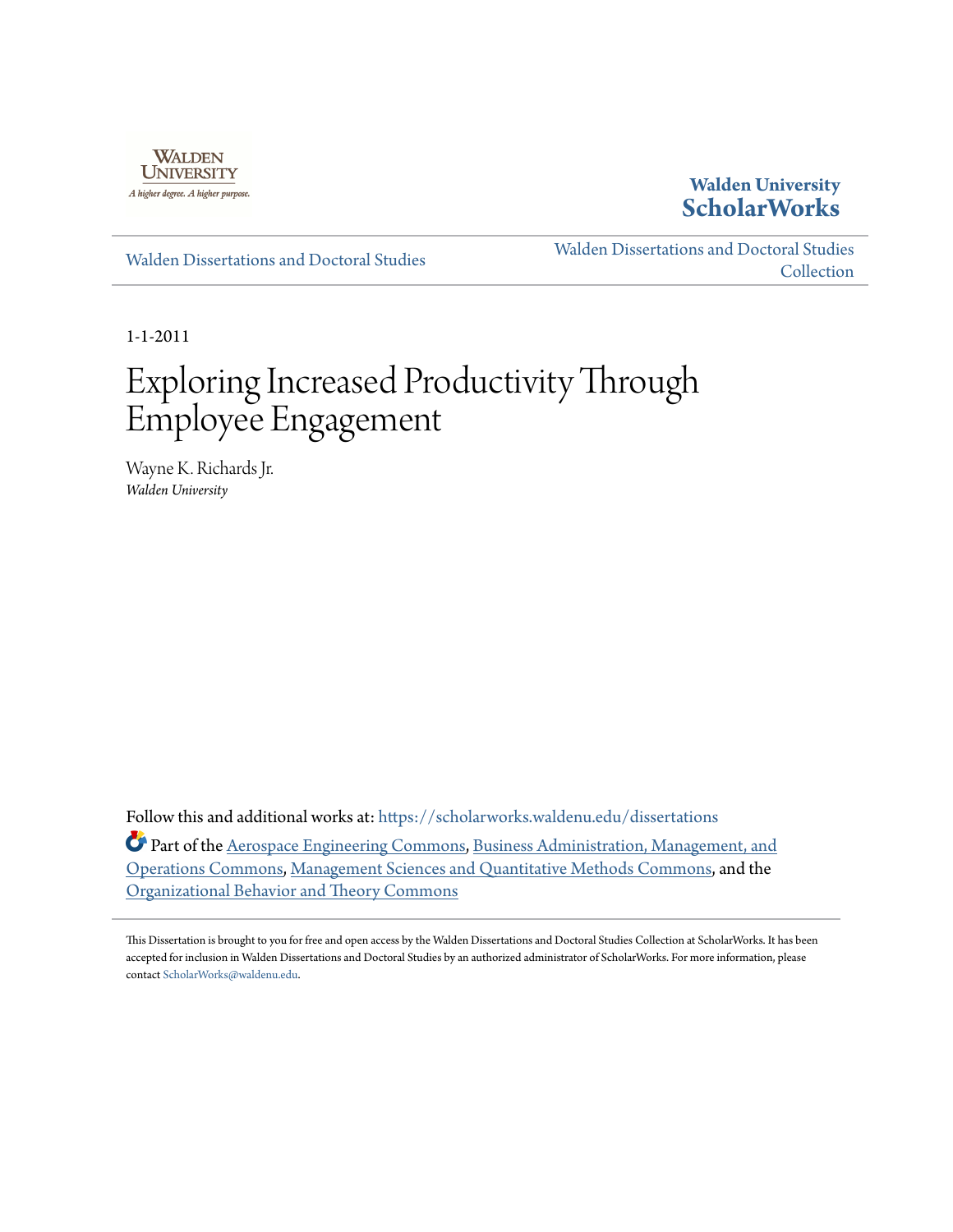## **Walden University**

College of Management and Technology

This is to certify that the doctoral study by

Wayne Richards, Jr.

has been found to be complete and satisfactory in all respects, and that any and all revisions required by the review committee have been made.

Review Committee Dr. Emad Rahim, Committee Chairperson, Doctor of Business Administration Faculty

Dr. Russell Strickland, Committee Member, Doctor of Business Administration Faculty

Dr. Judith Blando, University Reviewer, Doctor of Business Administration Faculty

Chief Academic Officer Eric Riedel, Ph.D.

> Walden University 2013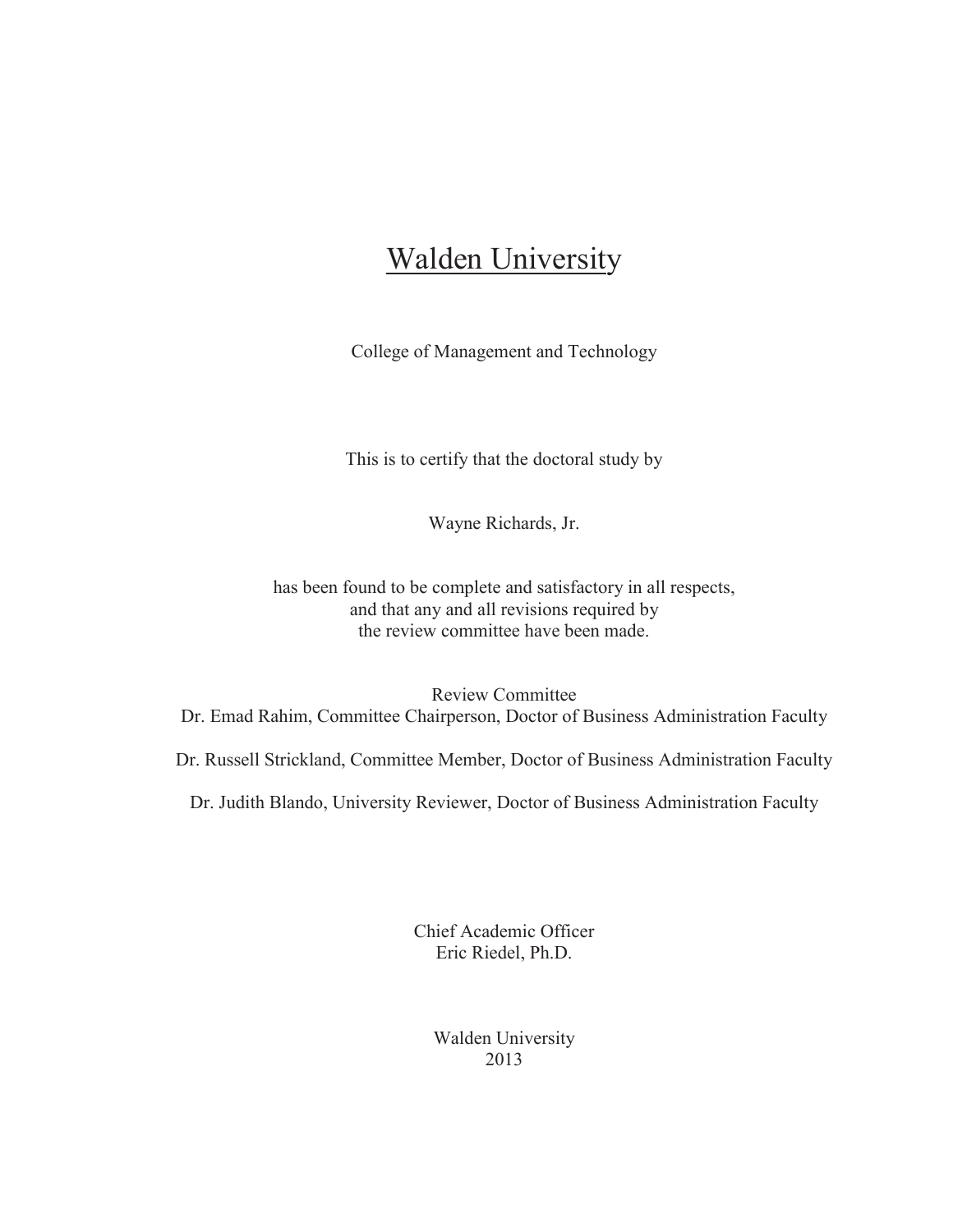#### Abstract

Exploring Increased Productivity Through Employee Engagement

by

Wayne K. Richards Jr.

EMBA, Troy University 2007

BS, University of Maryland University College, 2005

Doctoral Study Submitted in Partial Fulfillment

of the Requirements for the Degree of

Doctor of Business Administration

Walden University

November 2013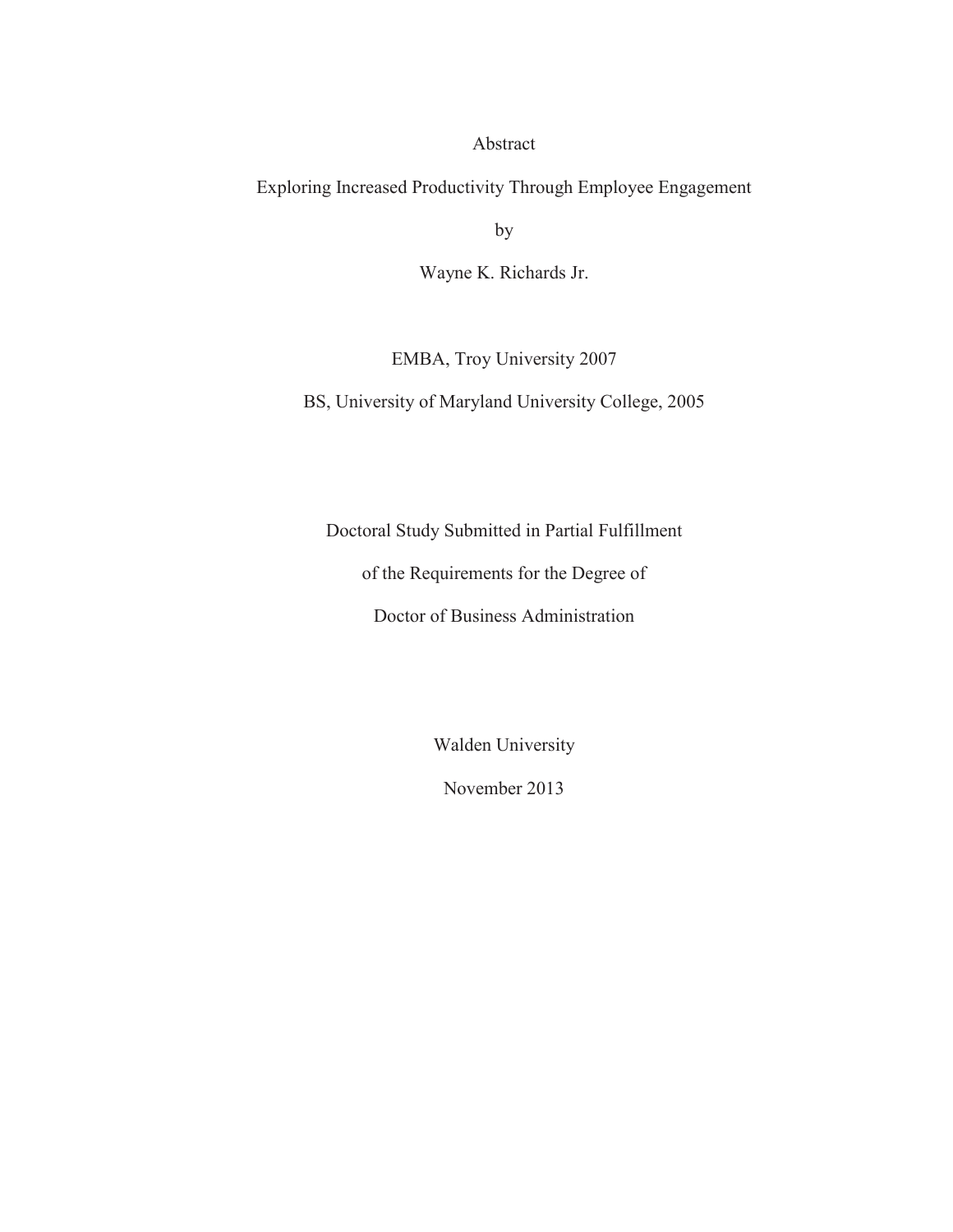Abstract

Disengaged employees cost U.S. companies billions of dollars annually in lowered productivity, a cost which has been compounded by the difficult economic situations in the country. The potential for increasing productivity through increased employee engagement was examined in this study. Using personal engagement theory and the theory of planned behavior, the purpose of this phenomenological study was to explore how the experiences of salaried aerospace employees affected productivity and the financial performance of an organization. Interviews were conducted with a purposive sample of 20 aerospace employees whose responses were codified and analyzed to identify themes. The analysis indicated that (a) the lived experiences of employees influenced employee engagement, (b) employee engagement affects organizational commitment and performance, and (c) trust and respect and leadership are essential components to keep employees engaged. Eighty percent of the participants indicated that as employee engagement increases so too does organizational performance. The implications for positive social change include new insights for leaders seeking to increase productivity and financial performance, and to support employee engagement for maintaining sustainability, retaining talent, increasing profits, and improving the economy.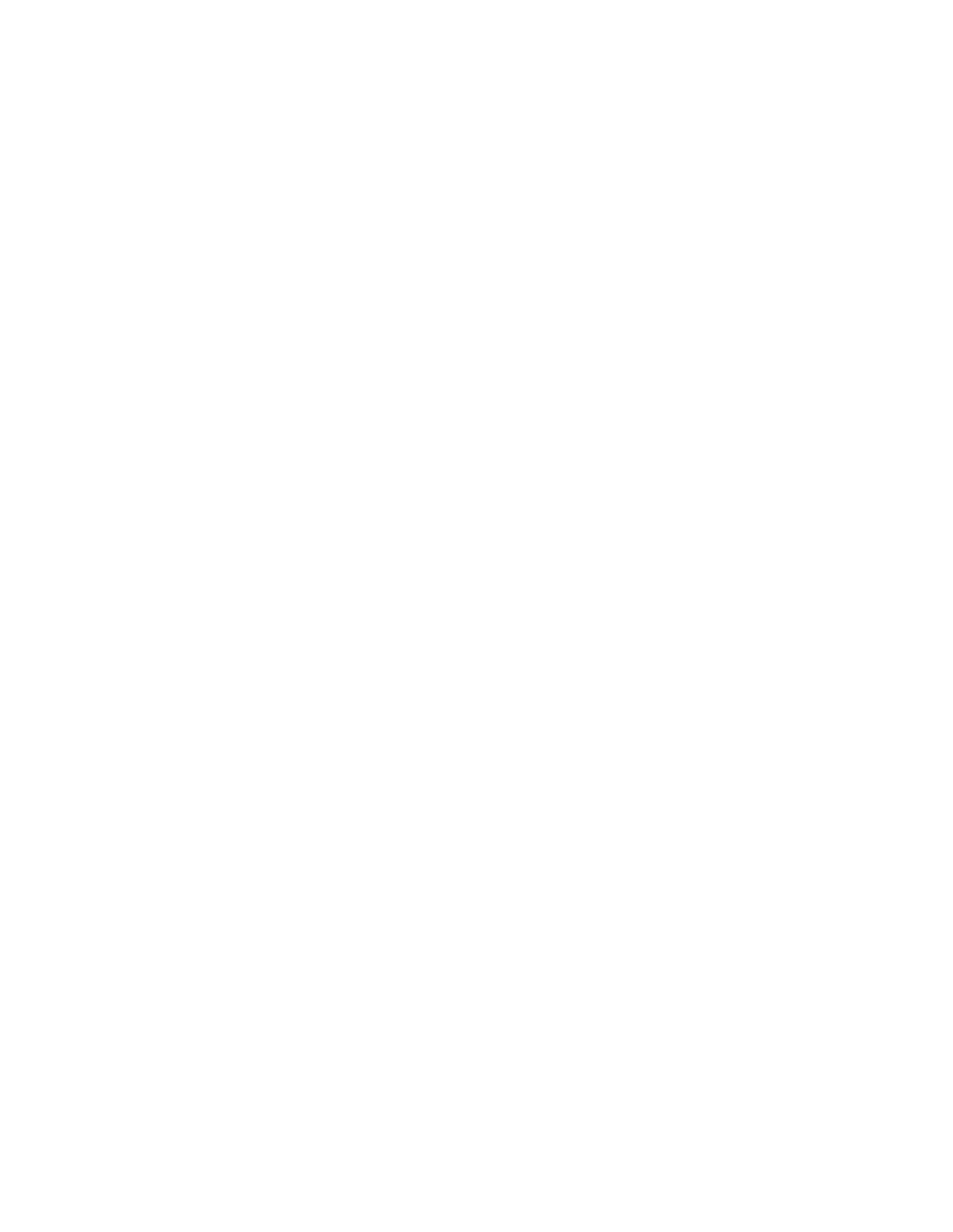Exploring Increased Productivity Through Employee Engagement

by

Wayne K. Richards Jr.

EMBA, Troy University, 2007

BS, University of Maryland University College, 2005

Doctoral Study Submitted in Partial Fulfillment

of the Requirements for the Degree of

Doctor of Business Administration

Walden University

November 2013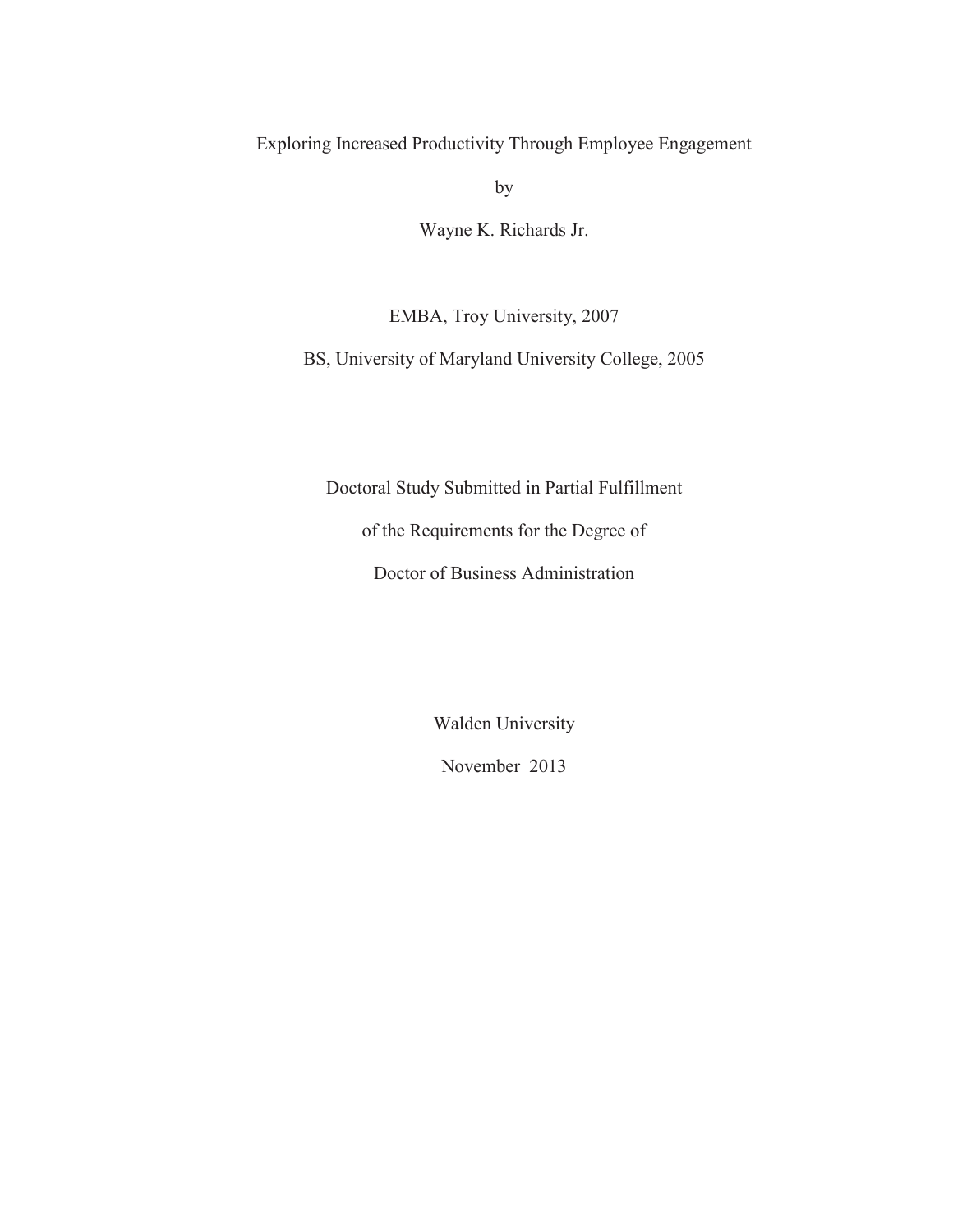UMI Number: 3602356

All rights reserved

INFORMATION TO ALL USERS The quality of this reproduction is dependent upon the quality of the copy submitted.

In the unlikely event that the author did not send a complete manuscript and there are missing pages, these will be noted. Also, if material had to be removed, a note will indicate the deletion.



UMI 3602356

Published by ProQuest LLC (2013). Copyright in the Dissertation held by the Author.

Microform Edition © ProQuest LLC. All rights reserved. This work is protected against unauthorized copying under Title 17, United States Code



ProQuest LLC. 789 East Eisenhower Parkway P.O. Box 1346 Ann Arbor, MI 48106 - 1346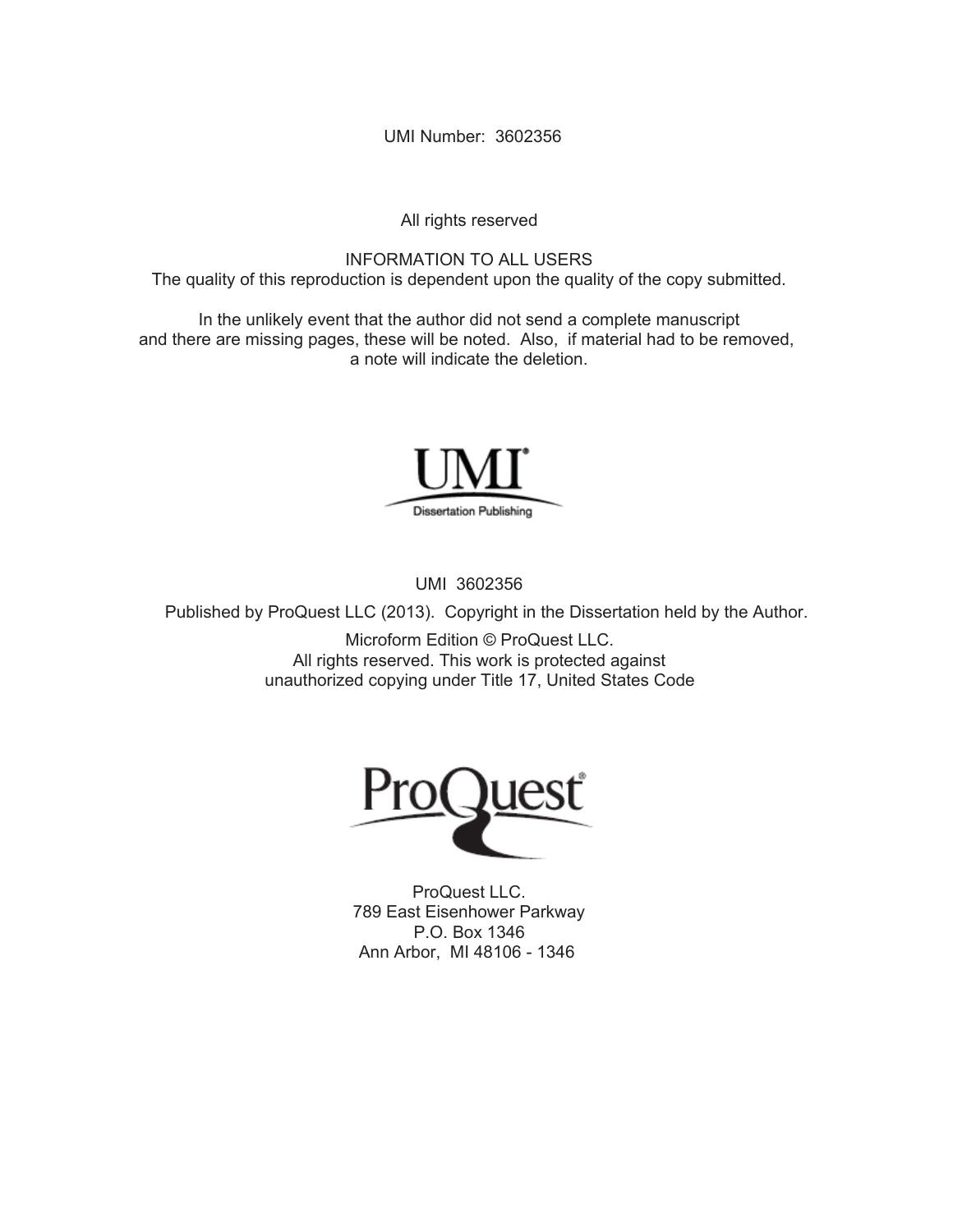### Dedication

I thank God for giving me the inspiration through his Holy Spirit to embark on this rewarding and great academic journey. I also want to honor my spouse, children, and close friends for encouraging me through the course of my study not to give up. In addition, this study is dedicated to those youth who march onward and upward toward the light.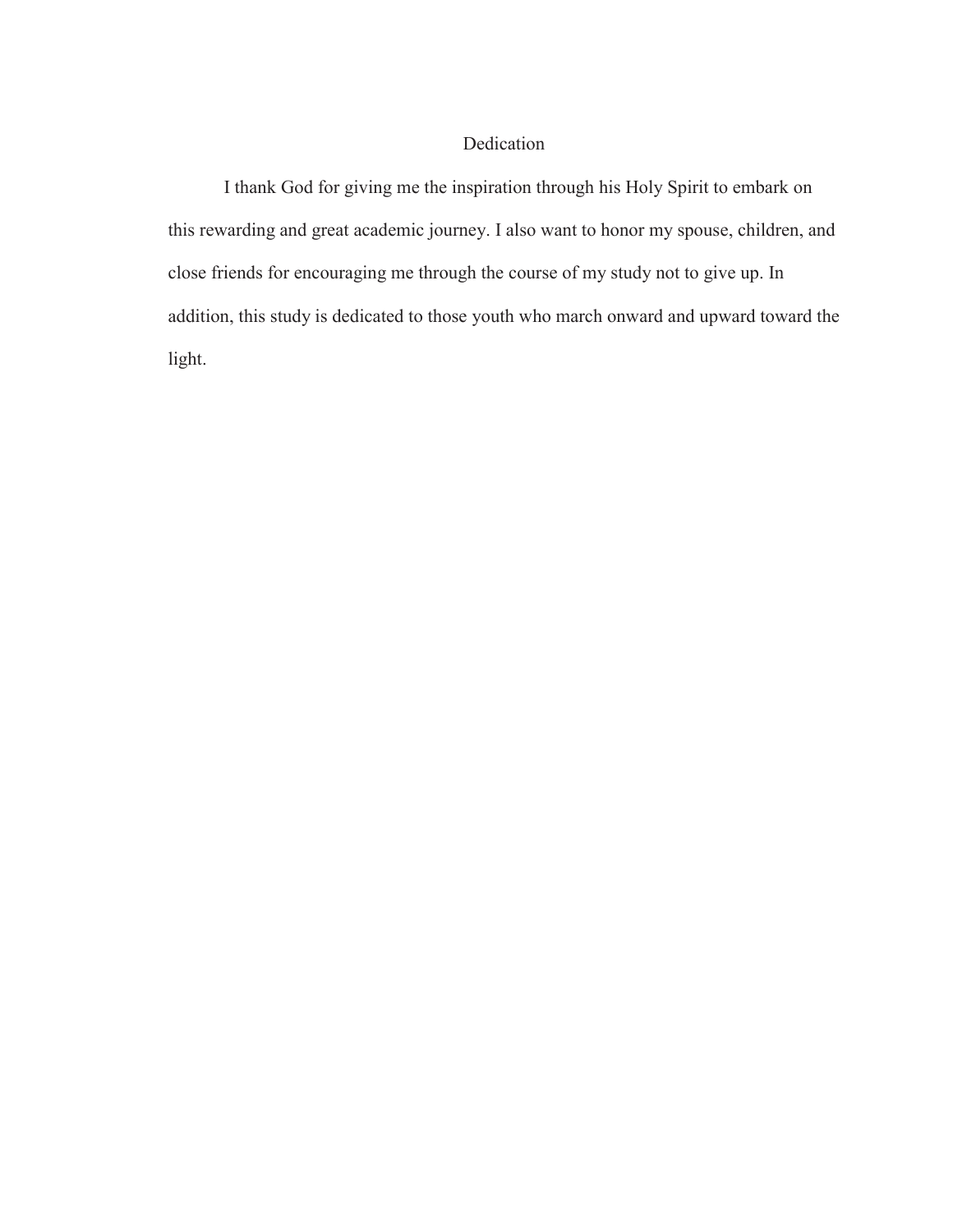## Acknowledgments

I acknowledge my committee: Dr. Emad Rahim (chair); Dr. Strickland ( second committee member), and Dr. Judith Blando (university research reviewer), for their diligence in helping me successfully complete this highest level of academic achievement.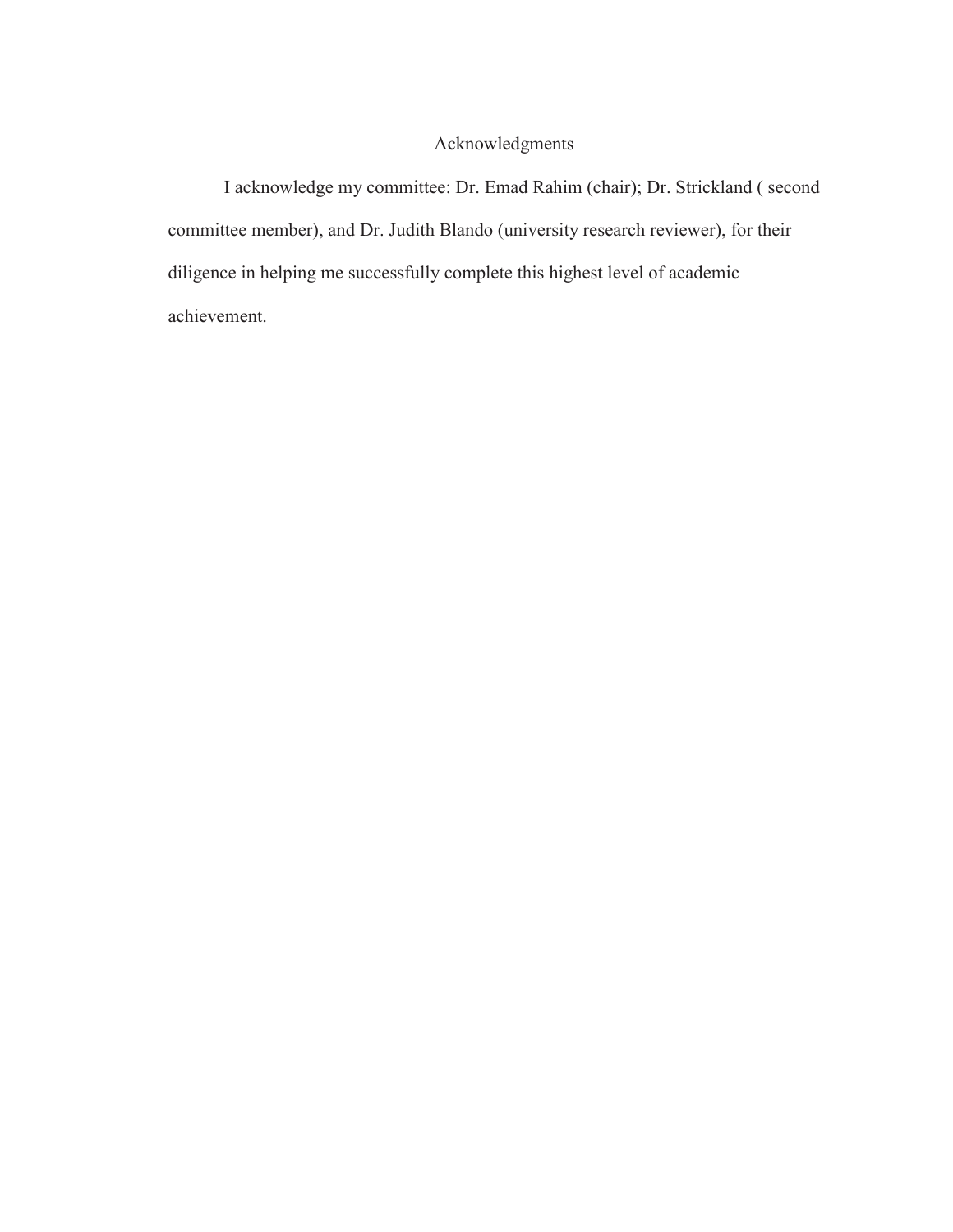## Table of Contents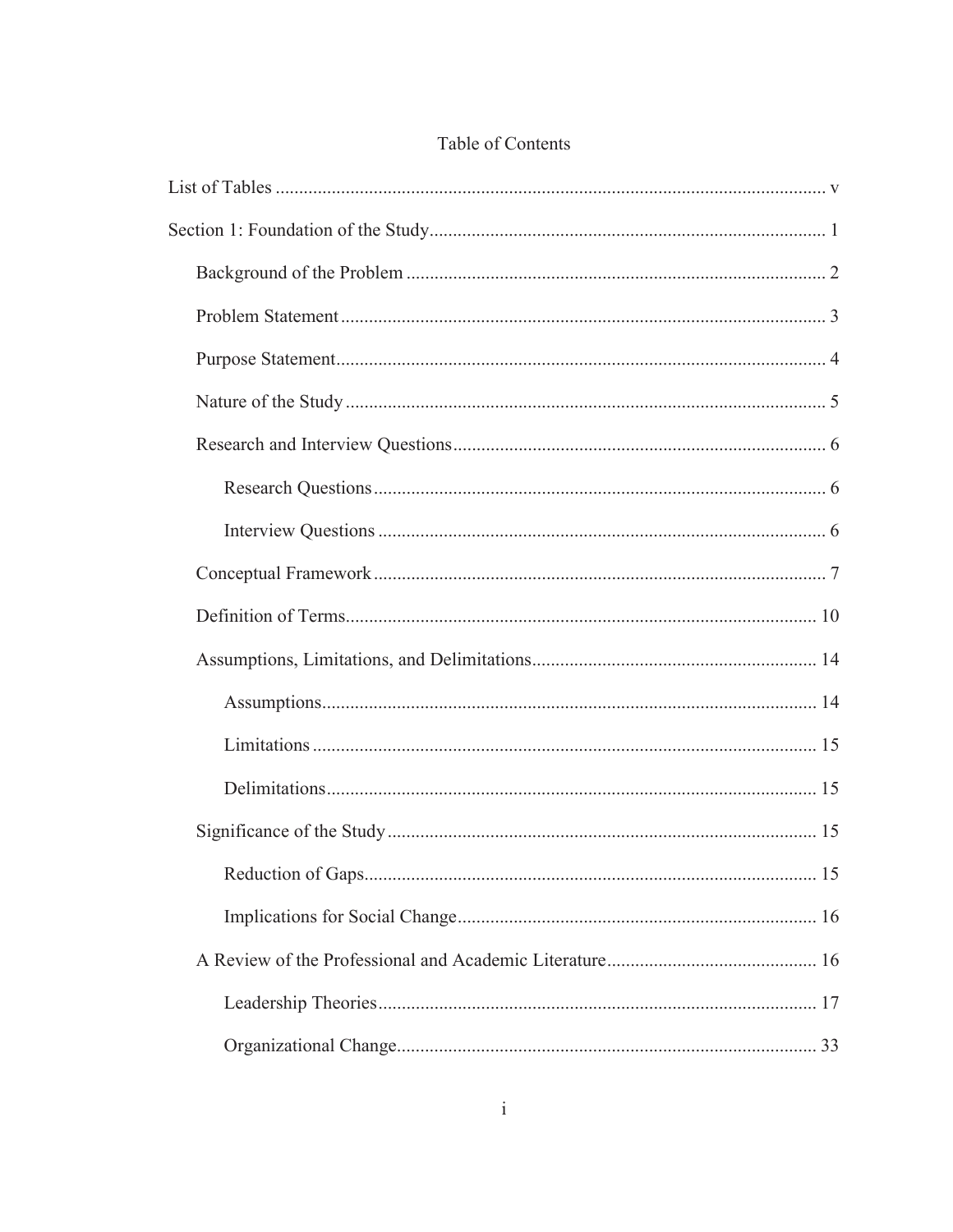| 48 |
|----|
|    |
|    |
|    |
|    |
|    |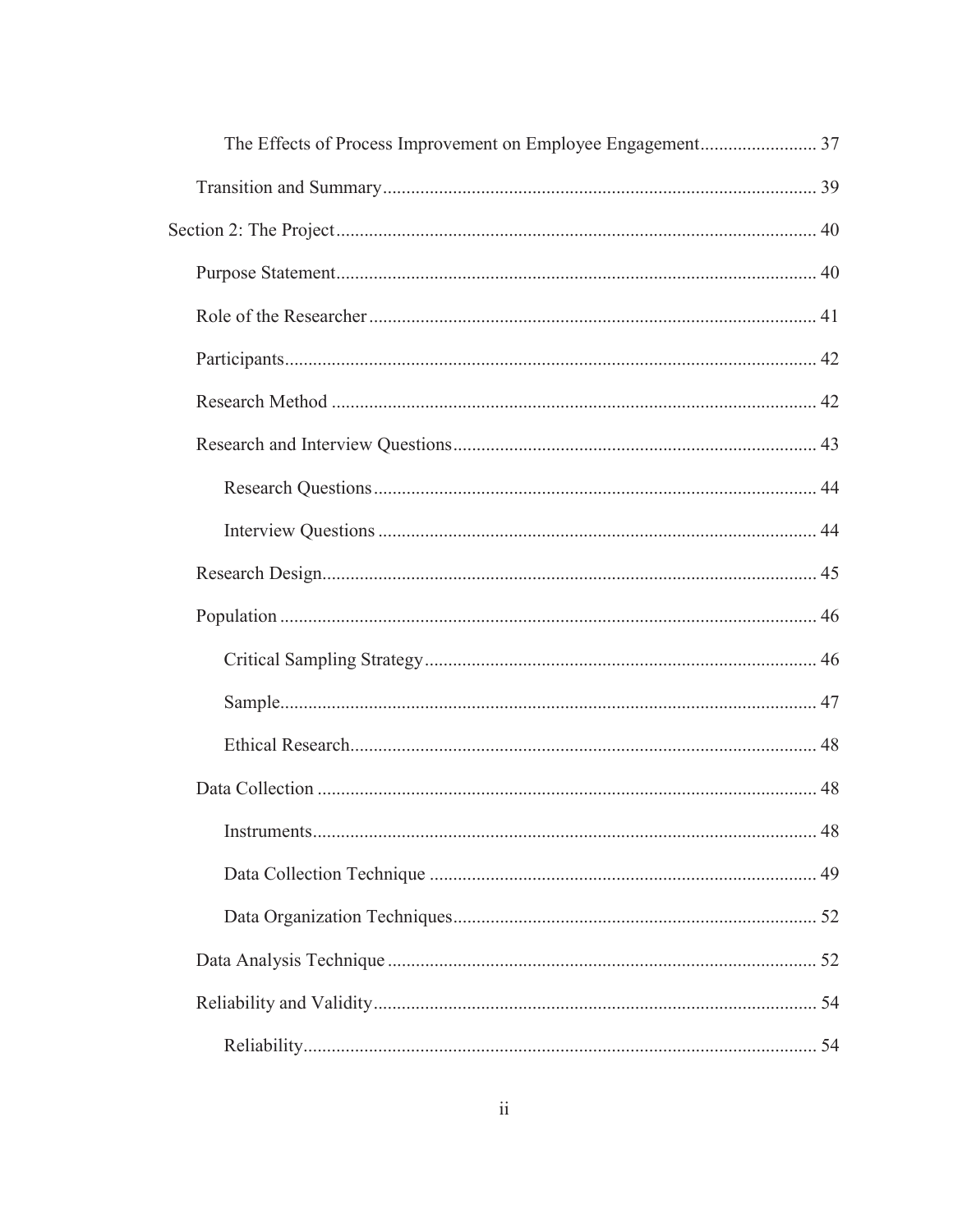| Influence of Employee Engagement on Employee Performance and |  |
|--------------------------------------------------------------|--|
|                                                              |  |
|                                                              |  |
|                                                              |  |
|                                                              |  |
|                                                              |  |
|                                                              |  |
|                                                              |  |
|                                                              |  |
|                                                              |  |
|                                                              |  |
|                                                              |  |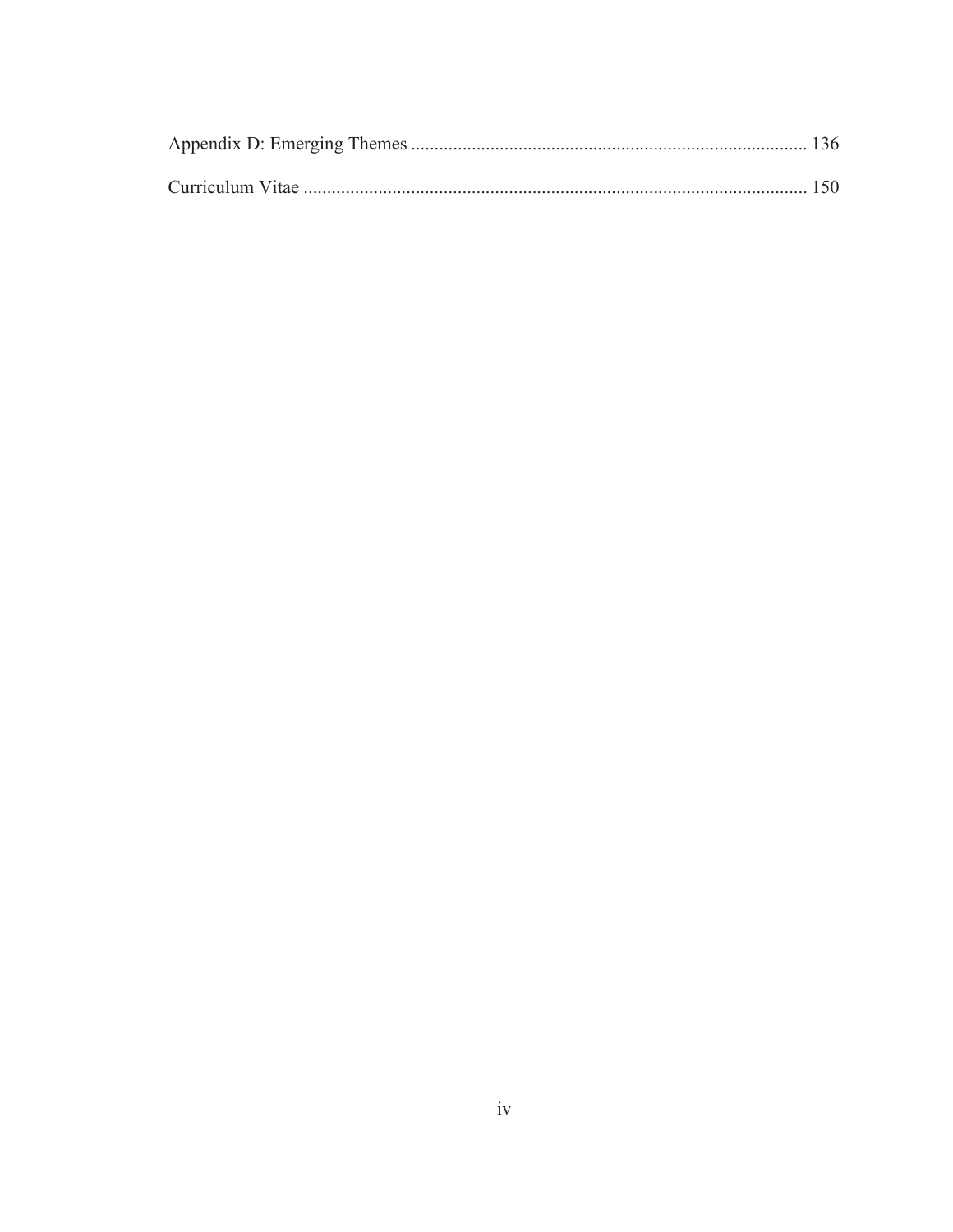## List of Tables

| Table 2. Question 2: In Your Role, What Keeps You Fully Engaged in Your Tasks?  66   |  |
|--------------------------------------------------------------------------------------|--|
| Table 3. Question 3: In Your Role, How and Why Do Employees Become Disengaged in     |  |
|                                                                                      |  |
| Table 4. Question 4: Does the Work in Your Current Role Motivate You? How? 69        |  |
| Table 5. Question 5: Do You Feel Job Satisfaction Affects Your Engagement Level?     |  |
|                                                                                      |  |
| Table 6. Question 6: How Does Your Engagement Level Affect Your Decision to          |  |
|                                                                                      |  |
|                                                                                      |  |
| Table 8. Question 8: How Would You Describe the Role of Leadership in Employee       |  |
|                                                                                      |  |
| Table 9. Question 9: How Do You Believe Employees Can Be Reengaged? 75               |  |
| Table 10. Question 10: What Effect and Influence Do Disengaged Employees Have in the |  |
|                                                                                      |  |
| Table 11. Question 11: How Does Trust and Respect in the Organization and Leadership |  |
|                                                                                      |  |
| Table 12. Question 12: What Is Your Overall Perception of Employee Engagement? 78    |  |
| Table 13. Question 13: How Would You Describe the Relationship Between Employee      |  |
|                                                                                      |  |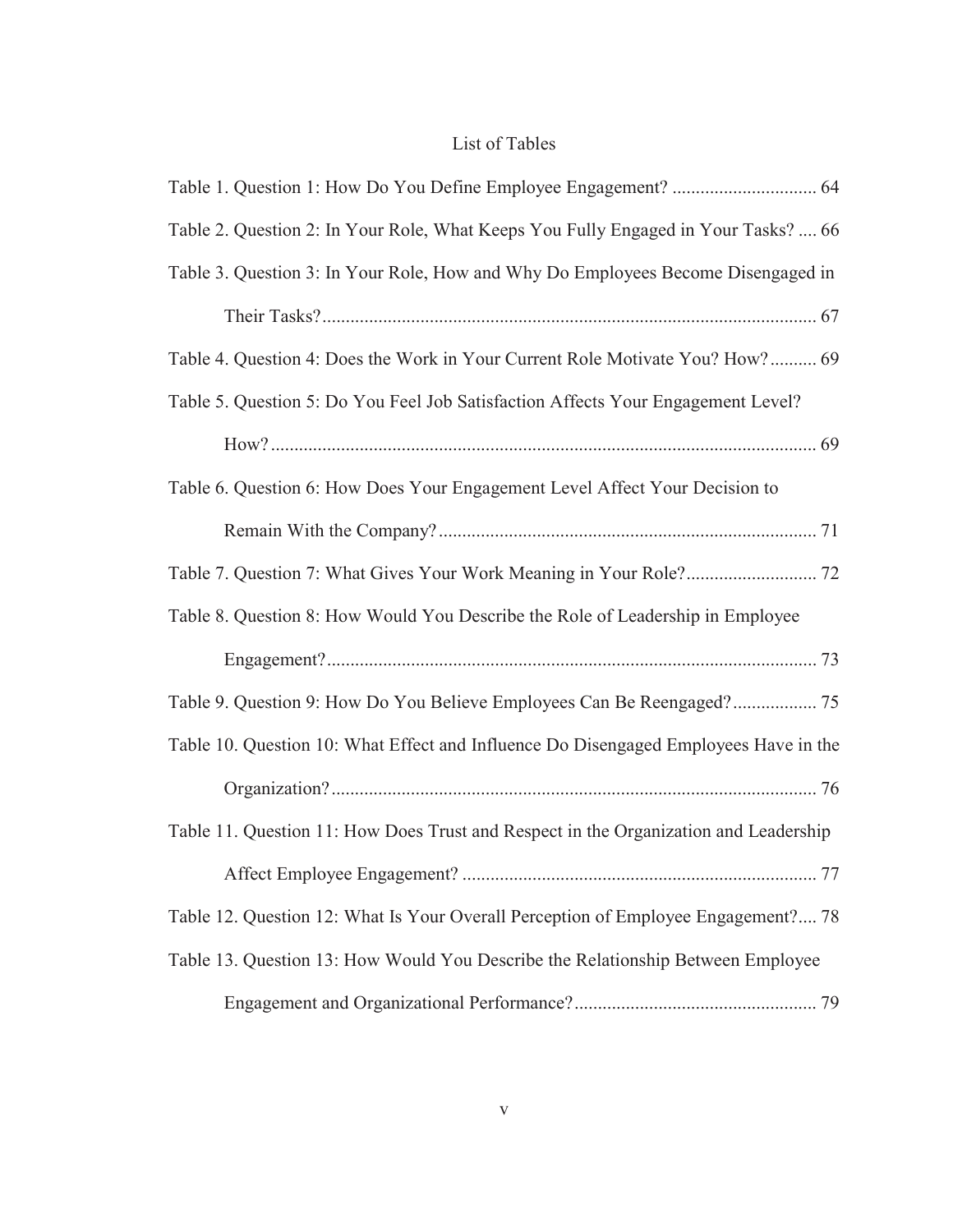Table 14. Question 14: What Effect Does Employee Engagement Have on Productivity?

|--|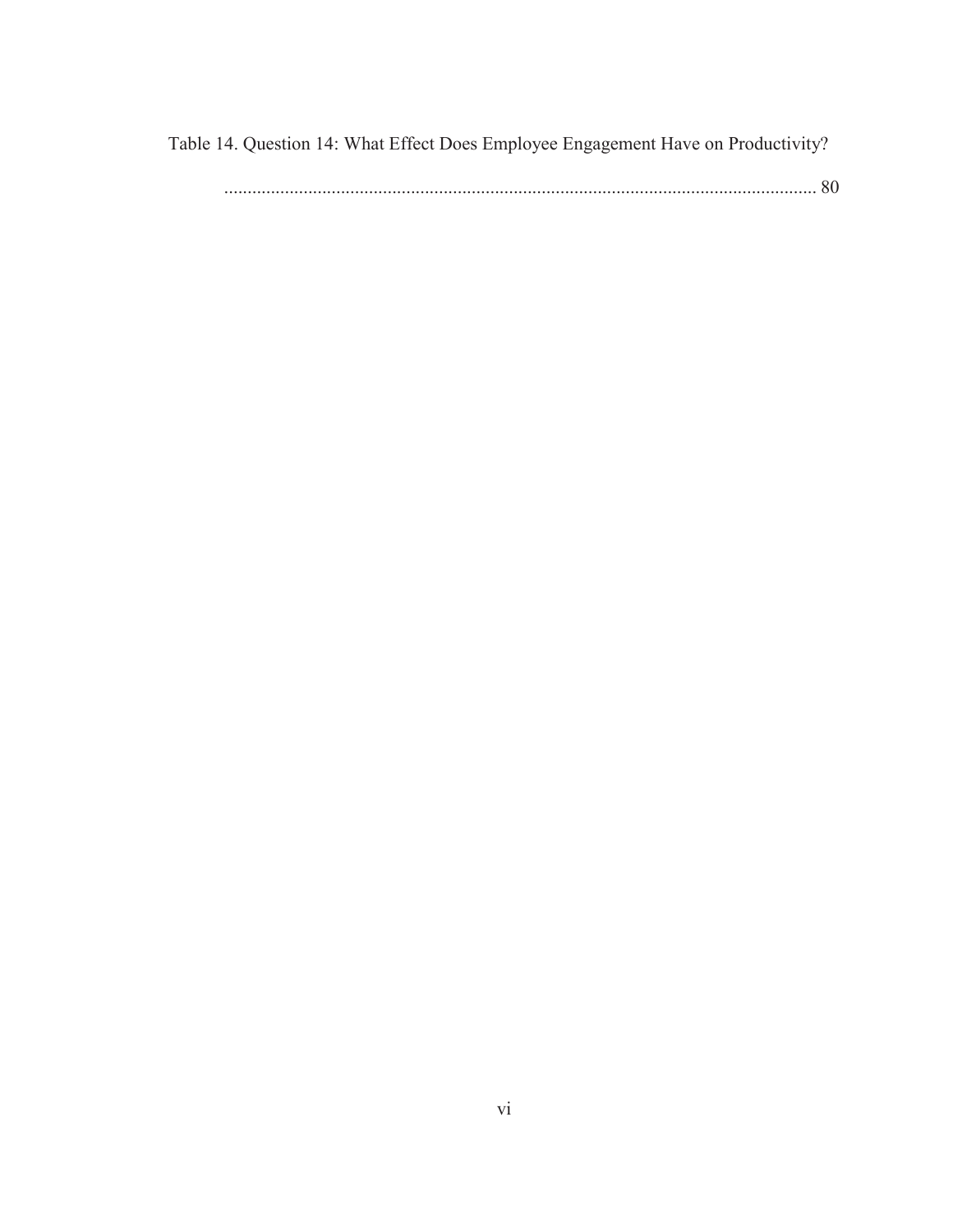#### Section 1: Foundation of the Study

Many organizational leaders understand that improving employee productivity tends to increase profitability. Many approaches, methods, and principles exist for increasing productivity (Deming, 1986; Fotopoulos & Psomas, 2010; Ishikawa, 1985; Juran, 1988). Process-improvement initiatives are among the most accepted means of improving employee productivity. Organizational leaders develop process-improvement initiatives to improve the efficiencies personnel will implement (Woodward, 2009). Lean manufacturing is a cost-reduction strategy designed to eliminate non-value-added steps and processes from a bottom-up approach to quality assurance management (Lian & Van Landeghem, 2007). Lean manufacturing and Six Sigma reduce variation by developing repeatable steps to increase productivity. Lean initiatives would fail if leaders do not factor in the behaviors and attitudes of employees needed to execute tasks (Shetty, Componation, Gholston, & Utley, 2010).

Deming's (1986) 14 points for total quality management (TQM) address the behavioral attributes that lean is missing. Deming's 14 points for TQM create a logical connection of increasing efficiencies through increasing employee morale, which supports the need for quality change to come from a bottom-up approach rather than a top-down approach. Employee engagement affects productivity, profitability, and financial performance in the workplace (Andrew & Sofian, 2012; Gruman & Saks, 2011; Markos & Sridevi, 2010). Productivity derives from employee engagement, and a need exists to develop more strategies to increase employee engagement (Westover, Westover, & Westover, 2010). Employee engagement refers to managing the discretionary effort of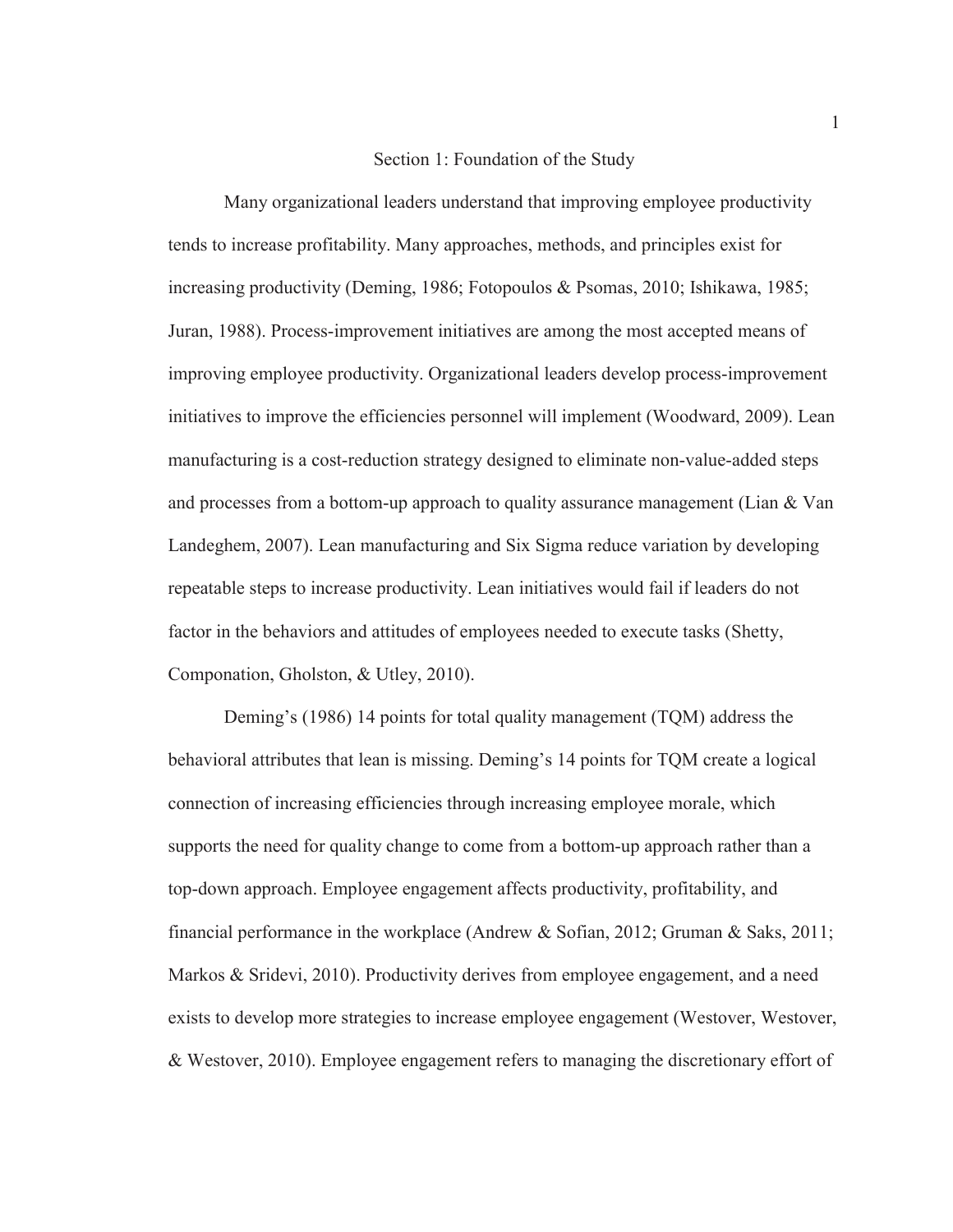employees that furthers the interests of their organization (Kennedy & Daim, 2010; Villara & Albertína, 2010). Many theorists have indicated that engaged employees bring optimal value to organizations (Gilson & Mathieu, 2012). The purpose of this qualitative, phenomenological study was to explore how the lived experiences of a purposive sample of 20 salaried aerospace employees affect productivity and the financial performance of an organization.

#### **Background of the Problem**

The use of technology, Six Sigma, best practices, skilled labor, and education has helped to increase efficiencies in large-scale manufacturing and engineering firms; however, lowered productivity caused by disengaged employees has affected the financial performance of many U.S. companies since 2002 (Heger, 2007). Examples of lowered productivity include increased rework, excessive waste, growing cycle times, and a reduction of product produced because of missed deadlines, budget overruns, and defect increases. Productivity has an effect on the financial performance of an organization. Lost productivity represents a gap in the financial performance of companies and affects the longevity of an organization. The financial performance of an organization relates to the manner in which productivity increases (Bottazzi, Secchi, & Tamagnci, 2008).

The productivity of an organization also relies on the efforts of employees (Nadler, Cundiff, Lowery, & Jackson, 2010). The efforts of employees play a primary role in helping organizational leaders achieve financial goals (Podsakoff, Whiting, Podsakoff, & Mishra, 2011). Interpersonal behaviors affect productivity; consequently,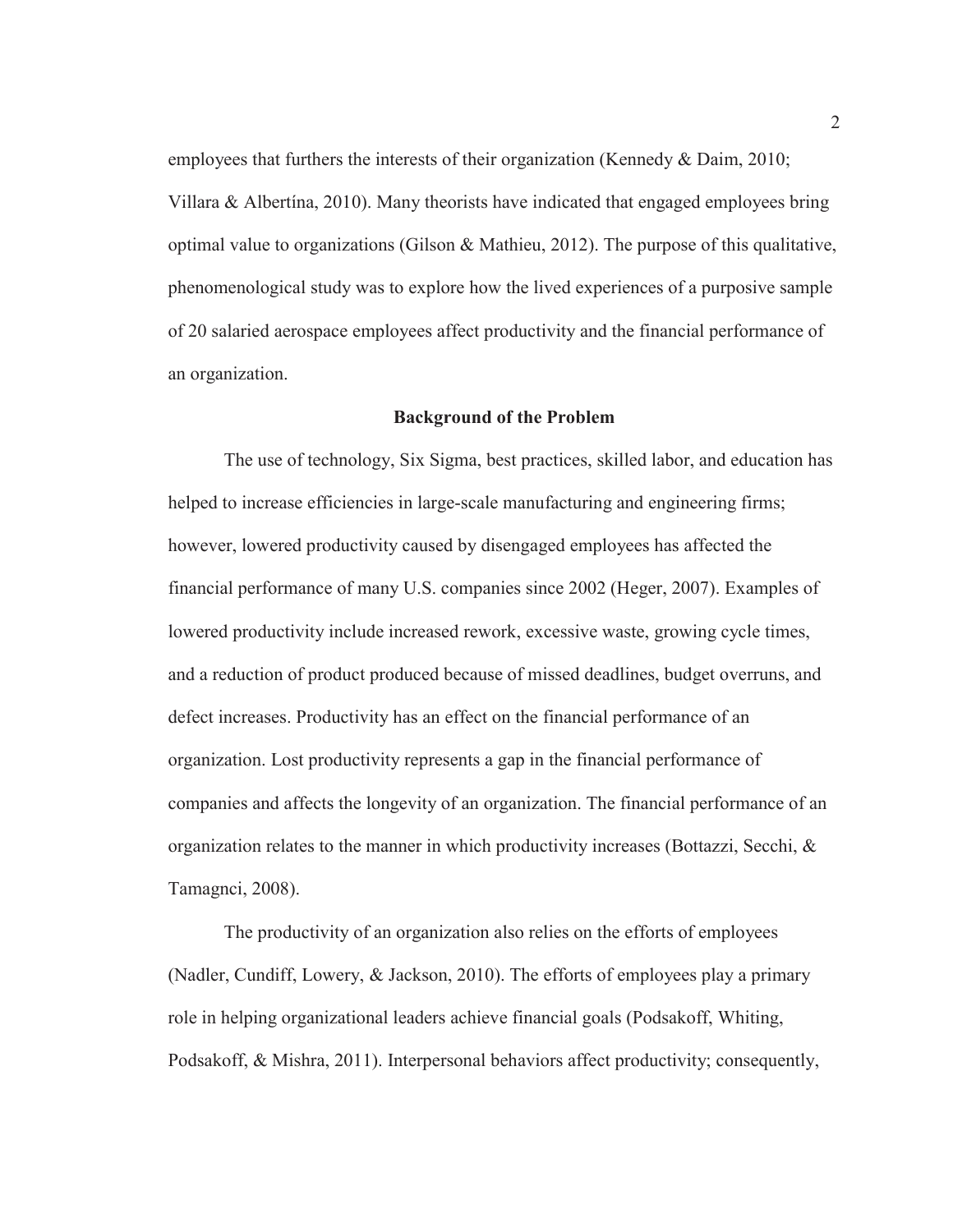organizational leaders have begun to monitor how interpersonal behaviors influence productivity (Somech, Desivilya, & Lidogoster, 2009). Negative interpersonal behaviors could lower employee engagement and could have a negative effect on productivity. In a professional setting, interpersonal behaviors include trust and respect, collaboration between teams, employee skill building, and the willingness to share knowledge, leadership, and followership (Abu Bakar, Dilbeck, & McCroskey, 2010; Wallis, Yammarino, & Feyerherm, 2011). Interpersonal behaviors influence employee engagement, and negative interpersonal behaviors can lower productivity. Kennedy and Daim found in 2010 that as many as 50% of employees in the United States are less than fully engaged in their work roles. In addition, perhaps as many as 23% are completely disengaged in their roles, and as many as 27% are fully engaged in their roles (Kennedy & Daim, 2010). Organizational leaders will need to understand that the execution of any task is contingent on the engagement level of their personnel. Leaders who factor in the engagement level needed to execute workloads may experience higher productivity in the workplace. Employees in organizations with highly engaged workforces tend to produce the desired business results in a more efficient manner and leaders retain talent effectively (Shucka, Reio, & Rocco, 2011; Villara & Albertína, 2010; Zigarmi, Nimon, Houson, Witt, & Dieh, 2009).

#### **Problem Statement**

The decline of the U.S. economy has caused volatility in the financial performance of several industries, as evidenced by a \$250 billion decrease in the gross domestic product from 2008 to 2009 (U.S. Department of Commerce Bureau of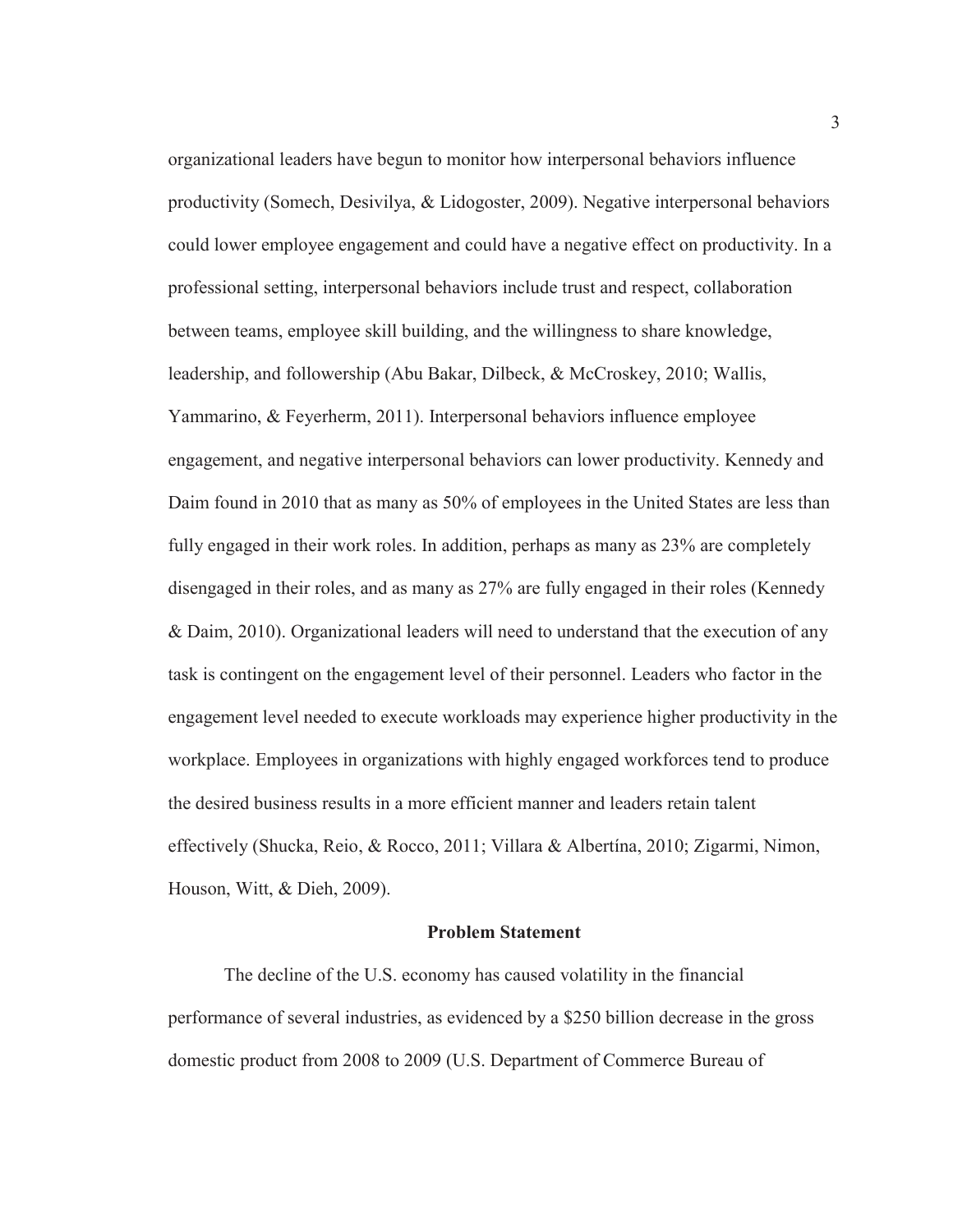Economic Analysis, 2009). The financial crisis caused U.S. business leaders to manage the financial performance of their businesses carefully, which resulted in decreased employee engagement (Campello, Graham, & Harvey, 2010). Disengaged employees cause approximately \$300 billion in lost productivity annually in the United States, creating a financial burden greater than the decrease in the gross domestic product (Attridge, 2009). The general business problem is that aerospace companies are losing profits because of disengaged employees (Kennedy  $\&$  Daim, 2010). The specific business problem is the lack of information about how to increase employee engagement in U.S. aerospace companies (Campello et al., 2010; Gruman & Saks, 2011).

#### **Purpose Statement**

The purpose of this qualitative, phenomenological study was to explore how the lived experiences of a purposive sample of 20 salaried aerospace employees affect productivity and the financial performance of an organization. The 20 salaried employees worked at a global aerospace defense company in the southwest region of the United States comprised of entry-level to midgrade employees responsible for performing daily operations. The salaried employees had experience working in a project management environment in which cost and schedule were primary contributing factors to complete the targeted objectives of a project. Learning more about what employees think about their own level of work engagement and their productivity will help the leaders of aerospace defense companies develop strategies to improve employee engagement and productivity. Increasing employee engagement in projects may increase the productivity and profitability of aerospace defense companies.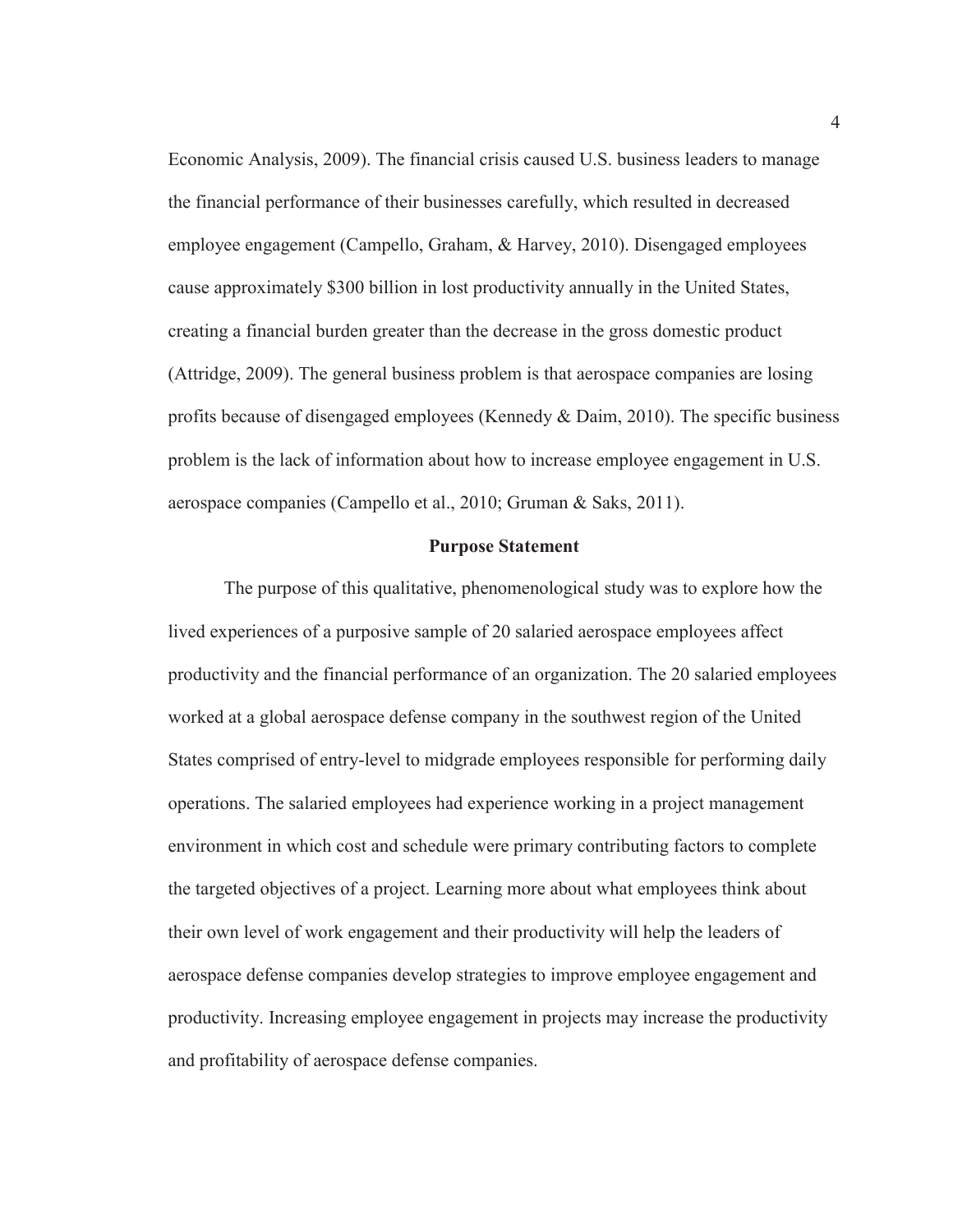The study involved exploring the lived experiences and perceptions of employees as they relate to engagement and productivity in the workplace in an aerospace environment. The lived experiences and perceptions of employees identified how the behaviors of disengaged employees affect productivity in a project management setting (Andrew & Sofian, 2012; Gruman & Saks, 2011; Richman, 2006). The analysis from this study revealed that increasing the engagement level of employees would improve productivity in a project management environment, thus increasing the financial performance of organizations. Increasing employee engagement could create financial gains and effect positive social change by increasing productivity and developing project management labor forces with higher levels of engagement in aerospace companies.

#### **Nature of the Study**

The phenomenological research method is an inquiry method used to explore individuals' lived experiences (Giorgi, 2008; van Manen, 2007). The qualitative phenomenological method was appropriate for this study because the study involved exploring a phenomenon to understand the perceptions of others through recurring themes. Moustakas (1994) developed a clear approach for researchers to conduct a phenomenological study. Moustakas's model was applicable to this study because exploring the lived experiences and perceptions of employee engagement could help the leaders of aerospace defense companies develop strategies to improve employee engagement. Ethnography, case studies, and grounded theory were not appropriate because they do not involve gathering the personal lived experiences of each individual in a personal setting for an acknowledged phenomenon (Moustakas, 1994). The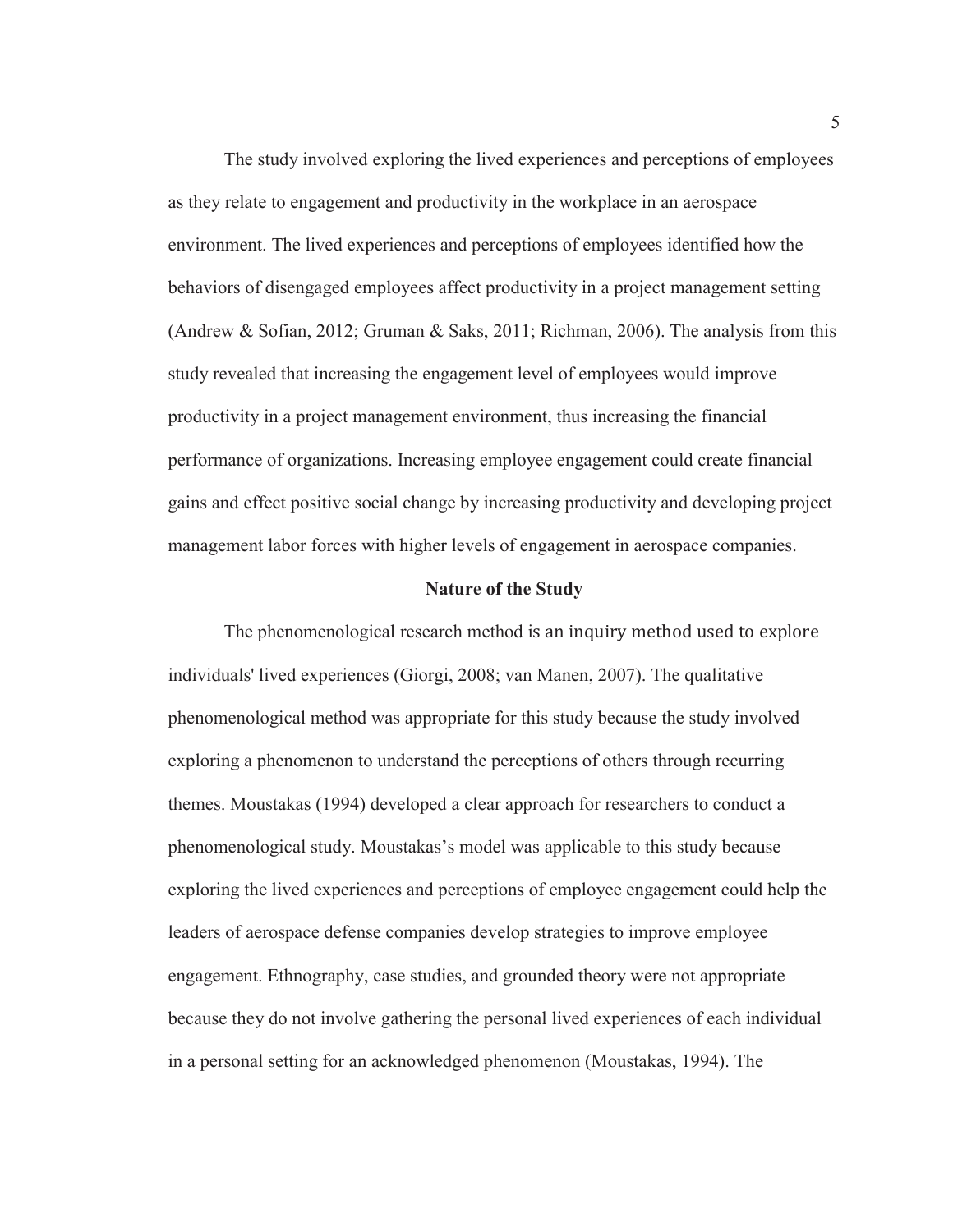phenomenological study involved interviewing 20 aerospace employees working in project-oriented settings to understand how to increase employee engagement to improve productivity.

#### **Research and Interview Questions**

Research questions help researchers to focus a study on the problem (Petty, Thomson, & Stew, 2012; Schultze & Avital, 2011). In this study, I included interview questions to gather data about the lived experiences of professionals working in a project management setting. Interview questions are valid for gathering information about a particular phenomenon (Petty et al., 2012; Schultze & Avital, 2011). I also included four, fundamental research questions that I developed to identify the strategies that may increase employee engagement in an aerospace environment.

#### **Research Questions**

- R1: What are the attributes that define how employees become engaged or disengaged in their tasks?
- R2: How does employee engagement affect productivity?
- R3: What role does leadership have in employee engagement?
- R4: What are the factors that employees perceive to have an influence on employee engagement?

#### **Interview Questions**

- Q1: How do you define employee engagement?
- Q2: In your role, what keeps you fully engaged in your tasks?
- Q3: In your role, how and why do employees become disengaged in their task?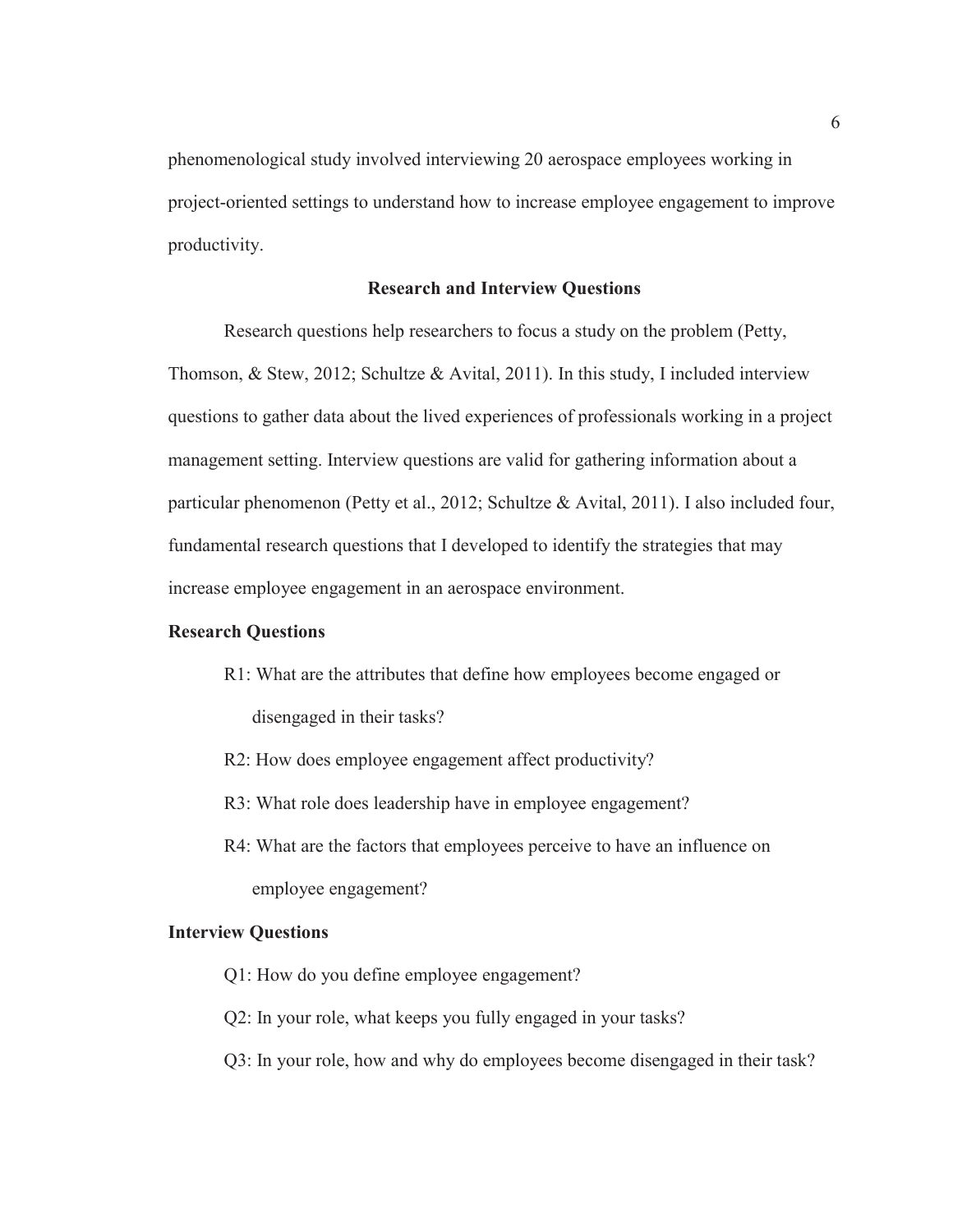- Q4: How do you remain motivated in your current role?
- Q5: In your role, how does job satisfaction affect your engagement level?
- Q6: How does your engagement level affect your decision to remain with the company?
- Q7: What gives your work meaning in your role?
- Q8: How would you describe the role of leadership in employee engagement?
- Q9: How do you believe employees can be reengaged?
- Q10: What effect and influence do disengaged employees have in the organization?
- Q11: How does trust and respect in the organization and leadership affect employee engagement?
- Q12: What is your perception of employee engagement?
- Q13: How would you describe the relationship between employee engagement and organizational performance?
- Q14: What effect does employee engagement have on productivity?

The research questions helped me to identify and develop these interview questions to understand employee engagement in an aerospace environment.

#### **Conceptual Framework**

Kahn (1990, 1992) introduced the term *personal engagement* and furthered research on employee motivational factors. Kahn (1990) developed the personal engagement theory, which researchers have used in both academic and professional studies that relate to employee engagement. Kahn's personal engagement theory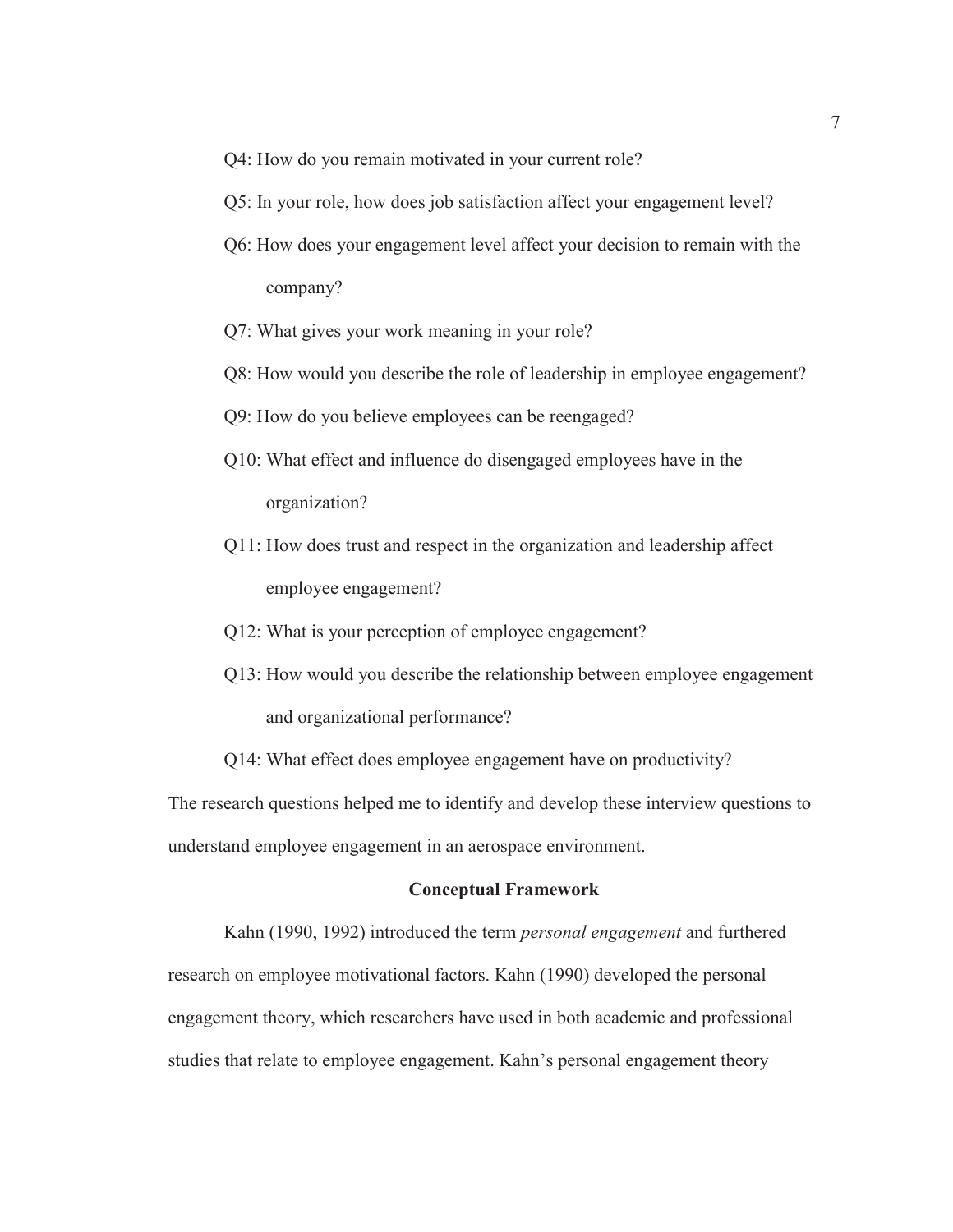measures the engagement or disengagement level of employees through commitment. Human behaviors drive employee engagement and have a connection to the theory of planned behavior (TPB) through cognitive self-regulation (Ajzen, 1991). The theory is a disposition approach that researchers can use to predict the outcomes of human behavior (Ajzen, 1991). The engagement level of an employee derives from his or her ability to make a cognitive decision to display a given behavior. Ajzen (1991) noted that human intentions capture the actions that motivate employees. Intentions also influence the behaviors to which individuals commit themselves to attempt to align behaviors to accomplish daily tasks.

Kahn's (1990) personal engagement and disengagement theoretical framework aligns with the TPB with regard to understanding the concept of employee engagement from a behavioral aspect of organizational commitment. Kahn defined personal engagement by noting that employees express themselves in a physical, cognitive, and emotional manner in their job-related roles. Employees are more excited and content in their roles when they can use their strengths to perform well. Personal engagement theory also indicated that individuals fluctuate in their levels of attachment to one in three of their roles (physical, emotional, and cognitive roles). Employees become physically involved in their tasks, whether in a group setting or alone, and become cognitively observant and empathically connected to the individuals while completing a task through a personal connection (Kahn, 1990). Employees may have a greater sense of task ownership when they have a commitment to their organizations.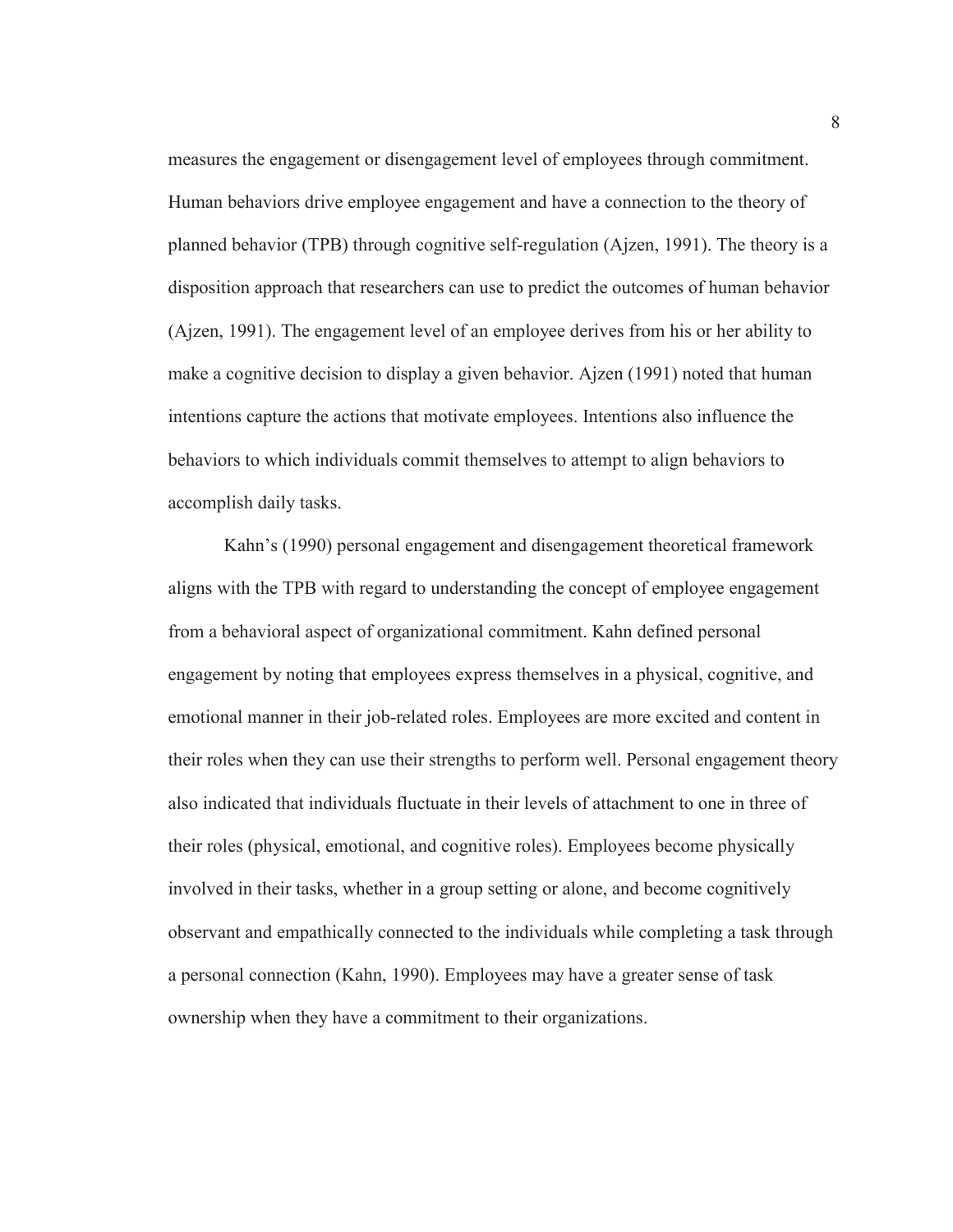According to personal engagement theory, individuals withdraw from situations and defend themselves physically, cognitively, or emotionally while performing their roles in the workplace (Kahn, 1990). Kahn (1990) explained that disengaged employees detach themselves from their roles by removing or suppressing their expressive and energetic personalities from a task. Uncertainty, anxiety, insecurity, stress, and apprehension are factors that increase the likelihood of employees disengaging from tasks (Chughtai & Buckley, 2008). Unethical leadership behaviors such as loss of internal controls, not adhering to checks and balances, or ignoring company rules and regulations can also cause employees to become disengaged from their tasks and lower organizational commitment (Van Vugt, Hogan, & Kaiser, 2008). The meaningfulness of a perceived benefit or the safety of a situation causes an individual's personal engagement to vary.

 Personal engagement and disengagement align with TPB because in a behavioral state, motivation is the key driver to demonstrating behavior at both a personal and a professional level. Motivation is an attribute that helps to increase the productivity of employees. Job satisfaction relies on the motivational level of an employee. Motivation relates to whether an employee feels emotionally charged to complete assigned tasks (Buchner, 2007). The productivity of an organization depends on the engagement level of the employees. Conversely, individuals can become disengaged and defend themselves by withdrawing and hiding their identity, ideas, and feelings; the aforementioned behaviors have an adverse effect on work performance (Kahn, 1990).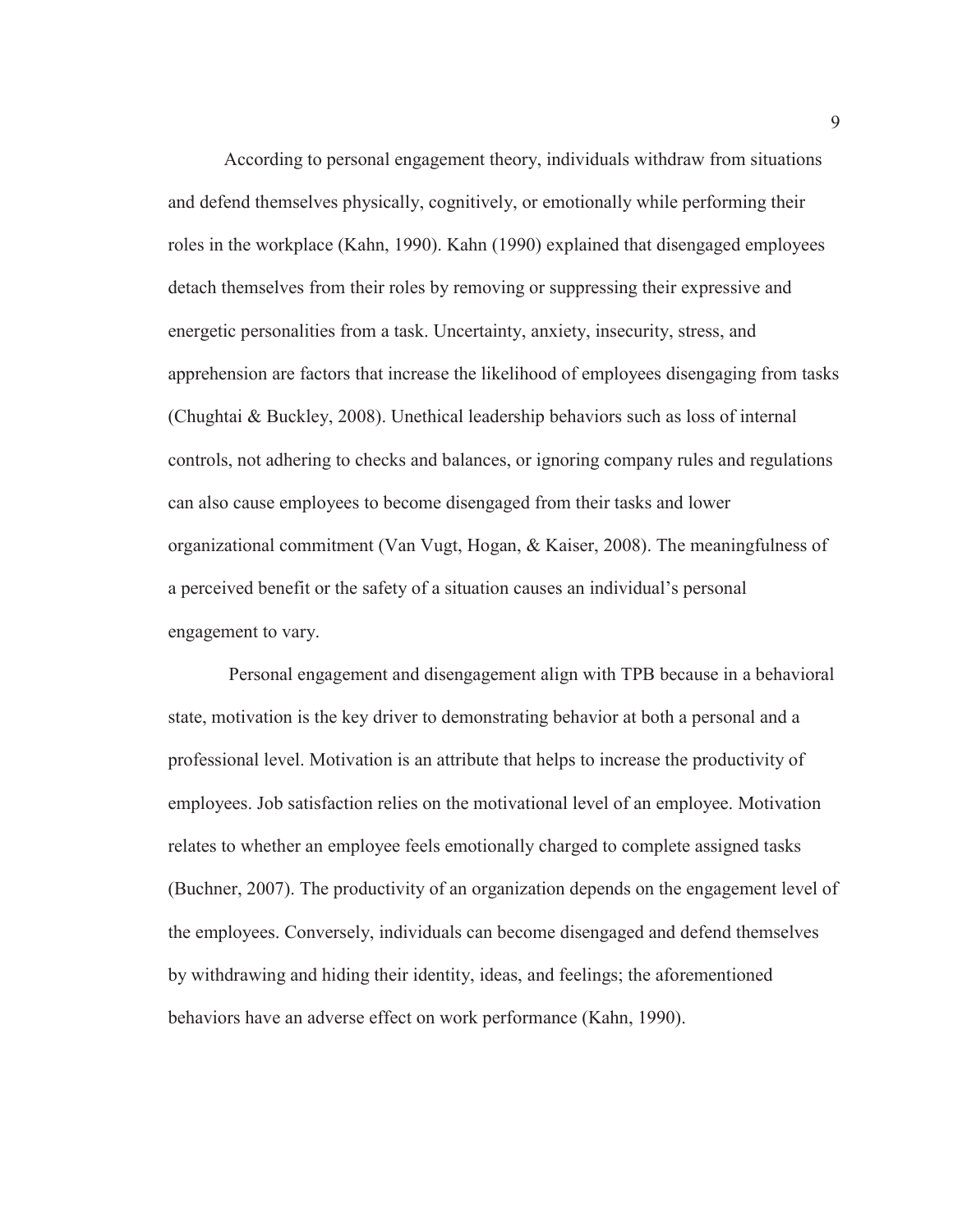#### **Definition of Terms**

To explore employee engagement, the following definitions helped me to establish and clarify unique terms germane to the research.

*Absorption:* The level of intensity that employees engage in within their roles (Rothbord, 2001). Absorption determines how employees physically engage in their roles.

*Affective commitment:* The emotional attachments that employees have for an organization's culture, job characteristics, and personal interaction of coworkers (Meyer & Allen, 1991). In a professional setting, affective commitment is important because it pertains to an employee's personal commitment to stay with an organization (Meyer & Allen, 1991).

*Attention:* The amount of time an employee spends thinking about his or her role in an organization (Rothbord, 2001). Attention determines how employees mental engage in their roles.

 *Appreciative inquiry:* An organizational development process or philosophy that engages individuals within an organizational system in its renewal, change and focused performance; which utilizes the 4D model; discovery, dream, design, and destiny to develop change initiatives (Ferris, 2009). Appreciative inquiry can facilitate the transformation of an organization and is a beneficial tool that organizational leadership can use to develop managers who build consensus and buy-in for any change effort (Ferris, 2009).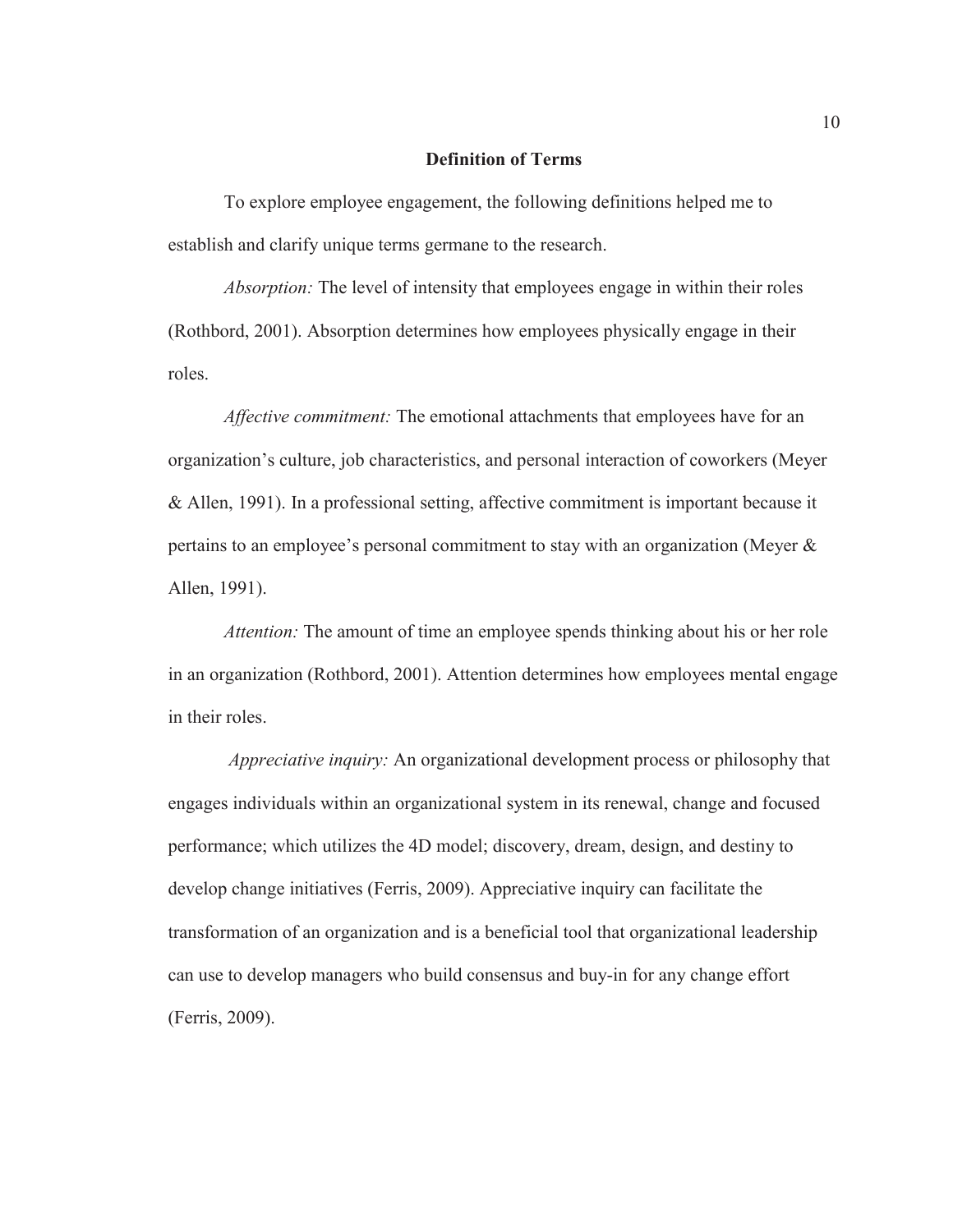*Collaboration:* Group process work that promotes employee engagement and occurs when employees work together to produce or create something and consists of employee skill building; and the willingness to share knowledge, leadership, and followership (Abu Bakar, Dilbeck, & McCroskey, 2010; Wallis, Yammarino, & Feyerherm, 2011).

*Cost and schedule:* Cost is the price that a contractor or project champion pays for services, and a schedule lists the activities needed to provide the services for which a contractor or project champion is paying (Davey, 2004).

*Continuance commitment:* An attribute of organizational commitment that creates opportunities for employees to feel satisfaction in their job and add value to their organizations (Gong, Law, Chang, & Xin 2009; Wang, Indridason, & Saunders, 2010).

*Employee disengagement:* Removing oneself. Psychologically, or devoting less attention to work (Chughtai & Buckley, 2008; Kahn, 1990). Disengagement means detaching emotionally from work performance (Kahn, 1990). Negative influences can lead to an increase in the level of engagement or disengagement (Kahn, 1990). Uncertainty, anxiety, insecurity, stress, and apprehension are factors that increase the likelihood of employees to disengage (Chughtai & Buckley, 2008). Unethical leadership behaviors such as loss of internal controls, checks and balances, or ignoring company rules and regulations can also cause employees to become disengaged from their tasks and lower organizational commitment (Van Vugt et al., 2008).

*Employee engagement:* The management of the discretionary effort of employees that furthers an organization's interests (Kennedy & Daim, 2010; Villara & Albertína,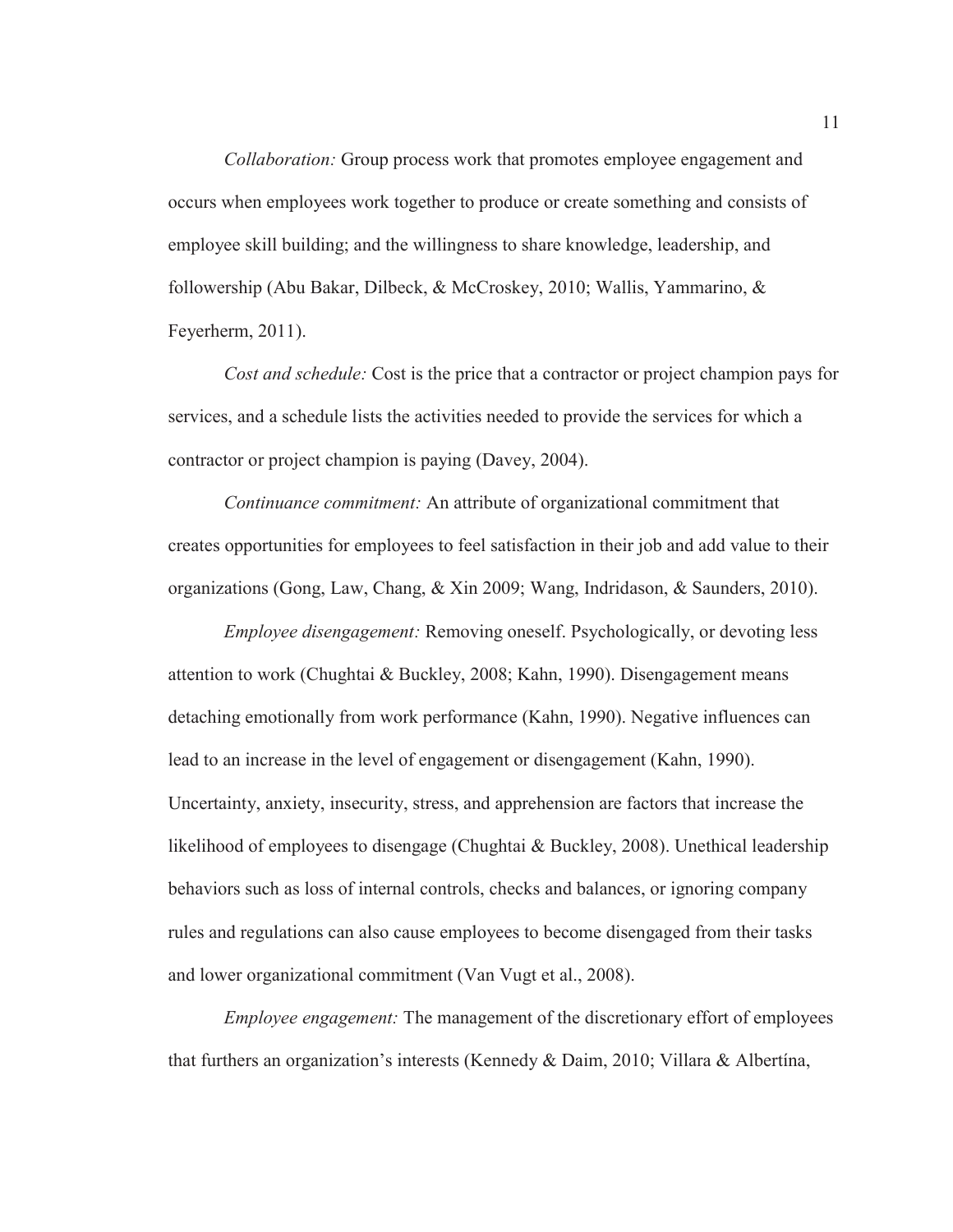2010). Kahn (1990) defined employee engagement as the level to which employees are willing to commit to accomplishing the goals of an organization. Employees become committed when they feel valued and rewarded for their accomplishments and experience a level of trust from their leaders (Catteeuw, Flynn, & Vonderhorst, 2007). When employees feel valued and trusted, they may become more willing to commit to the goals of the organization.

*External self-related employability (SRE):* Job opportunities outside an organization and affects the engagement level of an employee (De Cuyper & De Witte, 2011).

*Internal self-related employability:* The perception about the job opportunities within an organization and affects the engagement level of an employee (De Cuyper  $\&$ De Witte, 2011).

*Job satisfaction:* A foundational element of employee engagement (Villara & Albertína, 2010). Job satisfaction refers to how content an employee is with his or her job (Kennedy & Daim, 2010; Villara & Albertína, 2010).

*Kaizen:* A continuous improvement philosophy that has caused a shift in process improvement and encourages everyone from the executive to the individual contributor within the organization to seek ways to improve efficiency (Farris, Van Aken, Doolen, & Worley, 2009)

*Leadership*: The ability to motivate and encourage a group of employees to achieve a particular scope of workHong, Catano, & Liao, 2011; Dalakoura, 2010; Erwin, & Garman, 2010; Ferris, 2009).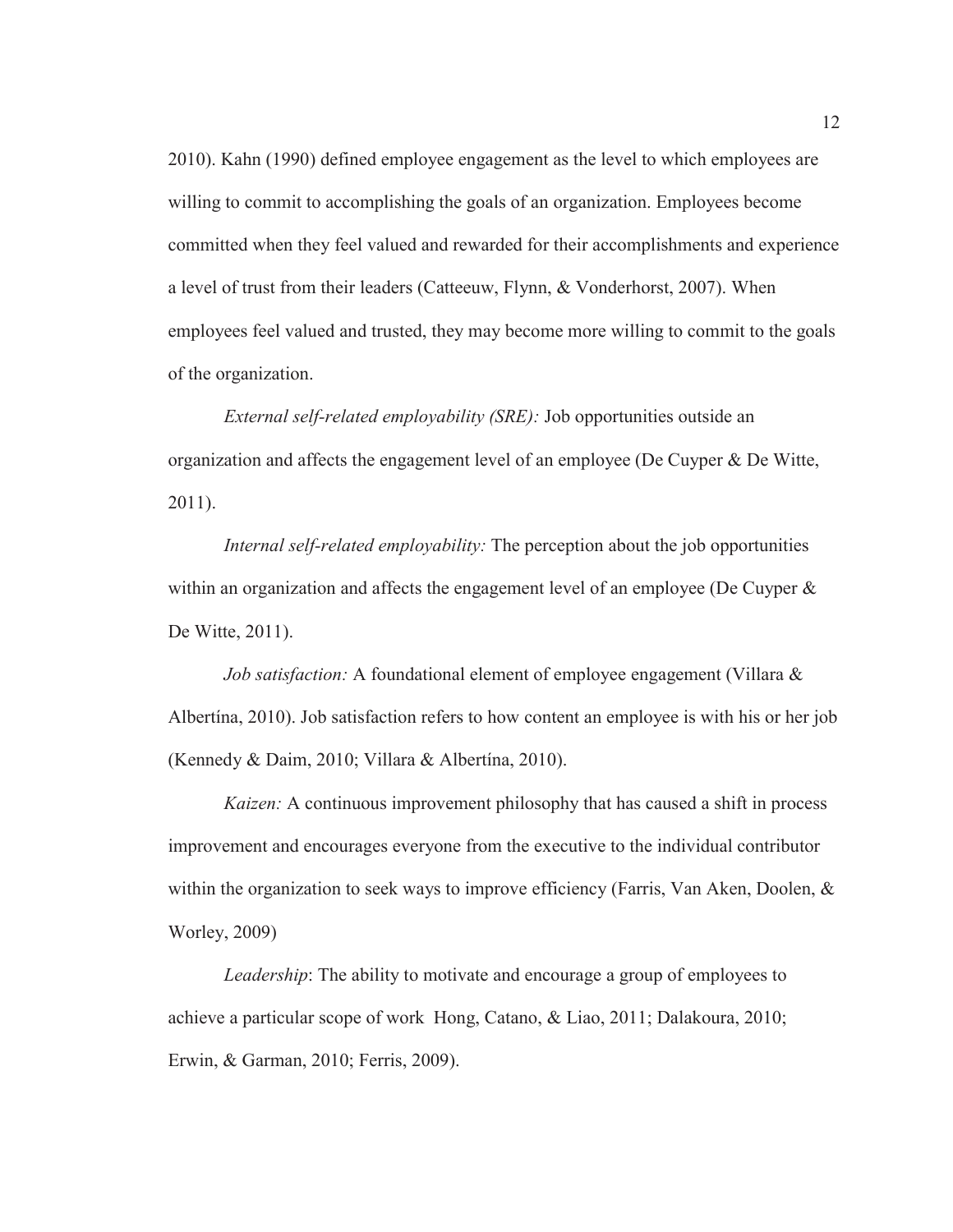*Motivation:* The process that employees use to maintain goal-oriented behaviors. Motivation is what causes us to what causes employees to engage in their work (Kahn, 1990; Zigarmi et al., 2009).

*Modified Van Kaam method:* An analysis method used to group them by themes, analyze them for understanding, and to identify recurring themes within the phenomenon being explored (Moustakas, 1994).

*Normative commitment:* An employee's perceptions of their obligation to their organization. (Meyer & Allen, 1991) Normative commitment serve as motivating factors that increase employee engagement (Macmillan-Kang, Stewart, & Kim, 2011; Meyer et al., 2011).

*Organizational commitment:* An organizational relationship that determines an employee's willingness to remain with a company based on the psychological condition and circumstances of the employee (Bamberg, Akroyd, & Moore, 2008). Committed employees take the initiative to resolve organizational problems (Kumar & Giri, 2009). Level of commitment can depend on employee preferences and work experience (Kumar & Giri, 2009).

*Personal engagement:* The behaviors by which employees bring in or leave out their personal selves during work role performances (Kahn, 1990)

*Qualitative self-related employability: T*he perception that employees have about the hierarchical level of job opportunities and affects the engagement level of an employee (De Cuyper & De Witte, 2011).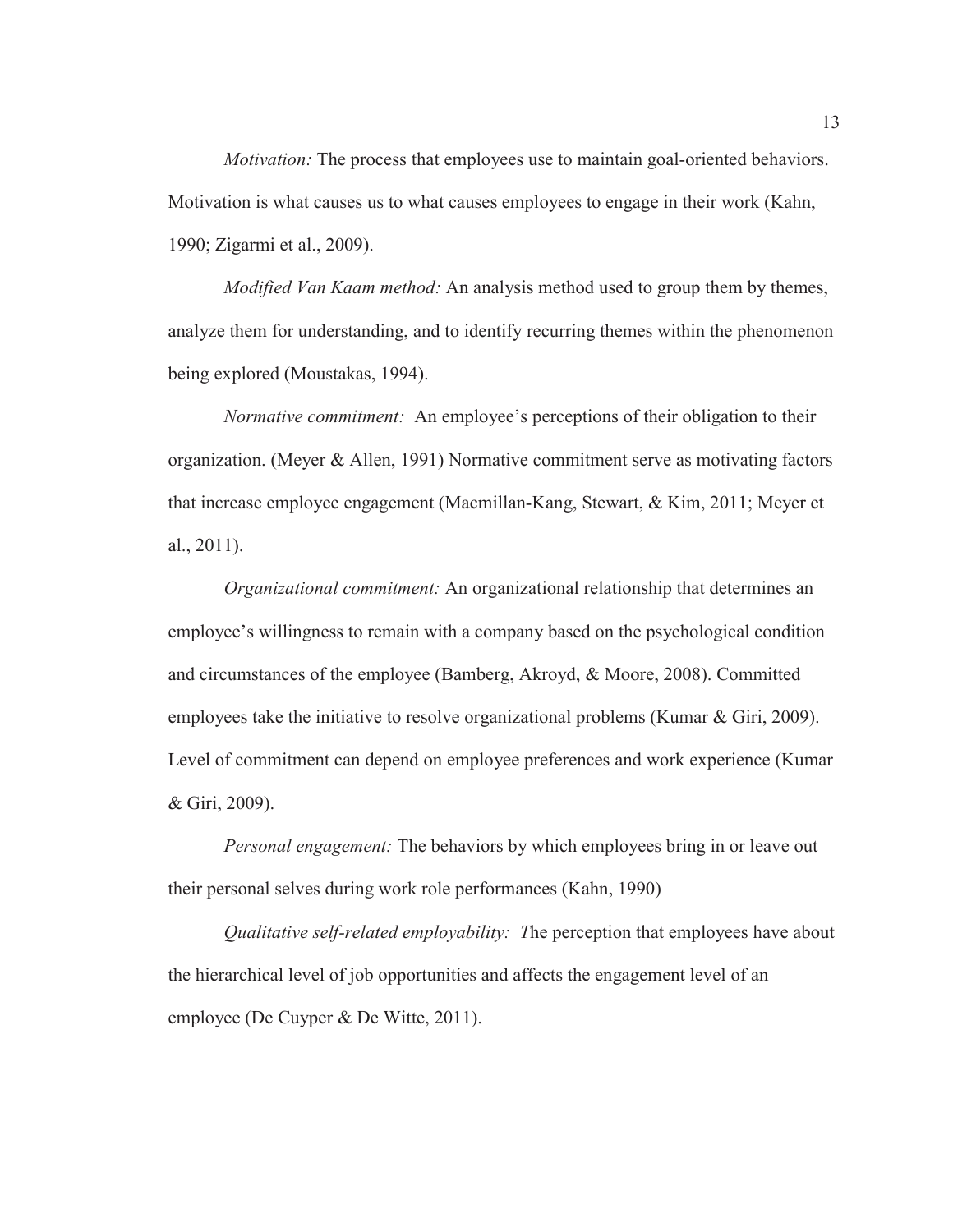*Quantitative self-related employability:* The perception about the amount of job opportunities within an organization (De Cuyper & De Witte, 2011).

*Six sigma*: A process improvement strategy that organizations use to combat the results of lowered productivity (Shafer & Moeller, 2012).

*Superficial improvement initiatives:* An initiative developed based on limited data without performing a proper root cause analysis to understand the nature of a problem within a process (Sutton, 2010).

*Throughput:* The amount of material or items passing through a system or process. Productivity is often measured by the amount of throughput that possess through a particular process (Álvarez, Calvo, Peña, & Domingo, 2009).

*Total quality management:* A management system that is derived from Deming's (1986) 14 points for total quality management (TQM) The 14 points for TQM outlines the behavioral attributes needed maintaining high standards of work in every aspect of an organization's operations.

#### **Assumptions, Limitations, and Delimitations**

#### **Assumptions**

 This study included two basic assumptions. The first assumption was the participants of the phenomenological study would be available and would provide clear, honest, and unbiased feedback related to the topic. Validating the response of the participants was not part of the scope of this study. The research that I conducted pointed to recurring themes. The second assumption was that participants would respond to the interview questions relating to employee engagement.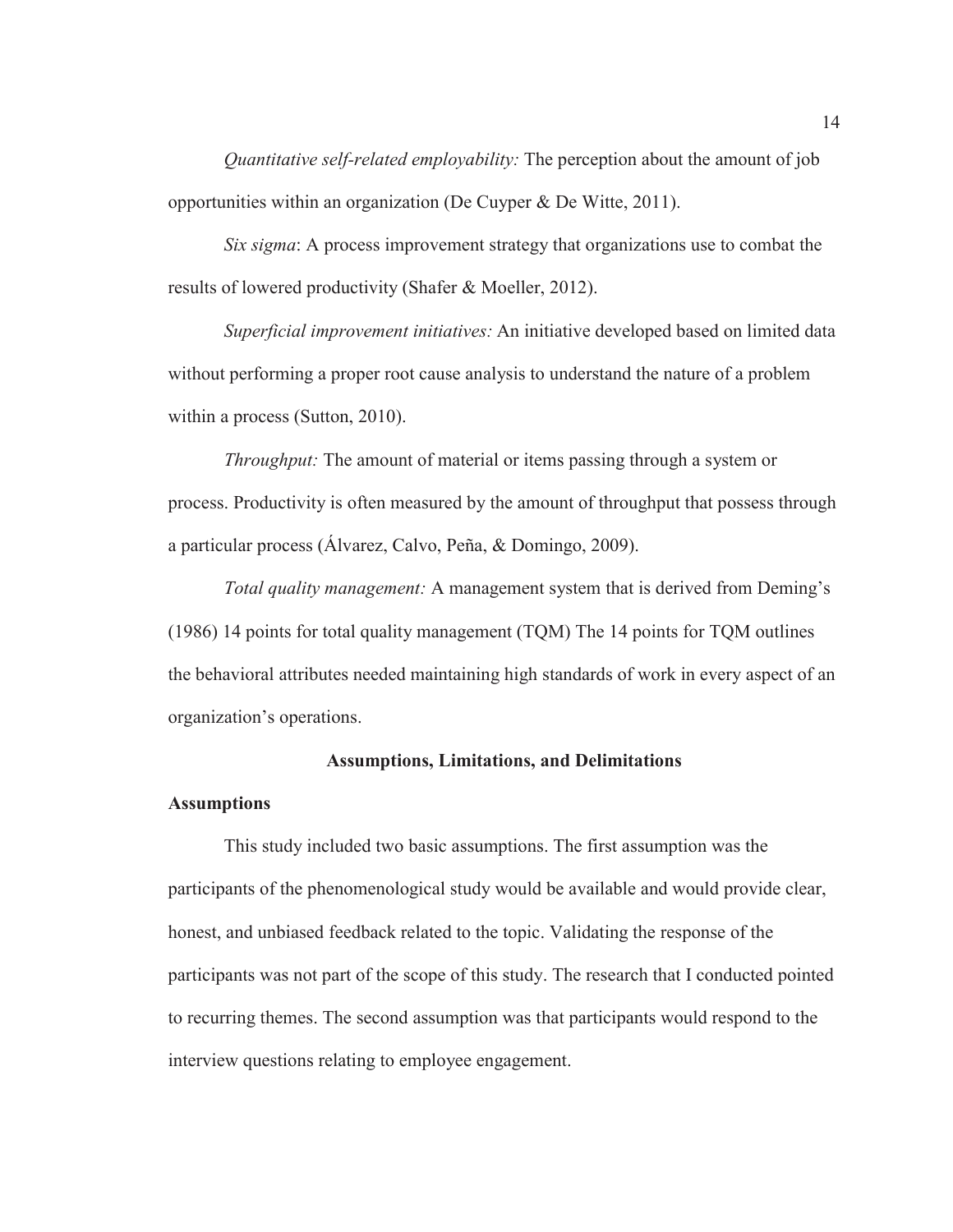#### **Limitations**

Time constraints to gather data, access to participants, complexity of a changing environment, and the timeliness of data interpretation were limitations of the study. Executives such as presidents, vice presidents, and directors were not participants in this study. The study took place in the southwest region of the United States. The research did not involve aligning the findings to a statistical probability of occurrence.

#### **Delimitations**

The focus of this study was aerospace defense employees in the southwest region of the United States. The data from this study provided insight to help develop strategies to improve employee engagement in an aerospace environment. The unbiased perceptions and experiences of aerospace employees were fundamental to an accurate synthesis of the information received. The participants were from diverse populations of multiple engineering disciplines, including project managers, business analysts, human resources personnel, and administrative personnel.

#### **Significance of the Study**

#### **Reduction of Gaps**

The successful completion of job-related tasks in organizations depends on the efforts of employees. Highly engaged employees are assets to their organizations, and disengaged employees can be liabilities; highly engaged employees make a substantive contribution to their agency and can predict organizational success (Gruman & Saks, 2011). In this study, I helped reduce a gap by demonstrating the effect of employee engagement and might help organizational leaders to achieve high levels of productivity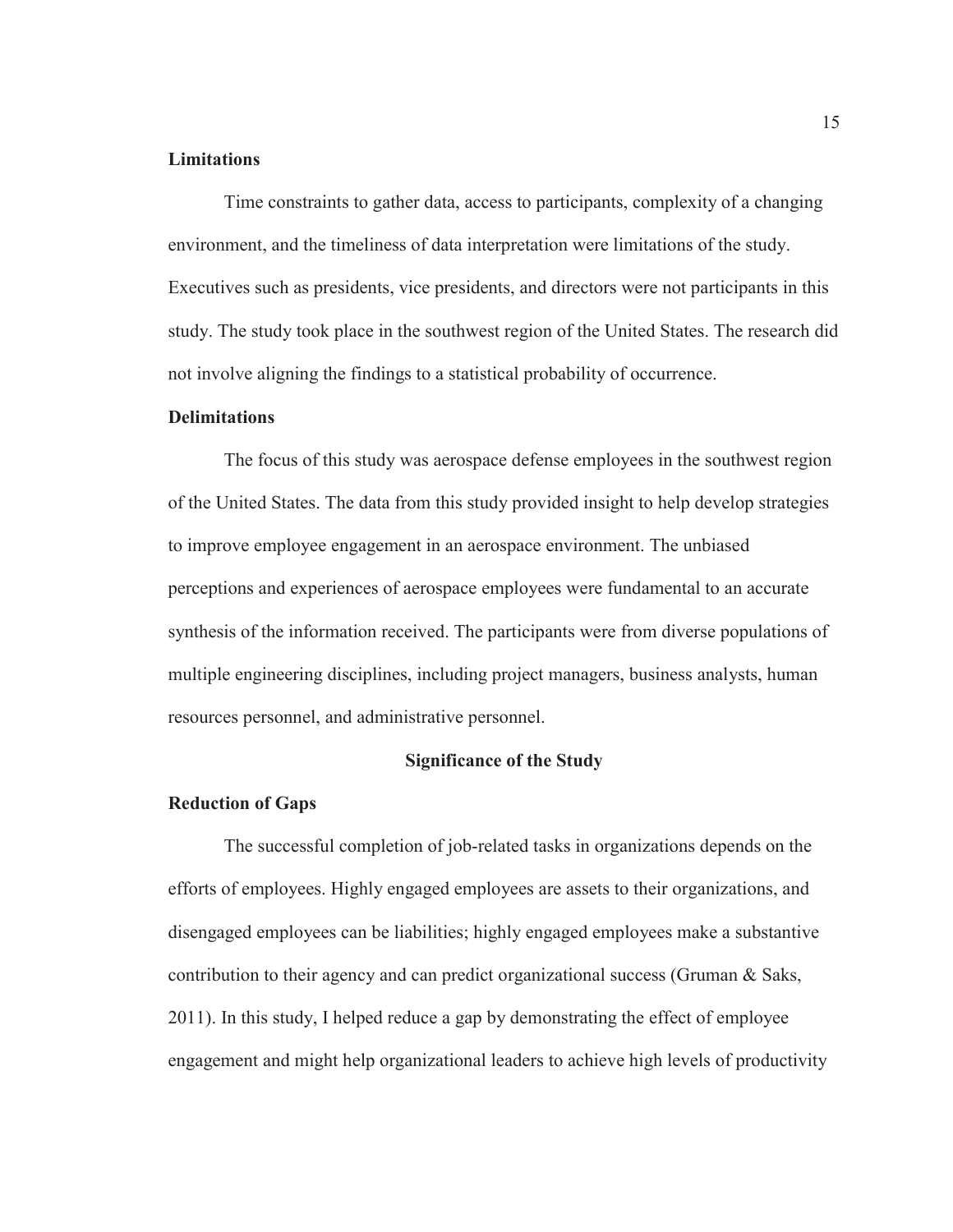for organizations in an aerospace environment. Aerospace companies are projectoriented, and meeting cost and schedule requirements depends on the level of effort by employees. Keeping employees engaged in a project-oriented setting has a positive effect on the financial and schedule performance of projects in an aerospace environment.

#### **Implications for Social Change**

Increasing employee engagement could create positive social change by helping organizational leaders to increase productivity, which would lead to improved financial performance of organizations. Loss of productivity represents a void in a failing economy. Increasing the profitability of organizations could create a stable workforce and increase the longevity of the organizations. Understanding the phenomenon of employee engagement, as it relates to productivity, would add to the academic body of knowledge. Leaders of academic institutions, business organizations, and communities would benefit from this study by using the information to develop strategies to reduce the number of disengaged employees in the workforce.

#### **A Review of the Professional and Academic Literature**

Problems related to employee engagement affect many industries within the United States. The literature review includes information collected from several industries and applied to a qualitative phenomenological study within the aerospace industry. Employees find engaging in their roles difficult when organizational change is imminent and occurs often (Catteeuw et al., 2007). The demanding makeup of job-related tasks could also have an adverse effect on employee engagement (Morrison, Burke, & Greene, 2007). This qualitative phenomenological study involved exploring strategies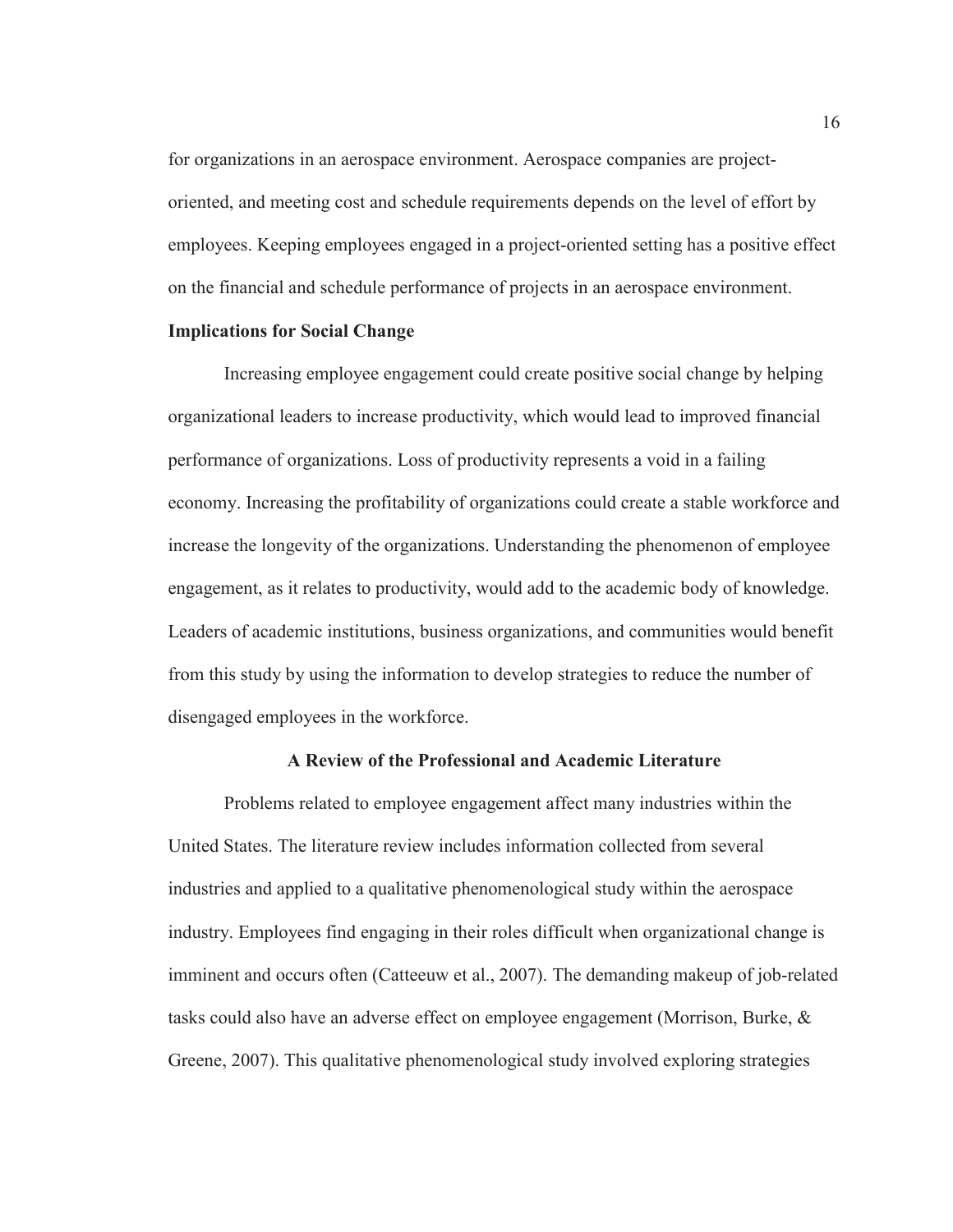that could promote higher levels of employee engagement in the workplace. The objective of the study was to develop the framework to provide leaders in the aerospace industry with reliable information to develop management intervention strategies to increase employee engagement in the workforce.

The source of the literature that I reviewed was Walden University Library's article database and books from the following databases: ABI, Business Source Complete, EBSCO, Sage, and Science Direct. A large amount of research exists on employee engagement. The sources of the information garnered for this literature review were articles and books published since 2007 as well as information beyond that period. Key words that I used to search the databases included: *employee engagement, disengagement productivity, job satisfaction, emotional intelligence, appreciative inquiry,* and *leadership.* Conducting searches using the key words in several research databases resulted in scholarly references that related to employee engagement.

#### **Leadership Theories**

**Employee engagement.** Researchers have studied employee engagement and applied it among business professionals and consulting firms. Often referred to as organizational commitment or organizational citizenship (Robinson & Schroeder, 2009**;** Slack, Orife, & Anderson, 2010), employee engagement is an emotional and intellectual commitment to an organization (Andrew & Sofian, 2012; Meyer, Stanley, & Parfyonova 2011). Kahn (1990) defined employee engagement in an academic context, asserting that employees harness themselves physically, cognitively, and emotionally while completing tasks. Rothbard (2001) synthesized employee engagement into two categories: attention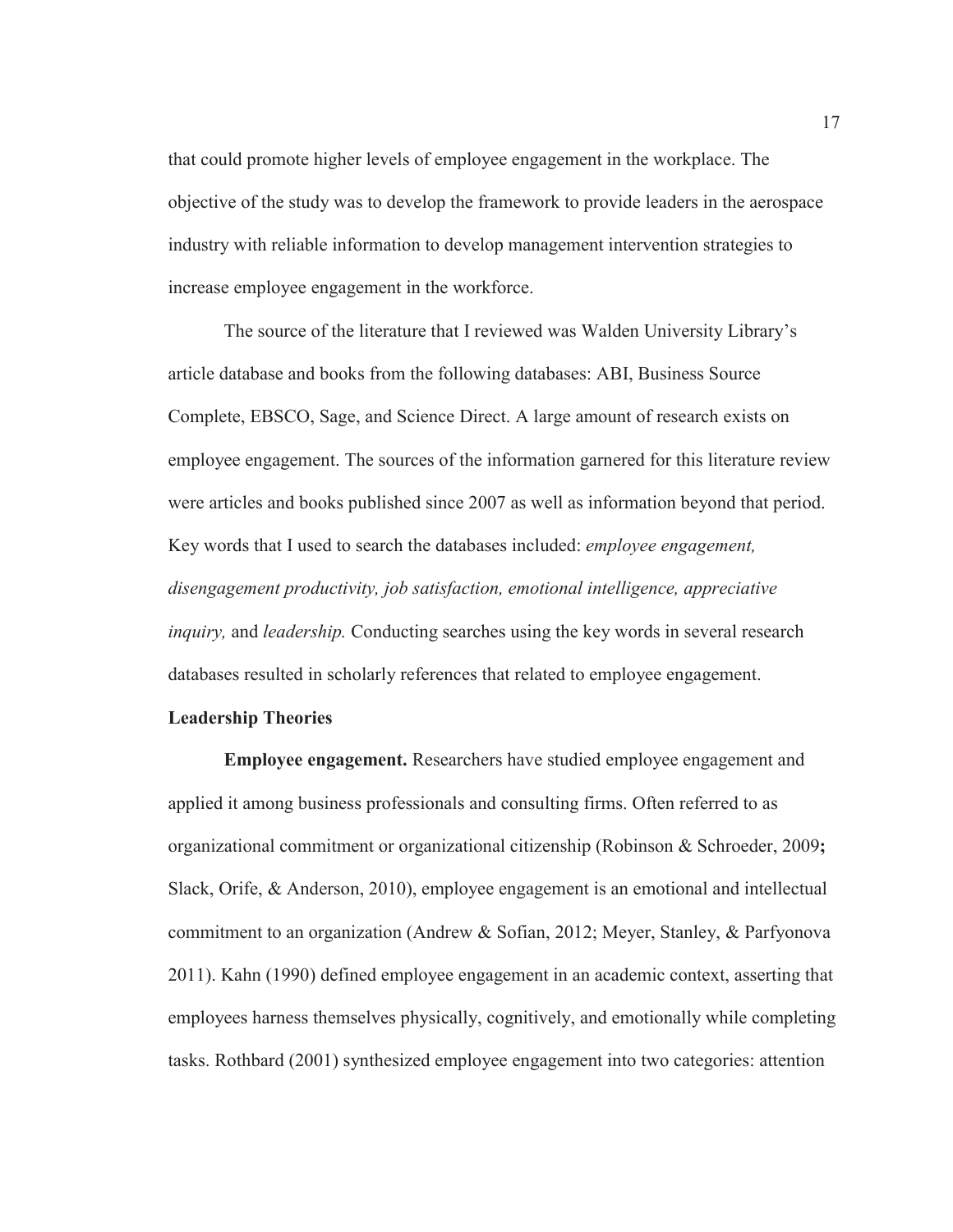and absorption. Attention refers to the amount of time an employee spends thinking about his or her role in an organization. Absorption refers to the level of intensity that employees engage in within their roles. The term *employee engagement* has a number of similarities in both professional and scholarly definitions. Both academic and professional views of employee engagement appear throughout this research.

**Employee disengagement.** The opposite of employee engagement is *employee disengagement*, which refers to employees not engaged or disengaged employees. The behaviors of disengaged employees have an adverse effect on productivity in the workplace (Meyer et al., 2011; Richman, 2006). Kahn's (1990) personal engagement theory, which discusses the positive aspects of engagement as well as the adverse effects of disengagement, was the central theory of the research. Reducing the number of disengaged employees in the workforce could increase productivity and could create positive social change by increasing the profitability and productivity of U.S. companies.

**Factors that promote employee engagement.** Researchers (Macmillan-Kang, Stewart, & Kim, 2011; Meyer et al., 2011; Scherrer et al., 2010; Khan 1990) defined employee engagement from both an academic and a professional context. The exploration included factors that promote employee engagement. Exploring the factors that promoted employee engagement helped to explain employee engagement in a professional setting.

*Organizational commitment*. The foundation of employee engagement in a professional setting is organizational commitment, which consists of three psychological components: a desire (or affective commitment), a need (or continuance commitment), and an obligation (or normative commitment; Meyer & Allen, 1991). Meyer and Allen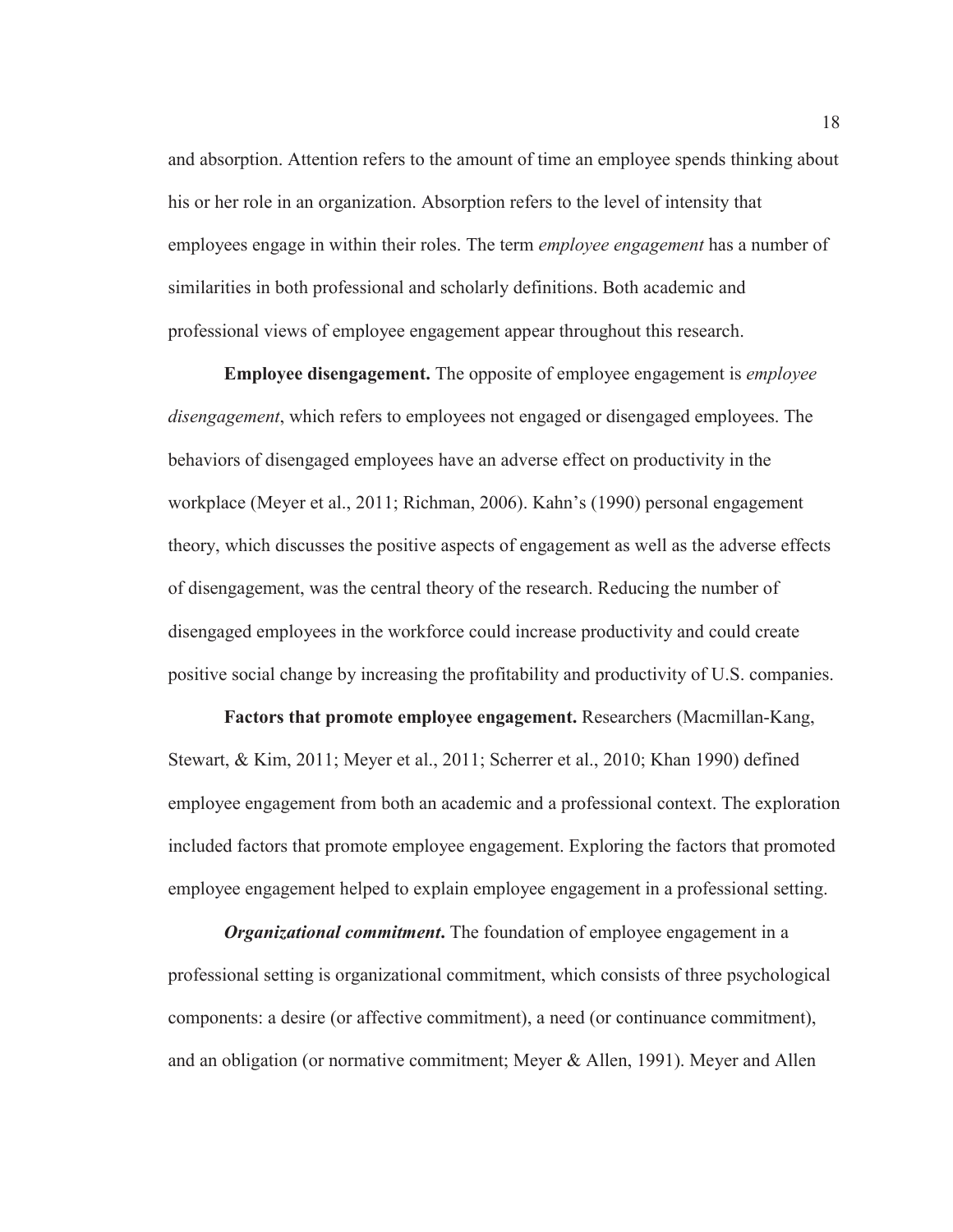(1991) noted an employee had to exhibit all three components to continue to be effective in an organization. Affective commitment relates to the emotional attachments that employees have for an organization's culture, job characteristics, and personal interaction of coworkers (Meyer & Allen, 1991). In a professional setting, affective commitment is important because it pertains to an employee's personal commitment to stay with an organization. The emotional attachment to an organization is the first barrier an employee overcomes when deciding to commit his or her talents to a job and its functions.

The second barrier to an employee's commitment to an organization is *continuance commitment*, which is the cost of maintaining employment (Meyer & Allen, 1991). The cost of leaving an organization plays a role in whether employees choose to stay with their employer. Continuance commitment creates an opportunity for employees to feel satisfaction in their job and add value to their organizations (Gong, Law, Chang, & Xin 2009; Wang, Indridason, & Saunders, 2010). Retention is fundamental for organizations to grow and mature to ensure they have the appropriate mix of talents and skills to remain competitive (Carleton, 2011). Both the employee and the employer have to balance the benefits of staying in an organization compared to the potential risks of leaving.

The third barrier, *normative commitment*, is the internalization of normative pressures that an employee feels before entering an organization (Meyer & Allen, 1991). The pressures that affect employees' commitment levels could serve as motivating factors that increase employee engagement (Macmillan-Kang, Stewart, & Kim, 2011; Meyer et al., 2011). The pressures may include mortgage notes, college tuition, children,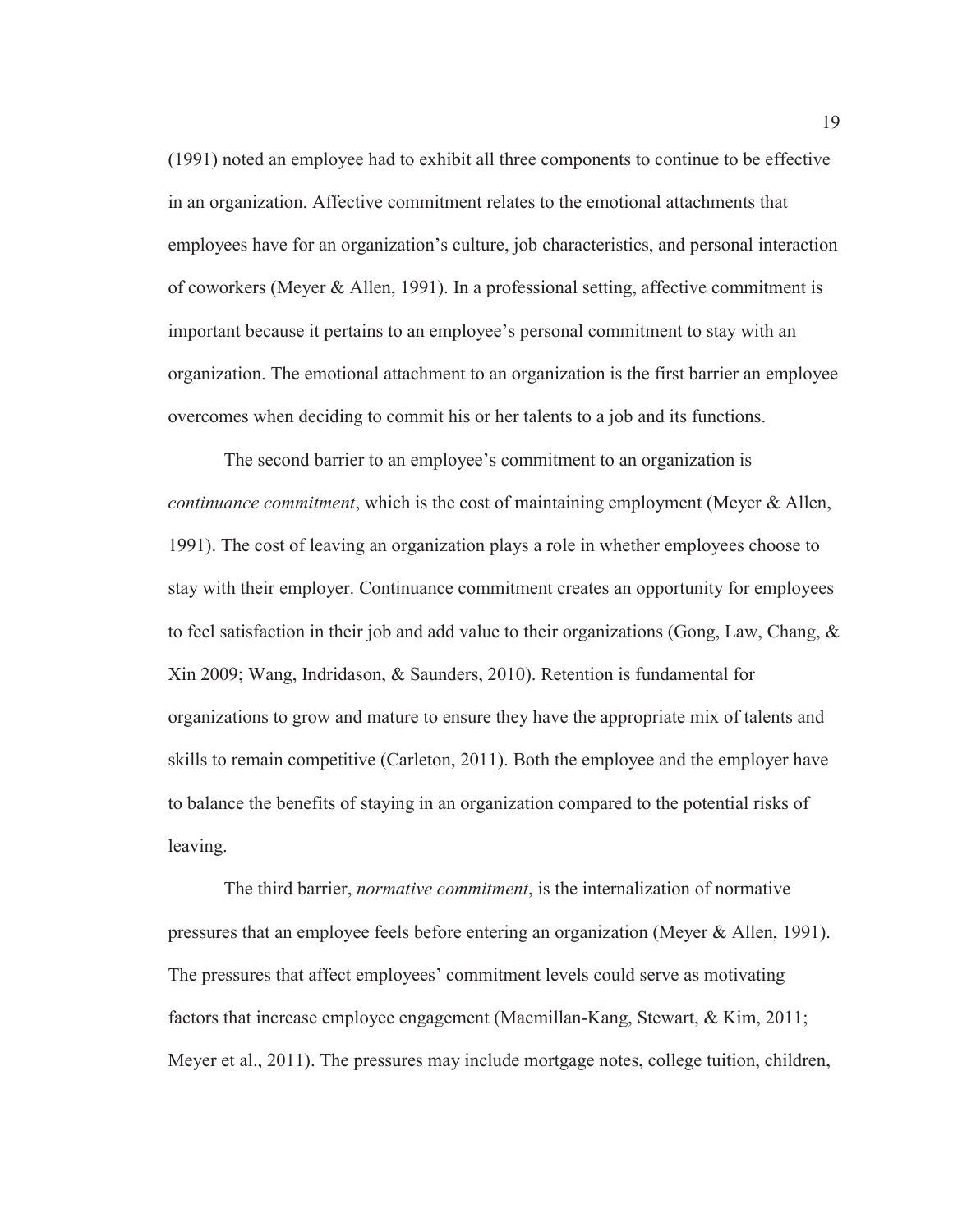and so forth. Normative commitment can influence an organization positively if employees choose to align normative pressures to their motivation for completing tasks included within their job description (González & Guillén, 2008; Meyer & Parfyonova, 2010).

Understanding the outcomes of employee engagement through the experiences of employees is foundational to increasing the commitment level of employees. Researchers at BlessingWhite (2008) conducted a study in North America of 3,000 employees and indicated that 19% of employees felt disengaged, 52% experienced moderate engagement, and 29% experienced full engagement. In the United States, Villara and Albertína (2010) found that 20% of employees felt disengaged, 26% experienced active engagement, and 54% were neutral about their organizational roles. Kennedy and Daim (2010) noted that 23% of employees were disengaged in their organizational roles for various reasons (i.e., lowered job security, process changes, lack of reward systems, and uncertain succession paths). The 2008-2010 downturn of the U.S. economy caused variability in the livelihood of many employees, which could have had an effect on organizational commitment.

Lowered organizational commitment could increase the level of disengagement among employees. Forced career shifts caused by layoffs could lead to a high number of employees who are neutral about their engagement. The Conference Board researchers (2008) found that 66% of employees did not align or feel motivated to produce results to help their organizations achieve their business goals (as cited in Attridge, 2009). No alignment occurred between 25% of these employees and their employers; the employees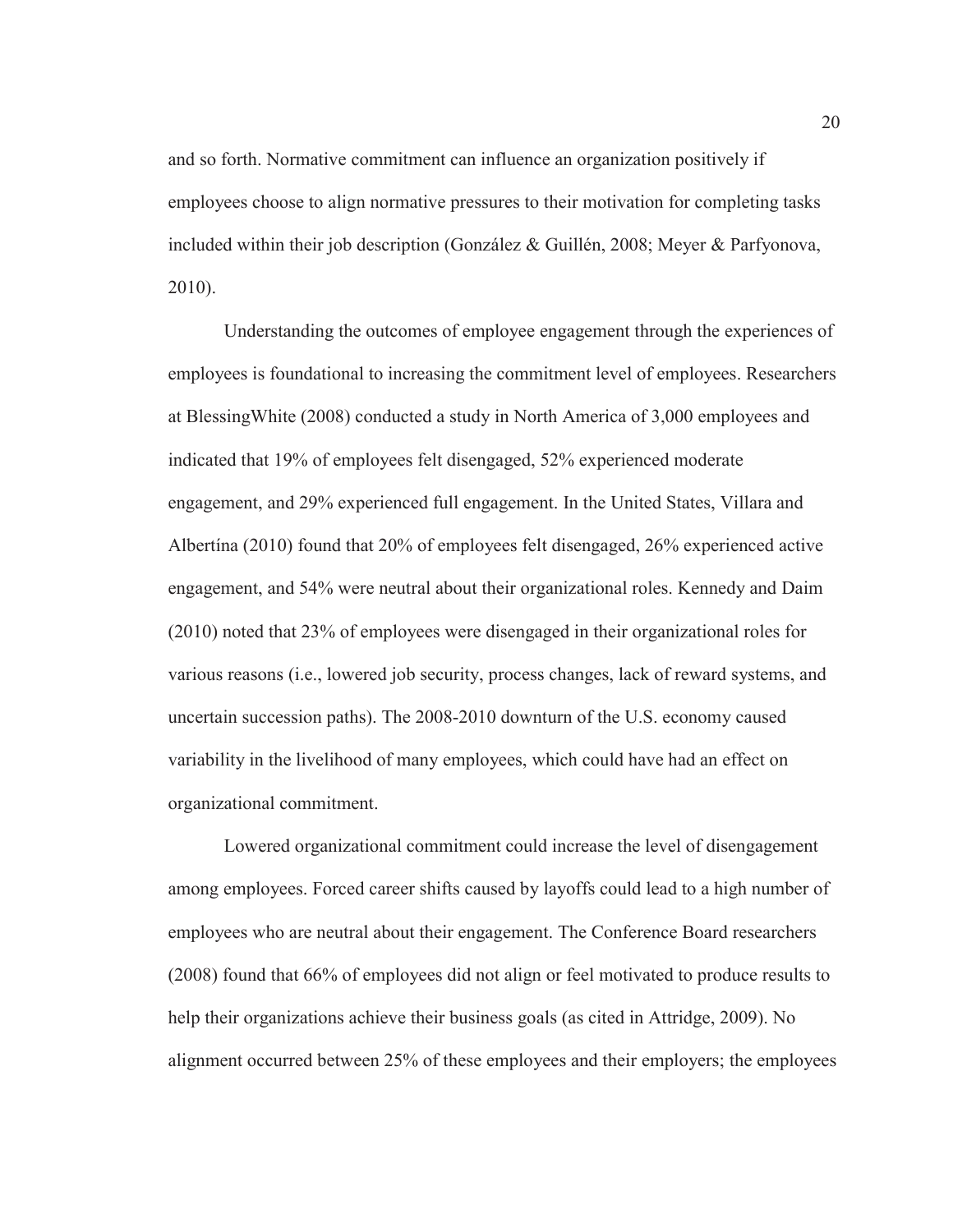reported they worked to receive a paycheck. Attridge (2009) also found that organizations with a significant number of highly engaged employees outperform those companies that have a disproportionate number of disengaged employees. Companies that have many disengaged employee could become less competitive.

Highly engaged employees contribute to a company's competitiveness. Eightyfour percent of highly engaged employees believe they could positively affect the quality of their employer's performance, whereas 31% of the disengaged felt that they could positively affect the quality of their employer's performance (Attridge, 2009). Attridge (2009) highlighted opportunities for organizational leaders to develop a series of actions to facilitate the engagement of employees. Organizational leadership must embrace the soft skills needed to help employees become more involved, engaged, and aligned to the needs of the organization.

**Self-related employability.** Organizational commitment forms the foundation of employee engagement in terms of self-related employability (SRE). Self-related employability refers to the performance and reduced commitment of employees (Marais & Perkins, 2012). Four categories of SRE perceptions are quantitative, qualitative, internal, and external. Quantitative SRE refers to the perception about the amount of job opportunities, and qualitative SRE refers to the perception about the hierarchical level of job opportunities (De Cuyper & De Witte, 2011). Internal SRE refers to the perception about the job opportunities within an organization, and external SRE refers to job opportunities outside an organization (De Cuyper & De Witte, 2011).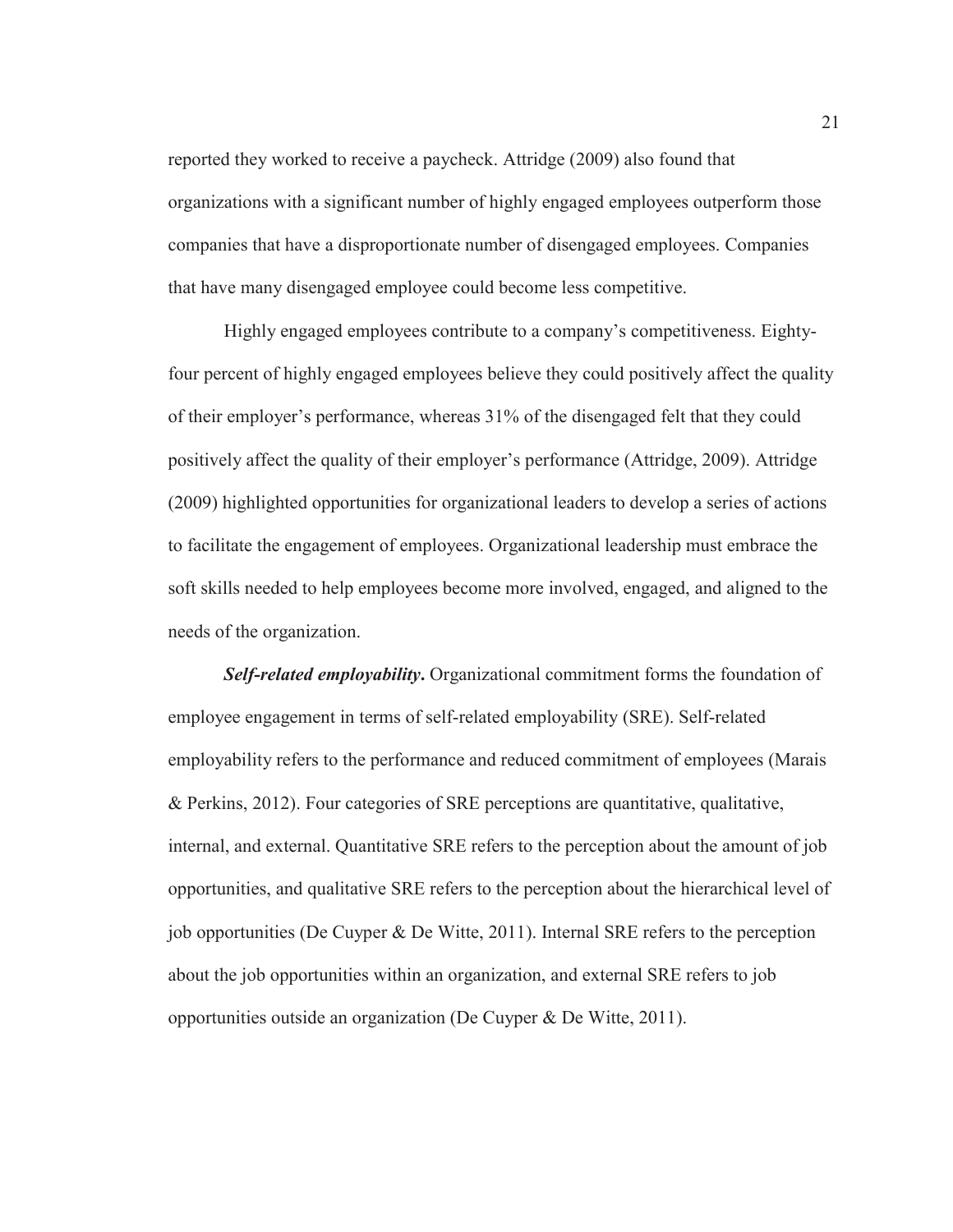External and qualitative SRE could cause employees to lose commitment and become disengaged from their current role if there are better opportunities. Retention strategies could increase commitment and employee engagement. Managing perceptions of these issues is critical. Organizational leaders must provide work environments conducive to the emotional needs of their employees (Neumann, Eklund, Hansson,  $\&$ Lindbeck, 2010; Tremblay, Blanchard, Taylor, Pelletier, & Villeneuve, 2009). Understanding the emotional needs of employees could increase commitment and employee engagement. Giffords (2009) found that the commitment level of employees indicates a modest relationship between organizational commitment and an organization's size, annual earnings, and medical benefits. Neglecting the needs of employees limits their commitment level and could minimize business results.

*Dispositional measure of employability***.** The dispositional measure of employability affects the commitment level of employees. The dispositional measure of employability is a collection of individual differences that influence individuals to adapt proactively t to work and careers. Interest on the dispositional predictors of a variety of individual and organizational criteria has increased (Fugate, Prussia, & Kinicki, 2012). The most common dispositions investigated are transformational leadership, job performance, career satisfaction, and core self-evaluations, which include measures of self-esteem, self-efficacy, locus of control, and neuroticism. These dispositions significantly relate to perceptions of the work environment, job satisfaction, life satisfaction, task motivation, and performance (Fugate et al., 2012). The effective management of the dispositional measure of employability factors could help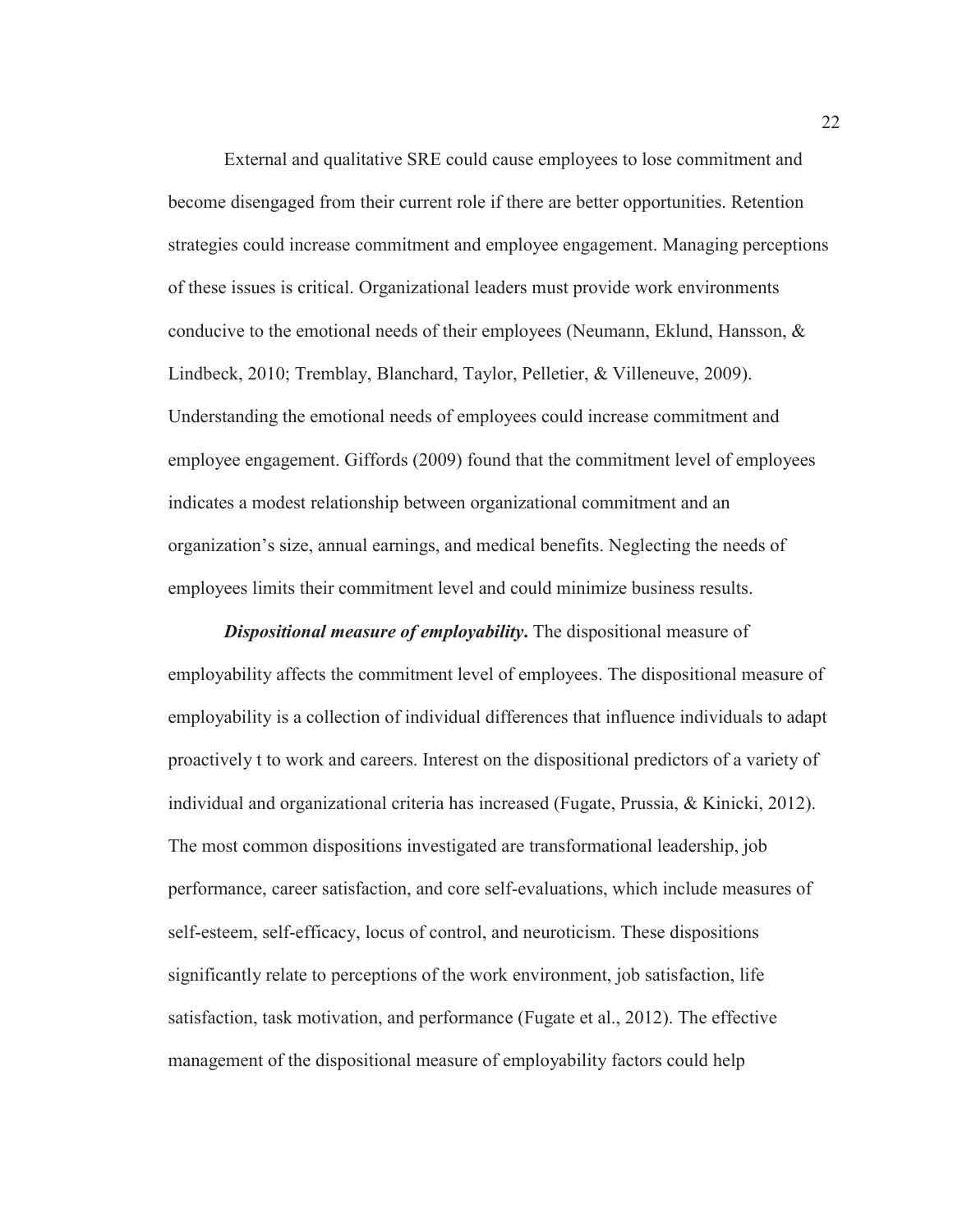organizational leaders promote higher engagement levels in the workplace (Fugate et al., 2012).

**Leadership role in employee engagement.** Rapid rates of workplace and social change have caused traditional leadership to dissipate because organizations are operating at levels that are often complex (Lichtenstein & Plowman, 2009). Concepts such as emotional intelligence (EI), appreciative inquiry, and complexity theory overshadow traditional leadership (i.e., participative leadership, servant leadership, transactional leadership). The convergence of these leadership methods could help organizational leaders manage the interdependent human actions needed for a collaborative approach to completing workplace tasks. Leadership is not always an intrinsic function, but should evolve into a highly adaptive interactive series of events in which knowledge, action, preferences, and behavioral changes affect the nature of business execution. Organizational leaders that embrace EI, will be able to manage the use of intellectual capital by developing their personnel to be open to new learning opportunities, become highly adaptable, and become self-sustaining through employee engagement.

Leaders in matrix organizations will have to become flexible in presenting viable solutions to emerging employee engagement issues. Flexibility will help leaders mobilize their employees to seize new opportunities to address complex problems (Kainen, 2010). In addition, leaders who become knowledgeable in EI will have tools to reduce tension and motivate disengaged employees (Hong, Catano, & Liao, 2011). Organizational leadership should develop leaders and managers in EI to increase organizational commitment by fostering emotional resonance. When leaders and managers exude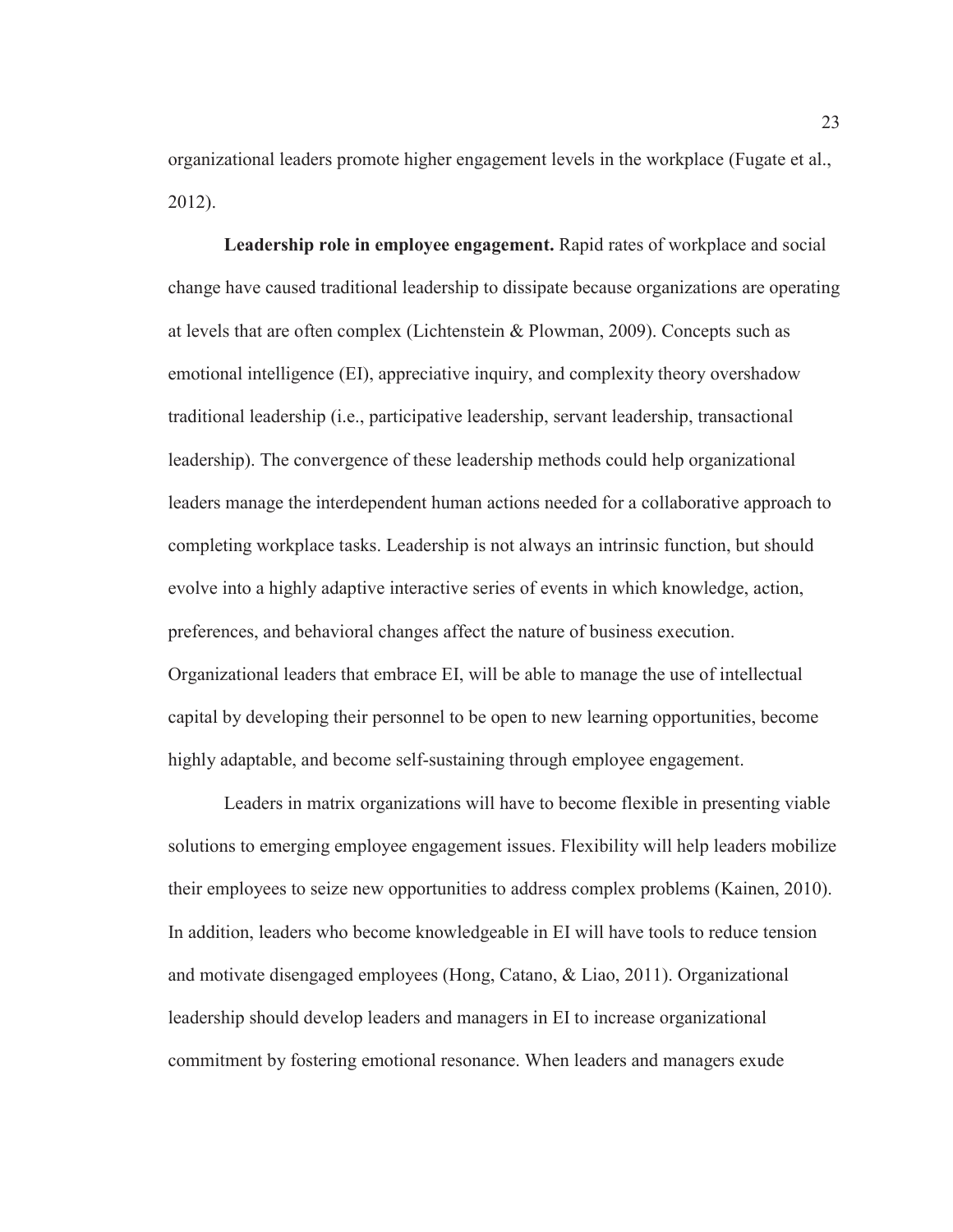emotional resonance, they establish an environment that promotes organizational citizenship, which allows employees to develop their skills further and accept change (Hur, van den Berg, & Wilderom, 2011; Riggio & Lee, 2007).

Organizational leaders must understand that the use of intellectual capital and the behaviors that drive and promote employee engagement perfect task completion. Harsh deadlines, aggressive schedules, and labor shortages are barriers to increasing employee engagement (Scherrer et al., 2010). Employees can become disengaged when organizational leaders shorten timelines for difficult tasks (Shuck & Wollard, 2008). Organizations whose leaders overlook the behavioral aspect of completing difficult tasks in shorter periods will continue to experience decreased employee engagement.

*Appreciative inquiry***.** Appreciative inquiry is an increasingly popular organizational change method that focuses on changing how people think instead of what they do and explores how to support self-organizing change processes that flow from new ideas. Organizational leaders should invest in developing leaders to manage change through appreciative inquiry. Using the 4-D model that includes discovery, dream, define, and delivery will help employees understand the rapid pace of change from a collaborative standpoint (Ferris, 2009). Collaboration may create opportunities to finish a higher percentage of products on time and under budget. Appreciative inquiry can facilitate the transformation of an organization and is a beneficial tool that organizational leadership can use to develop managers who build consensus and buy-in for any change effort (Ferris, 2009).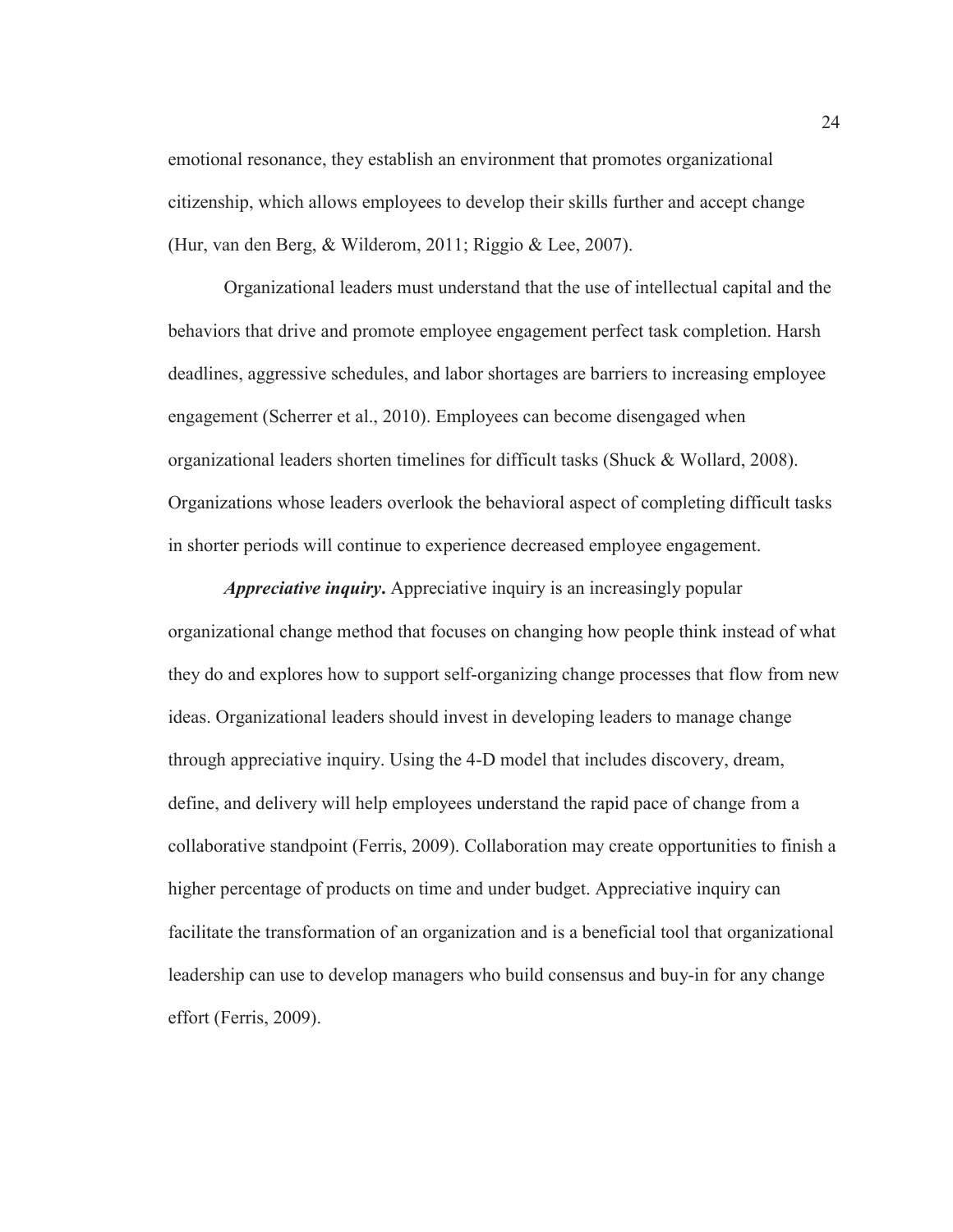Further exploring the creation of a knowledge-sharing community will create a collaborative environment within an organization. An examination of the development of an environment where employee engagement aligned with productivity and instantly affected the profitability of an organization was necessary. Innovation is driving change, and organizational leaders should develop and train their employees to embrace the change rather than resist it (Dainty & Moore, 2007; Shetty, 2010). Modeling the aforementioned behavior will increase efficiency, and organizational leaders will increase their return on invested capital and the engagement level of their workforce. To facilitate organizational change, leaders should understand why undesired behaviors exist. Seeking first to understand will help organizational leadership garner the social and historical causes of undesired behaviors as they relate to newly developed processes.

Organizational leaders have developed and deployed initiatives to help them continually improve. As a result, the continuous improvement methodology has yielded a vast number of process improvement initiatives. Isern and Pung (2007) conducted a survey of 1,536 executives involved in a wide variety of change initiatives and found that only 38% of change initiatives were successful and only 30% of the surveyed executives believed they contributed to the sustained improvement of their organizations. Isern and Pung indicated that 68% to 70% of change initiatives are unsuccessful. The aforementioned change initiative statistics represent an opportunity for organizational leaders to consider before developing change initiatives.

According to the number of change efforts encountered, some levels of resistance lower employee engagement. Bell, Gomez, and Kessler (2008) noted that people resist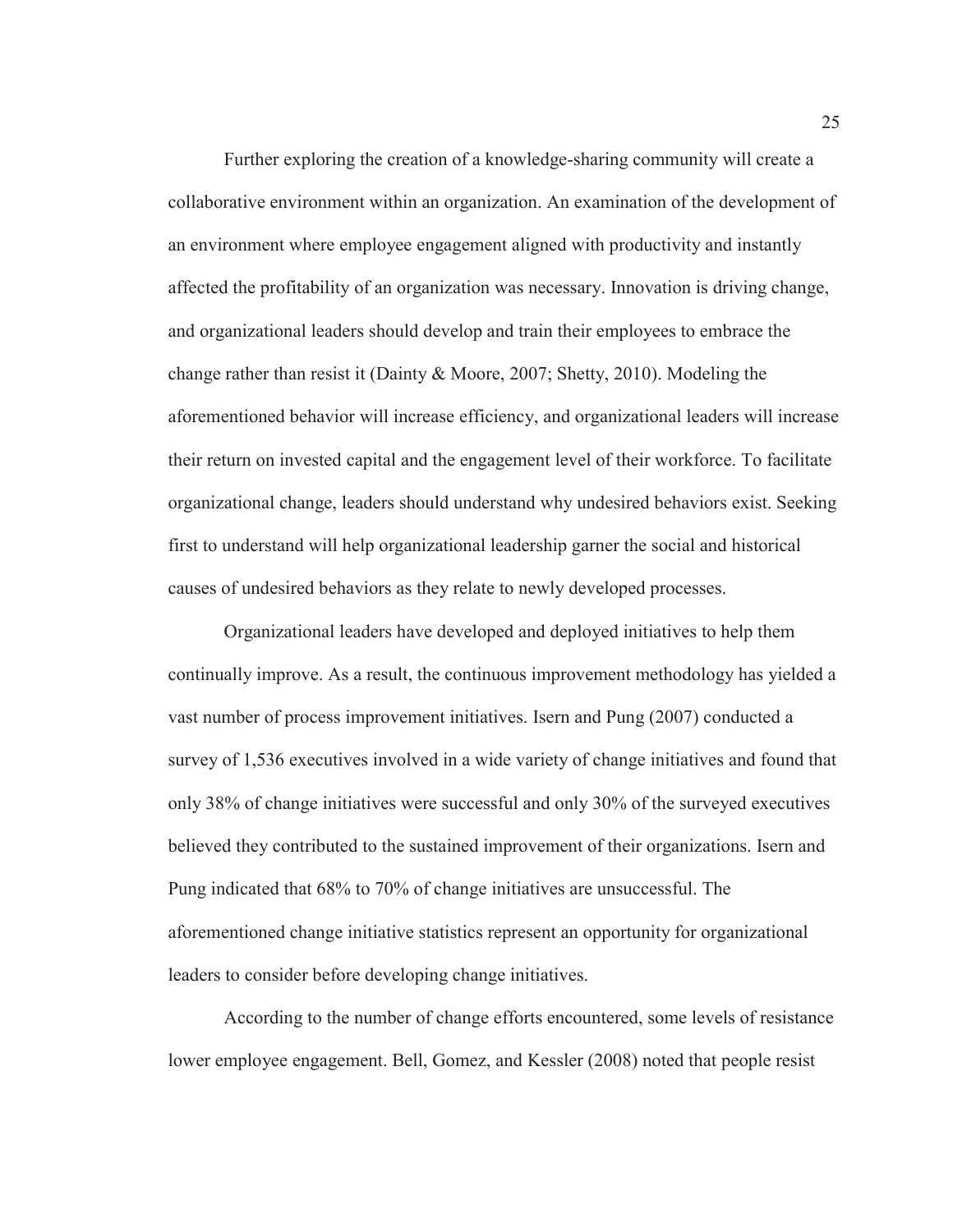change because change is a disruption in a process repeated over the course of time, and an association exists between change and learning something new. Employees can indicate resistance by displaying cognitive negative reactions. The reactions or attitudes toward change initiatives decrease commitment and cause employees to view the change effort negatively (Erwin & Garman, 2010). Erwin and Garman (2010) explained that negative responses to change could be contagious. The negative reactions can impede the progress of a new change initiative. Organizational leaders must understand that the development of advanced technology will continue to drive the rate of change. Organizational leaders will have to manage the exponential growth of technology by developing employees to accept change; otherwise, the exponential growth of technology could continue to lead to the degradation of continuity in the workplace, thus lowering employee engagement. Employees may never get a chance to master a process before it changes. Consequently, organizational leaders will not be able to apply one solution to address the exponential growth of technology.

Managing the rate of change has become difficult. Currently, organizational leadership faces shifting priorities, tighter budgets, and stringent process guidelines. Competition is the antithesis of the status quo. Disruptive innovation has also created the need to reduce cost and increase quality (Skarzynski & Rufat-Latre, 2011). Disrupters are firms that employ the disruptive innovation strategy and offer the 80% solution that the incumbent firms offer at a significantly cheaper price than the current competitive price (Georgantzas & Katsamakas, 2007). The products that exude high quality at lower prices have become lucrative marketing niches. These sequences of events have caused leaders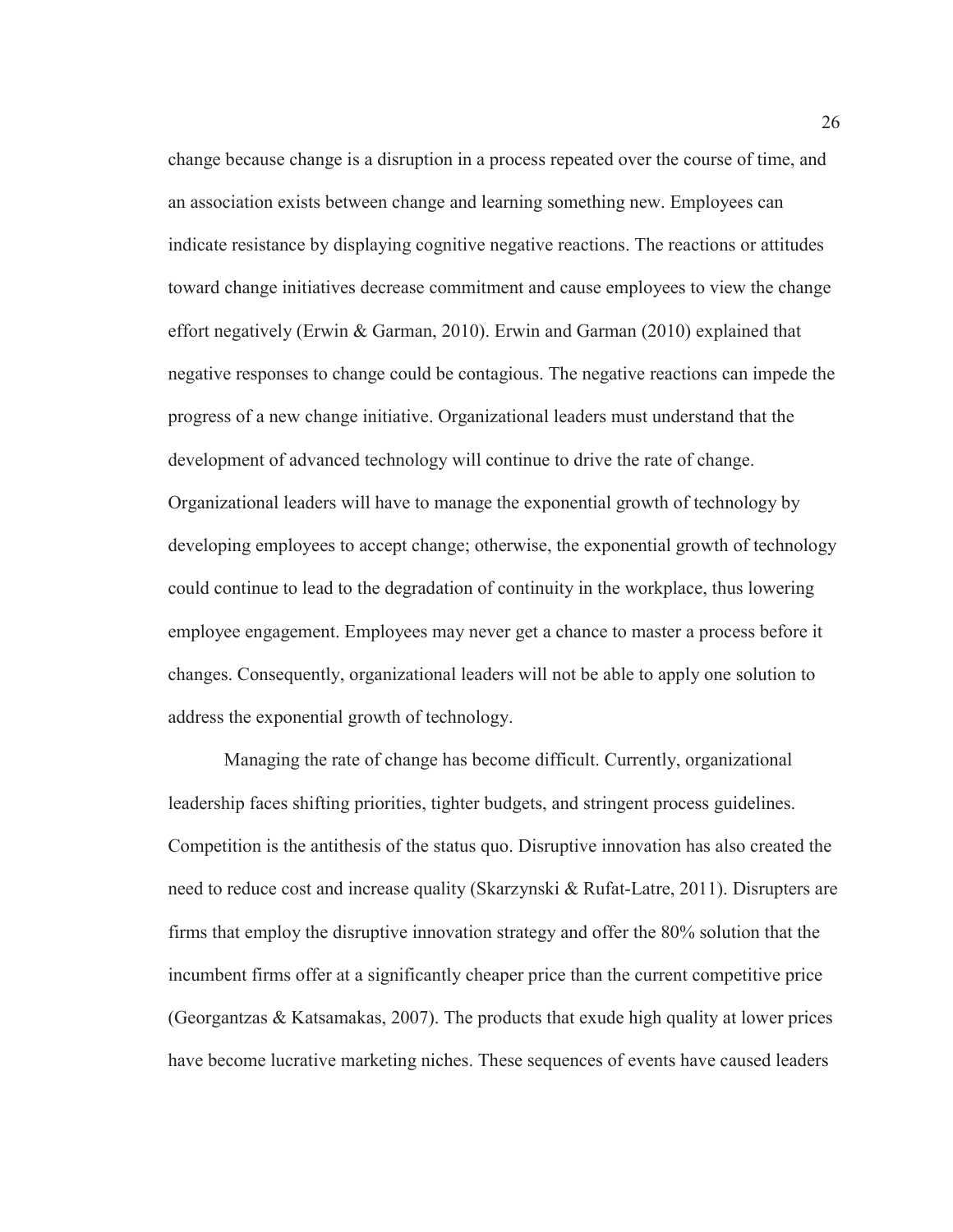of business entities to modify their strategies to stay ahead of the evolution of business execution.

Dealing with change in modern organizations is complex. Leadership faces complex change more often; therefore, organizational leadership should ensure leaders are flexible and can communicate why the change is necessary to garner buy-in more quickly. Ineffective leadership could stifle employee engagement and cause a bottleneck in productivity (Powell, 2007). An unsuccessful operation leads to the degradation of revenue. When organizational leaders employ continuous improvement methods, they should understand environmental change is necessary to sustain a desired method of living (Senge, Smith, Kruschmitz, Laur, & Schley, 2008). Deploying a new process without aligning change initiatives to job satisfaction can be detrimental to the productivity of an organization.

Organizational development is a skill needed in the rapid socioeconomic change that organizational leaders in the United States experience (Mitchell & Shepherd, 2010). Managing change through leadership is an effective way to increase the engagement level of employees. Leadership development programs should be a balance between technical expertise and soft skills to help promote an organization that displays EI. Emotional intelligence has a positive influence on organizational performance, significant change transformations, management decision-making, and organizational profitability (N. Clarke, 2010). N. Clarke (2010) noted that organizational leaders and managers should fully understand EI to manage the attitudes of their employees.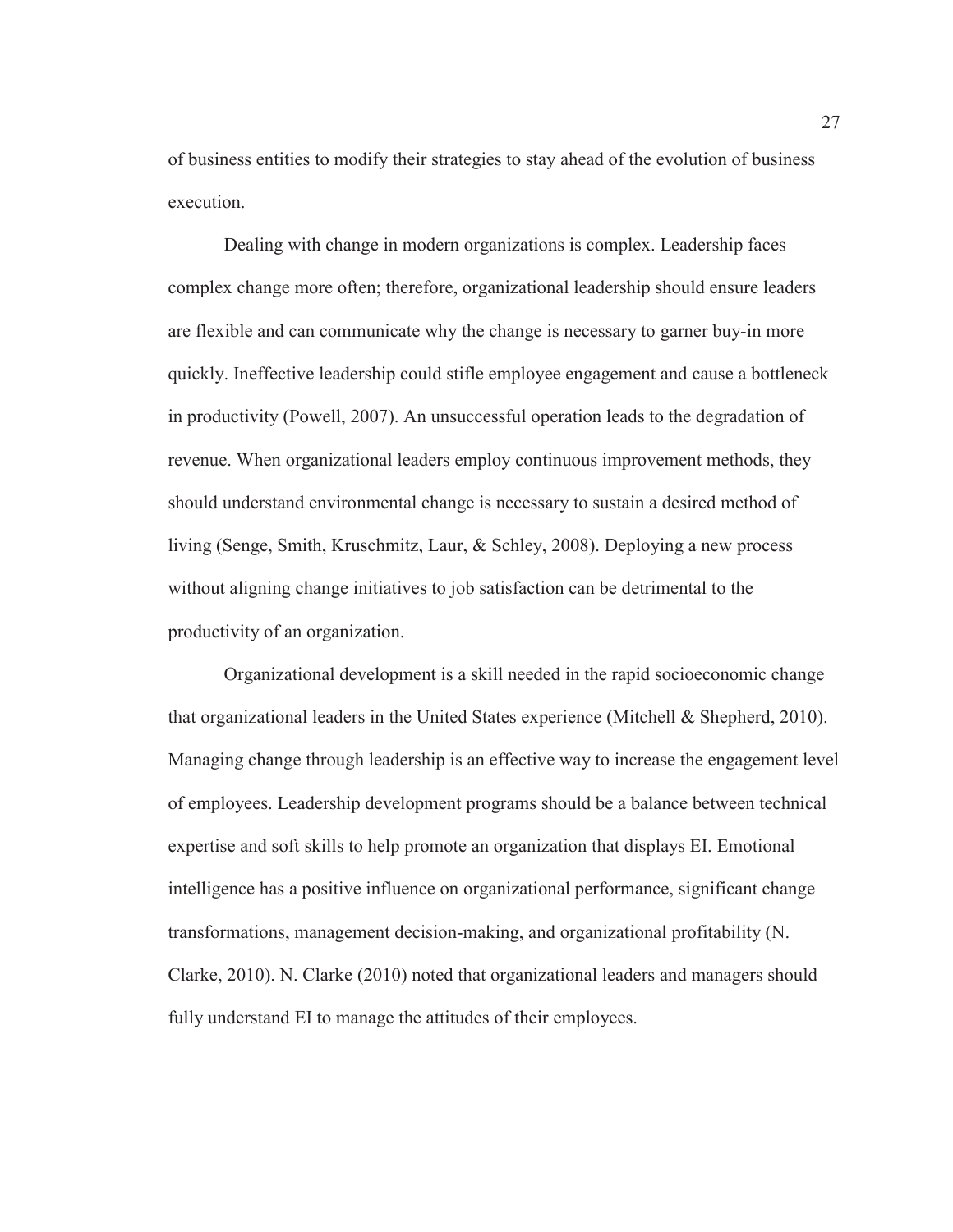A balanced management approach creates a well-rounded platform and increases the engagement of human capital. Change occurs often in organizations; for that reason, leaders manage resistance often. Change causes resistance and highlights unforeseen anomalies pertaining to learning (Leonard, 2008). Organizational leaders often predict that process changes will enhance the volume of work produced or decrease rework quickly by trying to simplify tasks and make them repeatable (Dostaler, 2010; ElMaraghy, Azab, Schuh, & Pulz, 2009). Leaders sometimes implement processes without obtaining buy-in from the key stakeholders, which causes friction and degradation and decreases the commitment level of employees (Eicher, 2006). Matthews (2008) showed that individuals are reluctant to use new technologies and methods without buy-in. Organizational leaders should invest in developing leaders to espouse organizational behavior and development methods. An investment in developing soft skills will enable organizational leaders to gain an understanding of both the technical and the social aspects of business execution (Patnayakuni & Ruppel, 2010; Pettersen, Mcdonald, & Engen, 2010). Understanding appreciative inquiry and emotional intelligence will enable leadership to place both technical and behavioral practices together in their business decisions and could lead to expanding and strengthening the organization to reach higher productivity.

Schiuma, Carlucci, and Sole (2012) used concept system thinking to develop the theoretical framework of implementation as it relates to managing change and process development. Organizational leaders fail to realize that change is hard to manage. Schiuma et al. showed that the implementation of improved processes should include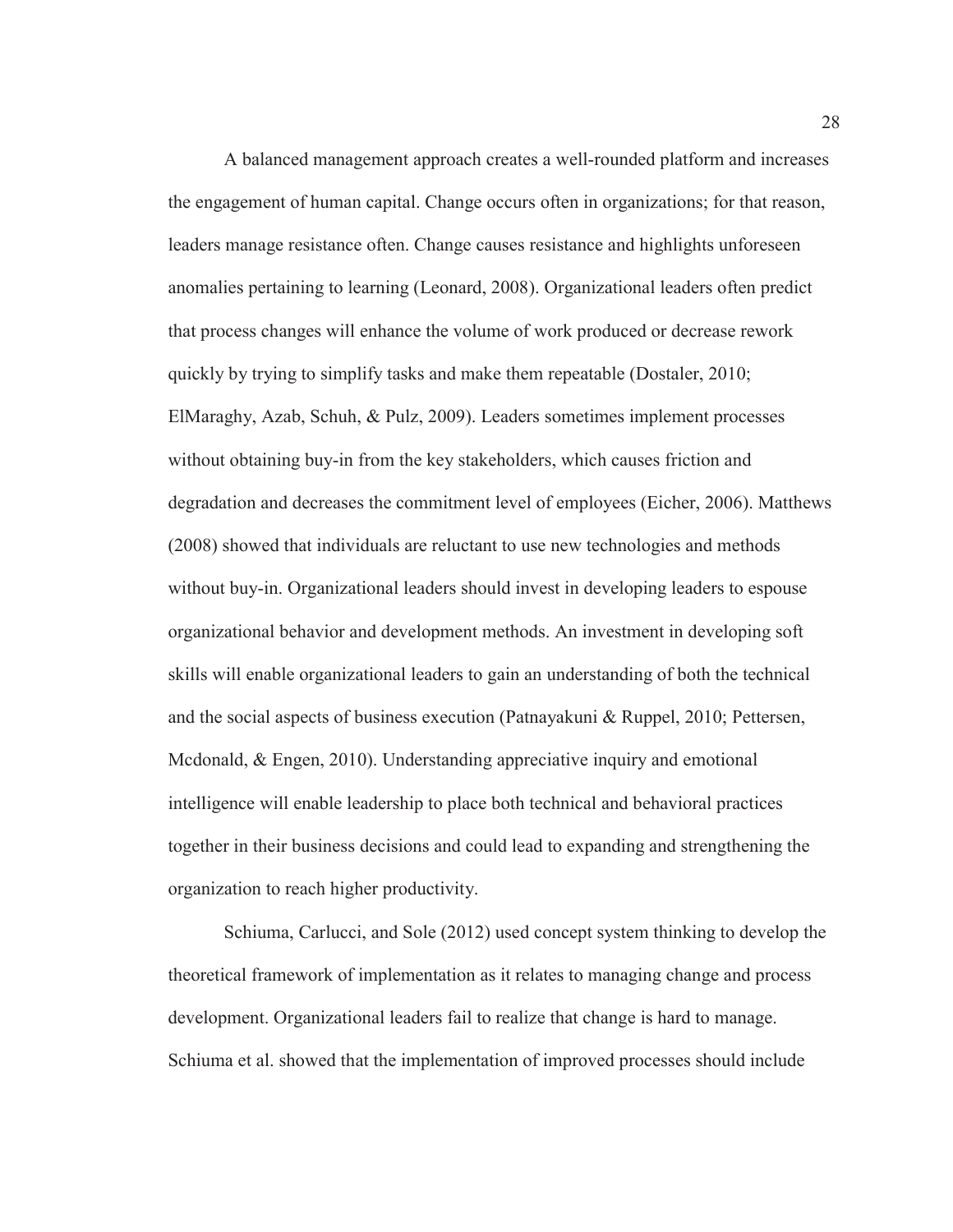strategies to facilitate acceptance. The disengagement of employees often impedes the deployment of improved processes. Organizational leaders will need to accept that implementation is ongoing; as such, the outcome variable of perceived change in learning occurs along a continuum rather than as an absolute measure (Mischen & Jackson, 2008).

Managing change effectively will help organizational leaders to develop action plans to mitigate the occurrence of resistance. Organizational leaders should understand how negative reactions to change cause employees to become further disengaged. Properly managing change will increase productivity and improve financial performance (Antony & Bhattacharyya, 2010). Some organizational leaders try to increase throughput in ways that are not costly to the overhead (Álvarez, Calvo, Peña, & Domingo, 2009). In some organizations, employees have seen organizational leaders deploy Six Sigma efforts to rectify problems. As a result, organizational leaders should refrain from deploying superficial improvement initiatives to fix symptoms and instead determine and fix root causes of problems (Sutton, 2010). In other cases, leaders created process improvement initiatives without buy-in from the key stakeholders, and the process owners resisted the change and caused the process to fail (Pryor, Toombs, Cooke, & Humphreys, 2011). The actual problem was the behavior, not the process that needed to change.

**Continuous improvement.** Continuous improvement involves using Six Sigma, TQM, and kaizen and has changed the outlook of several failing businesses. Continuous improvement will not be able to work completely if leaders do not fully articulate the philosophy to the individuals who will be working these models. Workers who embrace change find it benefits them and their organization. Organizational leaders will have to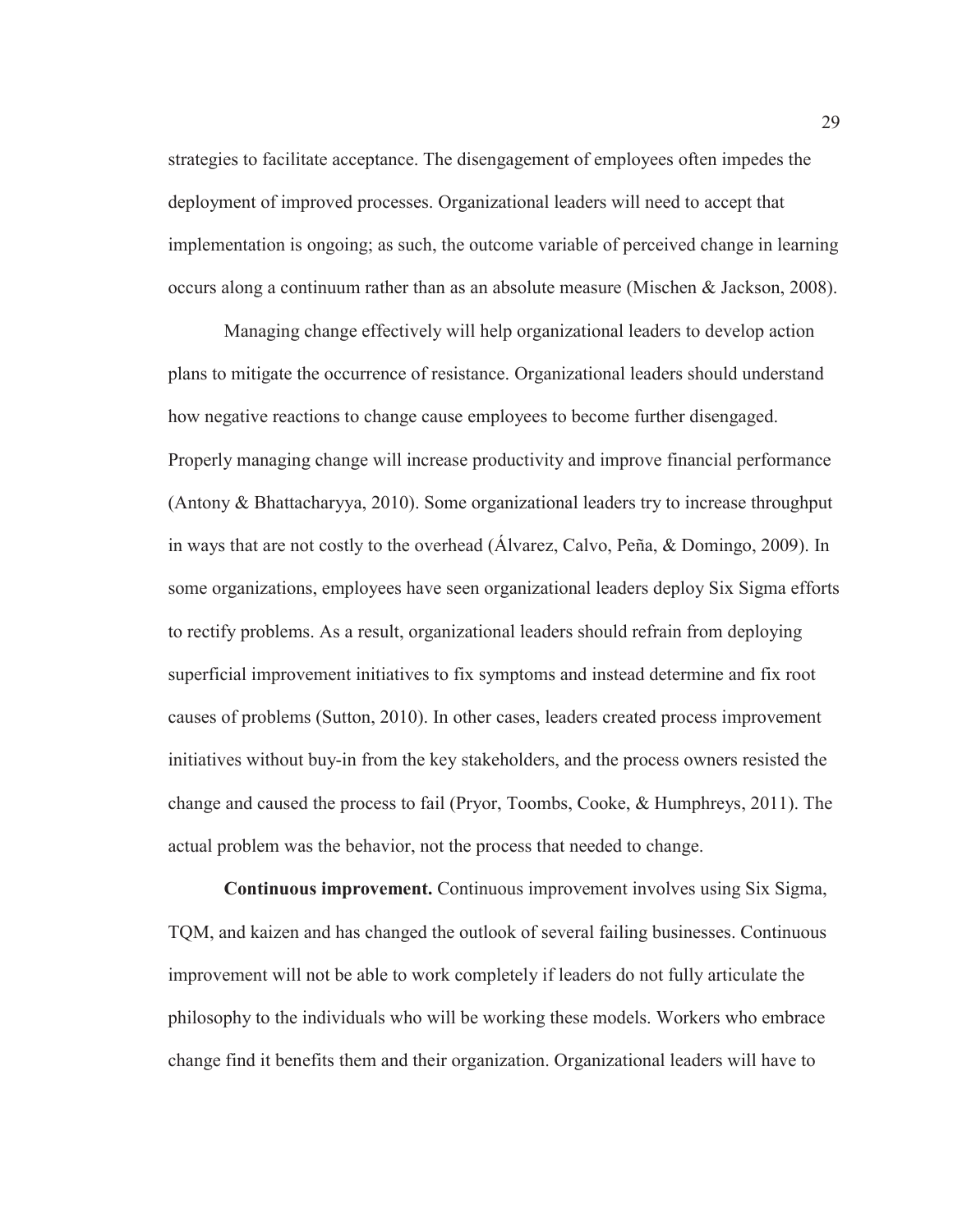use rewards and recognition to motivate their workforce to accept change and enhance innovation. Kaizen is a continuous improvement philosophy that has caused a shift in process improvement. Kaizen encourages everyone from the executive suite to the individual contributor to seek ways to improve efficiency (Farris, Van Aken, Doolen, & Worley, 2009), goes against the traditional model of top-down management, and has transformed strategic thinking into a new frame of mind called diversity of thought. Diversity of thought creates ownership and brings forth thorough solutions. People could create self-fulfilling prophesies when they create their path of success by reflecting on their past victories (Abdel-Hadi, 2012).

Leaders of business units have used kaizen to exploit the learning curve (Farris et al., 2009). Reducing the amount of variation in the way employees perform tasks reduces errors and keeps rework to a minimum (McConnell, Nunnally, & McGarvey, 2011). Reducing rework also reduces wasted labor and materials. Applying continuous improvement to business practices affects countless attributes.

Organizational leaders often forget that change is difficult to cope with if an individual perceives the change as negative. Some organizational leaders have managed change from the technological standpoint and have not taken true advantage of developing their employees to embrace change. Organizational leaders who invest in developing their employees to embrace change may increase employee engagement. Saparnis, Bersenaite, and Saparniene (2009) noted that a company would receive \$33 for every \$1 invested in the development of employees. Developing employees to interact within a high-performance team would create limitless opportunities to increase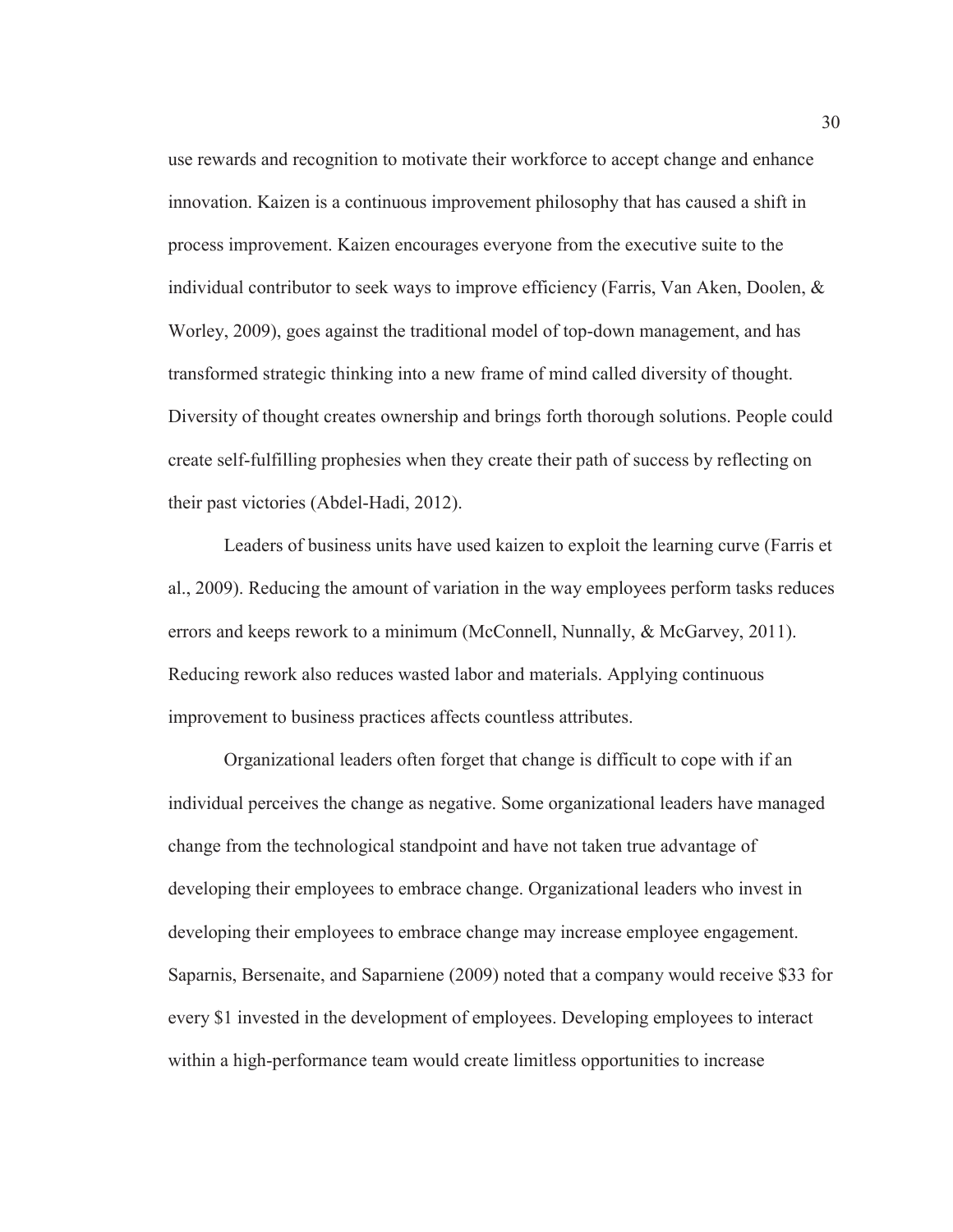productivity and reduce rework. Technology has accelerated the rate of change; however, if employees become more efficient, change may not have to occur at such a rapid pace. Organizational leaders should develop simple and repeatable processes and develop employees to learn and execute those processes. Organizational leaders must understand that certain behaviors dictate certain outcomes related to employee performance. Organizational leadership must embrace that the ineffective management of human behaviors can lead to disastrous outcomes.

The top-down approach to leadership is dissipating because organizations are operating at levels that are often complex (Lichtenstein & Plowman, 2009). Traditional leadership may not grasp concepts such as primal leadership and appreciative inquiry. Applying the aforementioned leadership theories to organizational leadership may help organizational leaders expedite the effective management of interdependent human actions suited for a collaborative approach to increasing the engagement level of employees. Organizational leaders should invest in developing leadership to evolve into a highly adaptive interactive event in which knowledge, action, preferences, and behavioral changes affect the nature of business execution (Dalakoura, 2010). Organizational leaders who embrace these concepts will be able to manage the use of their employees' intellectual capital effectively by developing their personnel to be open to new learning opportunities, become highly adaptable, and be self-sustaining through employee engagement.

To lead in complex organizations, individuals must be able to present solutions to emerging issues. Individuals act as leaders when they mobilize people to seize new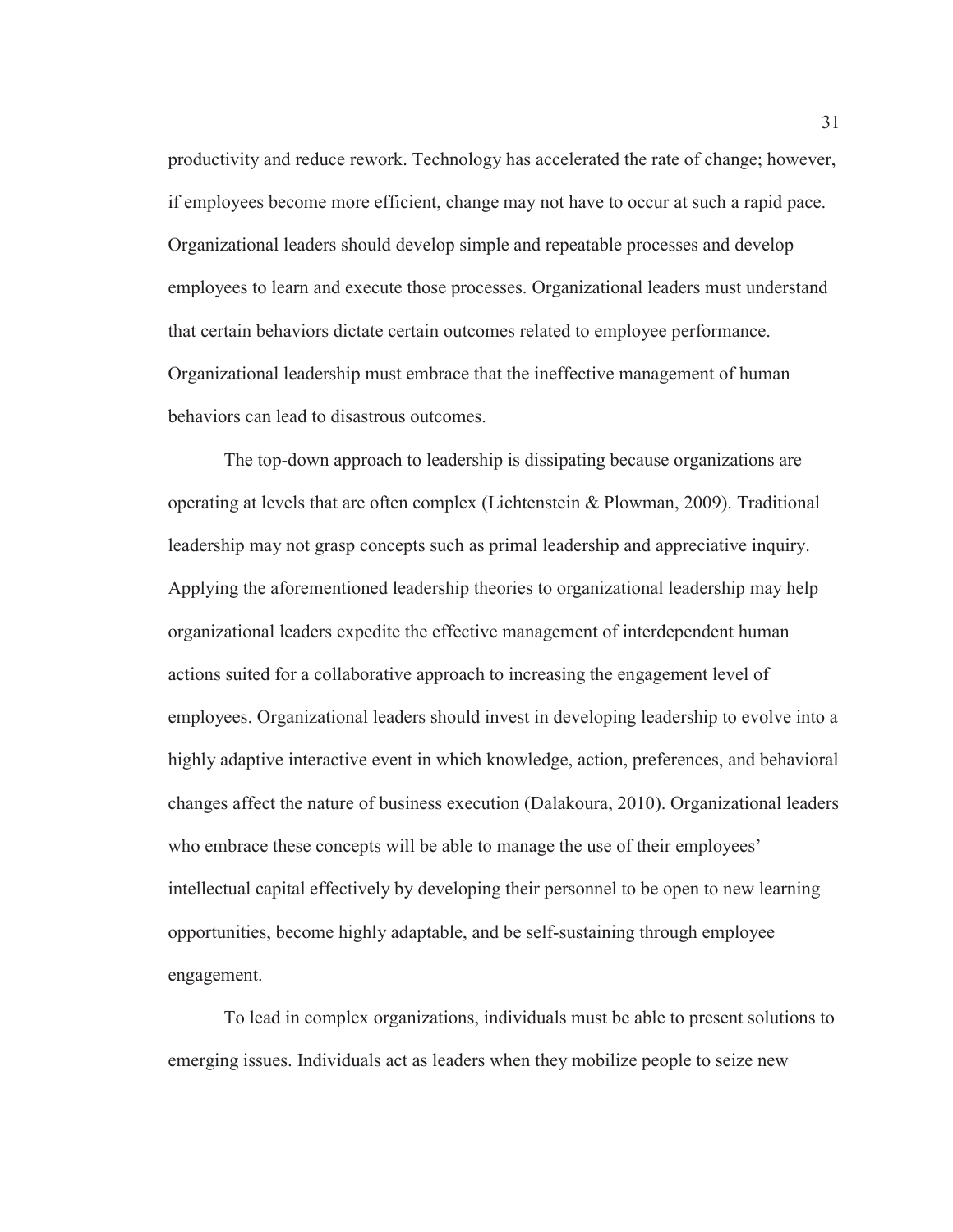opportunities to address complex problems (Skarzauskiene, 2010). Leaders who become versed in EI aspects of business interactions will mitigate the occurrence of tension within a specific task. Organizational leaders should invest in developing leaders and managers in primal leadership to increase commitment to change by fostering emotional resonance (Perkel, 2004). When leaders and managers exude emotional resonance, they create an environment that nurtures organizational citizenship, which allows employees to flourish and accept change (Hur et al., 2011; Riggio & Lee, 2007).

Conducting stakeholder analysis during a project could increase the level of commitment in key stakeholders. Jepsen and Eskerod (2009) investigated the usability of current guidelines regarding stakeholder analysis by letting four project managers apply the guidelines to their renewal projects. The project managers found several challenges in using the guidelines. The guidelines lacked clarity regarding (a) how to identify stakeholders and determine their importance and (b) how to reveal stakeholders' expectations. Identifying key stakeholders and expectations could help increase the level of commitment in an organization. Jepsen and Eskerod revealed that the project manager may not have the skills or the resources required to carry out the tasks involved in making the necessary inquiries, and the basis of the stakeholder analysis may be superficial knowledge rather than deep knowledge. The guidelines should receive consideration as a conceptual framework rather than as instructions on how to conduct a real-world stakeholder analysis.

Project managers may not possess the skills needed to identify stakeholders. Aaltonen (2011) noted that some project managers believe they should have relied on the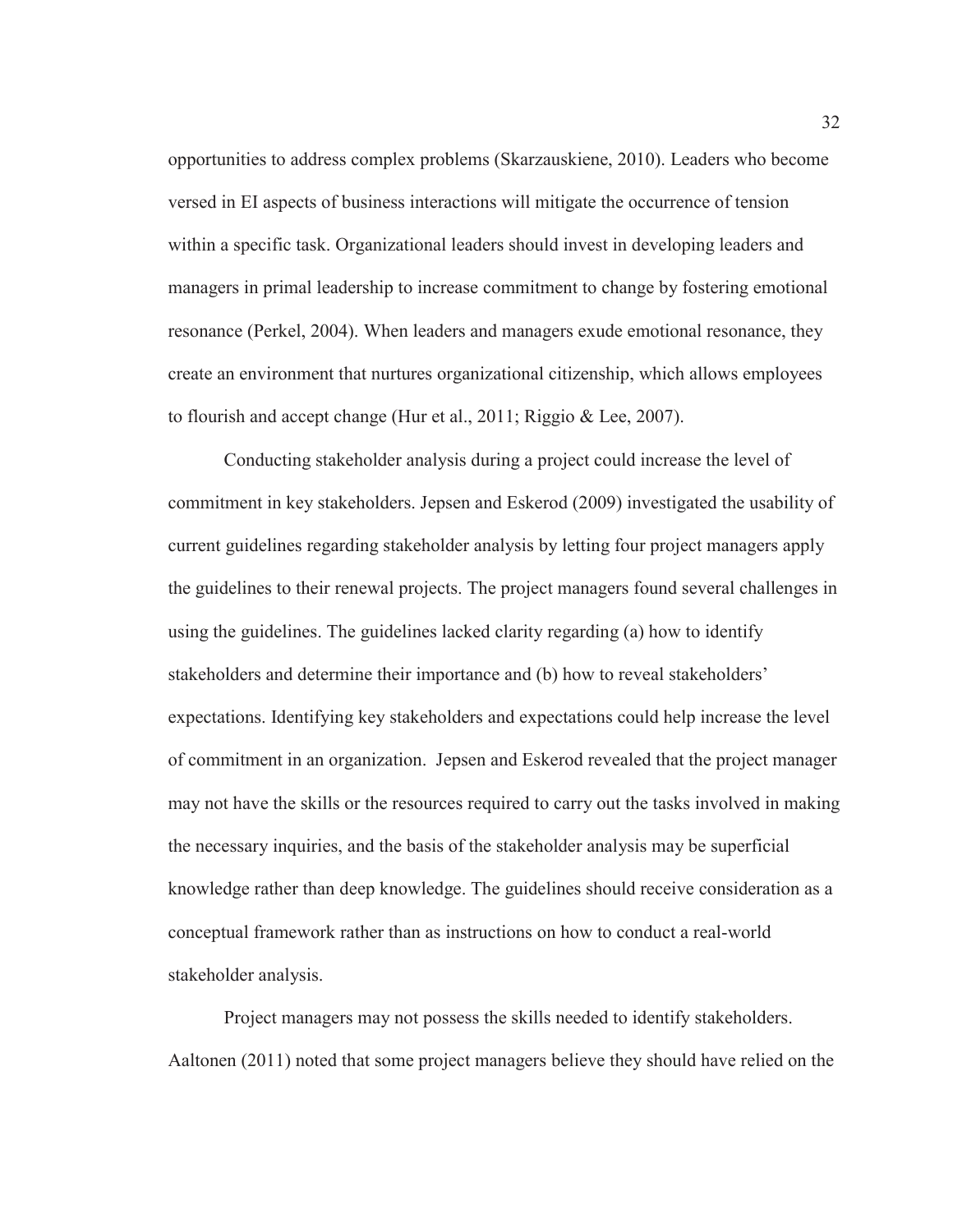project champion to identify the stakeholders. After the project champion identifies the stakeholders, the project manager would be able to conduct interviews to identify the stakeholders who comply with or resist the objectives of a change initiative (Jepsen  $\&$ Eskerod, 2009). The project manager would be able to spend more time with the stakeholders who are resisting to ensure the project is progressing. Identifying the stakeholders and ranking them by seniority and interactions are the keys to executing a project as well.

# **Organizational Change**

The failing global economy has created a huge shift in the way business transpires (Muller, Genta, Barbato, De Chiffre, & Levi, 2012). A lack of resources has created the opportunity for organizational leaders to think more about decreasing cost, increasing productivity, and improving efficiency. Most organizational leaders attribute efficiency to decreasing non-value-added steps in a process and tend to overlook the engagement level of their employees. Reduced variation will result in decreased cost over time as it relates to process improvement (Emrouznejad, Anouze, & Thanassoulis, 2010); however, organizational leaders continue to see the effect of process variation if the engagement level of employees does not increase. McCuiston and DeLucenay (2010) noted that shortterm cost cutting through process reengineering is not uniformly successful. Process reengineering must include initiatives to increase productivity from a behavioral aspect (Neo, 2008). Organizational leaders must align process improvement initiatives to become leaner, smarter, more agile, and more innovative by increasing the engagement of employees.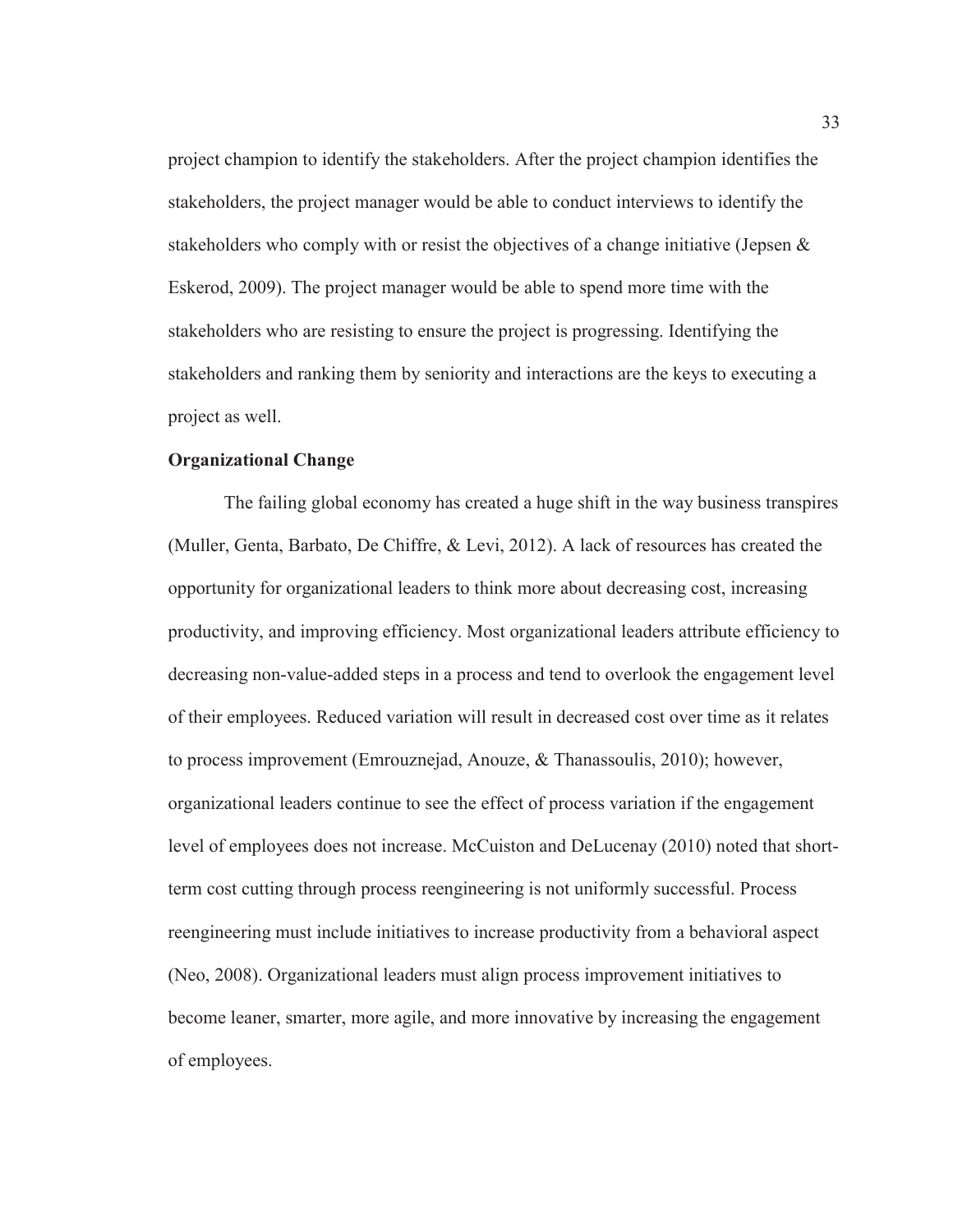Process improvement initiatives have caused organizational leaders to allocate significant resources to optimize the output of their labor forces instead of looking at increasing productivity through employee engagement (Robinson & Schroeder, 2009). Organizational leaders use continuous improvement methods such as lean Six Sigma to combat the results of lowered productivity (Shafer & Moeller, 2012). The management of human capital is expensive (Theeke & Mitchell, 2008). Optimizing the workforce to produce more will help organizational leaders achieve their organizational goal at lowered costs (Hartwell & Roth, 2010).

The productivity of an organization relies on the engagement level of its employees; thus, job satisfaction, organizational commitment, and employee motivation drive employee engagement (Clarke, 2008; Tremblay et al., 2009). The success of a business depends upon the human efforts that drive and support company objectives. Disengaged employees can be a liability to the productivity of an organization, and highly engaged employees make a substantive contribution to productivity and could predict organizational success (Gruman & Saks, 2011). This study could help organizational leaders understand the effect of employee engagement on productivity. Employee engagement relies on the organizational commitment, motivation, and job satisfaction of employees. Organizations with high employee engagement levels will achieve high levels of productivity.

Transforming an organization's culture takes 3 to 5 years (McDeavitt, Wade, Smith, & Worsowicz, 2012), but leaders of modern organizations do not have 3 to 5 years to change their cultures. Organizational leaders should take a systems approach to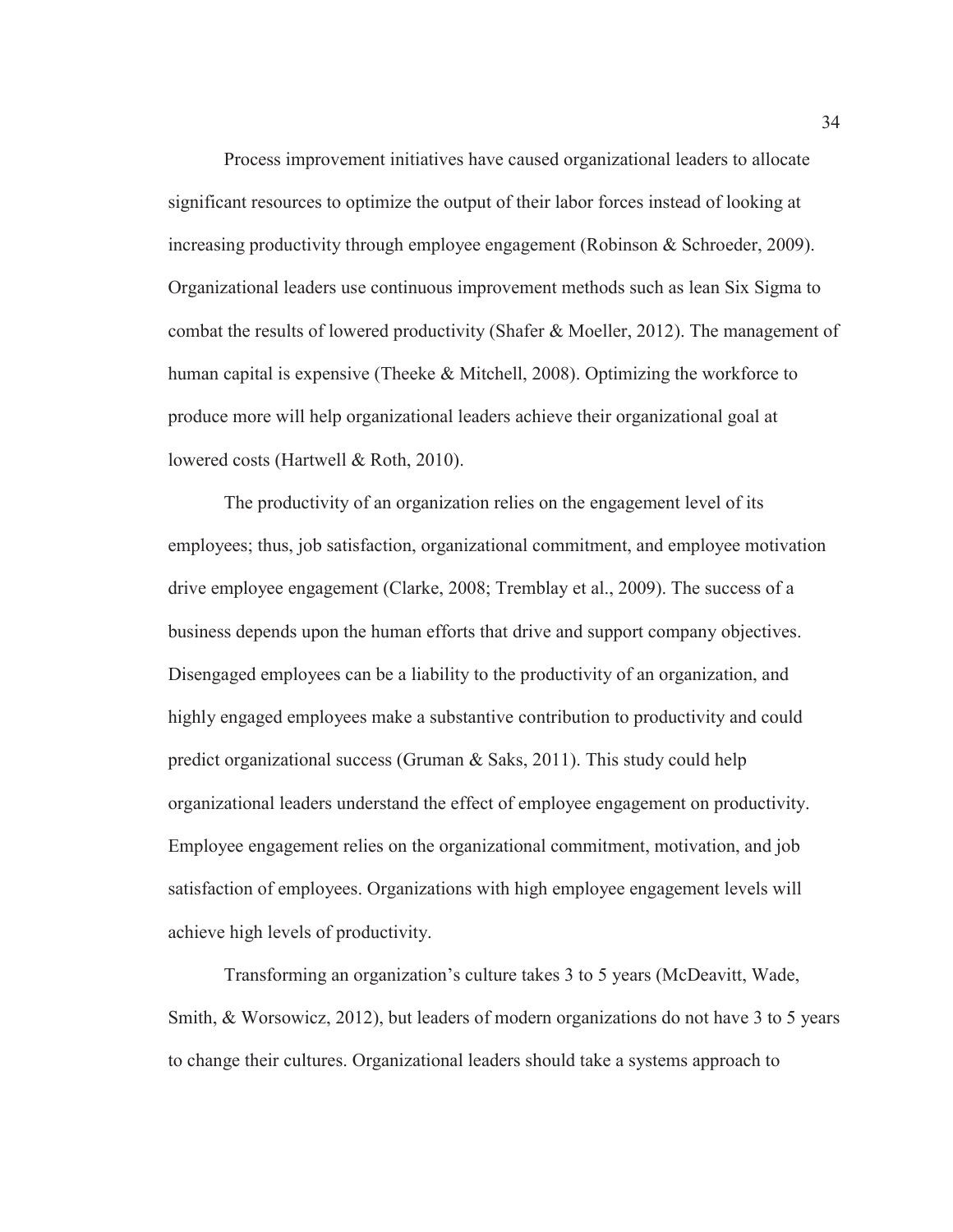increase the efficiency and productivity of their employees. An organizational culture consists of multiple and varied human interactions, and employees often resist what they do not know and what they fear (Bezrukova, Thatcher, Jehn, & Spell, 2012). Initiating change creates uncertainty, and uncertainty has a negative effect on employee engagement. When process changes occur, organizational leaders must understand that each employee deals with change differently. Andrew and Sofian (2012) indicated that employees have different tolerance levels for situations within their organization. Employees display variation in their daily interactions with coworkers (Andrew & Sofian, 2012).

Organizational leaders should develop a culture whereby employees embrace the positive effects of change. The culture of an organization should consist of employees who fully embrace change (Hamnett  $\&$  Baker, 2012). Change is an attribute that usurps the status quo; it is the antithesis of familiarity. Organizational leaders often forget that change is difficult to accept if an individual perceives the change as negative. Managers who encourage employees to embrace change may increase employee engagement. Saparnis et al. (2009) noted that a company would receive \$33 for every \$1 invested in the development of employees. Such a return on investment should inspire organizational leaders to develop a leadership course to help manage change and increase the level of engagement of their employees. Developing leaders at all levels to articulate the need for change should help increase the level of employee engagement (Levay, 2010).

Increased productivity and reducing variation over time could improve an organization's financial performance (Gnanaraj, Deadasan, & Shalij, 2010). A stronger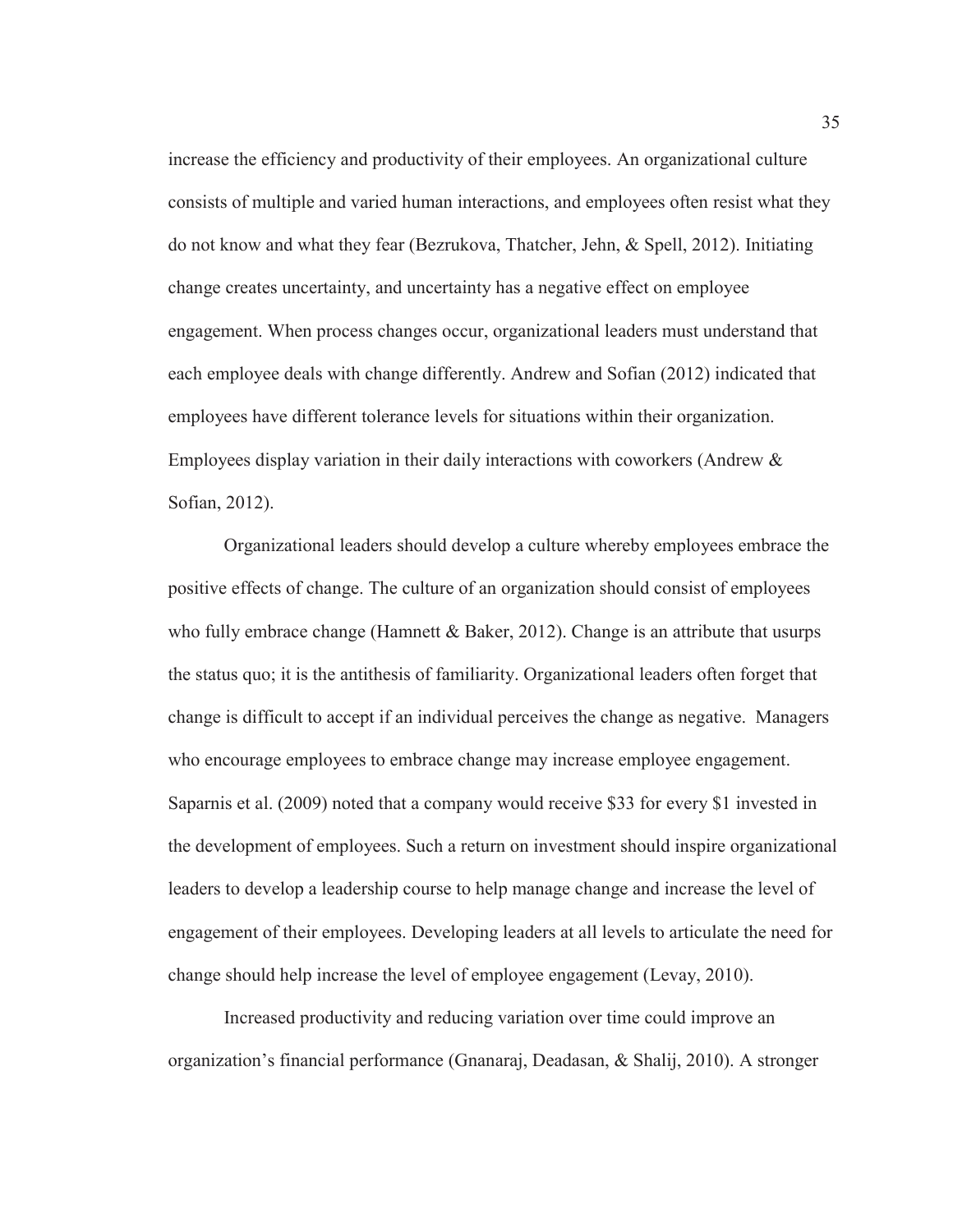financial position is a primary driver in the longevity of organizations in turbulent markets. Developing employees to interact within a high-performance team may create limitless opportunities to increase productivity and reduce rework. Inefficiencies in the workplace have accelerated the rate of change; however, if employees become more engaged in their work, companies will not change processes as often which will create stable workforces (Hamnett & Baker, 2012). Organizational leaders should develop simple repeatable processes that will create synergy in the workplace to execute preexisting or newly developed processes. Organizational leadership must embrace the notion that the ineffective management of human behaviors can lead to disastrous outcomes.

**Organizational behavior.** Organizational leaders who seek change must embrace the notion that employee engagement has a direct link to social and behavioral sciences. Organizational behavior is the study of employee behavior (Martelli, Stimmler, & Roberts, 2012). Completing tasks in a team environment involves group interaction. Human behaviors drive employee engagement and determine an employee's ability to produce and perform. Employee engagement also consists of heightened emotional and intellectual connections that employees have for their job, organization, manager, or coworkers that in turn influence them to apply additional discretionary effort to their work (Attridge, 2009). The proper management of employee engagement could help decrease negative expenditures associated with lowered productivity. Negative expenditures caused by lowered productivity could be detrimental to the longevity of an organization. Organizational leaders should invest in understanding what increases or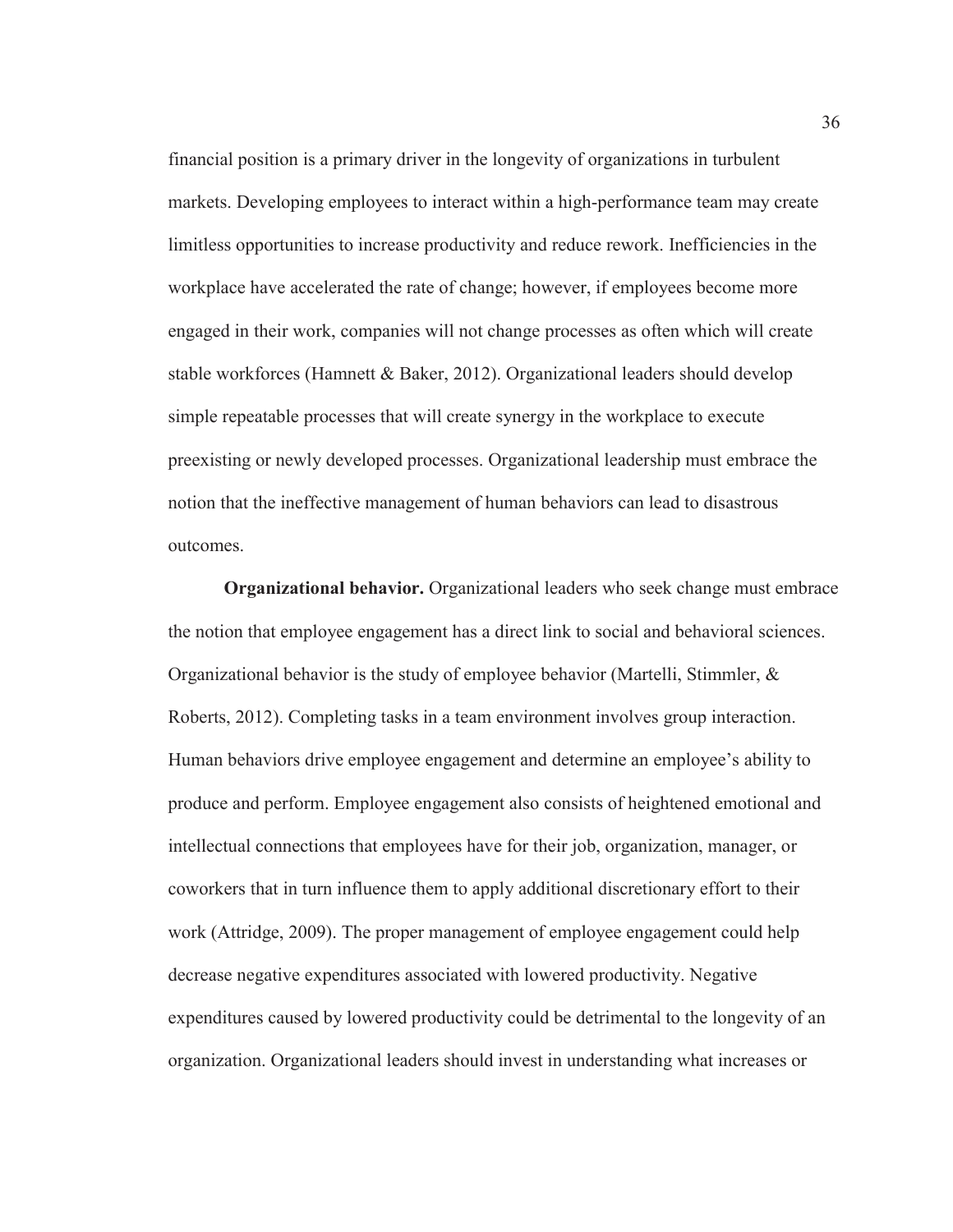decreases employee engagement. Organizational leaders who effectively manage the use of intellectual capital can become highly adaptable and self-sustaining when employee engagement increases (Harlow, 2008).

**Group engagement model.** Completing job-related tasks involves completing a work product in a team setting. A team setting includes employee interactions and employee interaction is a foundation of productivity. The group engagement model highlights how procedural justice, rationale, and authority form the basis of employees' interactions (Macgowan & Newman, 2005). The development of the social identity is the basis of an employee's interaction in the group engagement model (Fuller et al., 2009). Social identities develop within groups and influence attitudes, values, and behaviors (Blader & Tyler, 2009).

# **The Effects of Process Improvement on Employee Engagement**

The failing global economy has created a huge shift in the way business takes place (McCuiston & DeLucenay, 2010). The unavailability of resources has led organizational leaders to think more about decreasing cost and increasing productivity and efficiency. Most organizational leaders attribute efficiency to decreasing non-valueadded steps in a process and tend to overlook the engagement level of their employees. Reduced variation in processes will reduce cost over time as it relates to process improvement (Emrouznejad, Anouze, & Thanassoulis, 2010); however, organizational leaders will continue to see the effect of process variation if the engagement level of employees does not increase. McCuiston and DeLucenay (2010) noted that short-term cost cutting through process reengineering is not uniformly successful. Initiatives to

37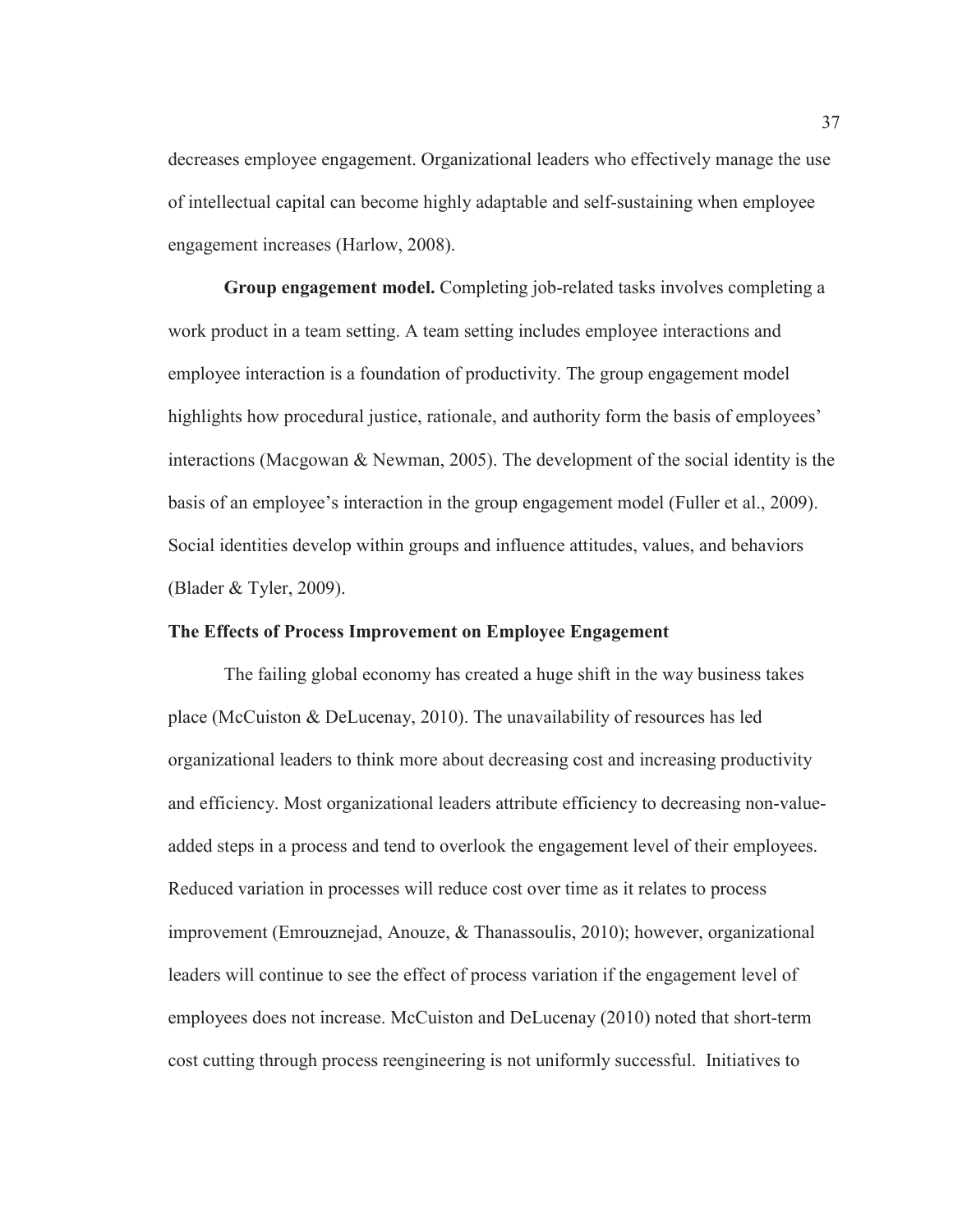increase productivity from a behavioral aspect must accompany process reengineering to increase employee engagement.

**The effects of process improvement initiatives.** Process improvement initiatives have helped organizational leaders to allocate resources to optimize the output of their labor forces instead of looking at increasing productivity through employee engagement. Consequently, organizational leaders use continuous improvement methods such as lean Six Sigma to combat the results of lowered productivity (Shafer & Moeller, 2012). Continuous improvement is a method that helps processes to run more efficiently; however, focusing on process improvement alone will not increase productivity and employee engagement. Managing human capital is the most expensive cost to an organization. Optimizing the workforce to produce more will help organizational leaders achieve their organizational goal at lowered costs.

**The foundation of productivity.** Productivity depends on employee engagement, and job satisfaction, organizational commitment, and employee motivation drive employee engagement (Zigarmi et al., 2009). Organizational success results from employees committed and aligned to an organization's vision, mission, goals, and objectives (Branson, 2008). Disengaged employees can be a serious liability to the productivity of an organization, and highly engaged employees make a substantive contribution that may promote organizational success (Gruman  $\&$  Saks, 2011). This study was designed to help organizational leaders understand the effect of employee engagement on productivity. Employee engagement relies on the organizational commitment, motivation, and job satisfaction of employees. Organizational leaders who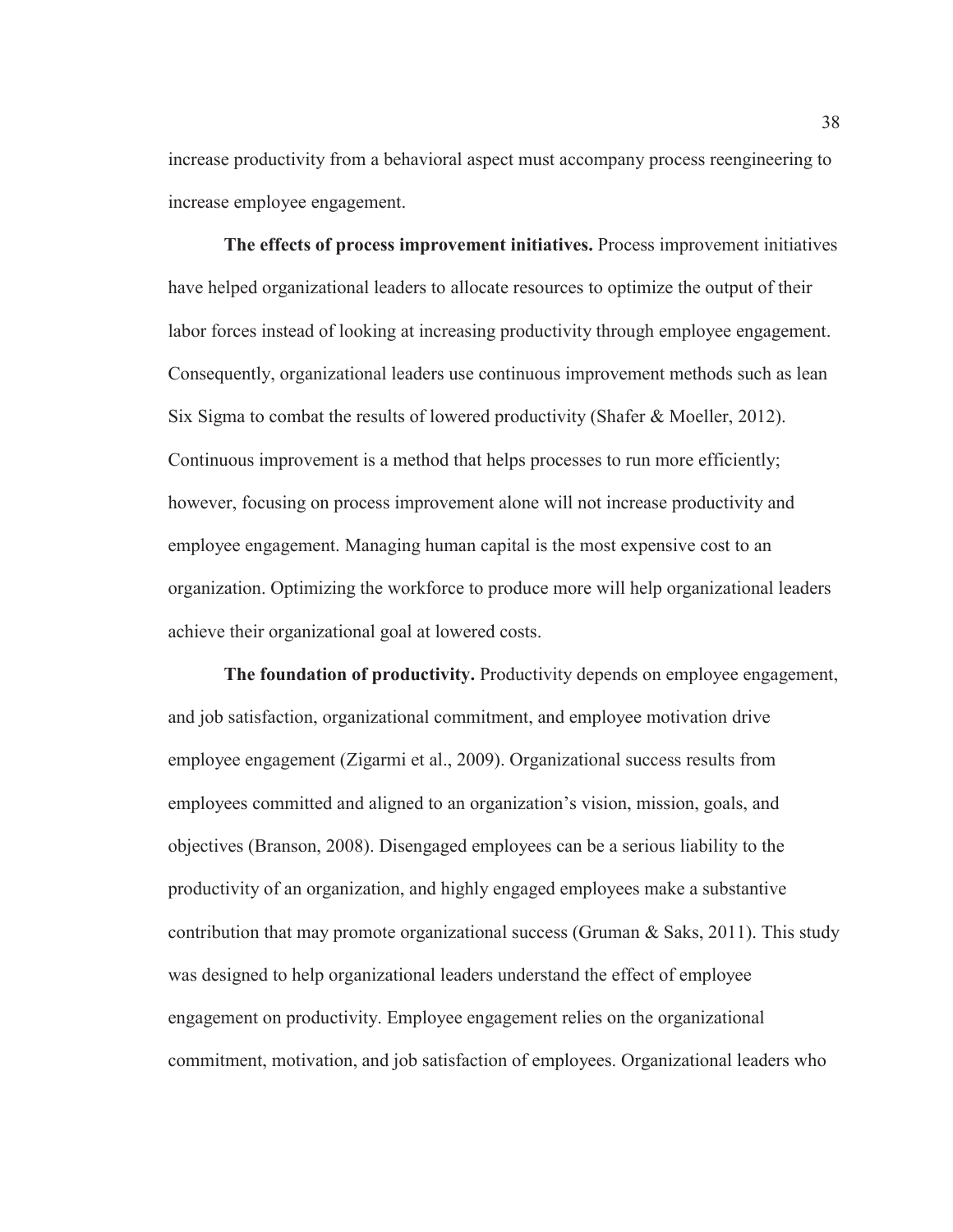exude high employee engagement levels will achieve high levels of productivity for the organization.

## **Transition and Summary**

Section 1 was an introduction to how employee engagement affects productivity in a project-management-oriented organization. The review of the literature included information on the topic of employee engagement, as well as a discussion of the gaps regarding employee engagement and how it affects the productivity and financial performance of organizations. The review included several constructs and attributes regarding job satisfaction, organizational commitment, process improvement, organizational change, and so forth. By highlighting the gaps in the literature, I indicated that leaders manage the aforementioned attributes separately. The mismanagement of those attributes may continue to cause employee disengagement. In the literature review, I provided an historical overview and formed the foundation for this phenomenological study. In this phenomenological study, I built upon the literature review through the lived experiences of professionals working in an aerospace project management setting. Understanding the lived experiences of such individuals broadened the academic body of knowledge. My objective in Section 2 is to expand on the process of this phenomenological study and describe my research methods.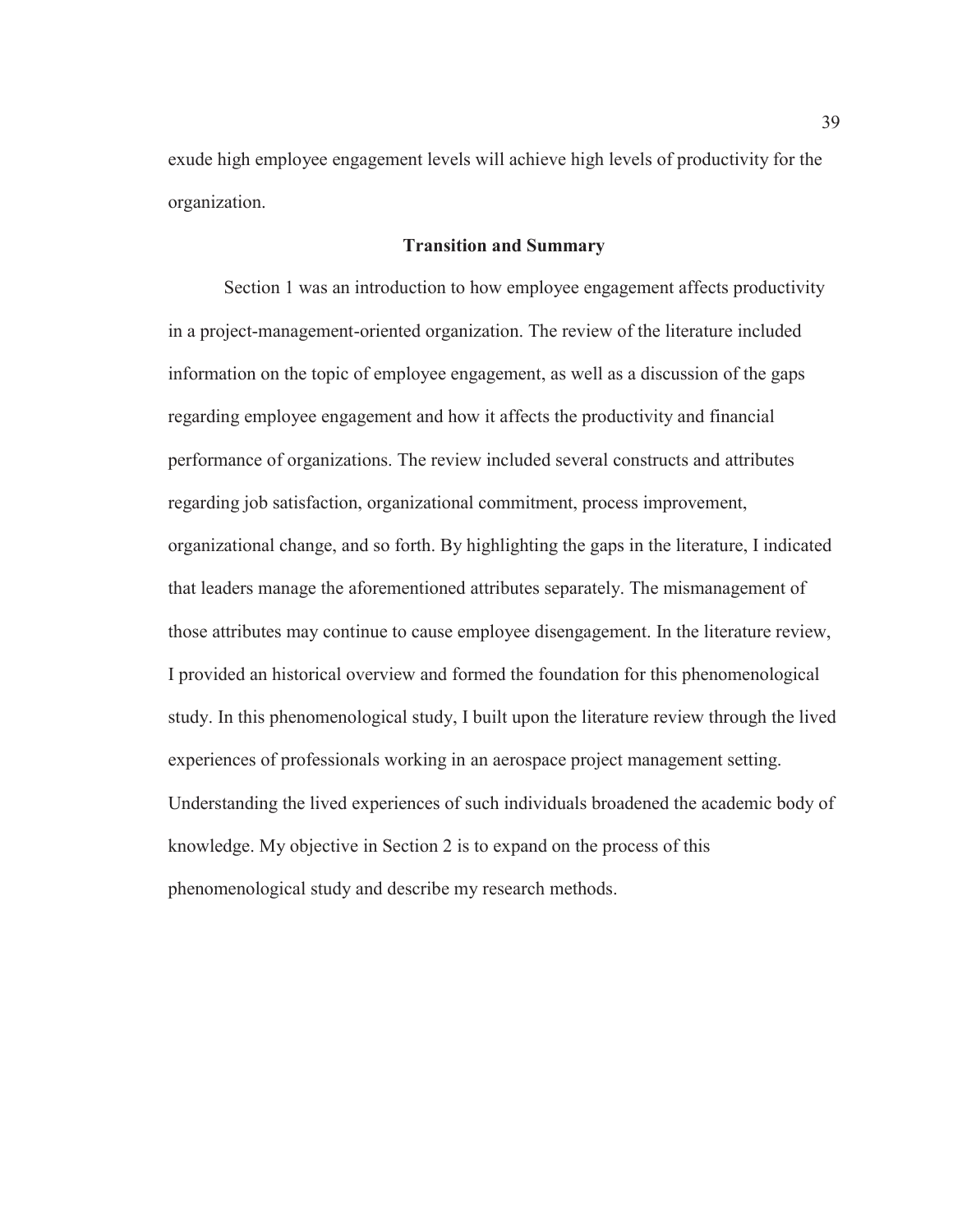## Section 2: The Project

Employees in engineering and project-oriented environments often struggle to remain engaged in their daily tasks (Kainen, 2010). Lowered job satisfaction (Pedrycz, Russo, & Succi, 2011; Sabharwal, 2011) lack of organizational commitment, and motivation (Vandenberghe et al., 2007) affect the struggle to remain engaged and to complete daily tasks. The purpose of this qualitative, phenomenological study was to explore how the lived experiences of a purposive sample of 20 salaried aerospace employees affect productivity and the financial performance of an organization. My focus in the literature review in Section 1 was on the attributes that promote and lower employee engagement. Section 2 includes a discussion about the research methodology. In the discussion, I provide reasons a qualitative phenomenological study was the most appropriate method for this study. Section 2 also includes the purpose statement, as well as a discussion on the role of the researcher, research method, research questions, population, data collection, data analysis, and reliability and validity.

## **Purpose Statement**

The 20 salaried employees who participated in the interviews worked at a global aerospace defense company in the southwest region of the United States and comprised entry-level to midgrade employees responsible for performing daily tactical operations. The salaried employees had practical experience working in a project management environment in which cost and schedule are the driving factors to on-time deliveries. The study involved determining how relating employee perception to employee engagement level would help the leaders of aerospace defense companies develop strategies to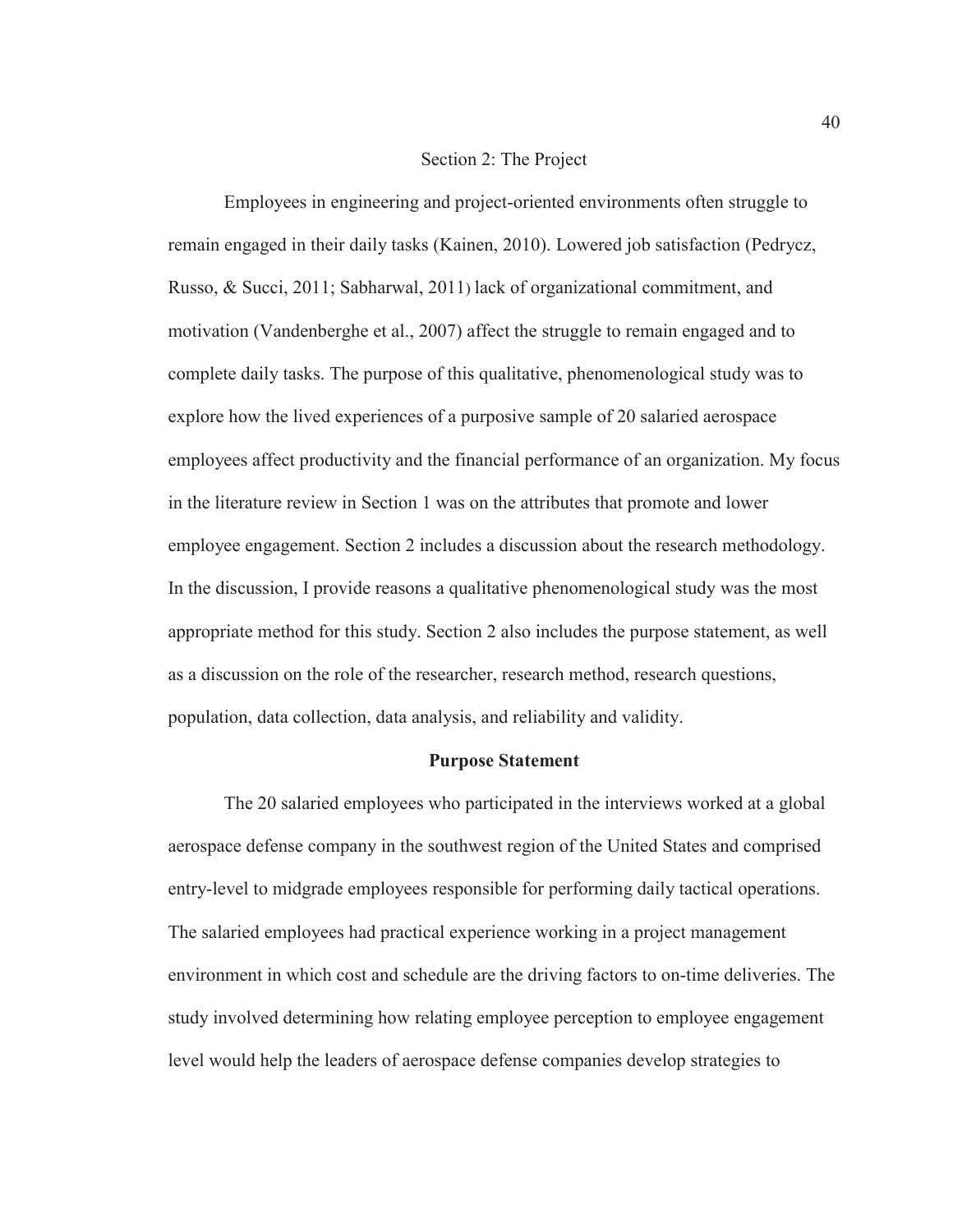improve employee engagement and productivity. Increasing employee engagement could increase the productivity and profitability of aerospace defense companies.

The study involved exploring the lived experiences of 20 salaried employees relating to employee engagement and productivity in the workplace. Data from the study indicated which factors increase engagement in the lived experiences of the participants in a project-management environment and increase the financial performance of organizations. Understanding how to increase employee engagement could create financial gains and positive social change by increasing productivity and creating a stable labor force.

## **Role of the Researcher**

The role of the researcher is not to build consensus but to understand the lived experiences of the participants (Moustakas, 1994). The study involved identifying shared experiences regarding employee engagement. The phenomenological method is appropriate for identifying recurring themes through shared experiences to understand or locate the essence of the lived experience through perception and ascertain the *what* and *how* (Giorgi, 2008; van Manen, 2007) regarding the experiences of employee engagement. A previous study served as the model for the interview questions to help gather the lived experiences of participants relating to employee engagement in a project management environment (Swinton-Douglas 2010). After receiving Institutional Review Board approval (Approval No. 10-26-12-0165871), 30-minute one-on-one interviews began with the 20 professionals.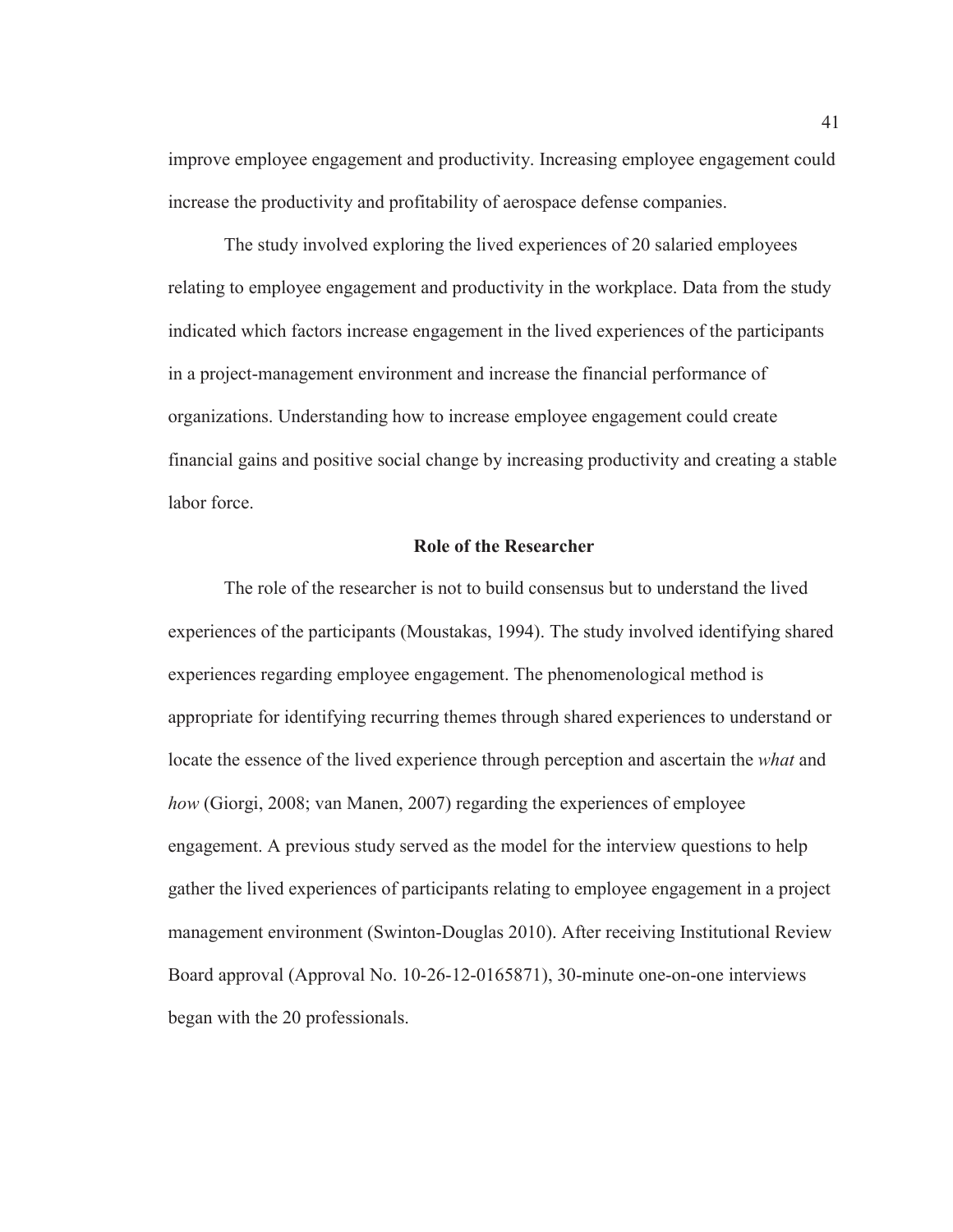## **Participants**

In qualitative research, experiences of the phenomenon serve as a basis for selecting participants (Moustakas, 1994). The aerospace division of the defense industry is responsible for the discovery and development of defense technology. In 2012, U.S. Congress passed a \$679 billion defense bill in which aerospace defense comprised over 20% of the budget (White House Office of Management and Budget, 2012).

Participants from the population of the aerospace defense industry in Tucson, Arizona, participated in this study. The general population of the participants selected included employees at several sites in southeast Tucson. Moustakas (1994) noted that 20 participants is a sufficient sample for phenomenological research or until saturation occurs to develop themes in the phenomenological research. Twenty individuals participated in the study. The tenure criterion for the participants was 1 year of consecutive service at the selected company. The participants had various project management positions and titles (i.e., project manager, support personnel, human resources, functional engineering). During the course of the research, no individuals who participated in interviews were members of any protected class. The solicitation of volunteers involved a purposeful selection method and obtaining signed consent forms (see Appendices A and B) before conducting any interviews.

## **Research Method**

In qualitative research, researchers must continue to develop and refine the information received from the participants as the reoccurring themes surface and as the research continues to develop (Neuman, 2007). The different aspects of individual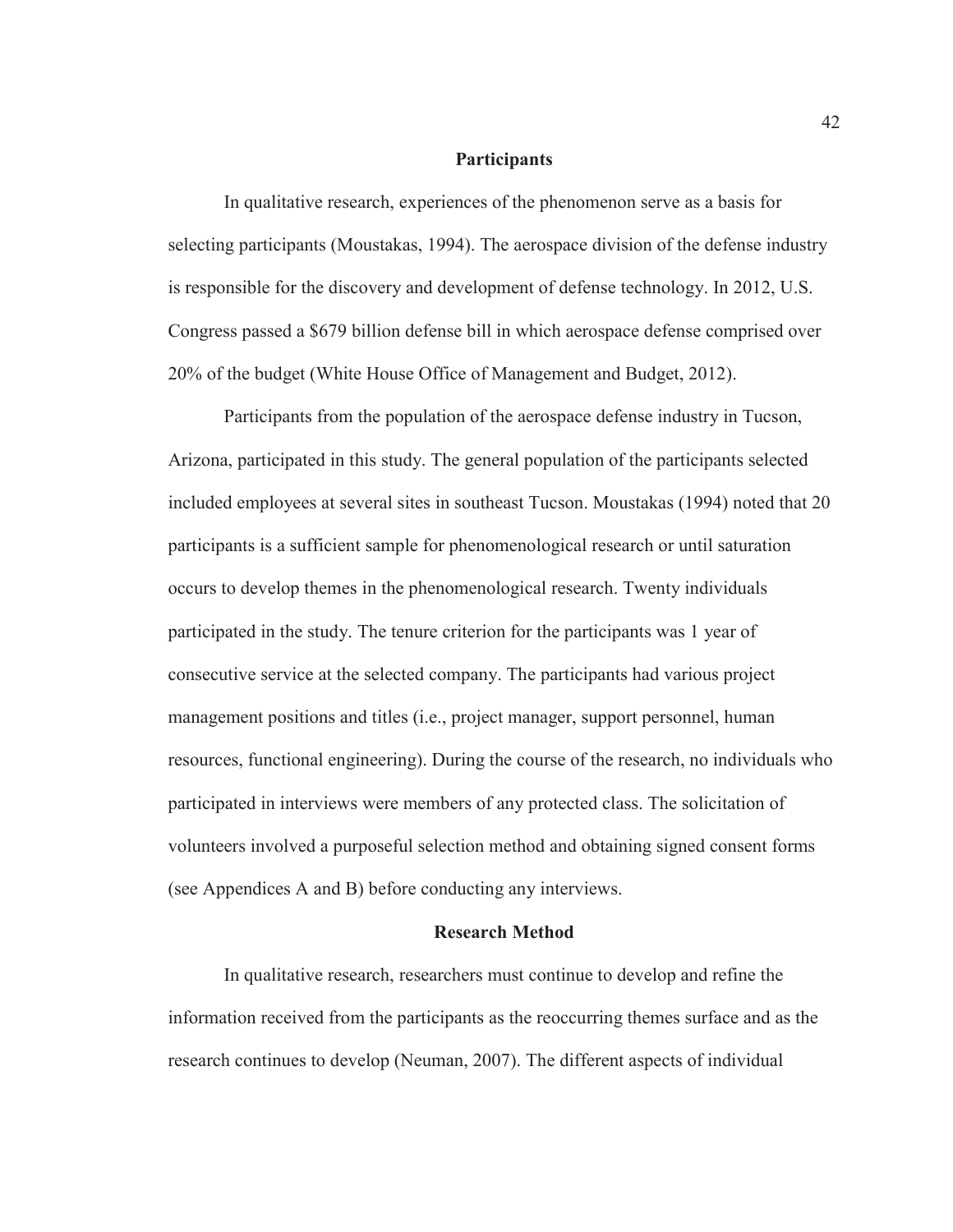perspectives help to determine how individuals interact within his or her environments (Neuman, 2007). The qualitative method was more appropriate than the quantitative method for this study because the objective of the study was to understand the lived experience and perception of individuals from their perspective (Moustakas, 1994).

Exploring the lived experiences of employees led to an in-depth understanding of the phenomenon of employee engagement in a project setting. In a quantitative study, the researcher would only quantify the results and highlight problems based on the data provided (Frels & Onwuegbuzie, 2013). Employee engagement requires more than just quantifying data and needs a descriptive articulation of the personal experience of participants (Moustakas, 1994). A qualitative study develops from both fact and theory (Neuman, 2007). Qualitative research was more appropriate for exploring employee engagement to understand the problem because ascertaining the problem through quantitative data manipulation was not appropriate.

# **Research and Interview Questions**

Research questions help to increase the focus on a problem under exploration (Petty et al., 2012; Schultze & Avital, 2011). I included interview questions to gather the lived experiences from professionals working in a project management setting. Petty et al. (2012) noted that asking interview questions is a valid process for gathering information about a particular phenomenon. The interview questions helped me to gather the experiences of aerospace professionals to gain insights concerning engagement in the workplace. I included four fundamental research questions to identify the strategies that may increase employee engagement in an aerospace environment.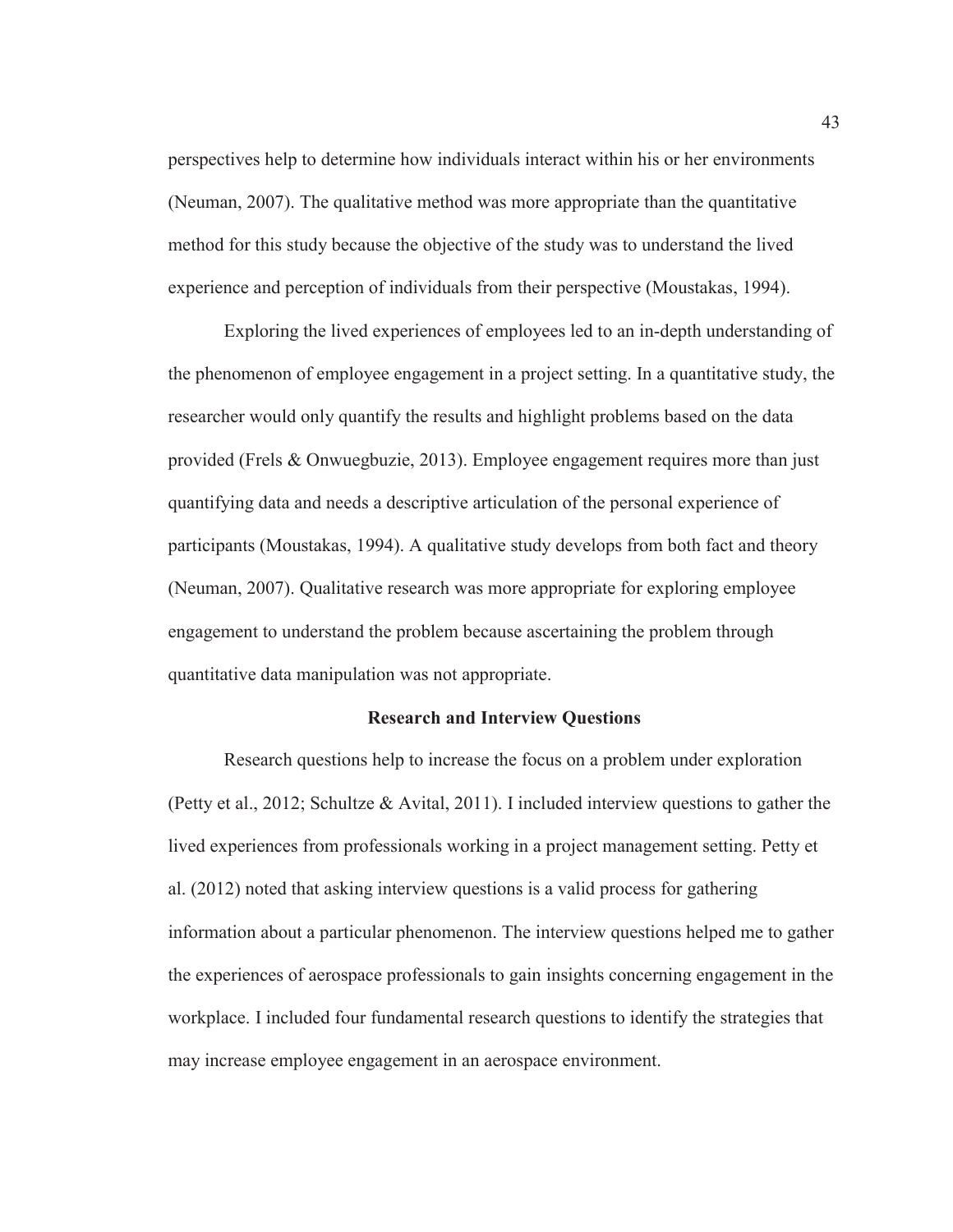# **Research Questions**

R1: What are the attributes that define how employees become engaged or

disengaged in their tasks?

- R2: How does employee engagement affect productivity?
- R3: What role does leadership have in employee engagement?
- R4: What are the factors that employees perceive to have an influence on employee engagement?

# **Interview Questions**

- Q1: How do you define employee engagement?
- Q2: In your role, what keeps you fully engaged in your tasks?
- Q3: In your role, how and why do employees become disengaged in their task?
- Q4: How do you remain motivated in your current role?
- Q5: In your role, how does job satisfaction affect your engagement level?
- Q6: How does your engagement level affect your decision to remain with the company?
- Q7: What gives your work meaning in your role?
- Q8: How would you describe the role of leadership in employee engagement?
- Q9: How do you believe employees can be reengaged?
- Q10: What effect and influence do disengaged employees have in the organization?
- Q11: How do trust and respect in the organization and leadership affect employee engagement?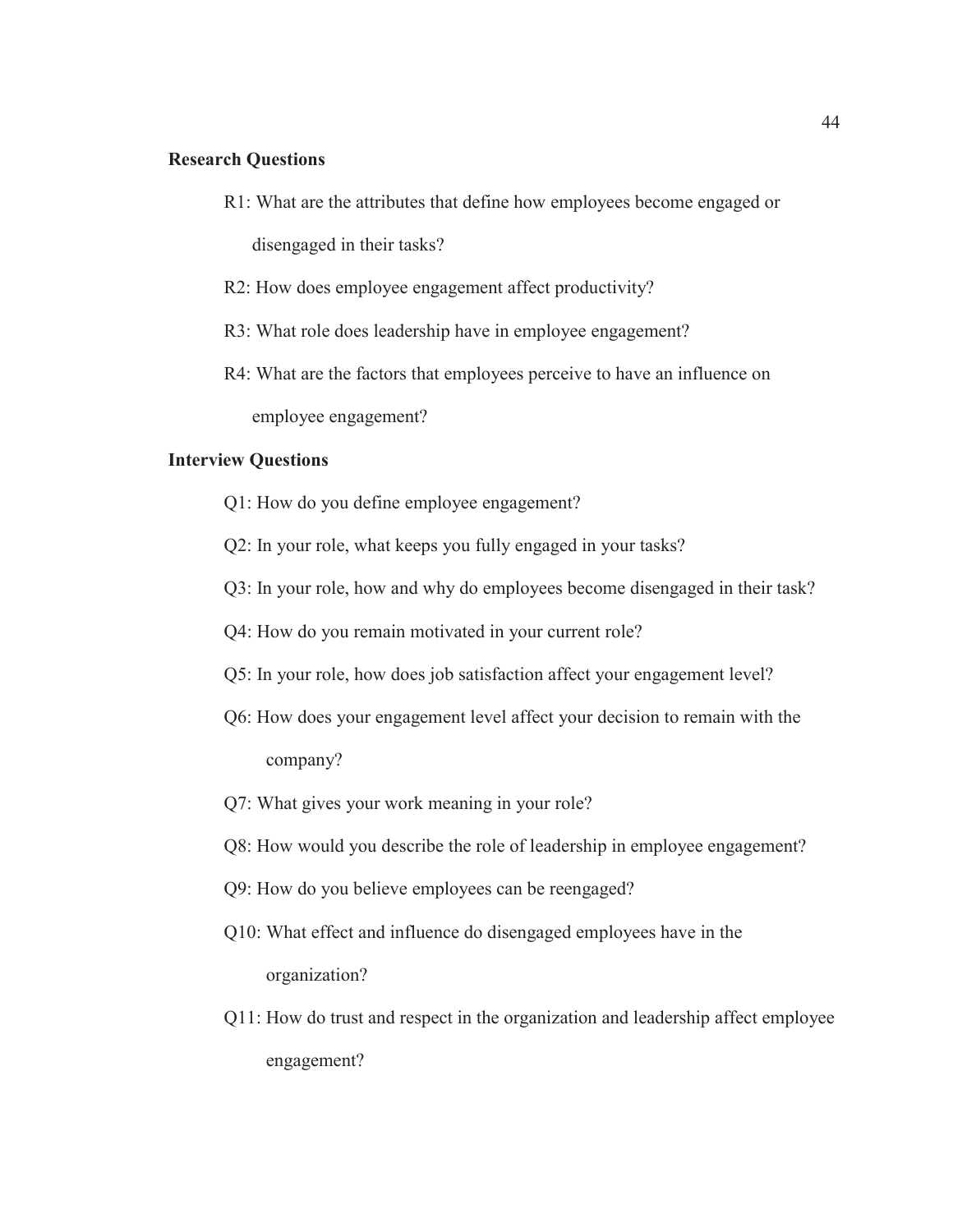Q12: What is your perception of employee engagement?

Q13: How would you describe the relationship between employee engagement and organizational performance?

Q14: What effect does employee engagement have on productivity?

The research and interview questions helped me to increase understanding of employee engagement in an aerospace environment.

## **Research Design**

The phenomenological research method was appropriate for the study because the method involved garnering the lived experiences of the participants. Phenomenological research applied to the selected research topic, problem statement, and objectives of exploring employee engagement in a project management setting (Moustakas, 1994; Neuman, 2007). Research methods differ in decision-making requirements, which changes the process of interpreting the research.

 During the course of research, knowledge and perspective can influence the interpretation of the data (Neuman, 2007). This study involved investigating a phenomenon and presenting data through the lived experiences of the participants. Phenomenological research is a form of qualitative research in which a researcher conducts an investigation to understand the reason behaviors occur and attempts to explain the events that cause those behaviors to occur (van Manen, 2007). Qualitative research is a subjective inquiry of words (Giorgi, 2008).

In phenomenological research, researchers transform the lived experiences of individuals gathered from interviews to identify themes to help understand phenomena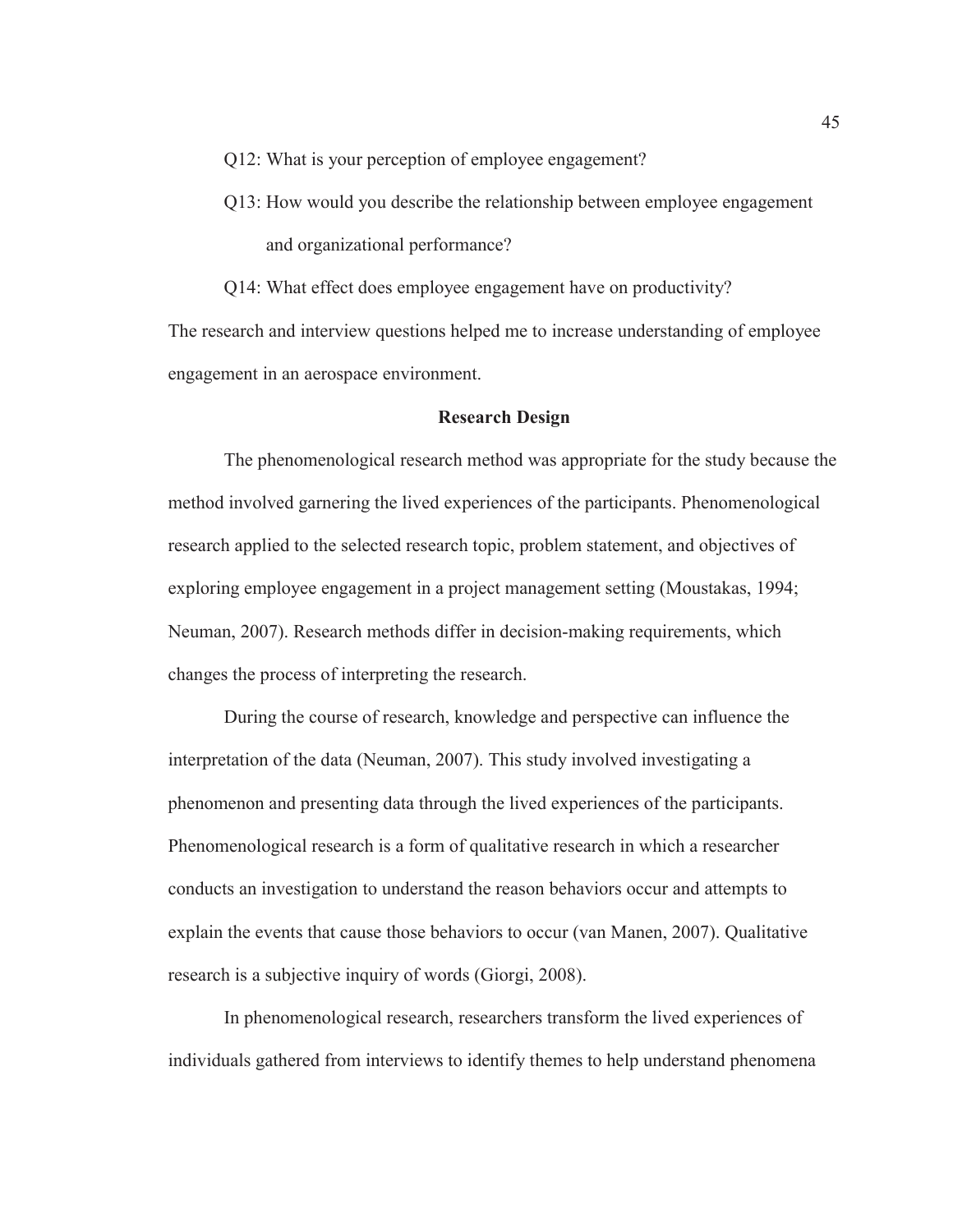(Moustakas, 1994). The goal of qualitative research is to understand the experiences of others from several approaches and ascertain how the different aspects of human behavior interact within a particular environment (Neuman, 2007). Using the phenomenological method, I was able to explain how to use the lived experiences of participants to understand employee engagement in a project management setting.

The phenomenological research method is an inquiry method used to explore human experiences about a phenomenon described by participants (van Manen, 2007). The qualitative phenomenological method was appropriate because the study involved exploring a phenomenon to understand the perceptions of others through reoccurring themes. Moustakas (1994) developed a clear approach for researchers to conduct a phenomenological study. The Moustakas model was applicable because exploring the perceptions of employee engagement could help leaders of aerospace defense companies develop strategies to improve employee engagement to complete projects on time and on budget. Ethnography, case studies, and grounded theory were not appropriate because they would not have involved exploring an acknowledged phenomenon (Moustakas, 1994). The phenomenological study included interviewing 20 participants from a project management background to understand how to improve productivity through increased employee engagement.

#### **Population**

# **Critical Sampling Strategy**

Sampling in a qualitative study includes using a small number of individuals or locations to collect information to generalize the finding to a larger population (Frels &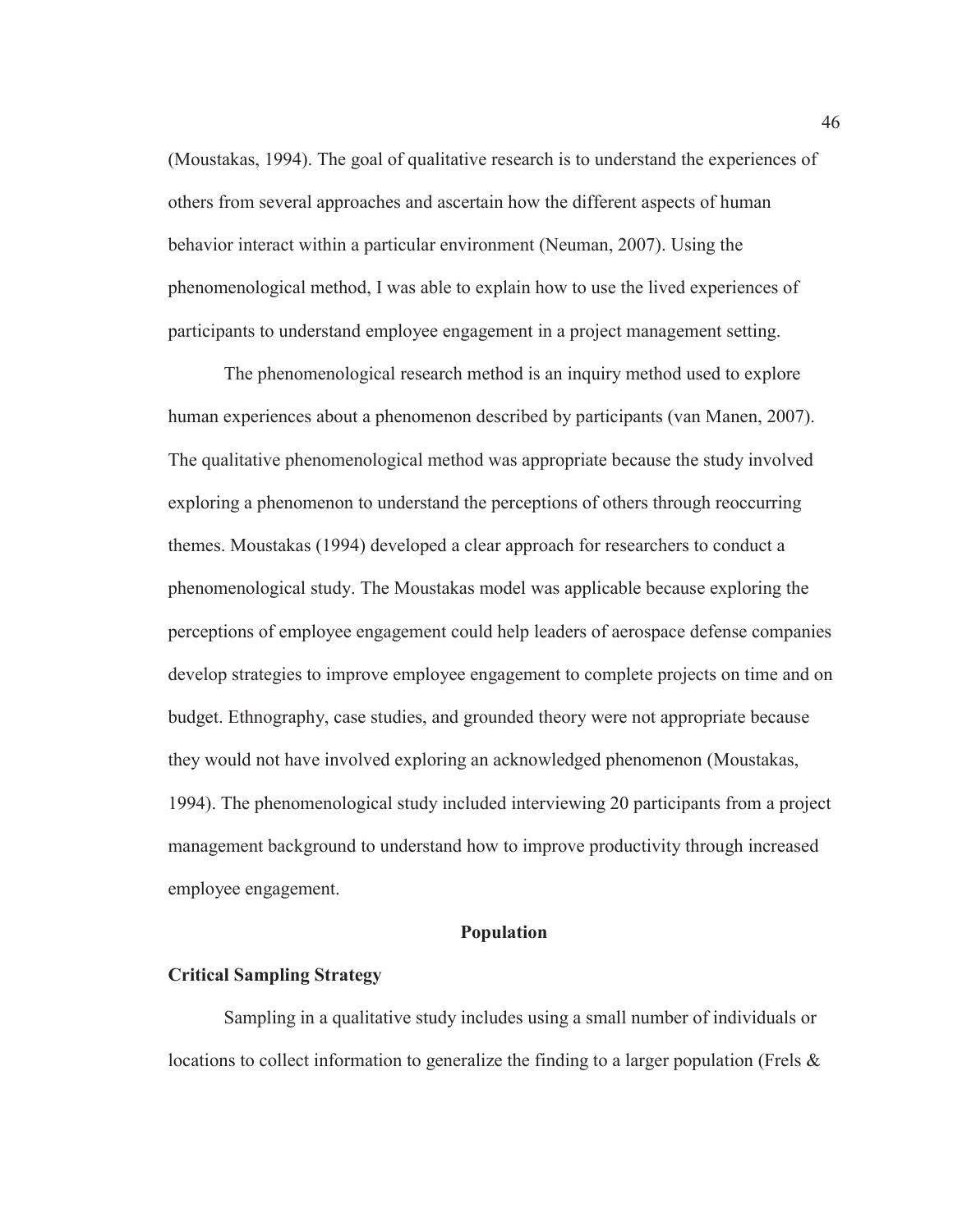Onwuegbuzie, 2013). According to Schultze and Avital (2011), critical sampling involves selecting a clear case that enables a researcher to learn about a phenomenon. The basis for selecting participants should be their ability to provide accurate information about a particular phenomenon (Giorgi, 2008; van Manen, 2007). Participants who I selected to participate in the study were from the population of the aerospace defense industry in Tucson, Arizona.

# **Sample**

The general population that served as the source for the participants included approximately 14,000 employees spanning several sites in southeast Tucson. The purposeful sampling method is appropriate for nonprobabilistic samplings and requires saturation to the point where no new themes emerge from the data gathered (Guest, Arwen, & Johnson, 2006). Patton (2002) noted that, in a purposeful sample, a researcher selects participants according to predetermined criteria relevant to the objectives of a particular study. Twenty participants were appropriate for this study because saturation occurred, followed by validation through in-person triangulation. The tenure criterion for the participants was 1 year of consecutive service at the current company. I achieved saturation by studying the transcripts gathered from the interviews in-depth until no additional themes emerged (Guest, et. al., 2006). The participants had various project management positions and titles (i.e., project manager, support personnel, human resources, functional engineering) and had experience dealing with management cost and schedule requirements and the ability to produce project deliverables. Person triangulation was achieved because the 20 participants were at different levels within the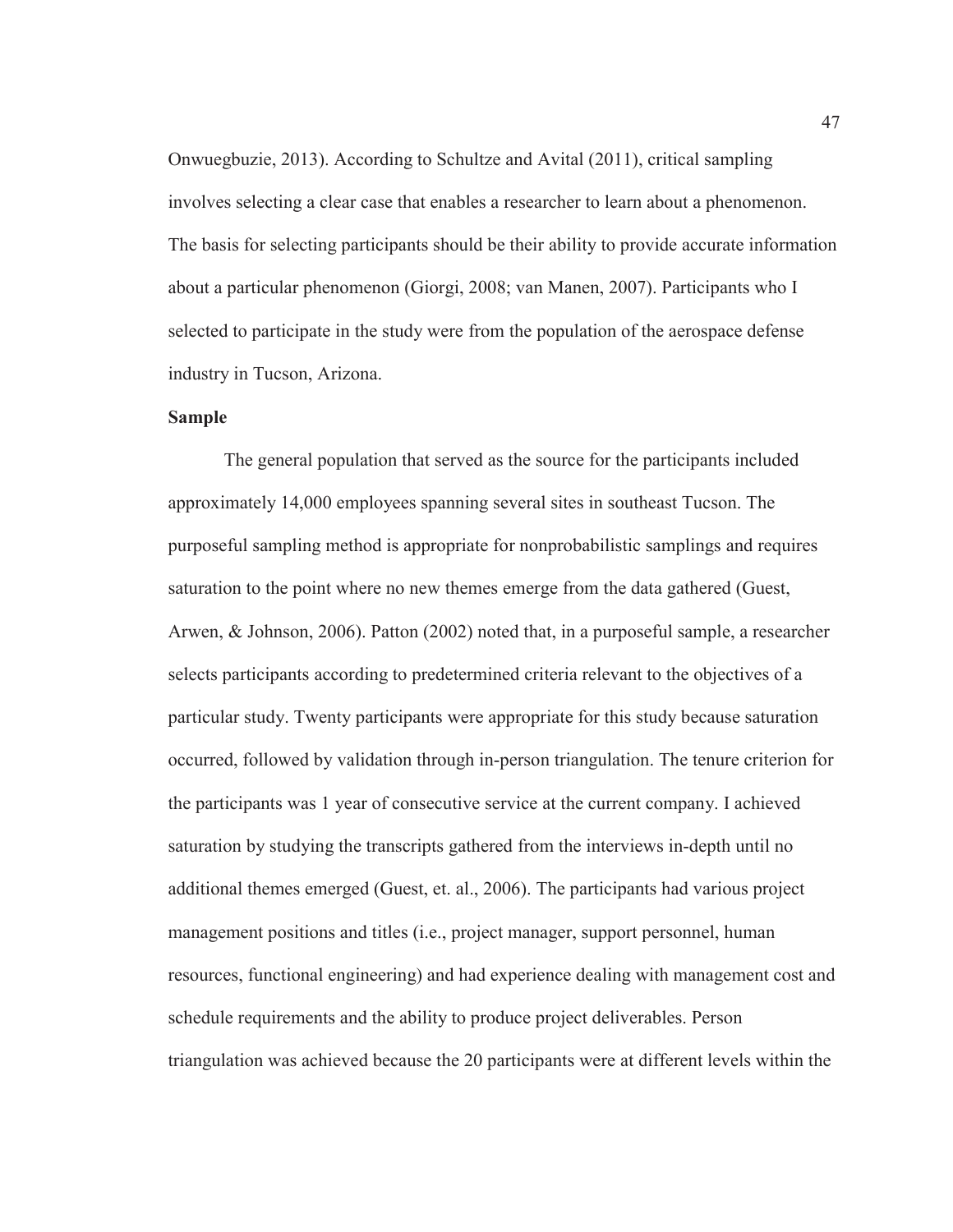organization and answered the interview questions from their own lived experiences (Jonsen & Jehn, 2009). During the course of the research, no participants were members of any protected class. Soliciting volunteers and obtaining signed consent forms (see Appendices A and B) occurred prior to conducting any interviews.

#### **Ethical Research**

Representatives from Walden University provided all necessary approvals. The interviews of the participants occurred in accordance with Institutional Review Board standards. Participants received two consent forms written in narrative form. Using the form in Appendix B as a tool, I informed the participants about the purpose of the study and their rights to participate in or withdraw from the study. The consent form included an outline of the confidentiality associated with participating in this study. The consent form also included an incentive clause informing the participants that they would receive a \$10 gift card for participating in the study (see Appendix C). The data that I collected from participants will remain on an encrypted thumb drive for 5 years after the study is complete. I will destroy the thumb drive by smashing it with a hammer after the 5-year period. Each participant received a code to protect his or her identity. The consent to record the participants form is in Appendix B and followed the same process for safeguarding information and identity protection as noted in Appendix A.

# **Data Collection**

## **Instruments**

Qualitative research does not include a predetermined or specific way to collect data. There were no specific research criteria for a specific instrument for the qualitative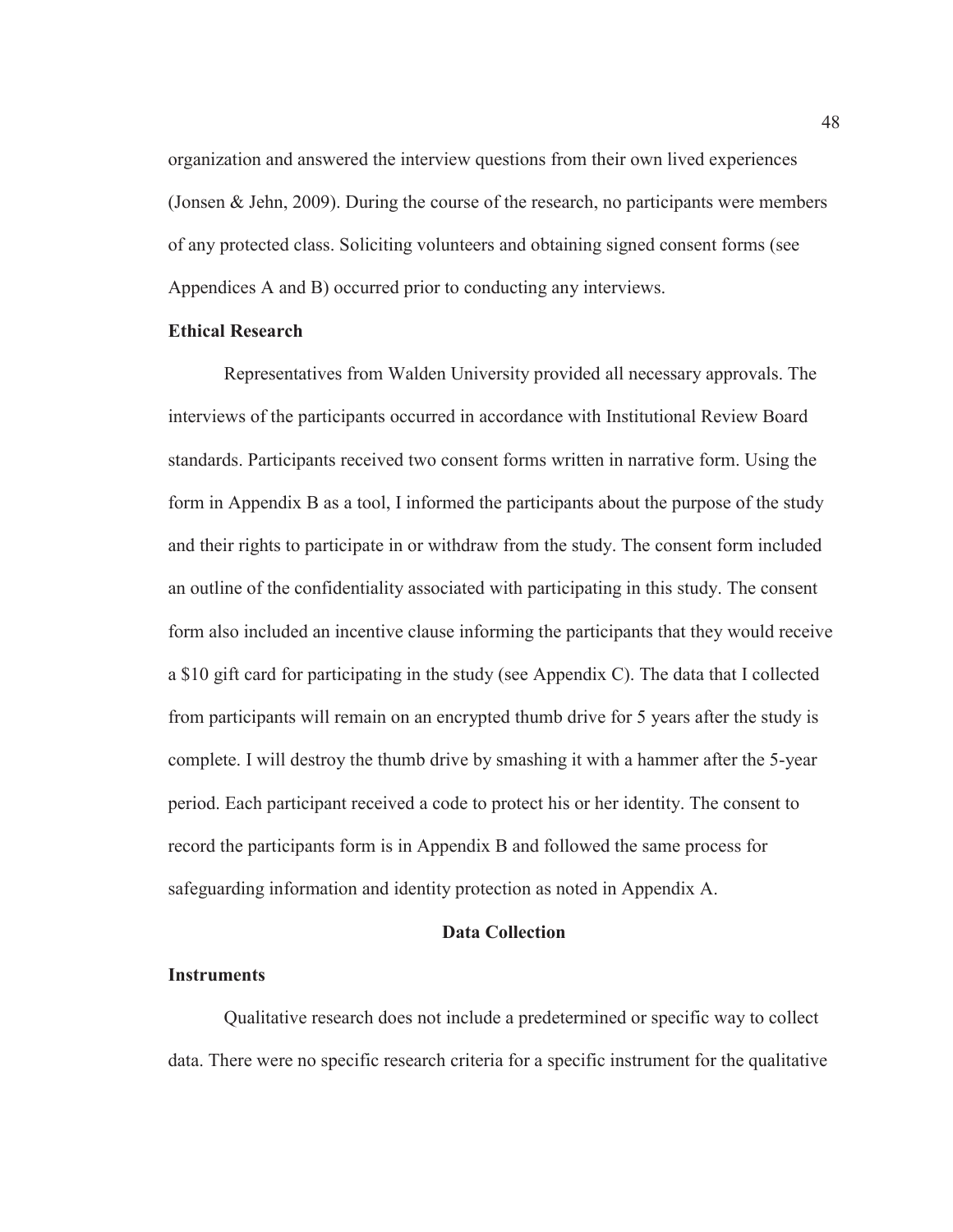study (Frels & Onwuegbuzie, 2013). This study included a set of validated open-ended interview questions from a previous study (Swinton-Douglas, 2010) to explore the lived experiences of employee engagement. The participants responded to the questions using personal experiences garnered from working in a project management setting. Swinton-Douglas (2010) designed the interview instrument using the theoretical foundation of employee engagement and validated the questions in a 2-week pilot study.

 The Swinton-Douglas (2010) questions served as a model for this study, and Swinton-Douglas previously grouped the questions by category. The first group of questions gathered data about the perceptions of employee engagement. The second group of questions identified how employees relate trust, meaning of work, and satisfaction. The third category of questions gathered information about how retention and performance affect the results in an organization.

# **Data Collection Technique**

Qualitative data collection consisted of establishing the boundaries for the study and collecting information about the problem from participants through interviews gathered in textual, visual, audio, or video formats (Schultze & Avital, 2011). The information gathered was in textual and audio formats. The use of general open-ended questions allowed me to collect information about increasing employee engagement in a nonbiased manner (Kline, 2008). The in-person interviews included open-ended questions to collect information from participants. I transcribed the audio tape-recorded interviews. The 14 questions were appropriate for exploring the phenomenon of employee engagement through the lived experiences of the participants (see Appendix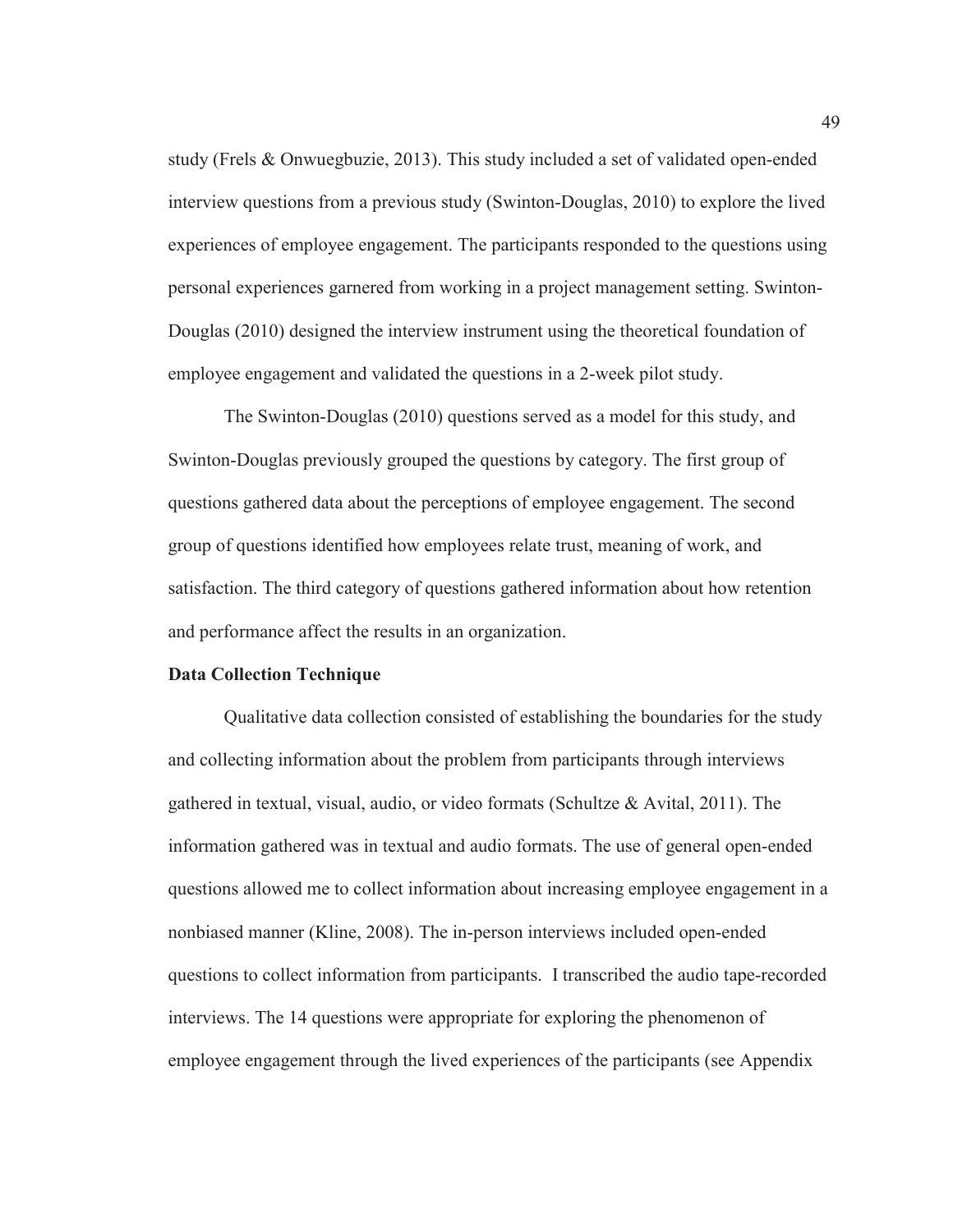C). The software selected to analyze the transcribed interviews was NVivo 10 (QSR International, n.d).

The basis of phenomenological research is the perception of knowledge (Moustakas, 1994). Moustakas (1994) recommended identifying the behavioral aspects of a phenomenon by grouping experiences, defining relevance, accepting and eliminating themes, validating information, and creating new meaning from experience groups and clusters. Moustakas's (1994) modified van Kaam method helped to isolate the lived experiences and perceptions of the participants obtained from semistructured in-person interviews.

Using interview questions gave participants the ability to offer responses that the parameters of quantitative research would otherwise restrict (Frels & Onwuegbuzie, 2013). In-person interviews were the most appropriate method for collecting responses from the participants because the questions helped to gather information about increasing employee engagement one participant at a time (Giorgi, 2008; van Manen, 2007). Conducting the interviews one at a time helped to explore the perception of employee engagement from the lived experiences of the participants. Ensuring confidentiality helped garner true responses to the interview questions. Retrieving information through e-mail interviews was not appropriate for the population selected for this study because of the company's human resource policy. Keeping the results 100% confidential would have been difficult to prove to the participants in a cyber-environment. Conducting a focus group was also not appropriate for the study, because a focus group could inhibit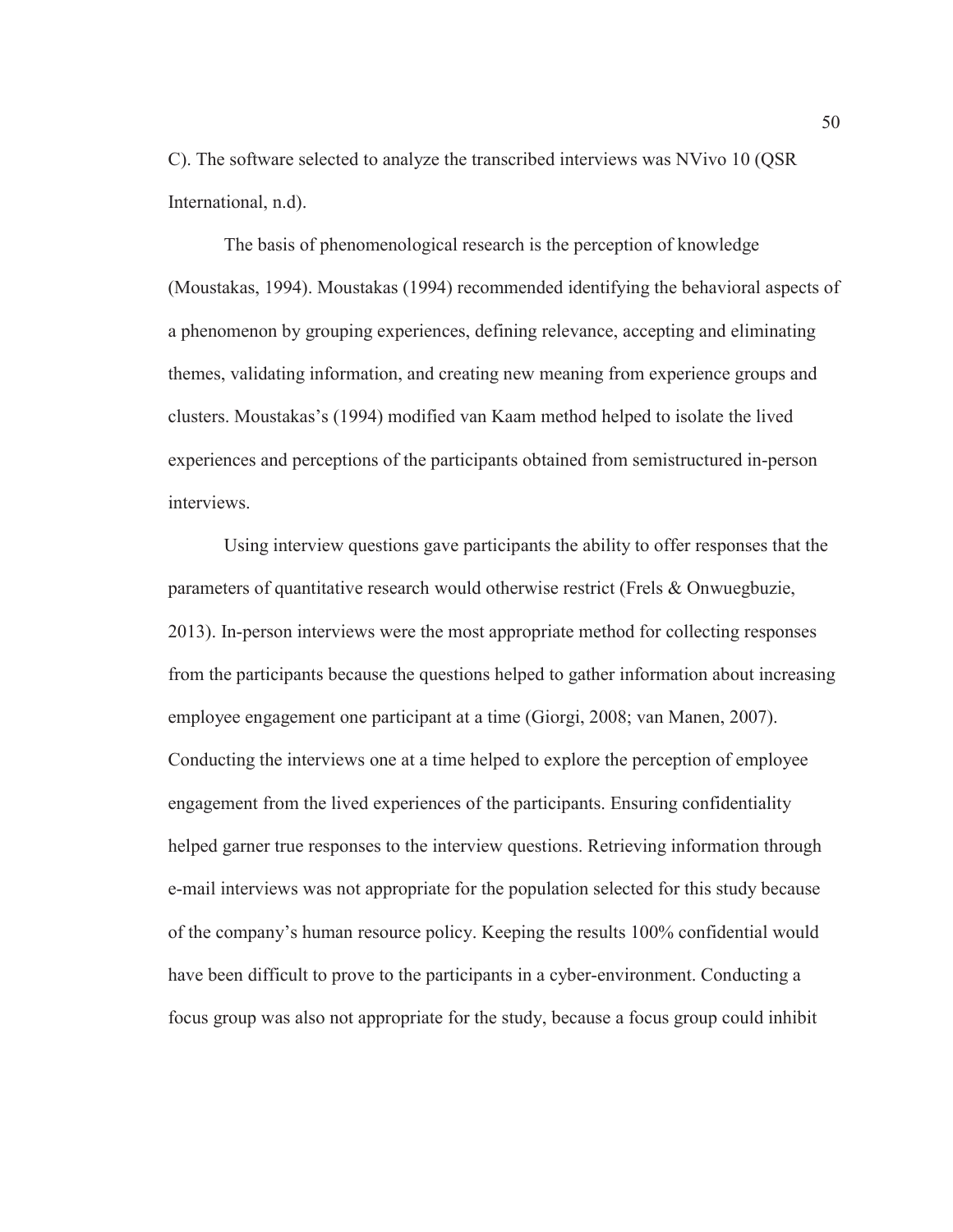the individuals' responses because of their natural desire to maintain the cohesiveness of the group (Hopkins, 2007).

Prior to collecting data, the study went through a University Records Review and an Institutional Review Board review. The participants received an informed consent form (see Appendix A) that they signed before data collection began. Petty et. al. (2012) noted that informed consent is an effective way to ensure the protection of the participants' identities by confidential means and to allow the participants to understand the nature of a study. The participants participated in the study on a voluntary basis.

A pilot study was not necessary for testing the instrument because the model for the instrument was Swinton-Douglas's (2010) study. Swinton-Douglas performed a 2 week pilot study to ensure answers to the questions were repeatable and to ensure the question did not limit the responses from the participants. The instrumentation selected helped with gathering data about the research questions in a project management setting. Kline (2008) noted that using open-ended questions enables researchers to collect an unlimited amount of data about a phenomenon using the experiences of participants.

I wrote the results from the interviews and transcribed the audio files. The participants received a copy within 72 hours by e-mail or hardcopy after participating in the interview to validate the transcripts and to ensure the information captured from the interview was correct. Each participant received a code to ensure the protection of his or her identity.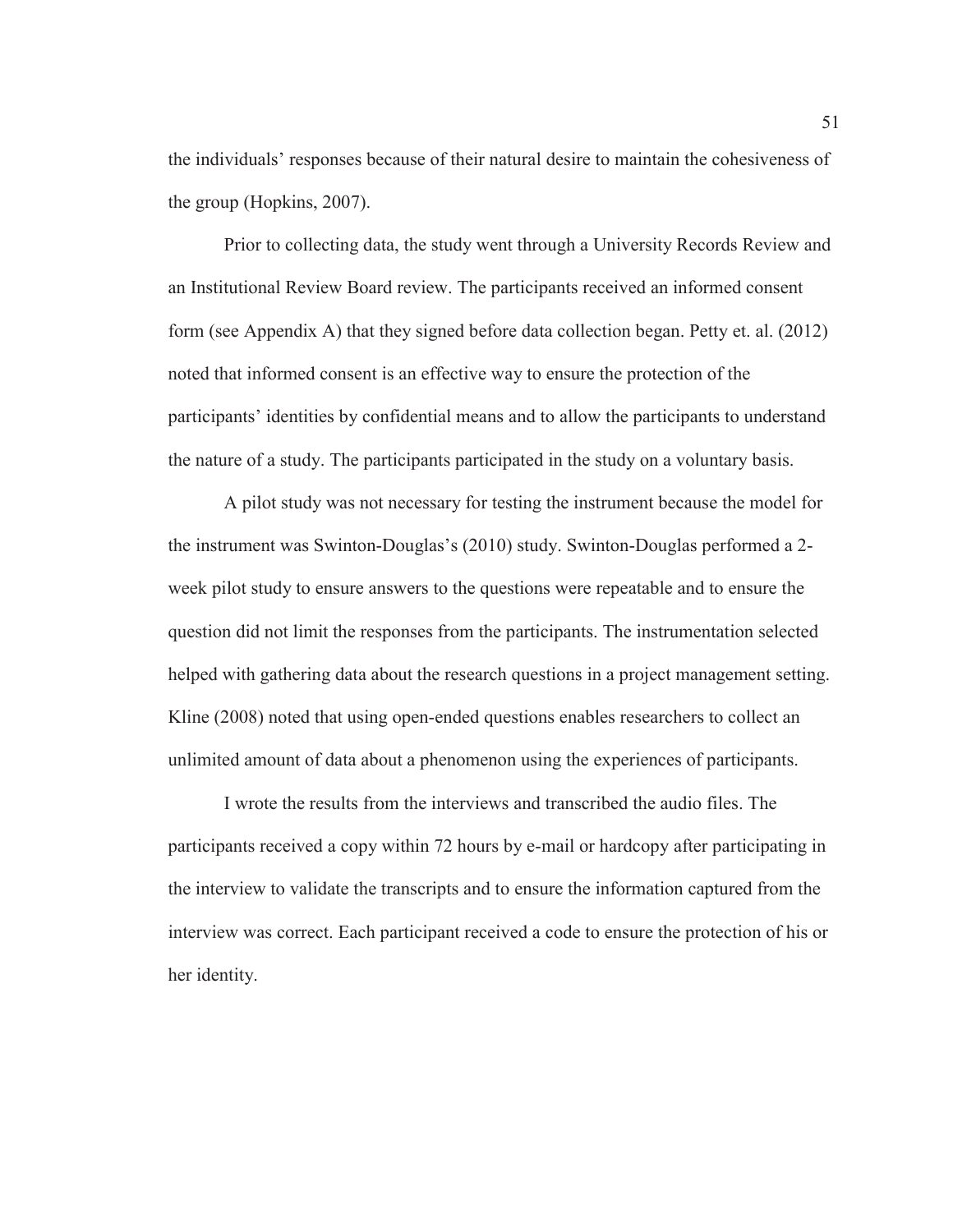# **Data Organization Techniques**

The information remained on a laptop and in encrypted password-protected files during the course of transcribing the interviews. The written transcripts and audiorecorded interviews also became files encrypted on a password-protected thumb drive. Both written and audio transcripts will remain stored for a period of 5 years after the study is complete and I will destroy them immediately afterwards by using a cross-cut shredder. Only members of the team that helped interpret the raw data in the transcripts had access to the files. Each participant had a code to protect his or her identity throughout the research. The codes for the participants consisted of a capital P for participant and a number that indicated the order of the interview (i.e., P1, P2).

# **Data Analysis Technique**

The model for the interview questions for this study was Swinton-Douglas (2010). It is essential to understand the relationship identified in the theoretical framework between employee engagement and productivity. Data analysis and interpretation are two important components of the research process (Basurto & Speer, 2012). Data analysis helped to answer the research questions (Basurto & Speer, 2012). NVivo 10 software was appropriate because it helped to highlight the emerging themes in the analysis of both the interview text and the audio recordings. NVivo 10 software also helped to organize the raw data, to reveal themes by aiding in decoding and interpreting the data, and to code the data to identify categories. The categories, or nodes, underwent further categorization after gaining approval to collect data.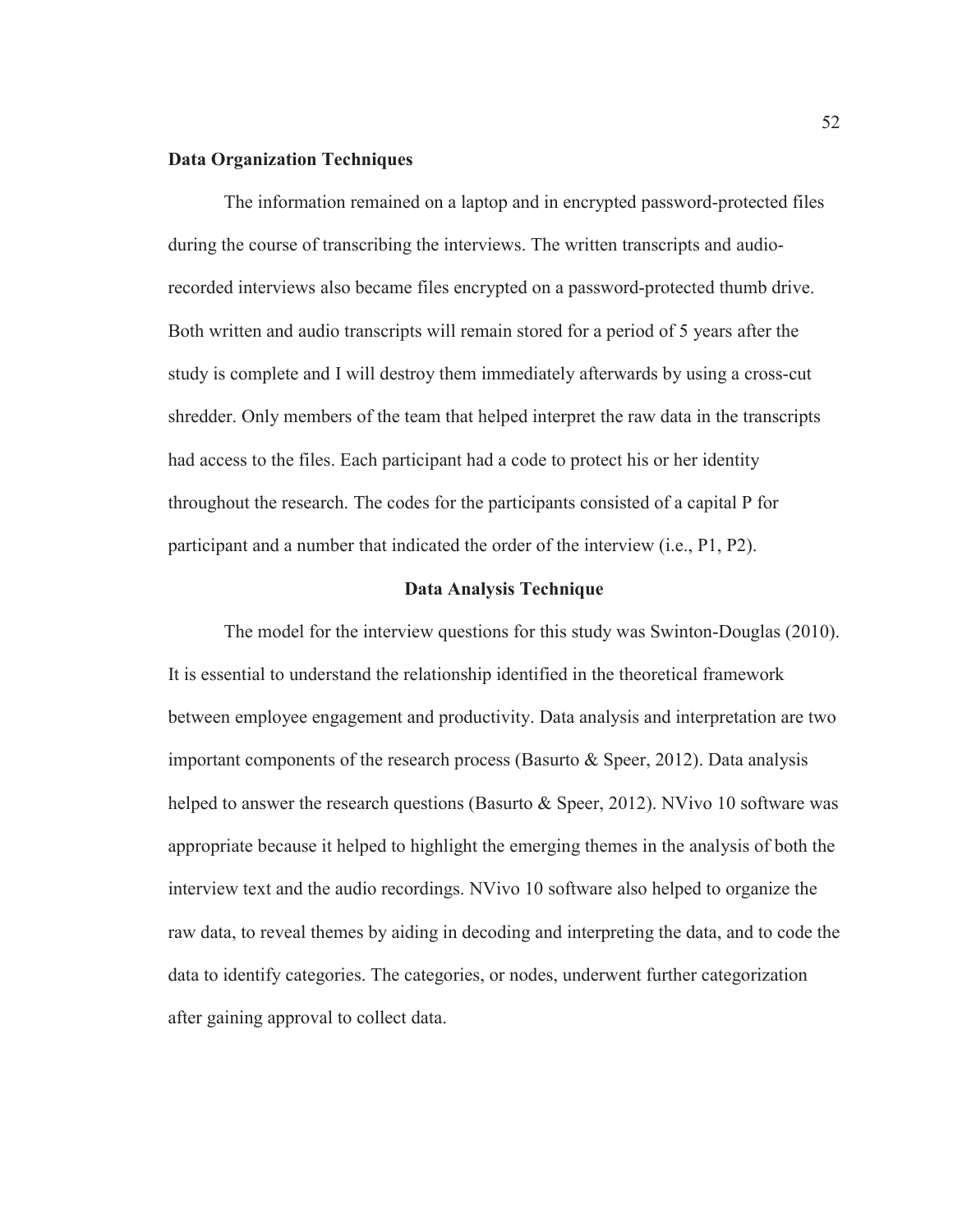Moustakas's (1994) modified van Kaam method of analysis served to develop a foundational description of employee engagement. Following the method of analysis, the next step for the responses from the transcripts of each participant was to (a) group them by themes and experiences, (b) analyze them for understanding, (c) label them, (d) cluster them by themes, (e) examine them for relevance, (f) describe them using verbatim examples, (g) define them for the coresearchers using alternative descriptions or explanations of experiences, and (h) describe them for participants using my understanding of the experience (Moustakas, 1994). Moustakas's modified van Kaam method provided the rigorous structure necessary for understanding employee engagement. Moustakas (1994) described seven steps for analyzing qualitative data using the modified van Kaam data analysis process:

- 1. Listing and preliminary grouping with reducing for relevancy.
- 2. Identifying and finalizing invariant constituents from the raw data.
- 3. Using verbatim examples from the interview transcripts.
- 4. Developing structural descriptions from the text.
- 5. Creating an overview of the responses from the group.

Using Moustakas's (1994) modified van Kaam method helped to identify themes important to the study. Analyzing the recurring themes helped define and understand how participants perceive employee engagement. Data coding took place in two phases. Phase 1 involved coding and importing the interview questions into NVivo 10. Phase 2 involved coding the responses to the interview and breaking the responses down into subcategories to identify reoccurring themes. Neuman (2007) noted that data coding is essential to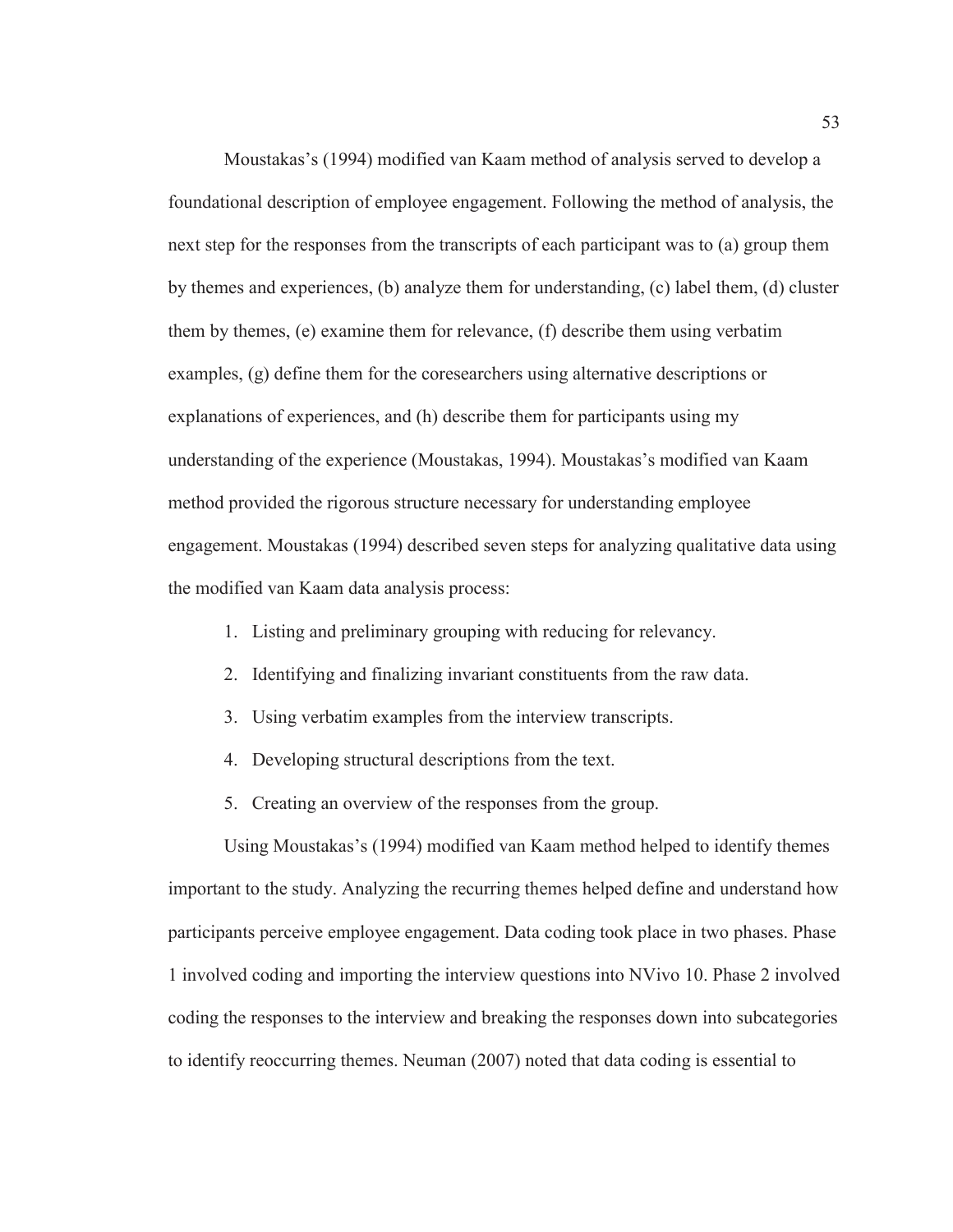identifying themes. Data coding can help sort data to compare the experiences of individuals and helped to categorize information in a uniform manner (Basurto & Speer 2012).

## **Reliability and Validity**

# **Reliability**

 The phenomenological method allowed me to develop an accurate interpretation of the data to develop conclusions relating to increasing employee engagement in a nonbiased manner (Frels & Onwuegbuzie, 2013). The research instrument validated the results of the study because the assumptions for the study matched the real-world experiences and occurrences of the participants (Neuman, 2007). The selection of the appropriate method and instrument ensured the gathering of accurate data and enabled the formation of accurate conclusions (Frels & Onwuegbuzie, 2013). Problems that result from an inappropriate method and instrumentation can threaten were fully mitigated and increased the validity of exploring increasing productivity through employee engagement (Frels & Onwuegbuzie, 2013).

 Question 1 involved exploring the participants' understanding of engagement (Swinton-Douglas, 2010). Many definitions of employee engagement exist in academic and scholarly literature (Gruman & Saks, 2011; Zigarmi et al., 2009); therefore, Question 1 helped establish the participants' perception of employee engagement as derived from a previously validated instrument, which was important in establishing a foundation for the remaining questions.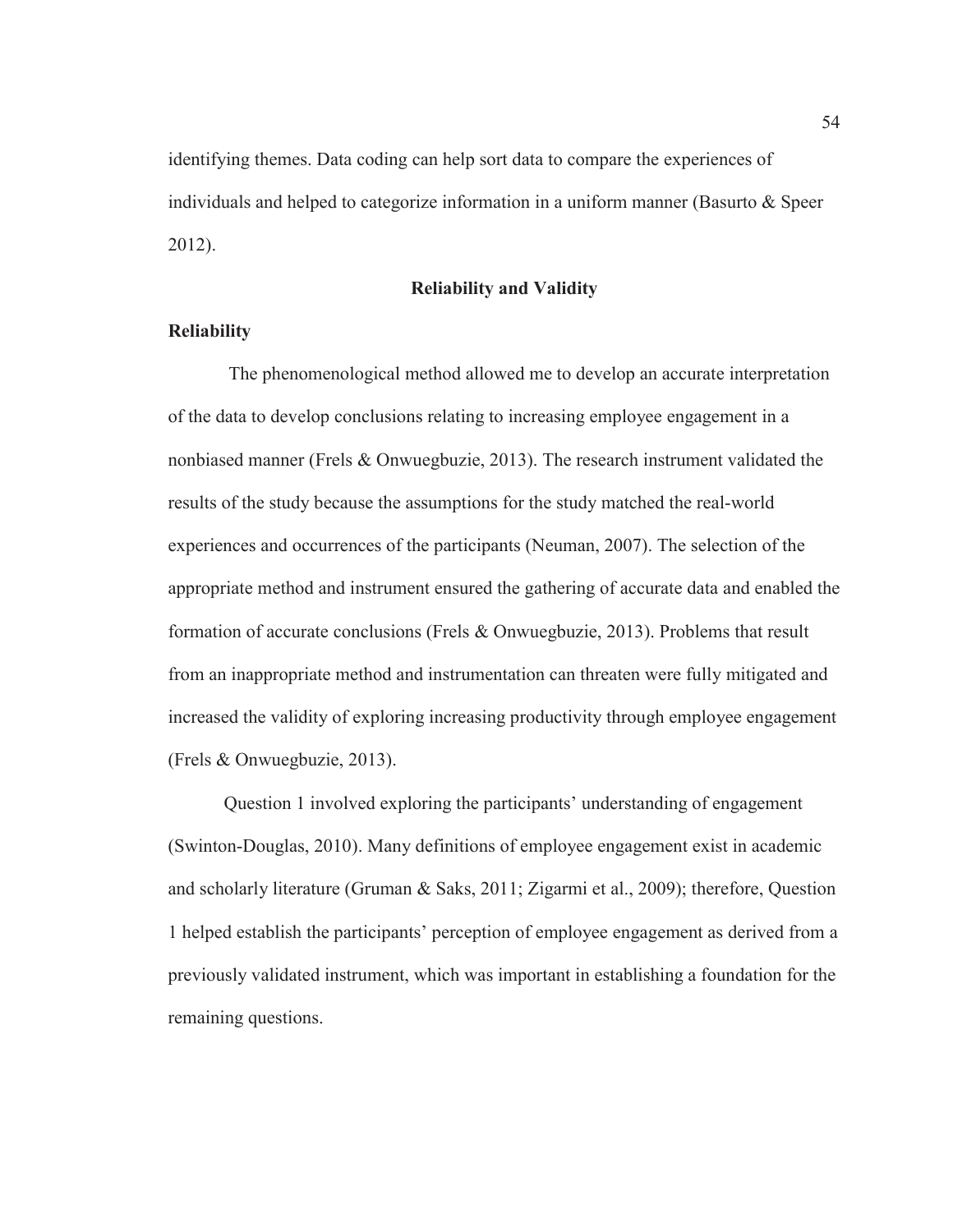Question 2 served to explore the attributes that keep participants engaged in their daily tasks (Swinton-Douglas, 2010). Participants received encouragement to explore the emotional attachment to their task through their lived experiences. The literature emphasized both emotional and behavioral aspects of engagement (Kahn, 1990)

 Swinton-Douglas (2010) modeled Question 3 to explore and understand how and why a participant believed employees become disengaged. The behaviors of disengaged employees have an adverse effect on productivity in the workplace (Richman, 2006). Kahn (1990) addressed the adverse effects of disengagement in the workplace. Question 3 served to explore the factors participants believe could negatively influence engagement and result in disengagement. The responses to Question 3 revealed why employees become disengaged in their tasks.

 Question 4 represented an attempt to understand if work motivated the participants and asked how the participants were motivated (Swinton-Douglas, 2010). Kennedy and Daim (2010) articulated that motivated employees have higher levels of employee engagement. Question 5 involved exploring how the level of engagement affects a participant's level of job satisfaction (Swinton-Douglas, 2010). Job satisfaction is a foundational element of employee engagement (Villara & Albertína, 2010).

 Question 6 helped to explore how a participant described the association between engagement and organizational performance. The responses from the participants could have supported or refuted the argument that a connection exists between employee engagement and the success of an organization. Question 7 helped to understand how participants' level of engagement affects an organization's retention rates (Swinton-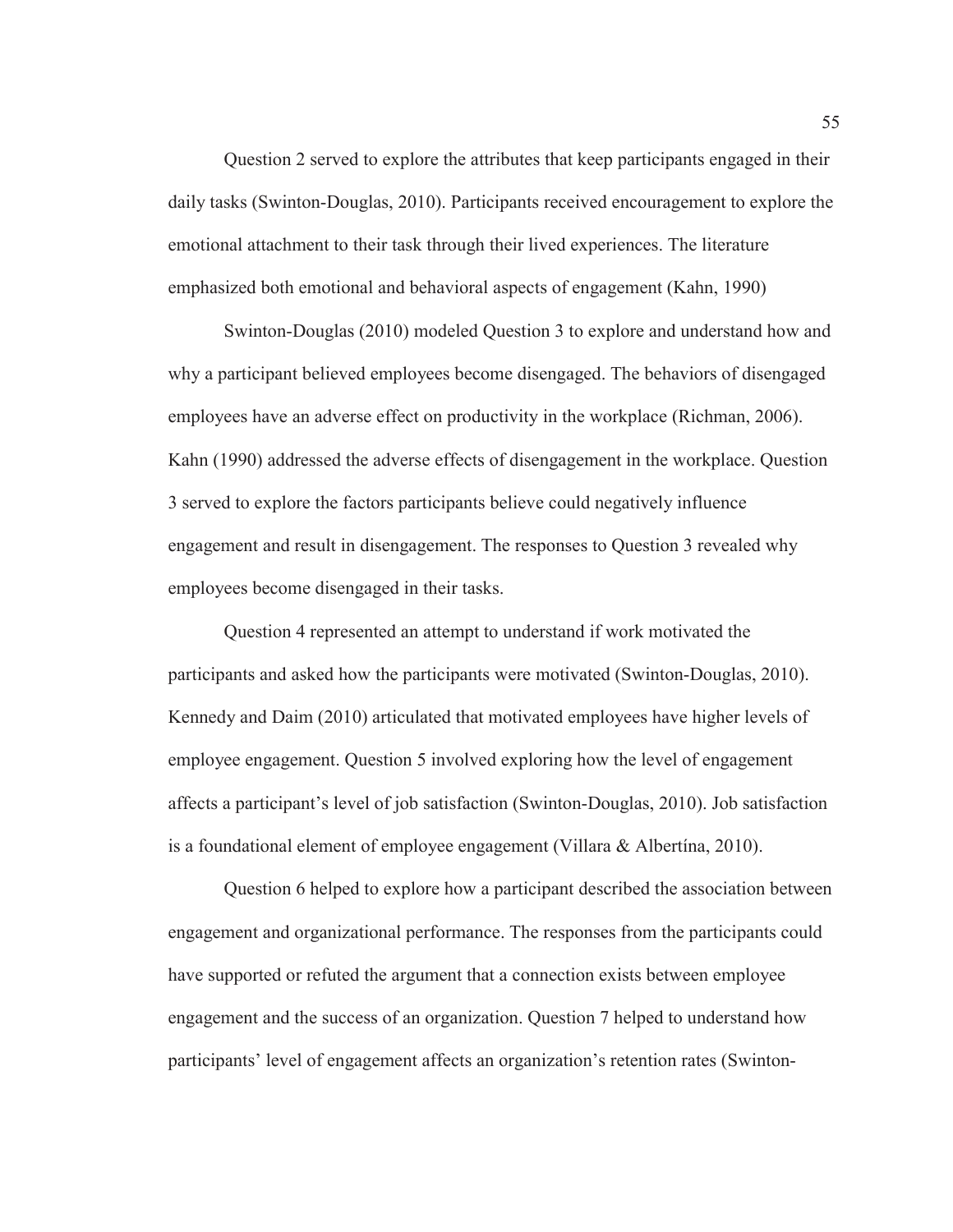Douglas, 2010). Highly to moderately engaged employees may decide to stay with a company, whereas a highly disengaged participant is more likely to leave an organization (Villara & Albertína, 2010).

 Question 8 served to explore what gave a participant's work meaning (Swinton-Douglas, 2010). Compensation was a component in motivating employees to remain engaged in their task by performing at higher level. Aguinis, Joo, and Gottfredson (2013) noted work should have intrinsic meaning for employees to remain motivated in their tasks.

 Question 9 involved exploring how the leadership role affects employee engagement (Swinton-Douglas, 2010). Participants received encouragement to indicate who they believe is responsible for individual engagement and what role leaders play in maintaining engagement throughout the workforce. Deming (1986) noted that leaders should contribute to motivating employees to remain engaged in their tasks by demonstrating an appreciation for the work employees complete.

 Swinton-Douglas (2010) modeled Question 10 to explore ownership and to explore how participants believed employees disengaged from their tasks could reengage in their tasks. Disengaged employees can be toxic and further degrade the productivity of an organization (Shucka et al., 2011). Question 11 involved exploring how disengaged employees influence the organization (Swinton-Douglas, 2010). Disengaged employees can have a negative effect on engaged employees (Gruman & Saks, 2011**)**.

 Question 12 involved exploring how trust in an organization and in leadership affects employee engagement (Swinton-Douglas, 2010). Disengaged employees often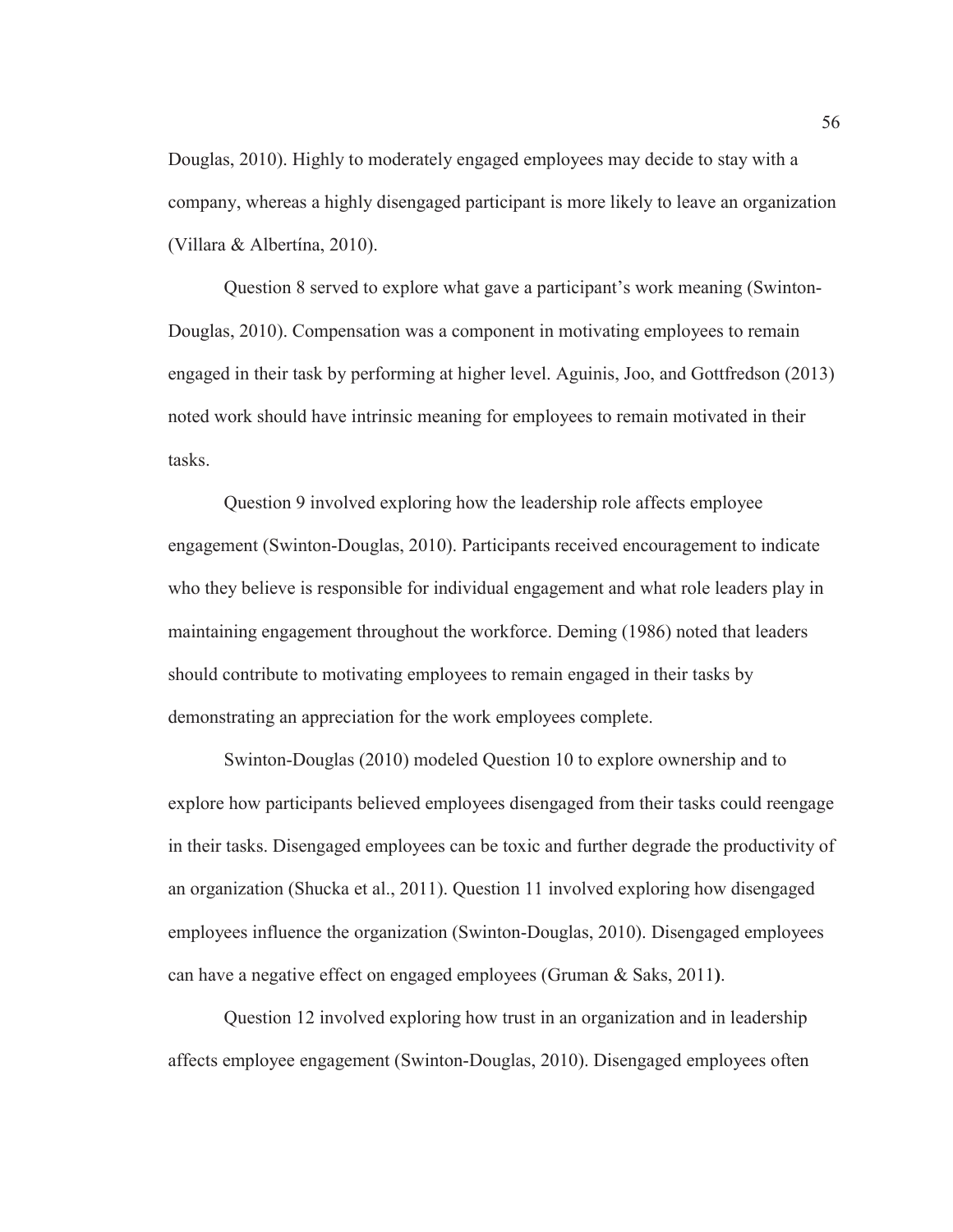exhibit levels of mistrust in their organization (Kennedy & Daim, 2010). Question 13 involved exploring the participants' overall perception of engagement (Swinton-Douglas, 2010). Question 14 served to explore how employee engagement affects the productivity of an organization (Bottazzi et al., 2008; Catteeuw et al., 2007). Moustakas (1994) noted the perception of knowledge is foundational to understanding the lived experience and perception of an individual, which enabled participants in this study to give an account of their lived experience and perception related to employee questions and also allowed the participants to share further insights not captured through the course of the interview.

 The data collected through the interview questions helped to understand the phenomenon of employee engagement in a project management setting. Modeling the interview questions on a previous study increased the reliability of the study. The study entailed the appropriate steps to maintain the highest level of academic research standards by adhering to the strict Institutional Review Board research guidelines to avoid corrupting the data with bias; introducing bias would have negatively affected the validity of the data extracted (Neuman, 2007).

## **Internal Validity**

Internal validity measures the ability to determine causal factors for the outcome (Neuman, 2007). Flawed processes that deviate from appropriate research guidelines and that can alter the results gathered from the participants can threaten internal validity (Frels & Onwuegbuzie, 2013). Bias affects participant selection, and events in history threaten internal validity and mortality (Neuman, 2007). Triangulation is a method that helps to enhance internal validity (Jonsen & Jehn, 2009; Neuman, 2007).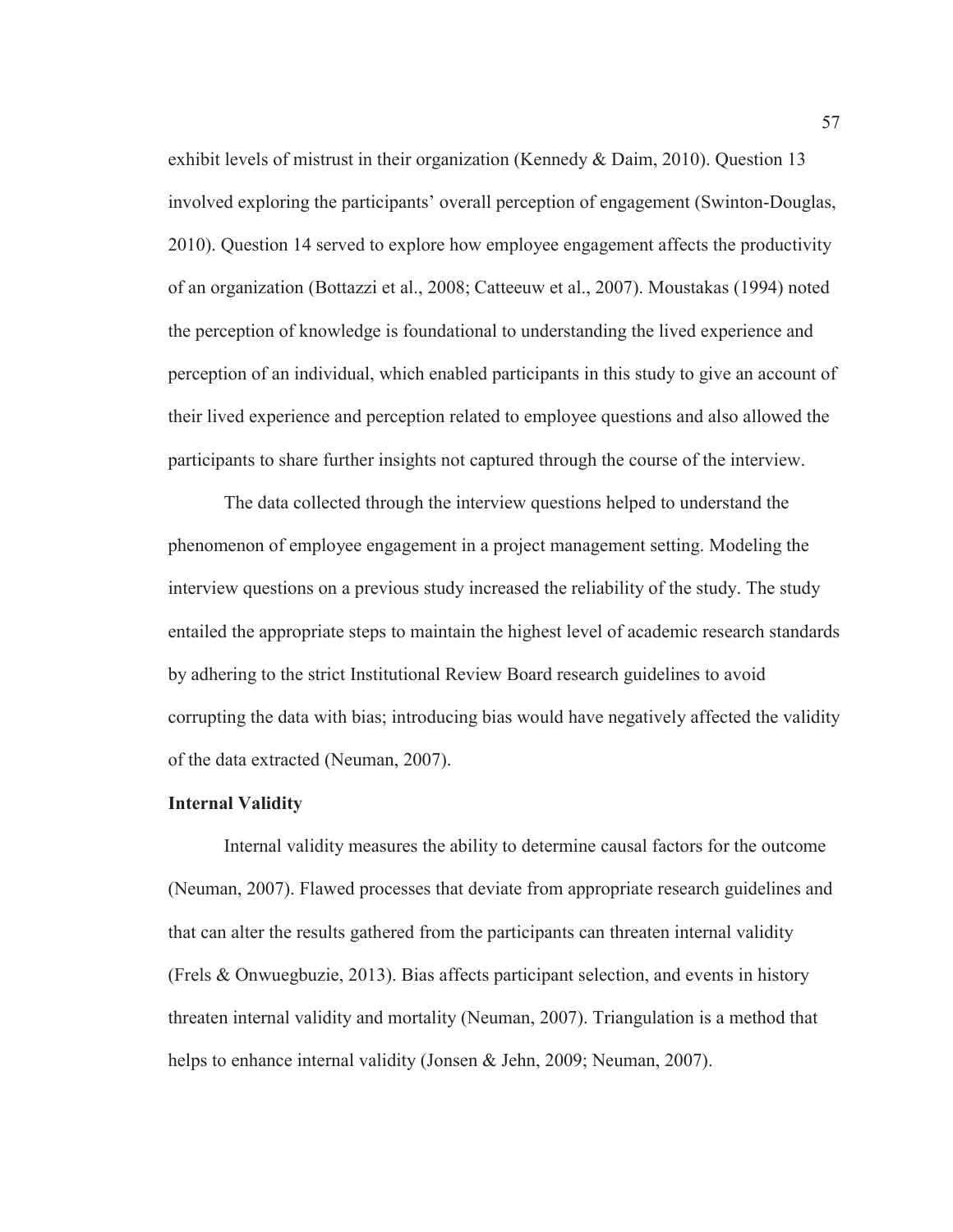Triangulation is a concept that involves a combination of information sources, such as individuals and types of data, as evidence to support a premise that enhances internal validity (Jonsen & Jehn, 2009). The study involved gathering literature and lived experiences from participants. I allowed the participants to verify their interview transcripts to increase the accuracy of the results. This phenomenological study of engagement involved person triangulation by linking interview questions to the theoretical information garnered from the literature and asking participants to verify their interview transcripts were accurate.

The two types of triangulation increased the validity of study results: triangulation between methods and triangulation within methods (Jonsen & Jehn, 2009). The focus of triangulation between methods used more than one research method to facilitate the credibility of study results through transcription and validating the transcripts with the participants. Triangulation within methods involved ensuring validity through observing an issue from different points of view (Jonsen & Jehn, 2009) and was achieved by validating the transcripts results in Nvivo 10 software to produce invariant constituent tables and identified recurring themes The phenomenological study involved exploring various perspectives of engagement. Person triangulation helped to validate the participants' inputs.

# **External Validity**

External validity occurs when a researcher draws incorrect interpretations and generalizes them beyond the controlled conditions of the study to the broader population (Neuman, 2007). Threats to external validity include the inability to apply the results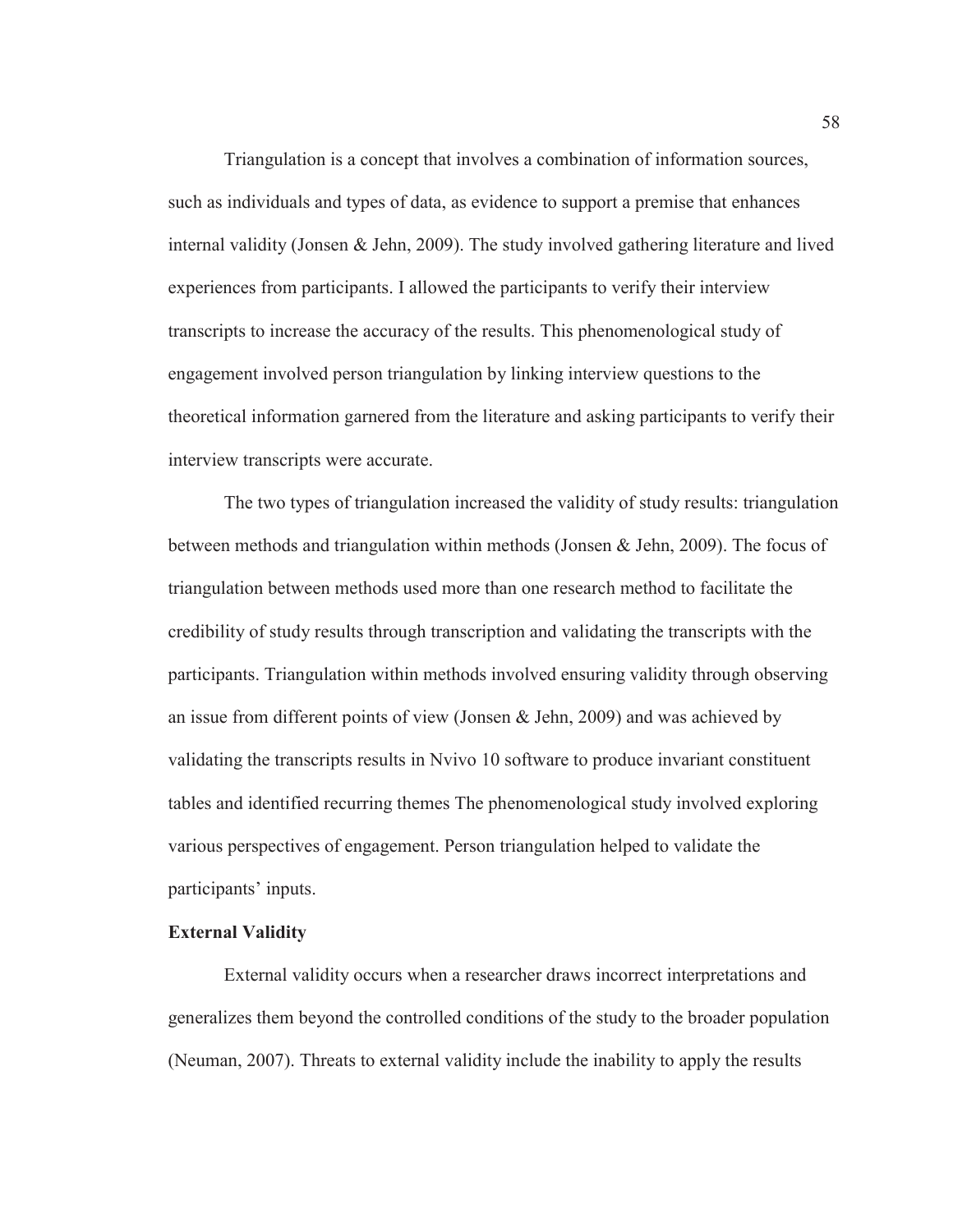garnered from the research to the broader environment and the possibility the experiences of individuals in the larger environment differ from those participating in the study (Neuman, 2007). The participants lived experiences garnered several general broad themes that can be applied to the aerospace industry. The social theories used in study were broad in nature and cross represented to enhance the reliability of the information gathered in exploring increasing productivity through employee engagement (Neuman, 2007).

# **Transition and Summary**

The objective of Section 2 was to provide a detailed description of how the project took place. The discussion included an explanation regarding why a qualitative phenomenological study was the most appropriate method for this study and an outline of the purpose statement, role of the researcher, research method, research questions, population, data collection, data analysis, reliability, and validity. The results of the research and include recommendations for future studies are detailed in Section 3.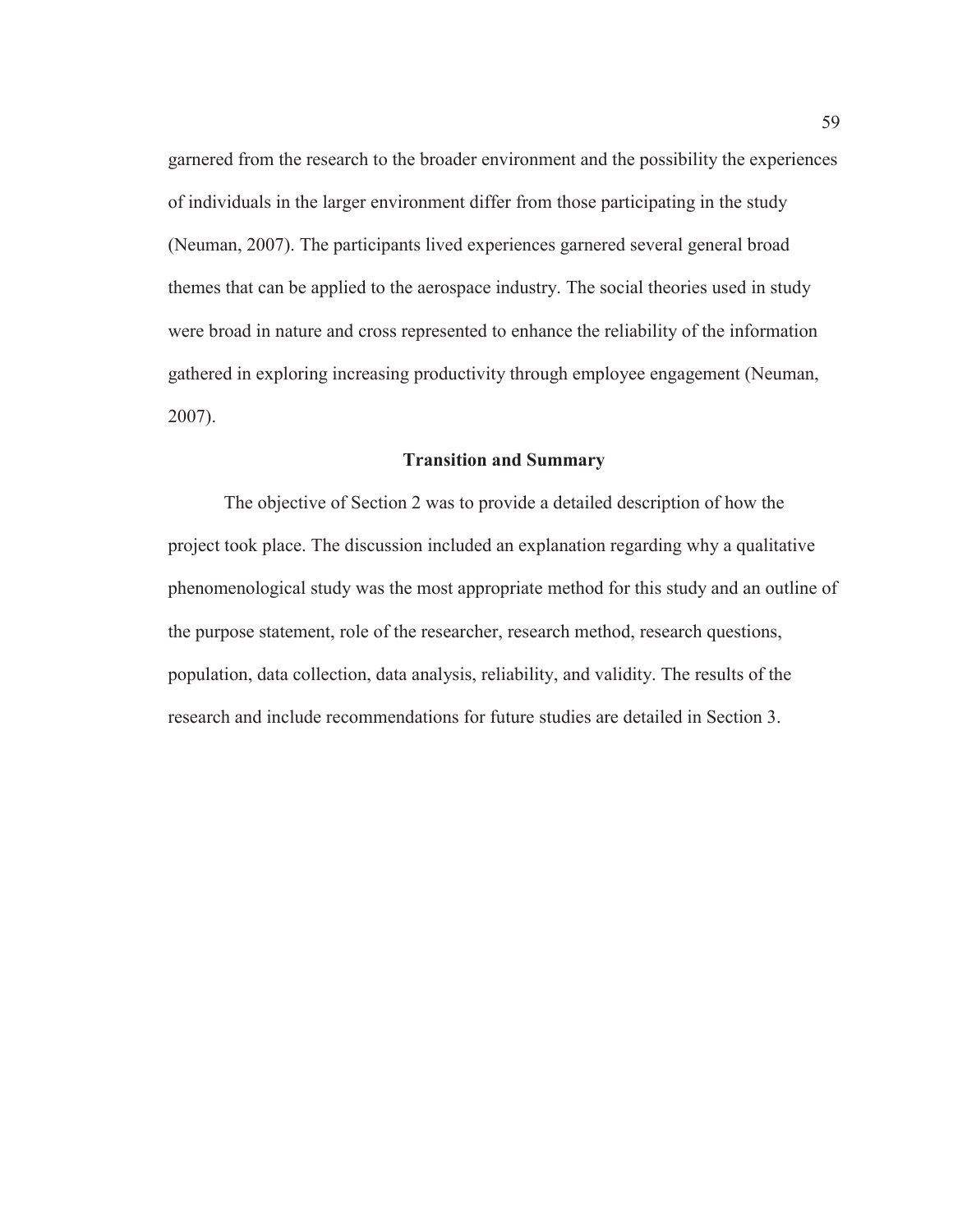Section 3: Application to Professional Practice and Implications for Change

The purpose of this qualitative, phenomenological study was to explore how the perceptions and lives experiences of a purposive sample of 20 salaried aerospace employees affect productivity and the financial performance of an organization. The study included four research questions:

- R1: What are the attributes that define how employees become engaged or disengaged in their tasks?
- R2: How does employee engagement affect productivity?
- R3: What role does leadership have in employee engagement?
- R4: What are the factors that employees perceive to have an influence on employee engagement?

The instrument that I used to conduct the research consisted of 14 questions:

- Q1: How do you define employee engagement?
- Q2: In your role, what keeps you fully engaged in your tasks?
- Q3: In your role, how and why do employees become disengaged in their task?
- Q4: How do you remain motivated in your current role?
- Q5: In your role, how does job satisfaction affect your engagement level?
- Q6: How does your engagement level affect your decision to remain with the company?
- Q7: What gives your work meaning in your role?
- Q8: How would you describe the role of leadership in employee engagement?
- Q9: How do you believe employees can be reengaged?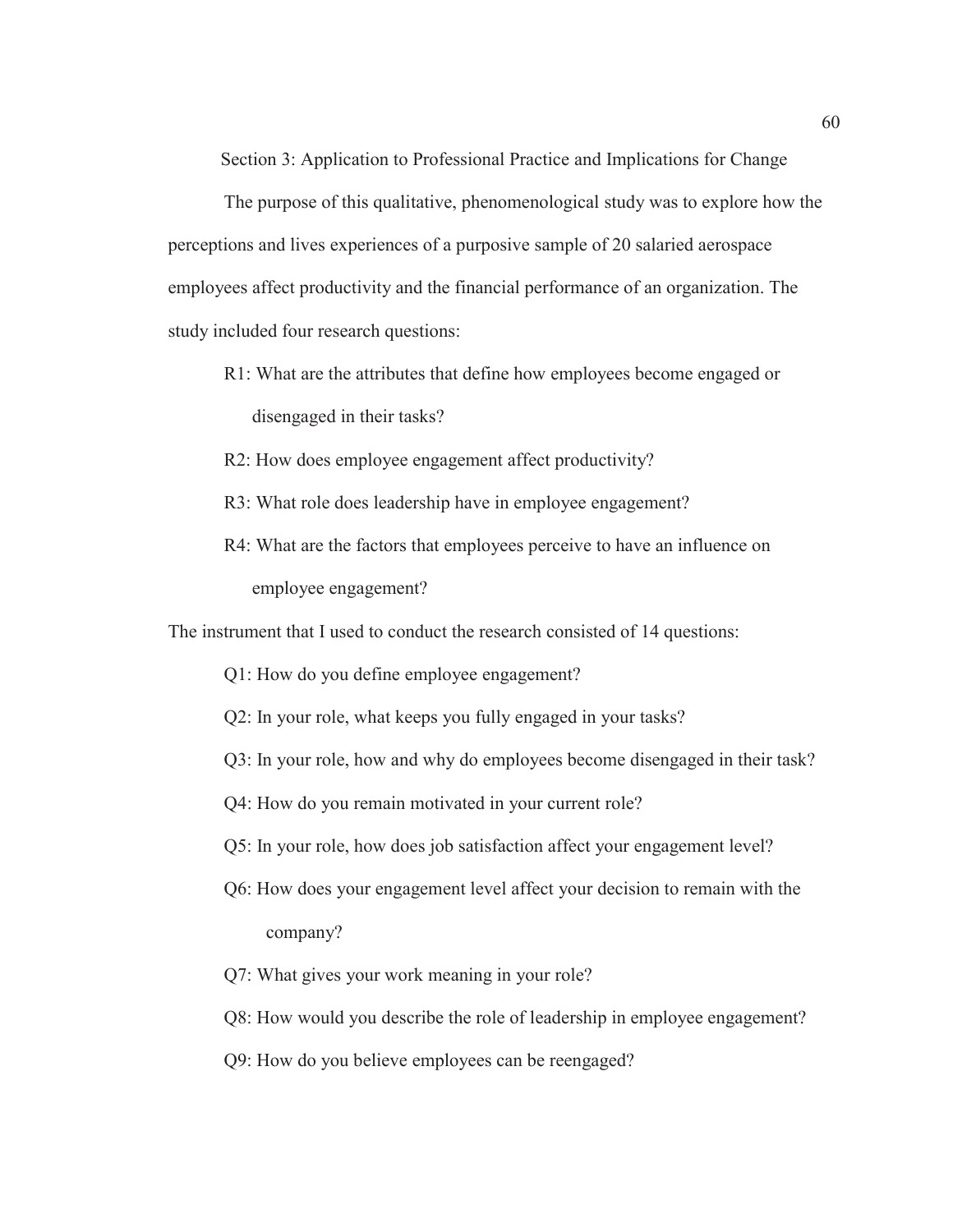- Q10: What effect and influence do disengaged employees have in the organization?
- Q11: How do trust and respect in the organization and leadership affect employee engagement?
- Q12: What is your perception of employee engagement?
- Q13: How would you describe the relationship between employee engagement and organizational performance?
- Q14: What effect does employee engagement have on productivity?

Twenty, salaried aerospace employees participated in the interviews. The participant pool consisted of employees of a global aerospace defense company located in the southwest region of the United States. The salaried employees had experience working in a project management environment where cost and schedule are the driving factors for on-time deliveries. The participants' identities remained confidential, but their roles included human resources, project engineers, project managers, program managers, and operations engineers. Assigning a research code to participants helped to keep the identities confidential during the interviews.

This section contains the results of the study. I also discuss implications for social change, updates to professional practice, recommendations for action, recommendations for further study, and my reflections. The study involved using the modified Van Kaam method, and the data analysis involved using the NVivo 10 software. The study took place as I outlined in the conceptual framework, and the interview questions were as presented in Section 2. The results for the invariant constituents appear in tabular form.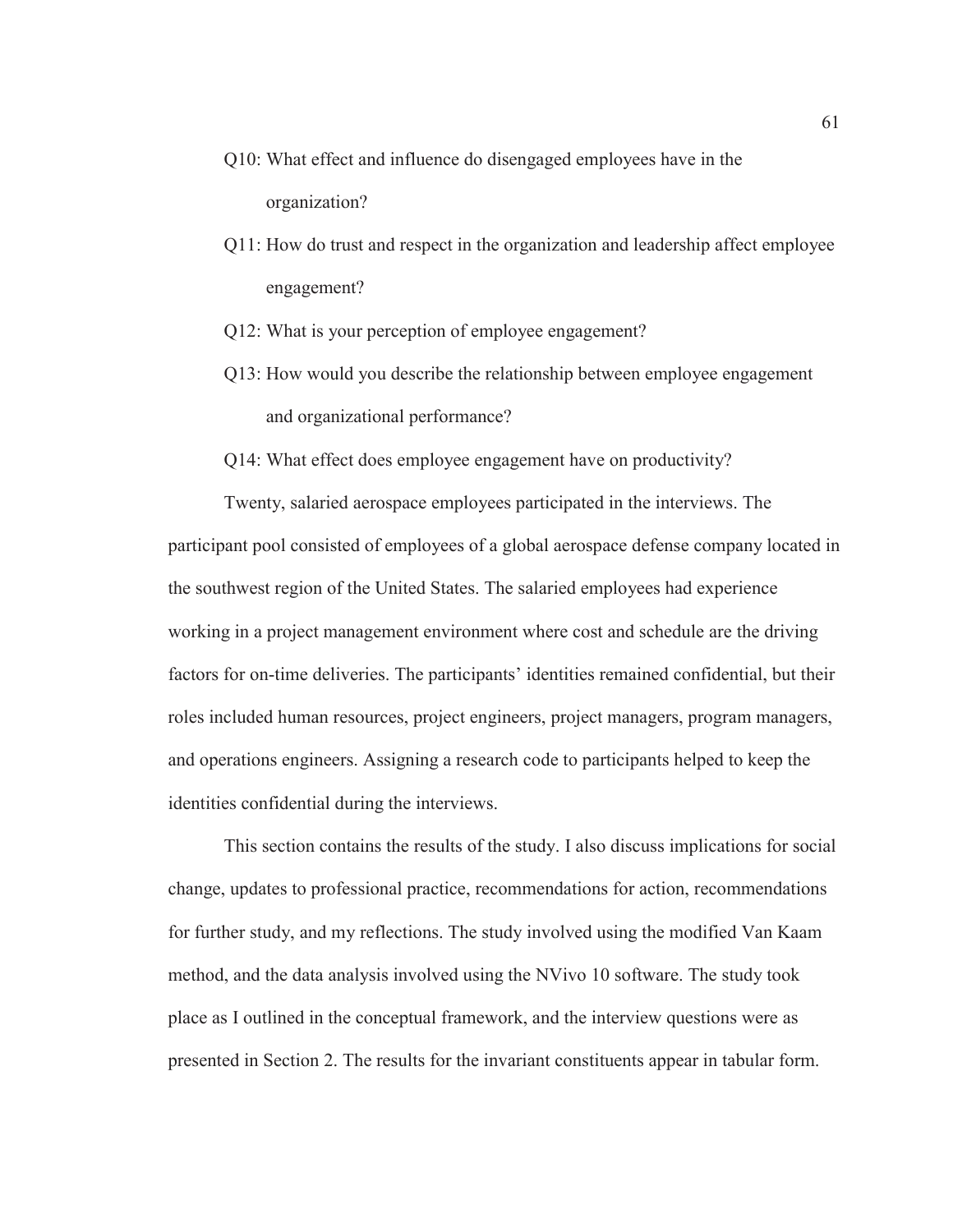The sources of the themes and invariant constituent tables were the recorded and transcribed responses to open-ended interview questions. My summary of the findings includes several emergent themes that I developed from the data collection. One of the key themes that I identified was the need for challenges to keep individuals engaged in their roles. This section includes a detailed outline of several other key themes. The Overview of Study section contains a complete list of emergent themes recognized within the study.

#### **Overview of Study**

The decline of the U.S. economy has caused volatility in the financial performance of several industries, as evidenced by a \$250 billion decrease in the gross domestic product from 2008 to 2009 (U.S. Department of Commerce Bureau of Economic Analysis, 2009). The resulting financial crisis caused U.S. business leaders to manage the financial performance of their businesses carefully (Campello et al., 2010). Disengaged employees cost U.S. companies approximately \$300 billion in lost productivity annually, creating a financial burden greater than the decrease in the gross domestic product (Attridge, 2009). Employee engagement affects the financial performance of the U.S. economy (Campello et al., 2010; Gruman & Saks, 2011). The emerging themes indicate that increasing employee engagement has the potential to increase the productivity and profitability of U.S. companies, specifically aerospace entities, from the perspective of the participants (Campello et al., 2010; Gruman & Saks, 2011).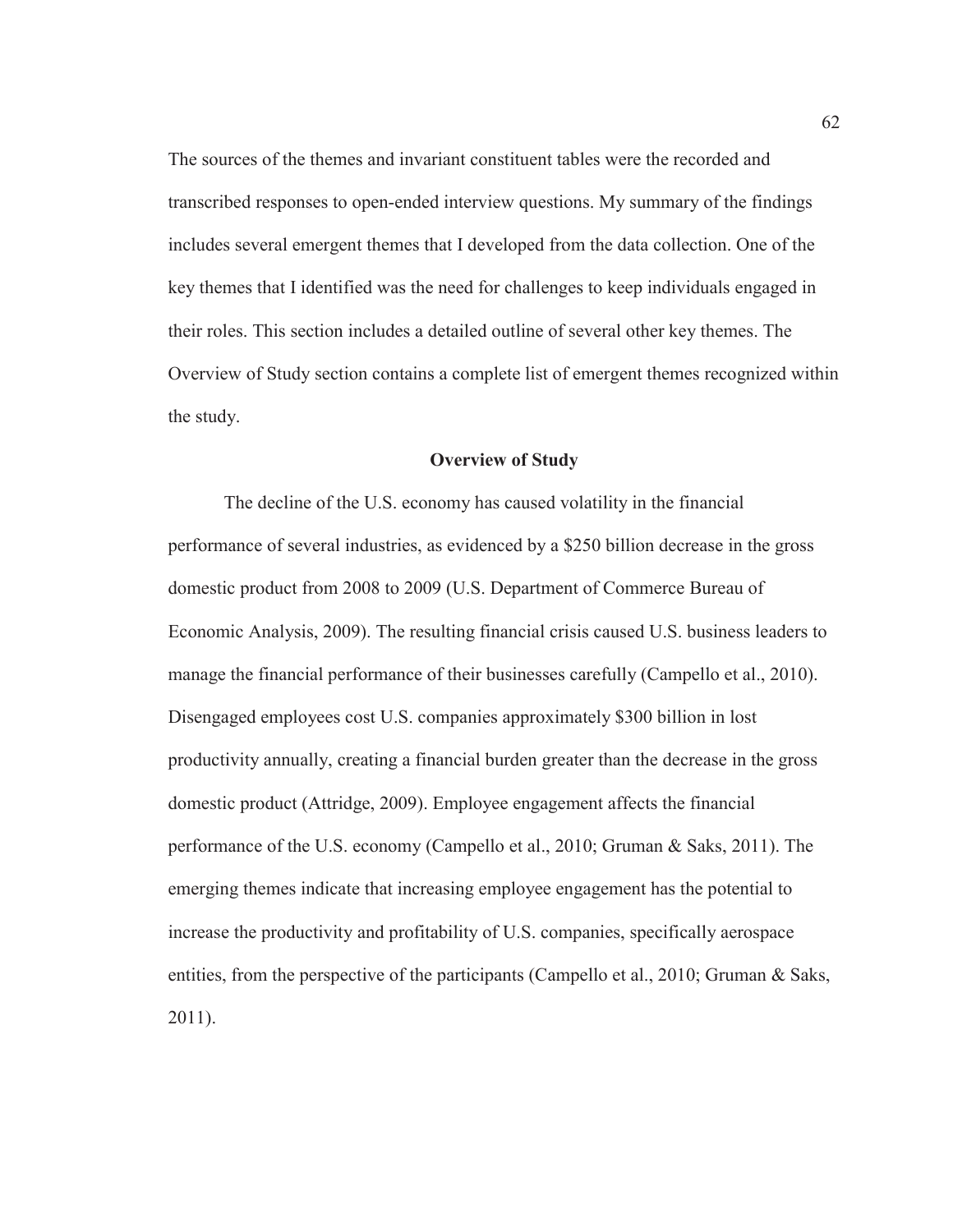The successful completion of job-related tasks in organizations continues to depend on the efforts of employees. Highly engaged employees are assets to their organizations, and disengaged employees are liabilities; highly engaged employees make substantive contributions to their organization and help achieve organizational success (Gruman & Saks, 2011). The participants had the opportunity to verify the results of their transcripts individually. I achieved person triangulation by using a purposive sample of participants who represented different perspectives (Jonsen & Jehn, 2009). Their perspectives differed because they were in different situations or had different experiences and contributed differing perspectives (Jonsen & Jehn, 2009).

#### **Presentation of the Findings**

In order to analyze these data, I recorded the 20 interviews, transcribed them into verbatim transcripts, and validated the transcripts against the audio files, word-for-word, to ensure the transcripts were accurate. I imported the verbatim transcripts from each interview into NVivo 10 and coded each transcript into preliminary groups by creating nodes or rough categories of experience for each specific expression. I examined the text in each node thoroughly to isolate each specific expression as much as possible without stripping its context. It was important not to strip the context of the transcript to increase the likelihood of capturing the lived experience and perception of the interviewee and then I grouped the expressions captured from the transcripts, identified the invariant constituents, and applied short descriptive labels. After eliminating the invariant constituents with meanings that were unclear or irrelevant to the research questions, I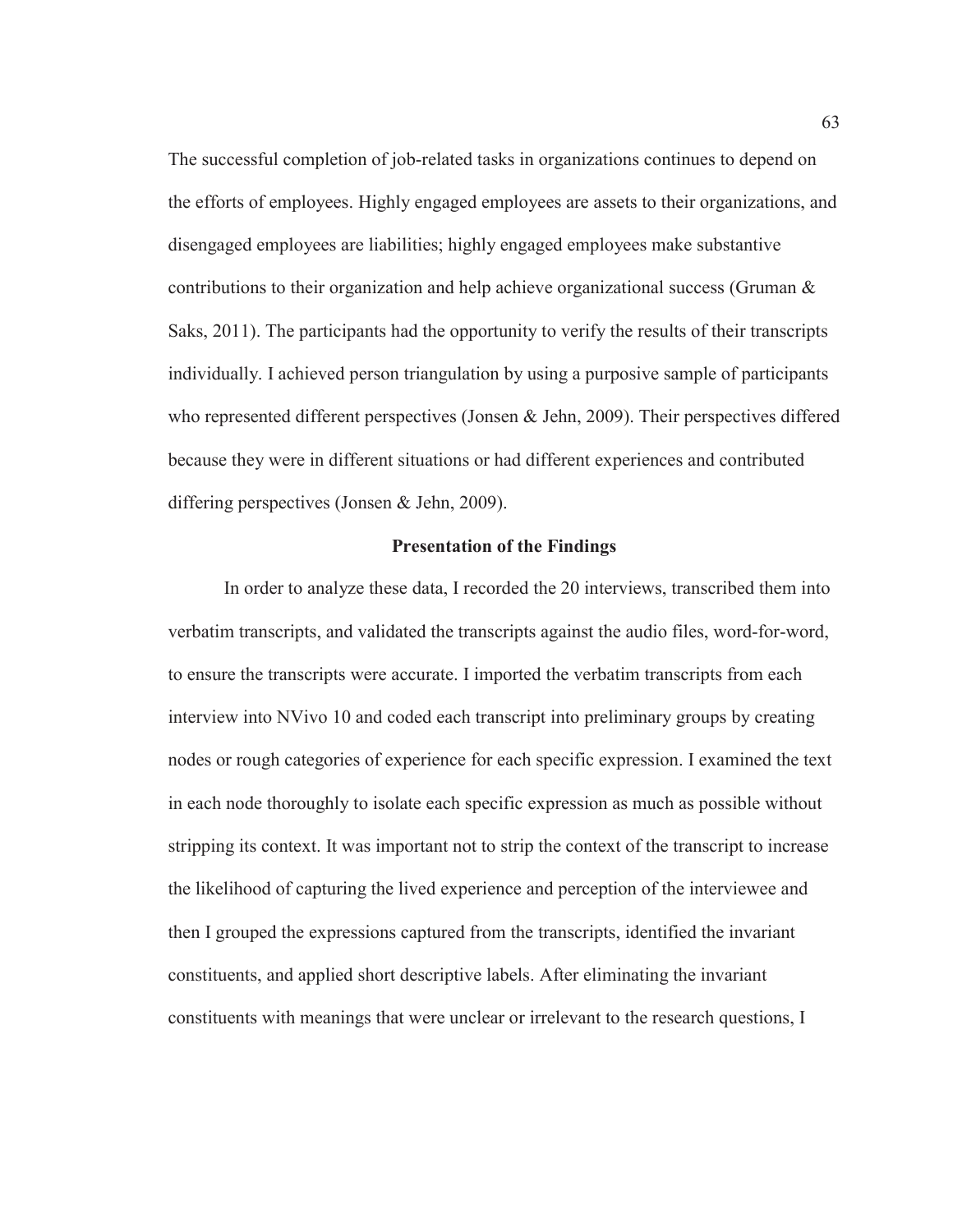grouped the remaining invariant constituents into similar experiences or dimensions of experience.

In the responses to Interview Question 1, participants defined employee engagement as foundational. Table 1 shows that 40% of the participants interviewed used terms like *continuing, active involvement in their jobs* and *commitment to job duties* in their definition of employee engagement. These terms relate to organizational commitment (Robinson & Schroeder, 2009**;** Slack et al., 2010). Furthermore, 35% of the participants defined employee engagement by using phrases like: *employees are actively part of a team*, *communication is facilitated at all levels*, and *goals are shared*. *Employee involvement*, *participation in decision-making processes*, and *management giving and receiving feedback from employees on work processes and environment* was the third highest invariant constituent grouping of ways to define engagement, which garnered from 25% of the participants. The findings from Question 1 aligned with attributes from previous studies that indicated active engagement in the team can refer to having an emotional and intellectual commitment to an organization (Andrew & Sofian, 2012; Meyer et al., 2011). Actively engaged employees are likely to have a commitment to an organization, whereas disengaged employees are less likely to have a commitment to an organization. Actively engaged employee increase employee engagement, and disengaged employees decrease employee engagement.

Table 1

# *Question 1: How Do You Define Employee Engagement?*

|                       | NO.<br>01    | $\%$ of      |              |
|-----------------------|--------------|--------------|--------------|
| Invariant constituent | participants | participants | Participants |
|                       |              |              |              |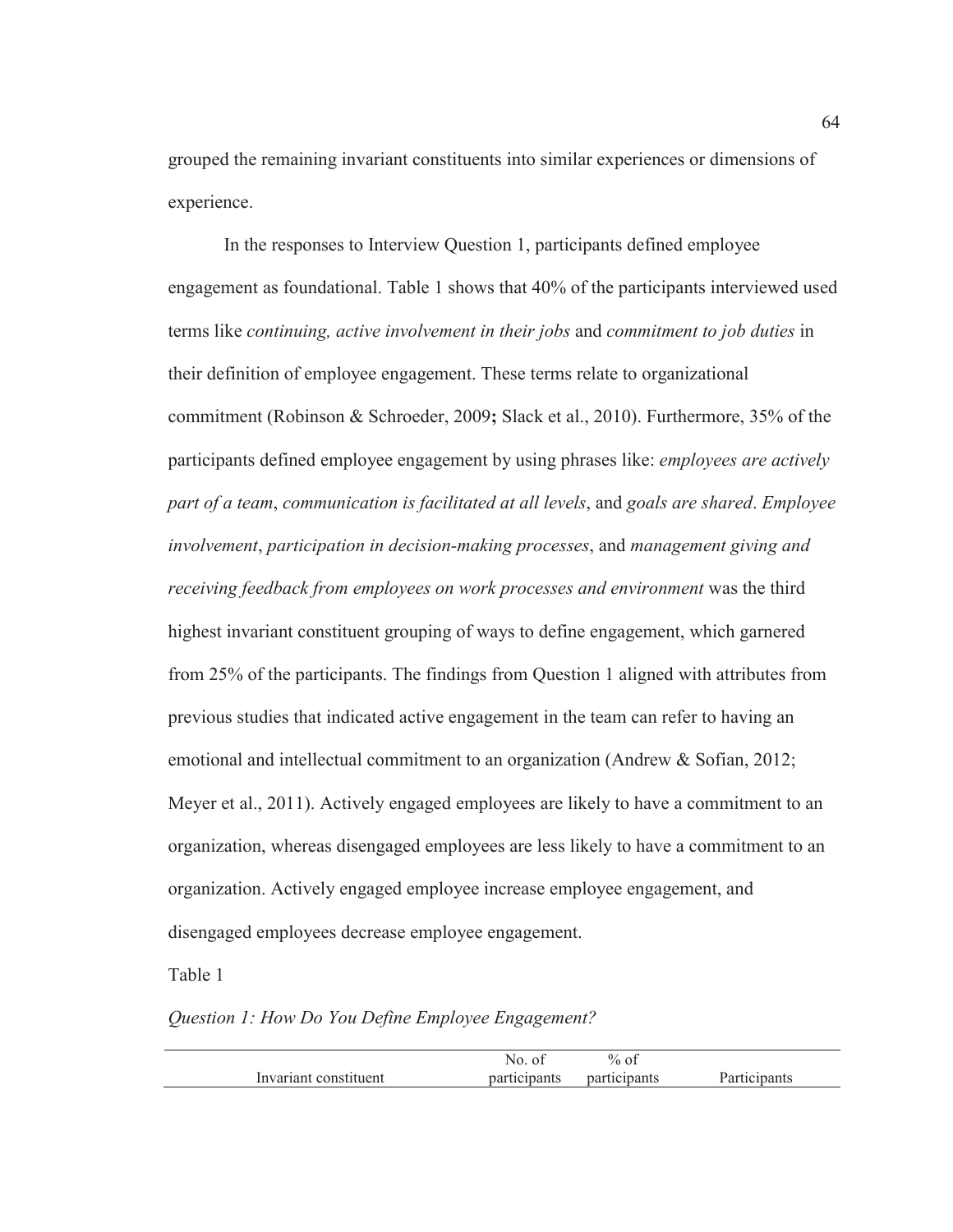| Continuing, active involvement in and<br>commitment to job duties | 8 | 40 | P1, P8, P9, P11, P12,<br>P15, P17, P18                                                 |
|-------------------------------------------------------------------|---|----|----------------------------------------------------------------------------------------|
| Employee involvement and participation in                         | 5 | 25 | P3, P10, P13, P19, P20                                                                 |
| decision-making processes, management                             |   |    |                                                                                        |
| giving and receiving feedback from                                |   |    |                                                                                        |
| employees on work processes and                                   |   |    |                                                                                        |
| environment                                                       |   |    |                                                                                        |
| Employees are actively part of a team,                            | 7 | 35 | P <sub>4</sub> , P <sub>7</sub> , P <sub>8</sub> , P <sub>11</sub> , P <sub>15</sub> , |
| communication is facilitated at all levels,                       |   |    | P <sub>16</sub> , P <sub>17</sub>                                                      |
| goals are shared                                                  |   |    |                                                                                        |
| Employees are committed to company's goals                        | 4 | 20 | P3, P7, P14, P19                                                                       |
| and success, feel sense of ownership                              |   |    |                                                                                        |
| Employees are working at a high productivity                      | 3 | 15 | P <sub>1</sub> , P <sub>6</sub> , P <sub>16</sub>                                      |
| level                                                             |   |    |                                                                                        |
| Employees feel personal motivation and/or                         | 3 | 15 | P <sub>1</sub> , P <sub>2</sub> , P <sub>7</sub>                                       |
| enjoyment in the job, separate from                               |   |    |                                                                                        |
| compensation                                                      |   |    |                                                                                        |
| Employees understand their work duties and                        | 2 | 10 | P <sub>5</sub> , P <sub>12</sub>                                                       |
| have the appropriate background and skills to                     |   |    |                                                                                        |
| execute them                                                      |   |    |                                                                                        |
| Employees feel appreciated, valued, morale is                     | 2 | 10 | P <sub>12</sub> , P <sub>16</sub>                                                      |
| high                                                              |   |    |                                                                                        |

Participants also indicated factors that kept them fully engaged in their tasks, and responded to this for Interview Question 2 (see Table 2). Fifty-five percent of the participants replied using phrases like: *having new challenges*, *interesting tasks*, *variety of work*, and *learning opportunities*. Thirty percent of participants indicated *feeling that I'm an asset to the company, my work is valued, receiving positive feedback, and recognition for my work*. Twenty-five percent responded similarly to *having the personal drive to succeed*. Further, *interpersonal relationships* emerged as important when 25% of the participants stated such in their responses. The responses from Question 2 emphasized several factors that contribute to an employee's commitment, which ranged from rewards and recognition to active involvement within an interpersonal work environment (Fuller et al., 2009; González & Guillén, 2008; Meyer & Parfyonova, 2010). The findings from Question 2 were consistent with previous studies that organizations should actively pursue, creating a culture that fosters being valued, interpersonal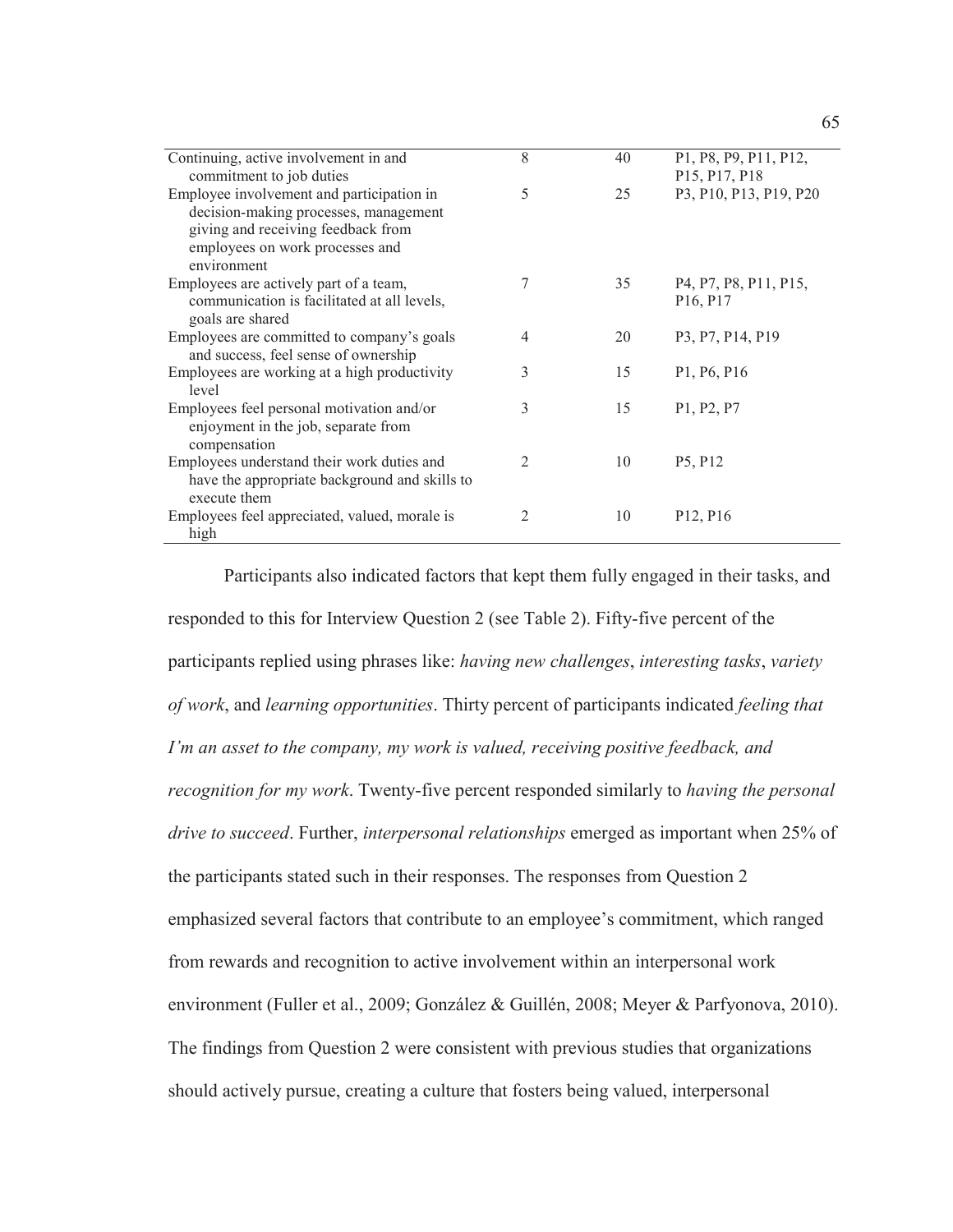relationship accepting and receiving feedback, and developing a robust reward system to

increase employee engagement (e.g., Fuller et al., 2009; González & Guillén, 2008;

Meyer & Parfyonova, 2010).

Table 2

| Question 2: In Your Role, What Keeps You Fully Engaged in Your Tasks? |  |  |  |  |  |  |
|-----------------------------------------------------------------------|--|--|--|--|--|--|
|                                                                       |  |  |  |  |  |  |

|                                                                                                                               | No. of | $%$ of                    |                                                    |
|-------------------------------------------------------------------------------------------------------------------------------|--------|---------------------------|----------------------------------------------------|
| Invariant constituent                                                                                                         |        | participants participants | Participants                                       |
| Having new challenges, interesting tasks, variety of                                                                          | 11     | 55                        | P1, P2, P4, P5, P7, P9,                            |
| work, and/or learning opportunities                                                                                           |        |                           | P10, P11, P18, P19, P20                            |
| Feeling that I'm an asset to the company, my work is<br>valued, receiving positive feedback and/or<br>recognition for my work | 6      | 30                        | P1, P4, P7, P9, P18, P19                           |
| My personal drive to succeed, ambition, motivation                                                                            | 6      | 25                        | P7, P10, P11, P13, P16,<br>P <sub>17</sub>         |
| Interpersonal relationship with co-workers, effective<br>communication, positive working relationships                        | 5      | 25                        | P5, P6, P8, P15, P16                               |
| Opportunities for growth, advancement in the<br>company                                                                       | 4      | 20                        | P1, P5, P16, P19                                   |
| Being provided with clear expectations,<br>understanding of my job duties                                                     | 3      | 15                        | P3, P12, P15                                       |
| Being able to see the end product in use, knowing<br>my work benefits others                                                  | 3      | 15                        | P <sub>4</sub> , P <sub>11</sub> , P <sub>14</sub> |
| My sense of personal accountability/responsibility                                                                            | 2      | 10                        | P <sub>6</sub> , P <sub>11</sub>                   |
| External motivators (such as supporting my family)                                                                            |        | 5                         | P <sub>13</sub>                                    |
| Keeping the bigger cause in mind                                                                                              |        | 5                         | P <sub>17</sub>                                    |
| My role as a teacher/instructor                                                                                               |        | 5                         | P <sub>20</sub>                                    |

Question 3 involved exploring the how and why employees become disengaged in their task from the perspective of the participant (see Table 3). The groupings from Question 3 included several reasons why employees become disengaged in their tasks. Sixty percent of the participants felt that *boredom from repetitive tasks, the job not being challenging anymore, and no clear outlook for new opportunities* were reasons why they become disengaged. Thirty-five percent of participants noted the lack of recognition of performance by management. Twenty-five percent of the respondents responded *poor communication, the inability to understand organizational goals, and the lack of*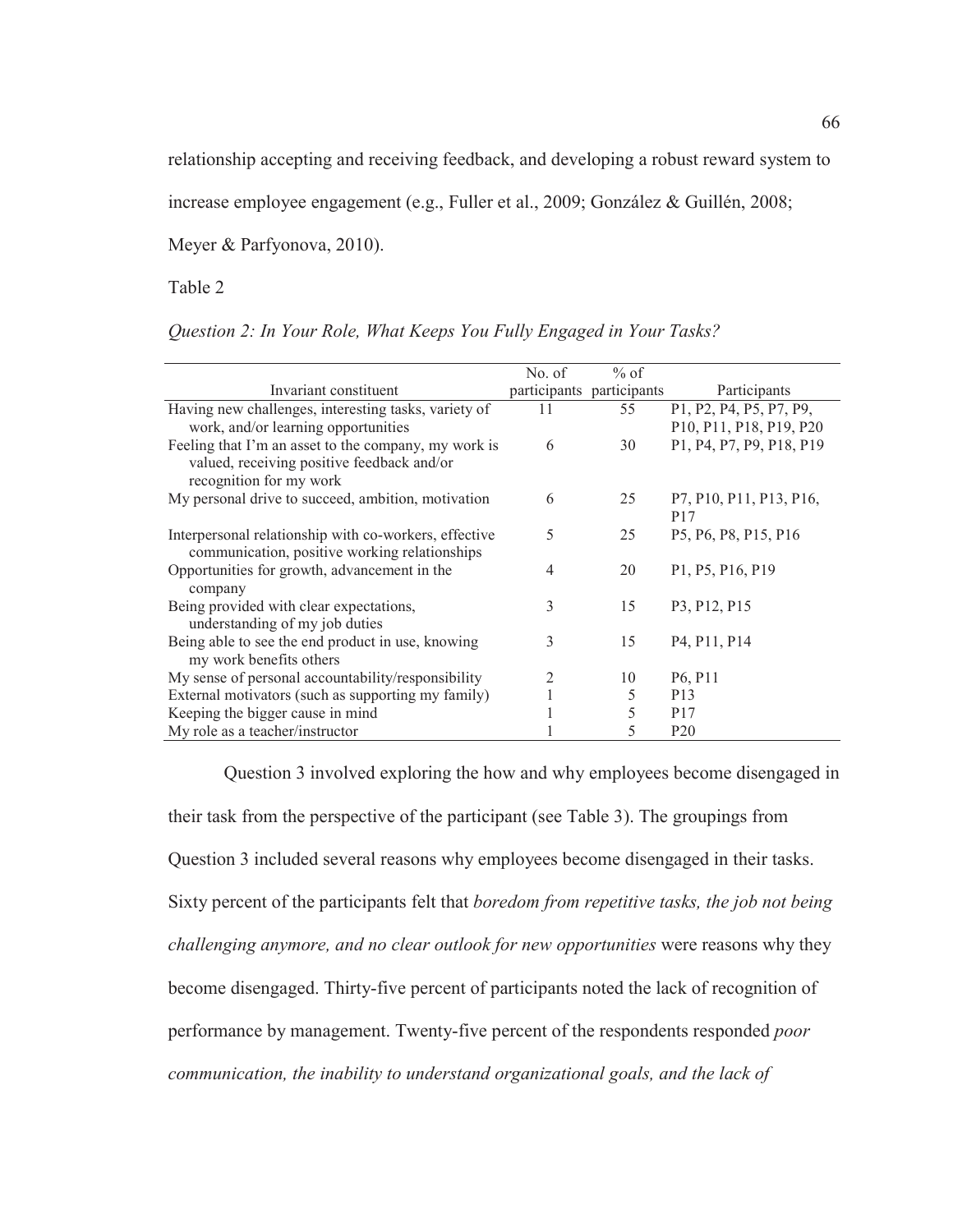*feedback*. Keeping employees engaged is the foundation of productivity; therefore, understanding what causes employees to become disengaged is important. Question 3 provides adverse attributes to job satisfaction, organizational commitment, and employee motivation (Kahn, 1990; Zigarmi et al., 2009). Zigarmi et al.'s (2009) and Kahn's (1990) studies were consistent with the findings from Question 3. Organizational leaders who understand what causes disengagement among their employees will be able to develop and implement strategies to keep their employee engaged and increase productivity.

Table 3

|  |  |  |  |  | Question 3: In Your Role, How and Why Do Employees Become Disengaged in Their |  |
|--|--|--|--|--|-------------------------------------------------------------------------------|--|
|  |  |  |  |  |                                                                               |  |

*Tasks?* 

|                                                               | No. of | $%$ of                    |                                                                       |
|---------------------------------------------------------------|--------|---------------------------|-----------------------------------------------------------------------|
| Invariant constituent                                         |        | participants participants | Participants                                                          |
| Boredom from repetitive tasks, job is no longer               | 12     | 60                        | P1, P2, P3, P4, P5,                                                   |
| challenging, no opportunities for different work are          |        |                           | P7, P9, P11, P13,                                                     |
| offered                                                       |        |                           | P17, P18, P19                                                         |
| Management does not recognize work well done, treats          | 7      | 35                        | P1, P3, P4, P7,                                                       |
| low-performing employees the same as high performers,         |        |                           | P <sub>14</sub> , P <sub>16</sub> , P <sub>20</sub>                   |
| employees do not feel valued or appreciated                   |        |                           |                                                                       |
| Lack of support from management, management does not          | 6      | 30                        | P <sub>2</sub> , P <sub>5</sub> , P <sub>10</sub> , P <sub>11</sub> , |
| listen, management does not have employee's best              |        |                           | P <sub>12</sub> , P <sub>15</sub>                                     |
| interest at heart                                             |        |                           |                                                                       |
| Poor communication and lack of understanding about            | 5      | 25                        | P <sub>6</sub> , P <sub>8</sub> , P <sub>11</sub> , P <sub>12</sub> , |
| tasks/goals, lack of feedback                                 |        |                           | P <sub>17</sub>                                                       |
| Job or task isn't an appropriate fit for employee's skills or | 4      | 20                        | P <sub>2</sub> , P <sub>3</sub> , P <sub>7</sub> , P <sub>15</sub>    |
| background, employee is unable to fulfill duties              |        |                           |                                                                       |
| Feeling that no one cares, no one is checking, no             | 3      | 15                        | P <sub>6</sub> , P <sub>7</sub> , P <sub>8</sub>                      |
| accountability for work                                       |        |                           |                                                                       |
| Lack of autonomy in one's own work, employee is not           | 3      | 15                        | P <sub>9</sub> , P <sub>18</sub> , P <sub>20</sub>                    |
| involved in decision-making                                   |        |                           |                                                                       |
| Lack of personal motivation, poor attitude                    | 3      | 15                        | P <sub>16</sub> , P <sub>17</sub> , P <sub>20</sub>                   |
| Stress in employee's personal life, personal issues           |        | 10                        | P <sub>3</sub> , P <sub>7</sub>                                       |

In response to the first part of Question 4, participants indicated whether the work in their current role motivated them (see Table 4). When responding to Part 2 of Question 4, participants cited specific examples. During the course of the interviews, 18 out of 20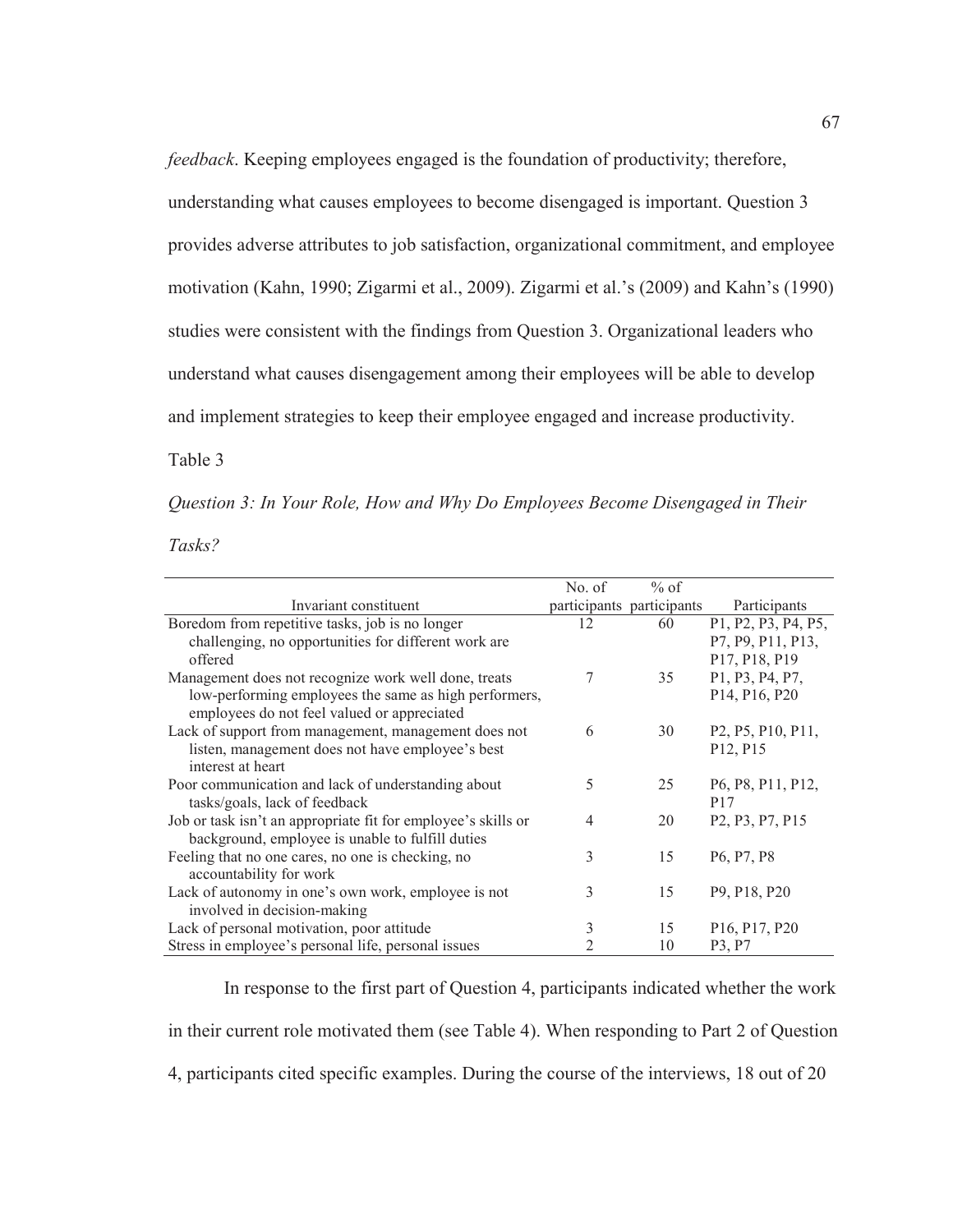participants' responses yielded positive comments about their current role. Fifty percent of respondents answered *my current role motivates me because I am challenged with new tasks/problems to solve and learning new things*. Twenty-five percent of the participants noted having *direct responsibility or accountability*. Participants 1 and 17 responded negatively about being motivated in their current role (Meyer et al., 2011; Richman, 2006). The findings from Question 4 were consistent with the literature that organizational leadership should provide a work environment where employees feel a direct sense of responsibility or accountability for their own careers to keep their employees engaged in their roles (Meyer et al., 2011; Richman, 2006).

Interview Question 5 asked the participants about their perspective on job satisfaction (see Table 5). Participants answered Question 5 passionately. Thirty percent of respondents indicated that employees *must enjoy their work or they won't be engaged*. The second highest response grouping (25%) noted *satisfied employees are more engaged, work harder, and are more productive*. Thirty percent of participants spoke about how negative attributes affect their job satisfaction. Fifteen percent of the negative attributes consisted of disengaged employees who only *work to get a paycheck and will only perform minimally*. Fifteen percent of participants noted the *lack of appreciation and positive feedback for employees' work creates disengagement* (Meyer et al., 2011; Richman, 2006). The responses from Question 5 indicated that job satisfaction has a significant effect on employee engagement. The findings from Question 5 are consistent with several studies, which indicated that organizational leaders who understand how to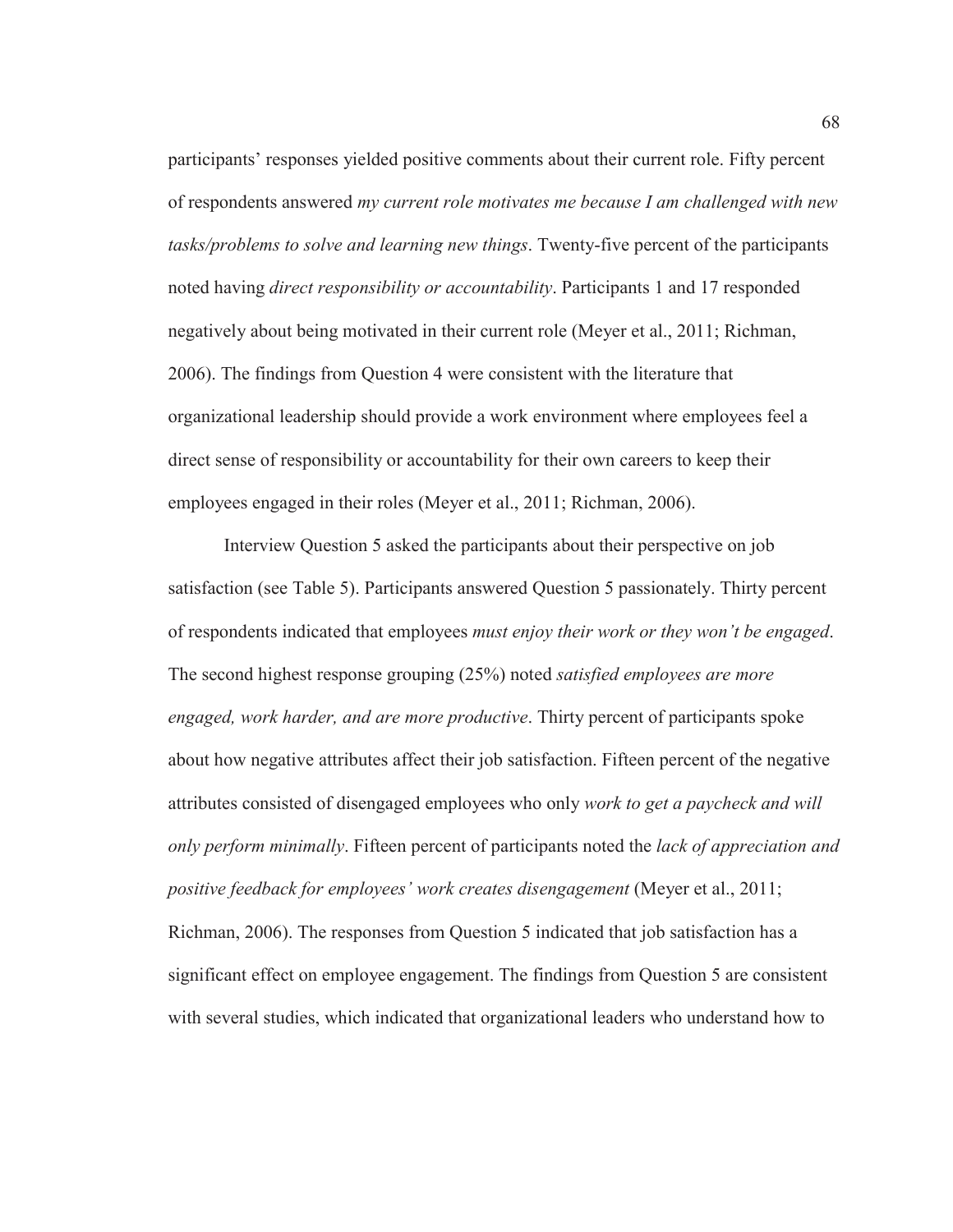increase job satisfaction would be able increase employee engagement (Meyer et al.,

2011; Richman, 2006).

Table 4

*Question 4: Does the Work in Your Current Role Motivate You? How?* 

|                                                                                                                    | No. of         | $%$ of       |                                                                                                       |
|--------------------------------------------------------------------------------------------------------------------|----------------|--------------|-------------------------------------------------------------------------------------------------------|
| Invariant constituent                                                                                              | participants   | participants | Participants                                                                                          |
| Positive comments                                                                                                  |                |              |                                                                                                       |
| My current role motivates me because I am challenged<br>with new tasks/problems to solve, learning new<br>things   | 10             | 50           | P <sub>2</sub> , P <sub>3</sub> , P <sub>5</sub> , P <sub>7</sub> ,<br>P8, P12, P13,<br>P14, P19, P20 |
| I have direct responsibility/accountability in my role                                                             | 5              | 25           | P <sub>2</sub> , P <sub>3</sub> , P <sub>4</sub> , P <sub>5</sub> ,<br>P <sub>16</sub>                |
| Career growth: opportunities for advancement,<br>acquiring marketable skills                                       | $\overline{4}$ | 20           | P3, P12, P13, P19                                                                                     |
| The product I make benefits its end users, I'm making a<br>difference                                              | $\overline{4}$ | 20           | P3, P8, P11, P15                                                                                      |
| Positive, supportive relationship with my co-workers,<br>good working environment                                  | $\overline{4}$ | 20           | P5, P7, P15, P20                                                                                      |
| The reward of being involved from planning to product,<br>seeing end users use the product and getting<br>feedback | 3              | 15           | P <sub>4</sub> , P <sub>12</sub> , P <sub>16</sub>                                                    |
| My work makes a positive and valuable contribution to<br>the project, company                                      | $\overline{2}$ | 10           | P3, P6                                                                                                |
| I'm passionate about the work I do                                                                                 | $\overline{2}$ | 10           | P9, P15                                                                                               |
| I have freedom of choice in how to implement my work                                                               | 1              | 5            | P <sub>9</sub>                                                                                        |
| My paycheck, to some extent (not primary motivator)                                                                |                | 5            | P <sub>15</sub>                                                                                       |
| Pride                                                                                                              |                | 5            | P <sub>18</sub>                                                                                       |
| Fear of failure                                                                                                    |                | 5            | P18                                                                                                   |
| Being part of difference aspects of the job, company                                                               |                | 5            | P <sub>19</sub>                                                                                       |
| Being informed of job expectations and requirements                                                                | 1              | 5            | P <sub>3</sub>                                                                                        |
| Negative comments                                                                                                  |                |              |                                                                                                       |
| I'm not engaged because I'm not challenged in my<br>current role                                                   | 1              | 5            | P <sub>1</sub>                                                                                        |
| It's difficult to stay motivated, I have to seek new tasks<br>and make myself useful to other team members         | 1              | 5            | P <sub>17</sub>                                                                                       |

# Table 5

# *Question 5: Do You Feel Job Satisfaction Affects Your Engagement Level? How?*

|                                                             | No of | % of |                                                    |
|-------------------------------------------------------------|-------|------|----------------------------------------------------|
| Invariant constituent                                       |       |      | participants participants Participants             |
| Employees must enjoy their work or they won't be engaged    |       | 30   | P <sub>5</sub> , P <sub>6</sub> , P <sub>7</sub>   |
|                                                             |       |      | P <sub>9</sub> , P <sub>15</sub> , P <sub>18</sub> |
| Satisfied employees are more engaged, work harder, are more |       | 25   | P1, P3, P10,                                       |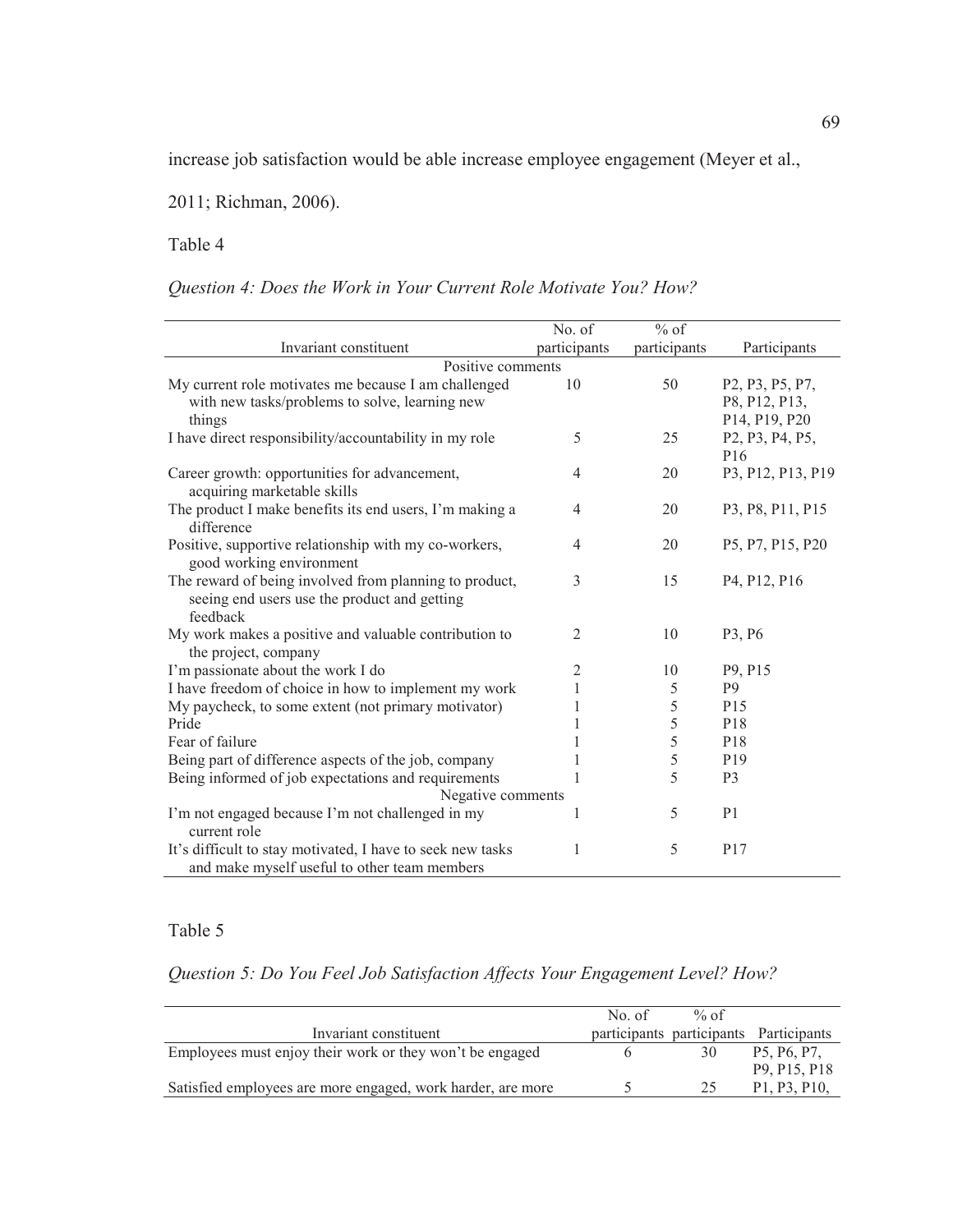|                                                                    | No. of | $%$ of                    |                                                    |
|--------------------------------------------------------------------|--------|---------------------------|----------------------------------------------------|
| Invariant constituent                                              |        | participants participants | Participants                                       |
| productive                                                         |        |                           | P13, P14                                           |
| Disengaged employees will perform at the minimum level, just for   | 3      | 15                        | P <sub>4</sub> , P <sub>11</sub> , P <sub>15</sub> |
| the paycheck                                                       |        |                           |                                                    |
| Lack of appreciation and positive feedback for employee's work     | 3      | 15                        | P7, P16, P19                                       |
| creates disengagement                                              |        |                           |                                                    |
| Being engaged depends upon the individual person                   |        | 10                        | P7, P17                                            |
| Working with other satisfied people helps engagement, motivation   |        | 10                        | P12, P13                                           |
| Challenge creates satisfaction, boredom, lack of new opportunities |        | 10                        | P <sub>2</sub> , P <sub>13</sub>                   |
| create disengagement                                               |        |                           |                                                    |
| Employee must get along with supervisor                            |        |                           | P <sub>15</sub>                                    |
| I would continue with my job either way because I have to support  |        |                           | P <sub>20</sub>                                    |
| my family                                                          |        |                           |                                                    |

When responding to Question 6, participants indicated how their engagement level affected their decision to remain with the company (see Table 6). Thirty percent of the participants indicated that *understanding that being bored, unchallenged, and having few new or different opportunities* would lead to decreasing the motivation to stay with the company. In contrast, 20% of the participants articulated that personal reasons such as *family obligations* affected their decision to stay with the company rather than their engagement level, which is consistent with normative commitment (González & Guillén, 2008; Meyer & Parfyonova, 2010). Fifteen percent of the respondents indicated that their engagement level affects the decision to remain with the company. An employee's engagement level can either have positive or negative effects on their decision to remain with an organization. The findings from Question 6 were consistent with previous studies on normative commitment; however, the results indicated that many other variables factor into whether an employee decides to remain with an organization (González & Guillén, 2008; Meyer & Parfyonova, 2010).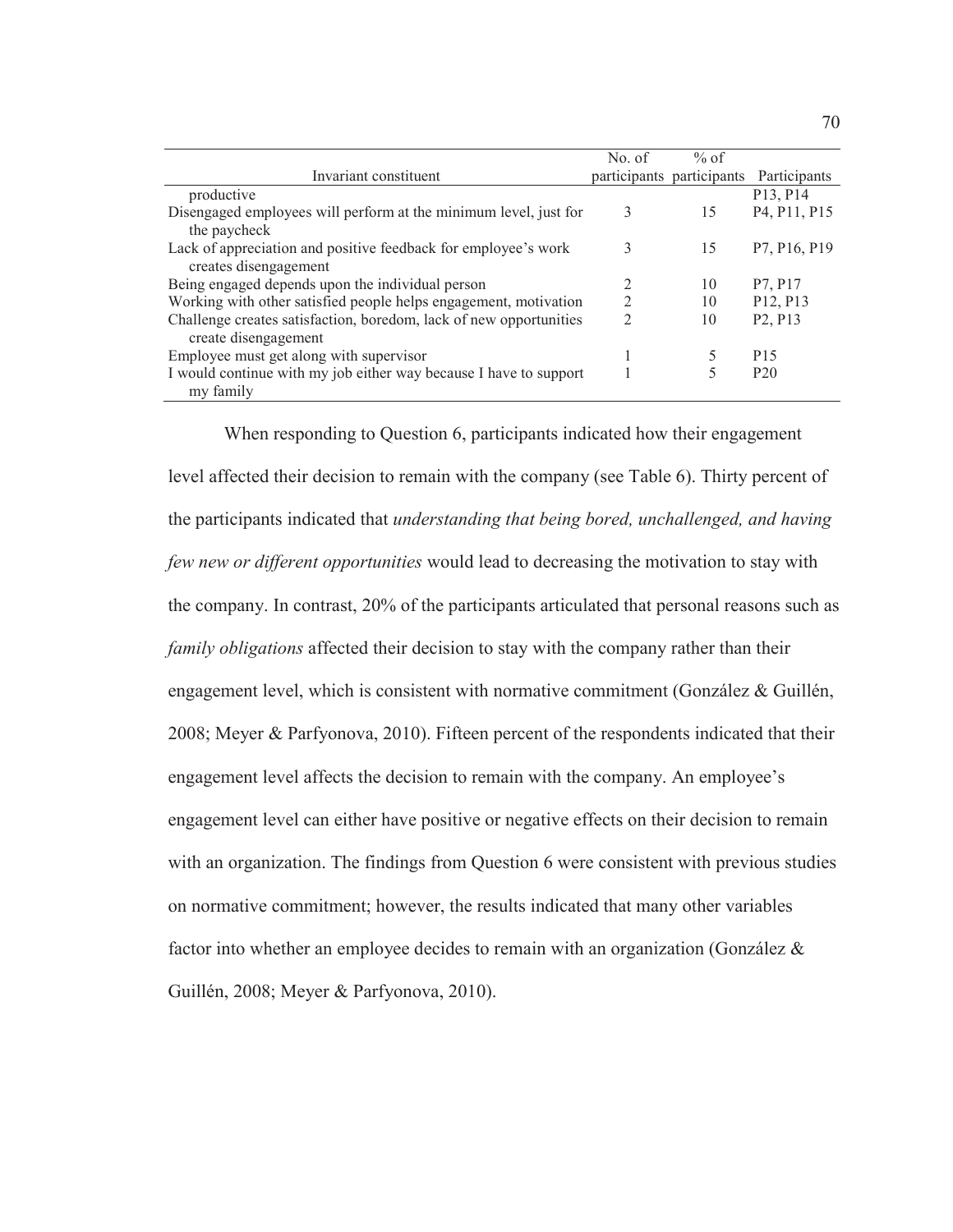## Table 6

*Question 6: How Does Your Engagement Level Affect Your Decision to Remain With the* 

*Company?* 

|                                                               | No. of                    | $%$ of |                                                                                      |
|---------------------------------------------------------------|---------------------------|--------|--------------------------------------------------------------------------------------|
| Invariant constituent                                         | participants participants |        | Participants                                                                         |
| Being, bored, unchallenged, having few opportunities for      | 6                         | 30     | P <sub>2</sub> , P <sub>5</sub> , P <sub>6</sub> , P <sub>7</sub> , P <sub>9</sub> , |
| new/different tasks to stay engaged would decrease            |                           |        | P <sub>13</sub>                                                                      |
| engagement, motivation to stay with current company           |                           |        |                                                                                      |
| Having few or no opportunities for promotion/advancement      | 4                         | 20     | P <sub>4</sub> , P <sub>10</sub> , P <sub>12</sub> , P <sub>19</sub>                 |
| diminishes engagement, would look elsewhere                   |                           |        |                                                                                      |
| Personal reasons, such as family obligations, affect decision | $\overline{4}$            | 20     | P7, P8, P16, P17                                                                     |
| to stay more so than engagement                               |                           |        |                                                                                      |
| Engagement level has notable impact on decision to remain     | 3                         | 15     | P3, P6, P15                                                                          |
| with current company (general)                                |                           |        |                                                                                      |
| Compensation is a primary factor in decision to remain with   | 3                         | 15     | P <sub>12</sub> , P <sub>13</sub> , P <sub>18</sub>                                  |
| company                                                       |                           |        |                                                                                      |
| The people, relationships, and work environment create        | $\overline{2}$            | 10     | P <sub>6</sub> , P <sub>15</sub>                                                     |
| satisfaction and engagement and affect decision to stay       |                           |        |                                                                                      |
| Having the same values and beliefs as company motivates       | $\mathfrak{D}$            | 10     | P <sub>14</sub> , P <sub>16</sub>                                                    |
| the decision to stay                                          |                           |        |                                                                                      |
| Poor leadership makes it difficult to stay engaged, makes me  |                           | 5      | P <sub>14</sub>                                                                      |
| want to leave                                                 |                           |        |                                                                                      |

When responding to Question 7, participants noted the attributes that gave meaning to the work in their role (see Table 7). Forty-five percent of the participants noted being able to *see the finished product and pride in accomplishment and success*. Employees motivated by performing well typically align to the organizational goal and are consistent with organizational commitment (Hur et al., 2011; Riggio & Lee, 2007). Twenty-five percent of the participants supported the end user and making a difference. Other items noted were *the feeling of being a valuable contributor* and *personal motivation to succeed*, which each received comments from 10% of participants and aligned with the *pride in accomplishment* attribute. The findings from Question 7 were consistent with studies on organizational commitment; the employees who found meaning in their roles found self-actualization in their work, which gave them a sense of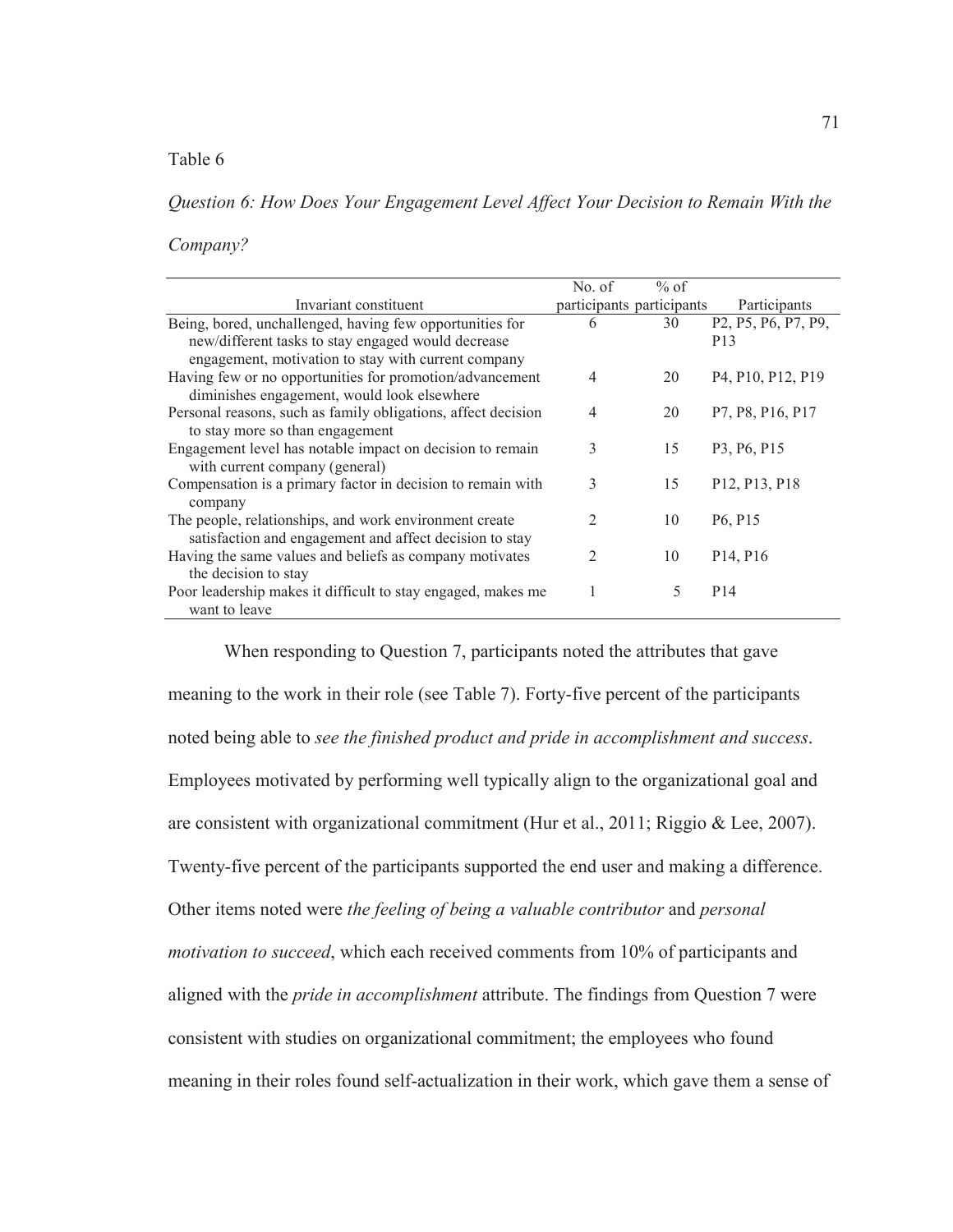pride to continue to execute their tasks at higher engagement levels (Hur et al., 2011;

Riggio & Lee, 2007).

Table 7

*Question 7: What Gives Your Work Meaning in Your Role?* 

|                                                                                   | No. of        | $%$ of                    |                                  |
|-----------------------------------------------------------------------------------|---------------|---------------------------|----------------------------------|
| Invariant constituent                                                             |               | participants participants | Participants                     |
| Being able to see the end product used; pride in                                  | 9             | 45                        | P4, P5, P9, P10, P12,            |
| accomplishment, success                                                           |               |                           | P13, P16, P18, P20               |
| The product benefits end users/makes a difference                                 |               | 25                        | P1, P7, P9, P11, P16             |
| Developing new skills, knowledge, career growth                                   |               | 20                        | P3, P9, P11, P17                 |
| Feeling of being effective/successful in particular job role                      | 4             | 20                        | P4, P7, P8, P19                  |
| Having the expertise/being able to train others, provide<br>solutions to the team | 3             | 15                        | P10, P14, P15                    |
| Having direct responsibility/accountability for product<br>quality/outcome        | $\mathcal{L}$ | 10                        | P <sub>5</sub> , P <sub>18</sub> |
| Relationships with co-workers, working with team                                  |               | 10                        | P <sub>3</sub> , P <sub>5</sub>  |
| The feeling of being a valuable contributor                                       | 2             | 10                        | P3, P20                          |
| Personal motivation to succeed                                                    | 2             | 10                        | P <sub>2</sub> , P <sub>6</sub>  |
|                                                                                   |               |                           |                                  |

Participants described the role of leadership in employee engagement in Question 8 and garnered several groupings (see Table 8). Most participants felt passionately about the role of leadership in employee engagement. Thirty percent of the participants stated that *leadership is ultimately responsible for the engagement of their employees and if employees are not engaged, it reflects poorly on the leader*. Twenty-five percent stated that leadership has a *support role* in the engagement of employees. Another 25% stated that *employee engagement starts at the top and leadership must exemplify engagement.* Furthermore, 20% of the participants stated that leaders *should communicate and listen to their employees to develop a personal connection with their employees*. *Leadership's ability to appropriately map employees to the proper assignment* yielded responses from 20% of participants, as did *being valued and appropriately rewarded for good performance*. The findings from Question 8 aligned with previous studies that indicated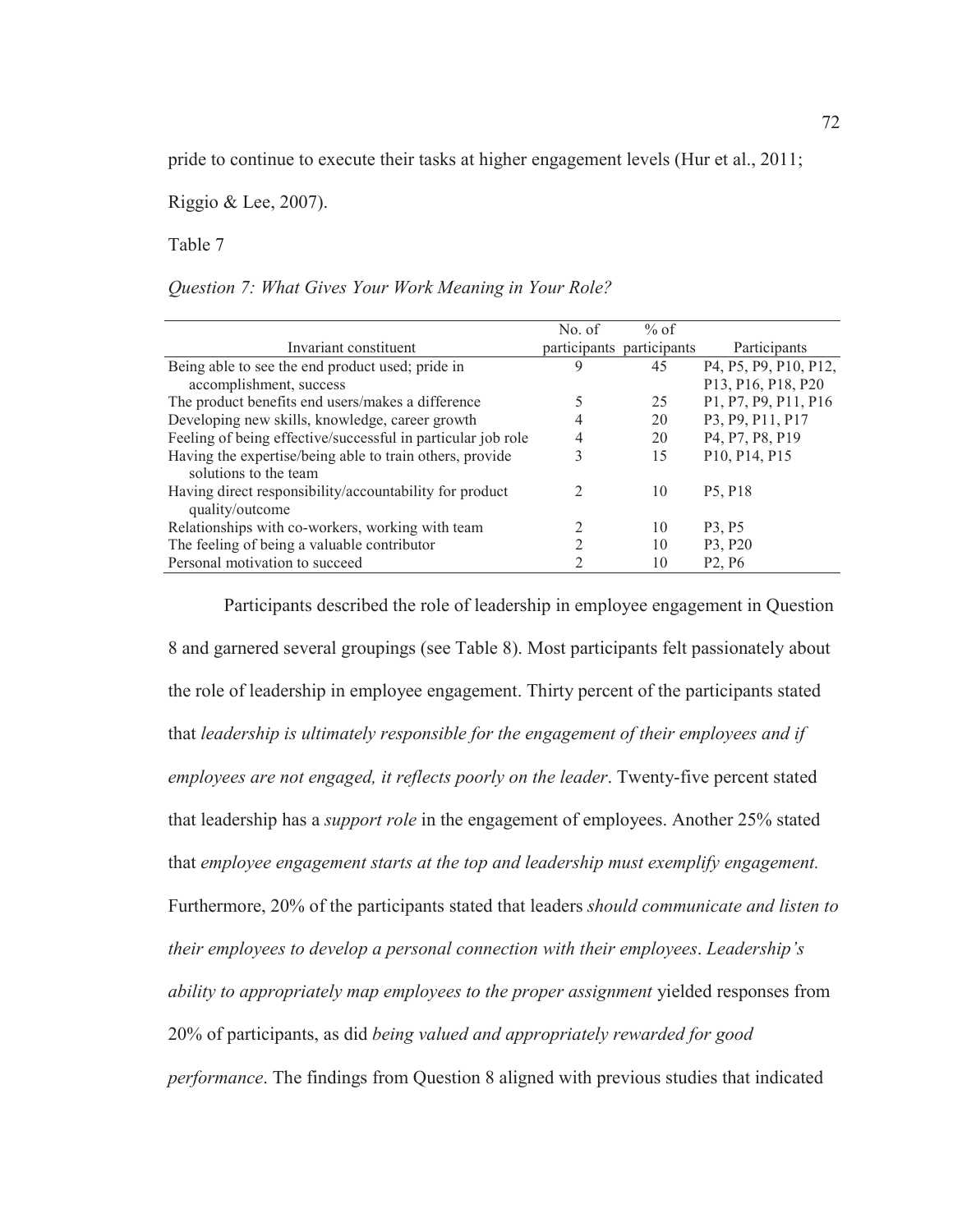organizational leadership is a fundamental attribute that can either increase or decrease

employee engagement (Mitchell & Shepherd, 2010; Powell, 2007). It is important to

develop organizational leaders to engage employees actively in a proactive manner.

Actively engaging employees creates a connection between leaders and employees.

# Table 8

|                                                                   | No. of         | $\%$ of      |                                   |
|-------------------------------------------------------------------|----------------|--------------|-----------------------------------|
| Invariant constituent                                             | participants   | participants | Participants                      |
| Leadership is ultimately responsible for employee                 | 6              | 30           | P13, P14,                         |
| engagement, if employees aren't engaged it reflects               |                |              | P15, P18,                         |
| poorly on leaders                                                 |                |              | P19, P20                          |
| Leadership's role is to provide support, encouragement,           | 5              | 25           | P1, P2, P6,                       |
| resources to employees, back them up                              |                |              | P13, P20                          |
| Engagement starts at the top, leadership must exemplify           | 5              | 25           | P3, P4, P7,                       |
| engagement                                                        |                |              | P <sub>16</sub> , P <sub>17</sub> |
| Leadership must communicate with and listen to                    | $\overline{4}$ | 20           | P3, P11, P15,                     |
| employees, have a personal connection, know what                  |                |              | P <sub>18</sub>                   |
| motivates individuals                                             |                |              |                                   |
| Leadership can engage employees by ensuring that task             | $\overline{4}$ | 20           | P5, P6, P11,                      |
| assignments are appropriately matched to employees'               |                |              | P <sub>13</sub>                   |
| skills and abilities, creating the right team for the job         |                |              |                                   |
| Leadership engages employees by making them feel                  | $\overline{4}$ | 20           | P7, P12, P16,                     |
| valued, appreciated, rewarded for good work                       |                |              | P <sub>19</sub>                   |
| Leaders must facilitate communication, teamwork,                  | 3              | 15           | P8, P9, P12                       |
| collaboration among employees to keep them engaged                |                |              |                                   |
| Approach should be strategically focused, leadership should       | $\overline{3}$ | 15           | P11, P14, P18                     |
| have a specific plan for engaging employees                       |                |              |                                   |
| Giving employees a sense of ownership, empowerment, and           | $\overline{2}$ | 10           | P19, P20                          |
| responsibility engages them                                       |                |              |                                   |
| Leader must be personable and approachable                        | $\sqrt{2}$     | 10           | P <sub>2</sub> , P <sub>4</sub>   |
| Leadership is the most important aspect of employee<br>engagement | 1              | 5            | P <sub>2</sub>                    |
| The role is how leadership thinks of and portrays the             | 1              | 5            | P <sub>1</sub>                    |
| company                                                           |                |              |                                   |
| Leadership putting themselves in employee's position              | 1              | 5            | P <sub>17</sub>                   |
| Employees become engaged based on leader's tutelage               | 1              | 5            | P10                               |
| Leadership's ability to see the broader perspective as well       | 1              | 5            | P10                               |
| as small details                                                  |                |              |                                   |

*Question 8: How Would You Describe the Role of Leadership in Employee Engagement?* 

When answering Question 9, participants indicated how employees could increase

engagement in their roles (see Table 9). Thirty-five percent of the participants responded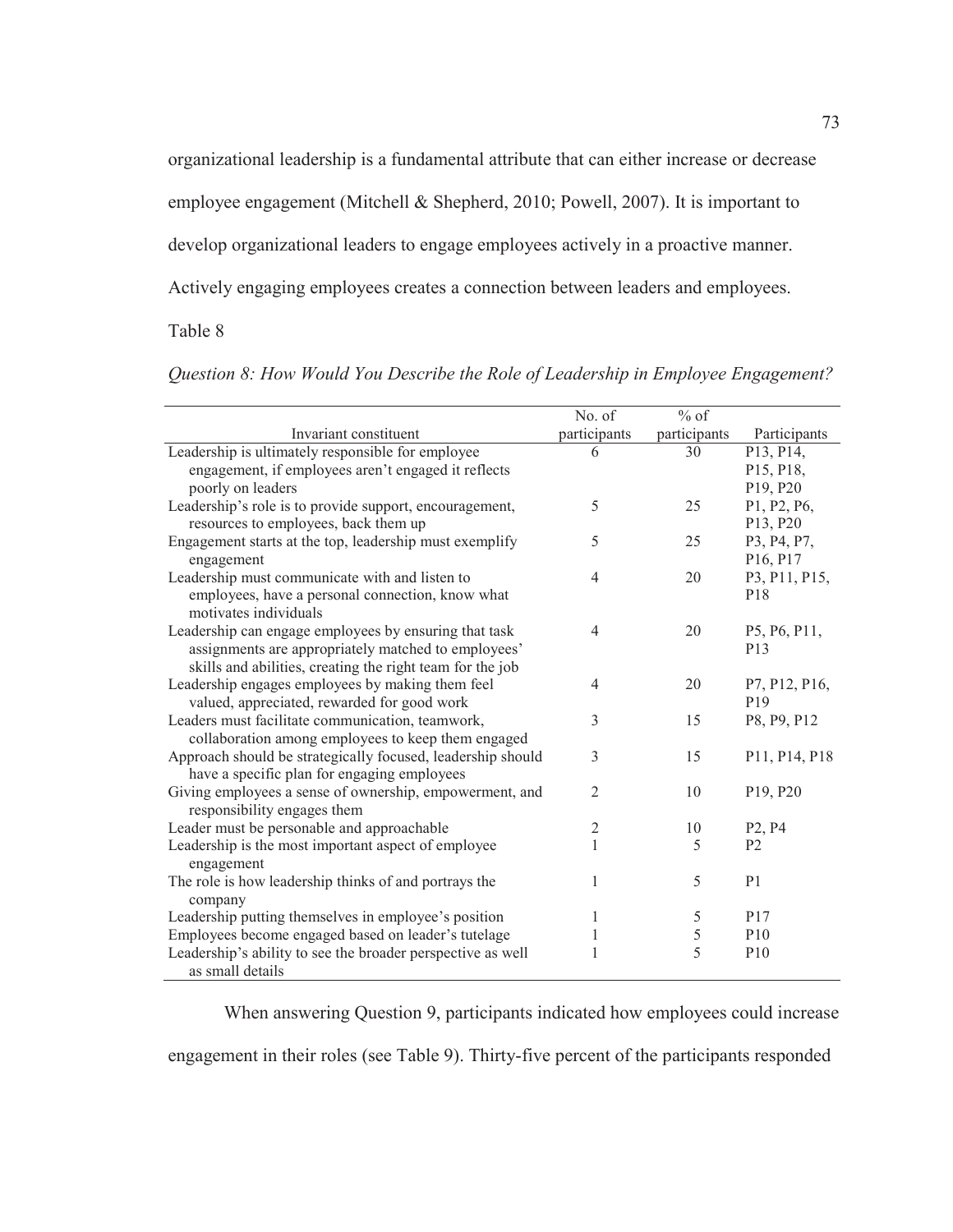that leaders should *involve employees as being part of the solution*. Leaders *should set and monitor goals with their employees once their employees commit to being part of the solution*. Leaders *should also listen to their employees' needs and plan/monitor* 

*reengagement process* with them. In contrast, 25% of the participants stated that leaders should find out the reasons for employee disengagement before trying to encourage them to reengage. Exploring new challenging opportunities, appropriately mapping skills to the correct tasks, and training all were attributes 20% of the participants indicated may help employees reengage. The responses from Question 9 indicated that organizational leaders should constantly engage with their employees. The findings from Question 9 were consistent with previous studies that indicated when the engagement between leaders and employees is constant; the leaders will be able to understand what keeps employees engaged (Kahn, 1990). The findings from Question 9 were consistent with Kahn's (1990) personal engagement theory; organizational leaders who understand what keeps their employees engaged will have the ability to identify the engagement level of their employees.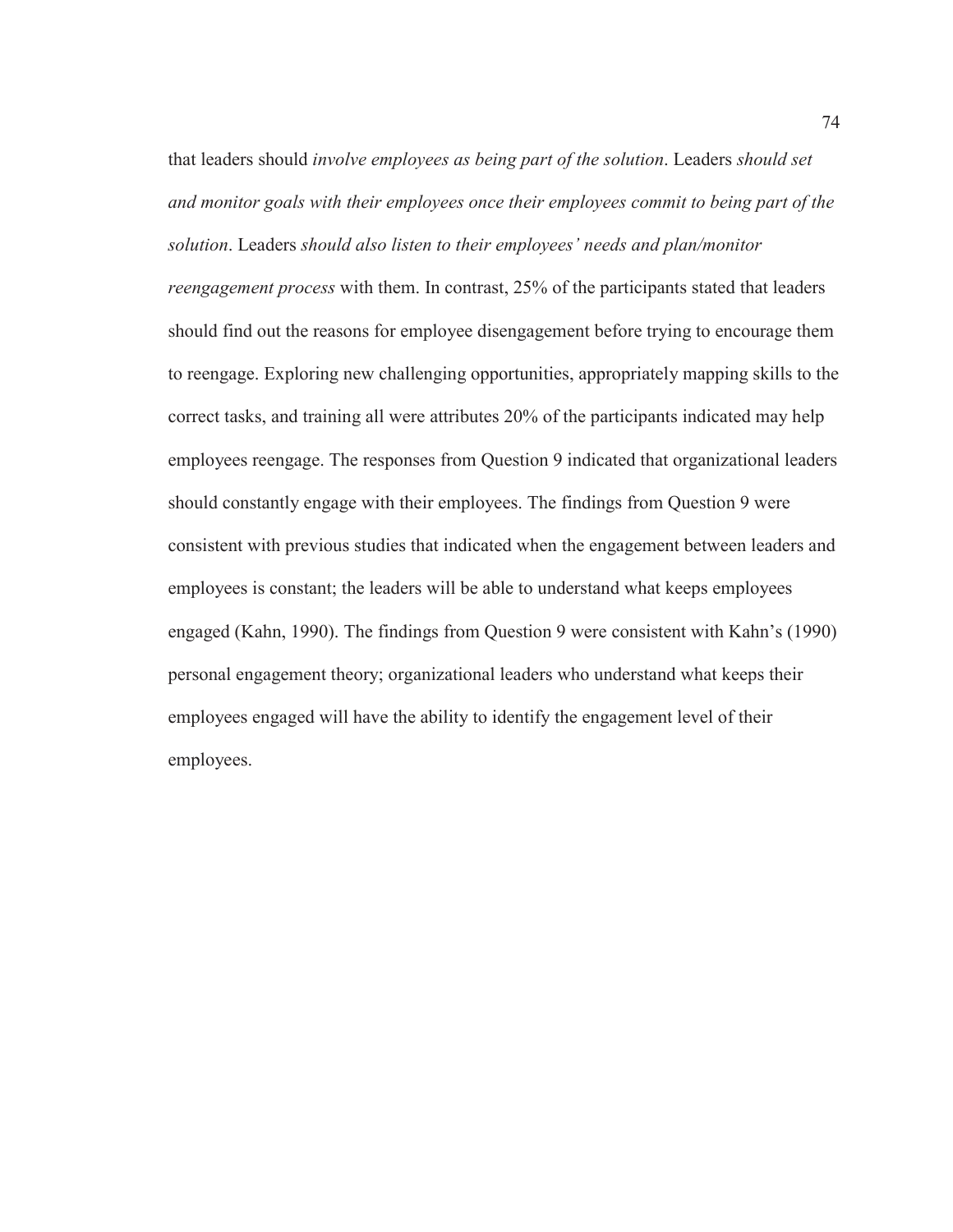# Table 9

# *Question 9: How Do You Believe Employees Can Be Reengaged?*

|                                                                                                                | No. of         | $%$ of       |                                                                     |
|----------------------------------------------------------------------------------------------------------------|----------------|--------------|---------------------------------------------------------------------|
| Invariant constituent                                                                                          | participants   | participants | Participants                                                        |
| Make employees part of the solution, set and monitor goals                                                     |                | 35           | P6, P8, P13, P14,                                                   |
| with employees, listen to their needs and plan/monitor                                                         |                |              | P16, P17, P18                                                       |
| reengagement process with them accordingly                                                                     |                |              |                                                                     |
| Leadership should take a personal interest in employee's                                                       | 5              | 25           | P2, P3, P5, P6,                                                     |
| lives and well-being, show they care, may include events                                                       |                |              | P <sub>16</sub>                                                     |
| to build camaraderie                                                                                           |                |              |                                                                     |
| Leadership must first determine why employee is disengaged                                                     | 5              | 25           | P1, P3, P8, P12,<br>P <sub>13</sub>                                 |
| Provide employee with new, more interesting, more<br>challenging work assignments                              | $\overline{4}$ | 20           | P1, P4, P9, P10                                                     |
| Ensure employee's background, interests, skills and abilities                                                  | $\overline{4}$ | 20           | P <sub>2</sub> , P <sub>12</sub> , P <sub>15</sub> ,                |
| are a good fit with task assignments                                                                           |                |              | P <sub>16</sub>                                                     |
| Invest in new training opportunities for employees to expand                                                   | $\overline{4}$ | 20           | P <sub>2</sub> , P <sub>7</sub> , P <sub>13</sub> , P <sub>19</sub> |
| skills, work roles                                                                                             |                |              |                                                                     |
| Ensure the manager/leader is an appropriate match with                                                         | 3              | 15           | P5, P11, P20                                                        |
| employee's needs and for the project at hand                                                                   |                |              |                                                                     |
| Take steps to create work environment in which employees                                                       | 3              | 15           | P5, P7, P11                                                         |
| feel valued, such as incentives, rewards, recognition<br>Allow employees autonomy in their decision-making and | $\mathfrak{D}$ | 10           | P9, P10                                                             |
| process for completing their work                                                                              |                |              |                                                                     |
| Strong leadership, don't condone behaviors that induce or                                                      | 2              | 10           | P <sub>2</sub> , P <sub>14</sub>                                    |
| encourage disengagement                                                                                        |                |              |                                                                     |
| Have leader take training course in employee interaction                                                       | 1              | 5            | P <sub>1</sub>                                                      |
| Define employee's tasks clearly                                                                                | 1              | 5            | P <sub>15</sub>                                                     |
| Allow communication with higher/executive level managers                                                       |                | 5            | P <sub>19</sub>                                                     |
| to give employees visibility within the company                                                                |                |              |                                                                     |

Participants' responses to Question 10 indicated what affect and influence disengaged employees have in the organization (see Table 10). Most of the participants indicated that disengaged employees have a negative effect on the organization. Fifty percent of the participants recognized that *disengagement and dissatisfaction had a negative effect on the organization* and disengaged employees' *influence is contagious* to other employees. With respect to cost, 35% of the participants stated that disengaged employees cost the organization through inefficiency and wasted resources. Twenty percent of the participants indicated that highly engaged employees typically have to *pick*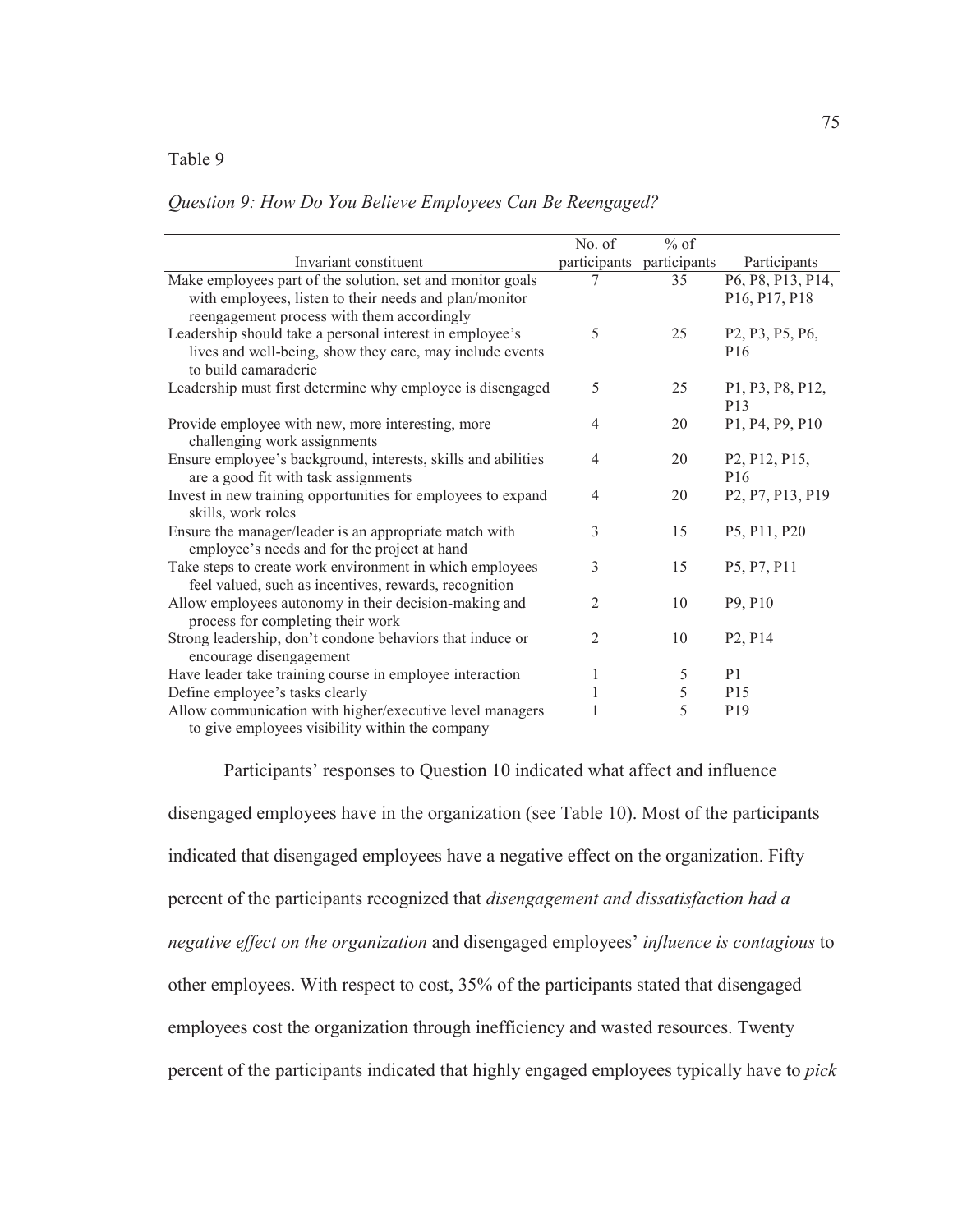*up the slack for disengaged employees,* which has a negative effect on the morale of

highly engaged employees. The responses to Question 10 aligned to the concepts outlined

in the literature that behaviors of disengaged employees have negative effects on

productivity (Meyer et al., 2011; Richman, 2006).

# Table 10

*Question 10: What Effect and Influence Do Disengaged Employees Have in the* 

*Organization?*

|                                                                 | No. of         | $%$ of                    |                                                     |
|-----------------------------------------------------------------|----------------|---------------------------|-----------------------------------------------------|
| Invariant constituent                                           |                | participants participants | Participants                                        |
| Disengagement and dissatisfaction have a negative effect, their | 10             | 50                        | P1, P3, P5, P6,                                     |
| influence is contagious to other employees                      |                |                           | P9, P11, P14,                                       |
|                                                                 |                |                           | P15, P17, P18                                       |
| Disengaged employees cost the organization by inefficiency and  | 7              | 35                        | P4, P8, P7, P10,                                    |
| waste of resources                                              |                |                           | P11, P13, P19                                       |
| Negative organizational impact of disengaged employees is       | 4              | 20                        | P <sub>2</sub> , P <sub>9</sub> , P <sub>10</sub> , |
| significant and/or exponential                                  |                |                           | P <sub>18</sub>                                     |
| Disengagement results in higher performing employees picking    | 4              | 20                        | P <sub>2</sub> , P <sub>6</sub> , P <sub>14</sub> , |
| up slack for the disengaged, resulting in low morale            |                |                           | P <sub>20</sub>                                     |
| Disengaged employees have the power to sabotage or destroy the  | $\overline{2}$ | 10                        | P <sub>14</sub> , P <sub>16</sub>                   |
| organization if problem is not addressed                        |                |                           |                                                     |
| Disengagement causes segregation and conflict among employees   | $\overline{2}$ | 10                        | P11, P12                                            |
| Disengagement leads to employee attrition and can make          | $\overline{2}$ | 10                        | P9, P13                                             |
| recruiting new talent difficult                                 |                |                           |                                                     |
| Having disengaged employees can negatively affect               | $\overline{2}$ | 10                        | P <sub>13</sub> , P <sub>16</sub>                   |
| organization's reputation                                       |                |                           |                                                     |
| Some disengaged employees are rewarded even though their        | 1              | 5                         | P7                                                  |
| effort is minimal, makes others feel less valued                |                |                           |                                                     |
| Everyone needs to feel valued, even the lowest ranking team     | 1              | 3                         | P <sub>3</sub>                                      |
| members                                                         |                |                           |                                                     |
| Disengaged employees do not support the organization's mission  |                | 5                         | P <sub>20</sub>                                     |

Participants responding to Question 11 explored how trust, respect, and leadership affect employee engagement (see Table 11). Forty percent of participants indicated *lack of trust negatively affects communication, and without trust and respect, employees will not listen to management or voice concerns*. Thirty percent identified trust and respect as fundamental to employee engagement, leadership, and organizational success. Fifteen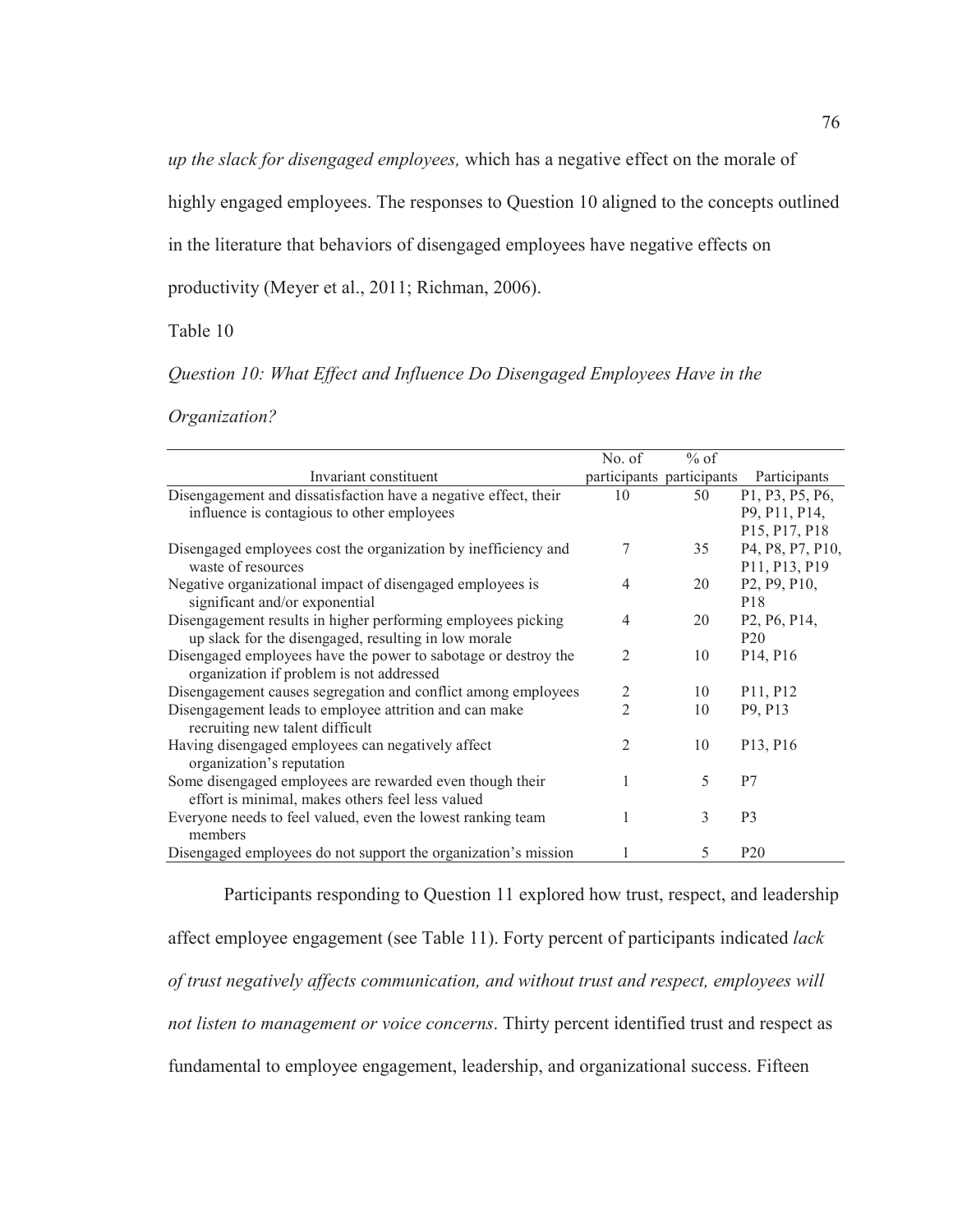percent of participants noted a lack of trust and respect creates a poor working environment, tension, and conflict in organizations. Another 15% recognized trust and respect must be present and mutual among employees. Question 11 responses highlighted opportunities for leaders to use EI help to reduce tension and motivate disengaged employees (Hong et al., 2011). The findings from Question 11 aligned to previous studies that indicated when leaders who actively use EI to engage their employees would be more successful in overcoming harsh deadlines, aggressive schedules, and labor shortages, which are barriers to increasing employee engagement (Scherrer et al., 2010).

Table 11

# *Question 11: How Does Trust and Respect in the Organization and Leadership Affect*

|                                                                                                                                                | No. of         | $%$ of                    |                                                                  |
|------------------------------------------------------------------------------------------------------------------------------------------------|----------------|---------------------------|------------------------------------------------------------------|
| Invariant constituent                                                                                                                          |                | participants participants | Participants                                                     |
| Lack of trust negatively affects communication, without trust and<br>respect employees won't listen to management or voice<br>concerns         | 8              | 40                        | P3, P4, P7,<br>P8, P9, P10,<br>P <sub>11</sub> , P <sub>12</sub> |
| Trust and respect are fundamental to employee engagement,<br>leadership, organizational success                                                | 6              | 30                        | P3, P4, P5,<br>P15, P17, P19                                     |
| Lack of trust and respect creates a poor working environment,<br>tension and conflict                                                          | 3              | 15                        | P3, P13, P20                                                     |
| Trust and respect must both be present and mutual among<br>employees                                                                           | 3              | 15                        | P1, P4, P11                                                      |
| Employees who don't feel management has their best interest in<br>mind won't put forth effort in their work                                    | $\overline{2}$ | 10                        | P <sub>16</sub> , P <sub>18</sub>                                |
| Trust and respect are key to employee loyalty, important because<br>younger generation are more likely to switch jobs                          | 1              | 5                         | P <sub>19</sub>                                                  |
| It's the organization's responsibility to develop and maintain<br>respect and trust in the working environment                                 | 1              | 5                         | P <sub>5</sub>                                                   |
| Lack of trust creates pressure on those who have to pick up slack<br>for others, creates resentment                                            | 1              | 5                         | P <sub>11</sub>                                                  |
| Employee events to improve morale and create relationships<br>among employees and management can help improve trust<br>and respect             | 1              | 5                         | P <sub>6</sub>                                                   |
| A working environment with trust and respect, allowing<br>employees to take part in decision-making, encourages<br>innovation, problem solving | 1              | 5                         | P <sub>13</sub>                                                  |

## *Employee Engagement?*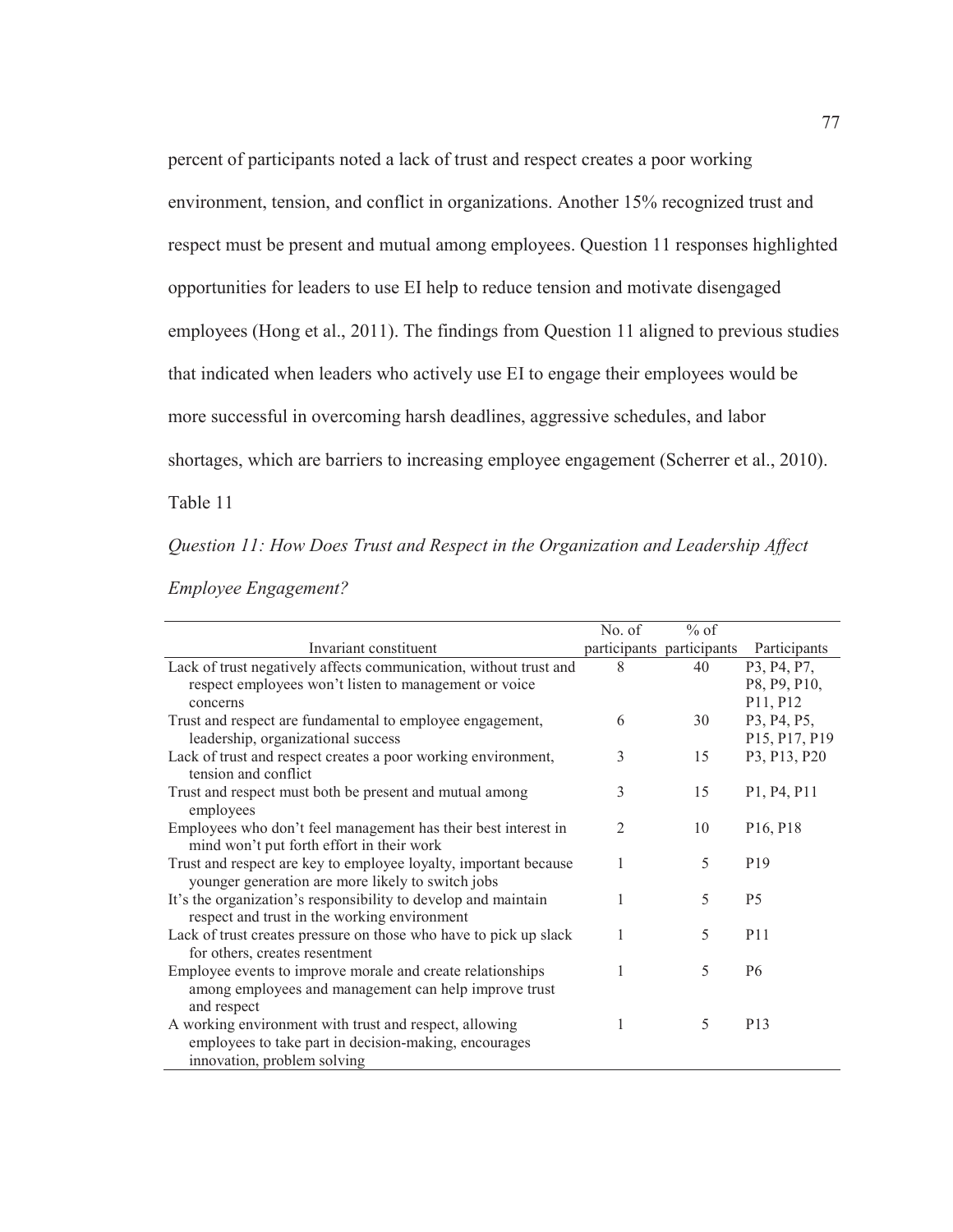When responding to Question 12, participants provided their overall perception of employee engagement (see Table 12). Half of the employees acknowledged that *organizations cannot be successful without employee engagement*. Fifteen percent of the participants also noted there is not one approach that keeps employee engaged, and approaches *should be tailored to the needs of the individual*. Another 15% recognized that the quality of work and effort suffers with employees who lack engagement. The findings from Question 12 aligned with previous studies and gave further credence to the fact that organizations cannot be successful without employee engagement (Macmillan-Kang et al., 2011; Meyer et al., 2011).

# Table 12

|  |  |  |  | Question 12: What Is Your Overall Perception of Employee Engagement? |
|--|--|--|--|----------------------------------------------------------------------|
|  |  |  |  |                                                                      |

|                                                                                                      | No. of | $%$ of                    |                                                     |
|------------------------------------------------------------------------------------------------------|--------|---------------------------|-----------------------------------------------------|
| Invariant constituent                                                                                |        | participants participants | Participants                                        |
| The company cannot be successful without employee                                                    | 10     | 50                        | P3, P5, P8, P10,                                    |
| engagement                                                                                           |        |                           | P11, P14, P15,                                      |
|                                                                                                      |        |                           | P <sub>16</sub> , P <sub>18</sub> , P <sub>20</sub> |
| There is no one solution, the work environment must meet                                             | 3      | 15                        | P1, P7, P18                                         |
| various needs of the employees                                                                       |        |                           |                                                     |
| Quality of work, effort level suffers if employees aren't<br>engaged                                 | 3      | 15                        | P11, P12, P18                                       |
| Employees must feel part of a team have good relationships<br>with co-workers                        | 2      | 10                        | P <sub>16</sub> , P <sub>20</sub>                   |
| Engagement is employees' satisfaction level                                                          | 2      | 10                        | P <sub>6</sub> , P <sub>11</sub>                    |
| Most employees aren't self-motivated, need support from<br>leadership and resources to motivate them |        | 5                         | P <sub>7</sub>                                      |
| Some employees will not respond to any effort to engage them                                         | 1      | 5                         | P4                                                  |
| Leadership/management must make intentional specific efforts<br>to engage employees                  |        | 5                         | P <sub>3</sub>                                      |
| Employees must be able to communicate freely with<br>management about difficult matters/concerns     | 1      | 5                         | P <sub>3</sub>                                      |
| Engagement is synonymous with perception of worth, feeling<br>valued                                 | 1      | 5                         | P <sub>11</sub>                                     |
| Employee engagement shouldn't be difficult to achieve if                                             | 1      | 5                         | P <sub>14</sub>                                     |
| leadership cares and is competent                                                                    |        |                           |                                                     |
| Companies must provide a path of progression for younger                                             |        | 5                         | P <sub>19</sub>                                     |
| employees fresh out of school who want to use their                                                  |        |                           |                                                     |
| education and learn skills                                                                           |        |                           |                                                     |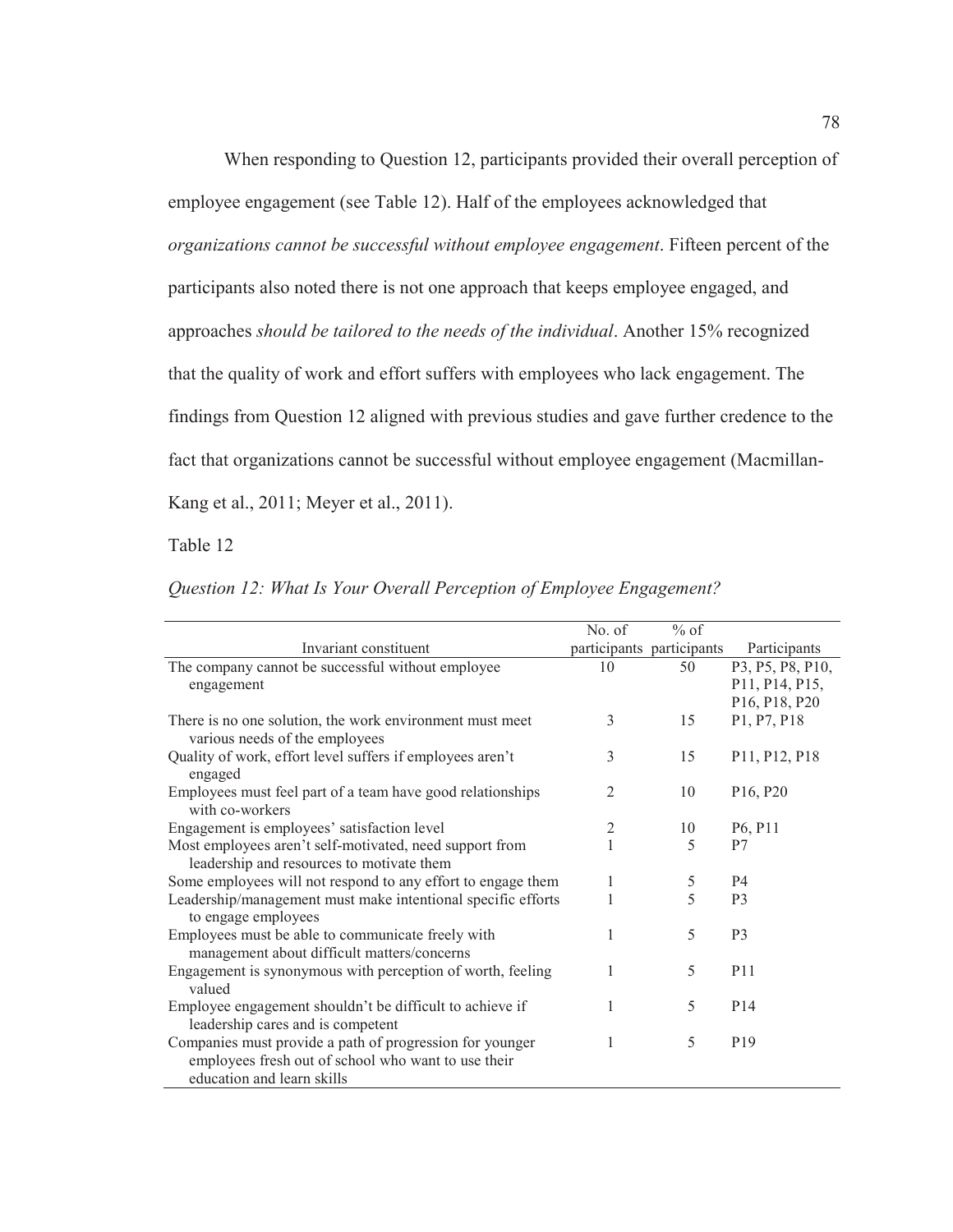Participants responding to Question 13 explored the relationship between employee engagement and organizational performance (see Table 13). Eighty percent of participants felt employee engagement had *a direct effect on organizational performance*. Fifteen percent noted employees who feel like *valued contributors would perform better*. Another 15% felt motivation to execute tasks came from understanding organizational goals and their roles help achieve them. Fifteen percent noted *communication through the organization would enhance performance* by role. The responses from Question 13 indicated the performance of an organization relies on productivity and engagement level (M. Clarke, 2008; Tremblay et al., 2009). The findings are consistent with other studies, which indicated leaders must understand and monitor employee engagement to maintain and increase productivity (M. Clarke, 2008; Tremblay et al., 2009).

Table 13

*Question 13: How Would You Describe the Relationship Between Employee Engagement* 

*and Organizational Performance?* 

|                                                                 | No. of | $%$ of                    |                                                   |
|-----------------------------------------------------------------|--------|---------------------------|---------------------------------------------------|
| Invariant constituent                                           |        | participants participants | Participants                                      |
| It's a direct relationship, employee engagement and             | 16     | 80                        | P1, P2, P4, P5,                                   |
| performance go hand-in-hand; as one increases so does the       |        |                           | P6, P7, P8, P9,                                   |
| other and vice versa—organizational performance suffers if      |        |                           | P10, P12, P13,                                    |
| employees aren't engaged                                        |        |                           | P15, P16, P18,                                    |
|                                                                 |        |                           | P <sub>19</sub> , P <sub>20</sub>                 |
| Employees who feel like valued contributors will perform better | 3      | 15                        | P3, P12, P14                                      |
| Employee motivation and engagement comes from                   | 3      | 15                        | P3, P4, P17                                       |
| understanding organizational goals and their role in            |        |                           |                                                   |
| achieving them                                                  |        |                           |                                                   |
| Employee engagement is contingent on communication between      | 3      | 15                        | P <sub>4</sub> , P <sub>8</sub> , P <sub>13</sub> |
| management and lower level employees so that managers           |        |                           |                                                   |
| can focus on running the business and know that operational     |        |                           |                                                   |
| performance details are being taken care of by engaged          |        |                           |                                                   |
| employees who will communicate about concerns                   |        |                           |                                                   |
| Attrition from having to fire disengaged employees creates      |        | 5                         | P <sub>11</sub>                                   |
| training issues, inefficiencies                                 |        |                           |                                                   |
| It all goes back to leadership's dedication level               |        | 5                         | P <sub>12</sub>                                   |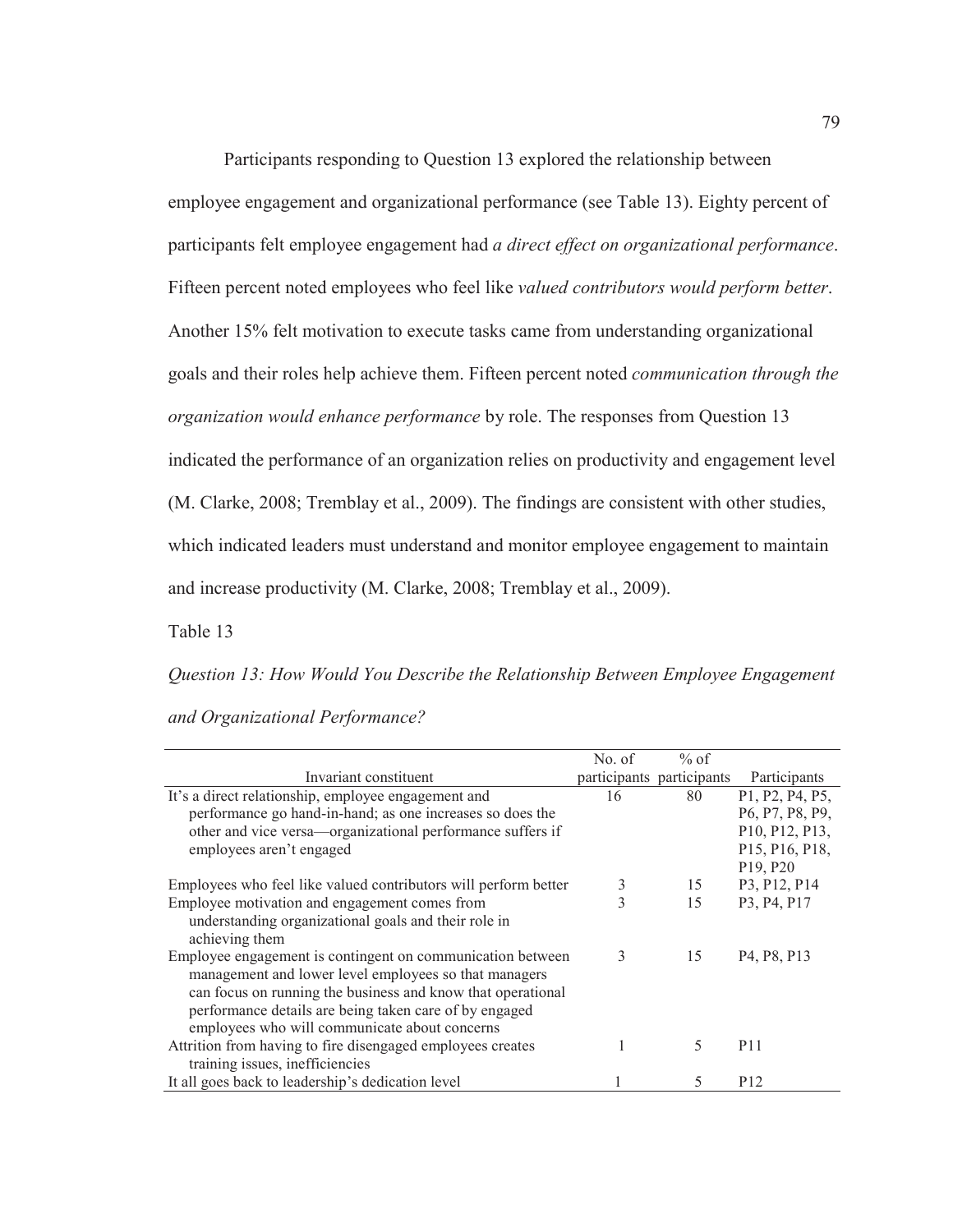Question 14 was the final question and participants indicated the effect that employee engagement has on productivity (see Table 14). Sixty percent of the participants recognized employee engagement has a *positive, direct correlation on productivity,* and 15% of the participants shared that employees must remain in the communication loop to have engagement. Moreover, 10% stated that *the more employees are engaged, the more productive they will be.* Another 10% stated that engaged employees *produce a higher quality of work and are more creative and efficient*. The findings from Question 14 indicate that productivity relies heavily on employee engagement, job satisfaction, organizational commitment, and employee motivation (Zigarmi et al., 2009). Organizations that understand a close relationship exists between employee engagement and productivity will be successful.

# Table 14

|                                                              | No. of         | $%$ of                    |                                                     |
|--------------------------------------------------------------|----------------|---------------------------|-----------------------------------------------------|
| Invariant constituent                                        |                | participants participants | Participants                                        |
| Positive, direct correlation; productivity is the outcome of | 12             | 60                        | P1, P2, P5, P6, P7,                                 |
| engagement level, disengagement negatively affects           |                |                           | P9, P10, P11, P15,                                  |
| productivity                                                 |                |                           | P <sub>17</sub> , P <sub>19</sub> , P <sub>20</sub> |
| Employees must be involved with the rest of the team and     | 3              | 15                        | P <sub>4</sub> , P <sub>8</sub> , P <sub>16</sub>   |
| in the loop to be fully engaged                              |                |                           |                                                     |
| More engaged employees are usually more productive, but      | 2              | 10                        | P <sub>14</sub> , P <sub>18</sub>                   |
| less engaged employees can still get the work done; it's     |                |                           |                                                     |
| the difference between being good and great                  |                |                           |                                                     |
| Engaged employees produce higher quality work, more          | $\mathfrak{D}$ | 10                        | P13, P20                                            |
| creative, more efficient processes, fewer errors             |                |                           |                                                     |
| Most of the time employees just do what it takes to get by,  |                | 5                         | P <sub>3</sub>                                      |
| but those who work with engaged employees become             |                |                           |                                                     |
| more engaged themselves                                      |                |                           |                                                     |
| Employees won't be productive if they don't feel valued      |                | 5                         | P <sub>16</sub>                                     |
| Individual work ethic is also important, some engaged        |                |                           | P <sub>12</sub>                                     |
| employees still have problems getting work done              |                |                           |                                                     |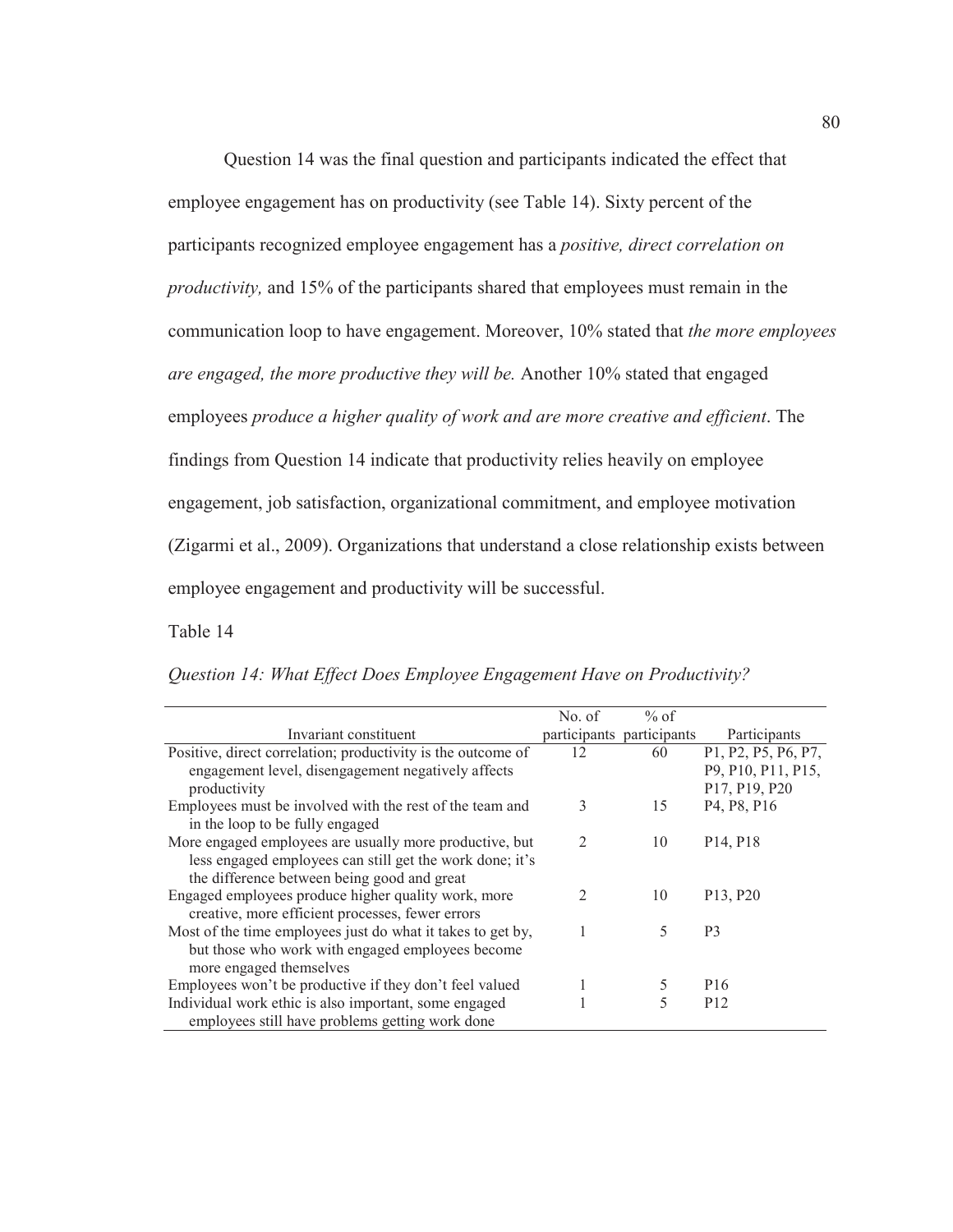The development of the invariant constituents in Tables 1 through 14 involved the modified Van Kaam method and led to the framework to construct individual textural descriptions of the participants' experience using verbatim examples from the interviews to validate the emerging themes (Moustakas, 1994). The problem addressed in the study was that disengaged employees cause companies \$300 billion in lost productivity annually. The study involved collecting the lived experiences of the participants using recorded and transcribed open-ended interview questions. Finding from the themes were consistent with Kahn's (1990) personal engagement theory, and the engagement was evident in the emerging themes. In addition, the 20 participants' behaviors were consistent with cognitive self-regulation, which is the foundation of TPB (Ajzen, 1991) The participants' took ownership of their careers, and their responses provided data that created invariant constituents that gave deeper insight into the phenomenon of employee engagement and produced the emergent themes. The emergent themes that developed from the study were:

- 1. Factors influencing employee engagement
- 2. Factors influencing organizational commitment
- 3. Leadership's influence on employee engagement
- 4. Influence of employee engagement on employee performance and organizational performance

The first step involved creating individual textural descriptions by assigning recurring phrases, ideas, or statements into attributes. The next step involved labeling and coding the attributes so participants could see a snapshot of their experience to construct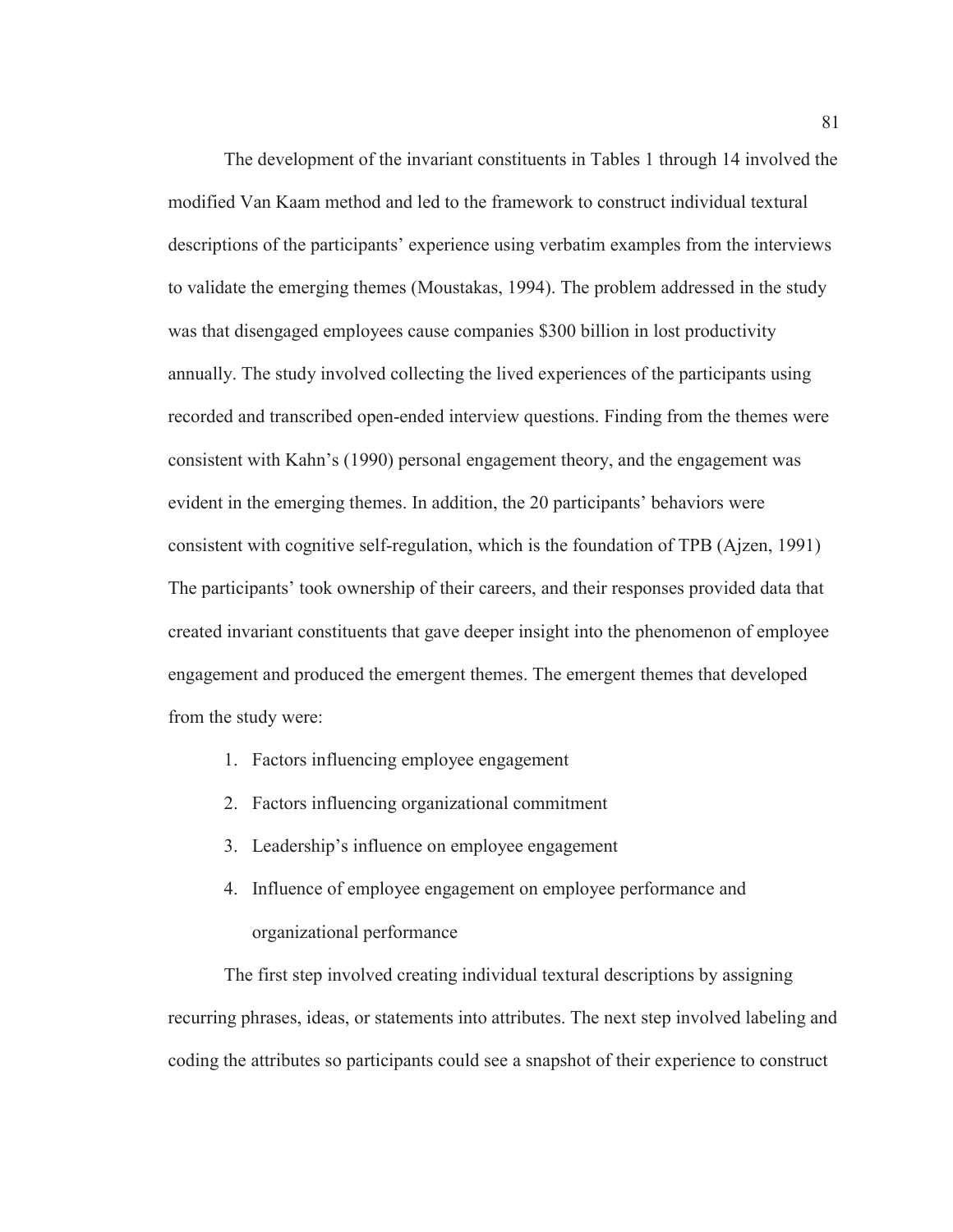a contextual or structural description of that experience. The third step involved examining, sorting, and comparing the contextual descriptions to search for common experiences. I outlined the themes in a composite description of meanings and essences of the group. The themes from the invariant constituent table consisted of the following.

# **Participants' Definition of Employee Engagement**

Participants typically described employee engagement in terms of active, productive, committed involvement to work duties, teams, and company objectives. The role of communication among team members and leadership or management, including decision-making and understanding goals and job duties, was an important aspect. The affective dimensions of engagement were not typical, but the few who mentioned them noted their enjoyment of work and feeling appreciated. When describing what engaged employees look like, participants frequently described engagement in terms of the level of effort put forth in completing job duties. Engaged employees had buy-in to the larger goals of the organization and worked harder as a result of engagement, whereas participants described disengaged employees as performing the minimal amount of work to collect a paycheck.

#### **Factors Influencing Employee Engagement**

**Interesting work and new opportunities.** Participants typically described the quality of their work tasks as being the key factor to their engagement level. A motivating factor was having challenging and interesting work duties that reflected the appropriate use of employees' skills. A number of participants maintained their engagement level by seeking opportunities to expand their skill sets and by learning new aspects of their jobs.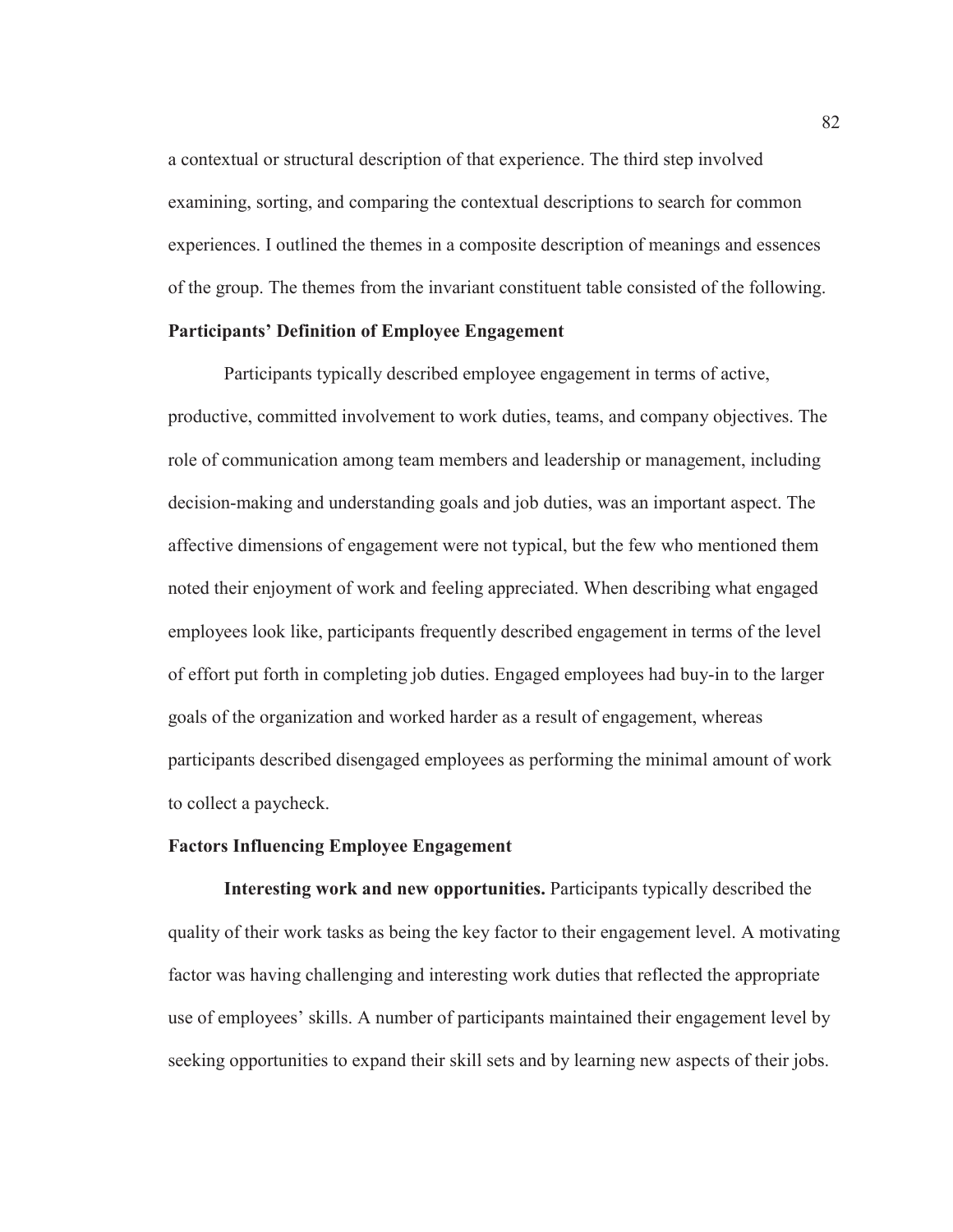Conversely, having repetitive or boring work duties was the leading factor contributing to becoming disengaged. The attributes of interesting work opportunities were consistent with Kahn's (1990) personal engagement theory.

**Appropriate assignment and clear understanding of job duties.** The participants expressed disengagement among employees is likely to increase when their job tasks are inappropriate to their education, professional skills, or natural abilities. Disengagement is also a likely result when management or leadership fails to ensure employees have a clear understanding of the tasks or objectives or when employees do not receive feedback on their individual performance. Participants described such situations as frustrating and discouraging, noting they could cause disengagement to increase, which is consistent with cognitive self-regulation found in TPB (Ajzen, 1991).

**Feeling like valued contributors motivates employees and makes their work meaningful.** Continuance commitment helped the employees to feel satisfaction in their job and add value to their organizations (Gong et al., 2009; Wang et al., 2010). Participants described feeling like valued contributors at their jobs as being in two dimensions: the sense of personal success and accomplishment derived from contributing to the team or end product and demonstrations of recognition or appreciation from management through compensation or communication. Several participants stated when management or leadership does not recognize the difference in performance between high-performing and low-performing employees, the high performers' work effort decreases. Some participants noted that verbal or formal recognition is perceived as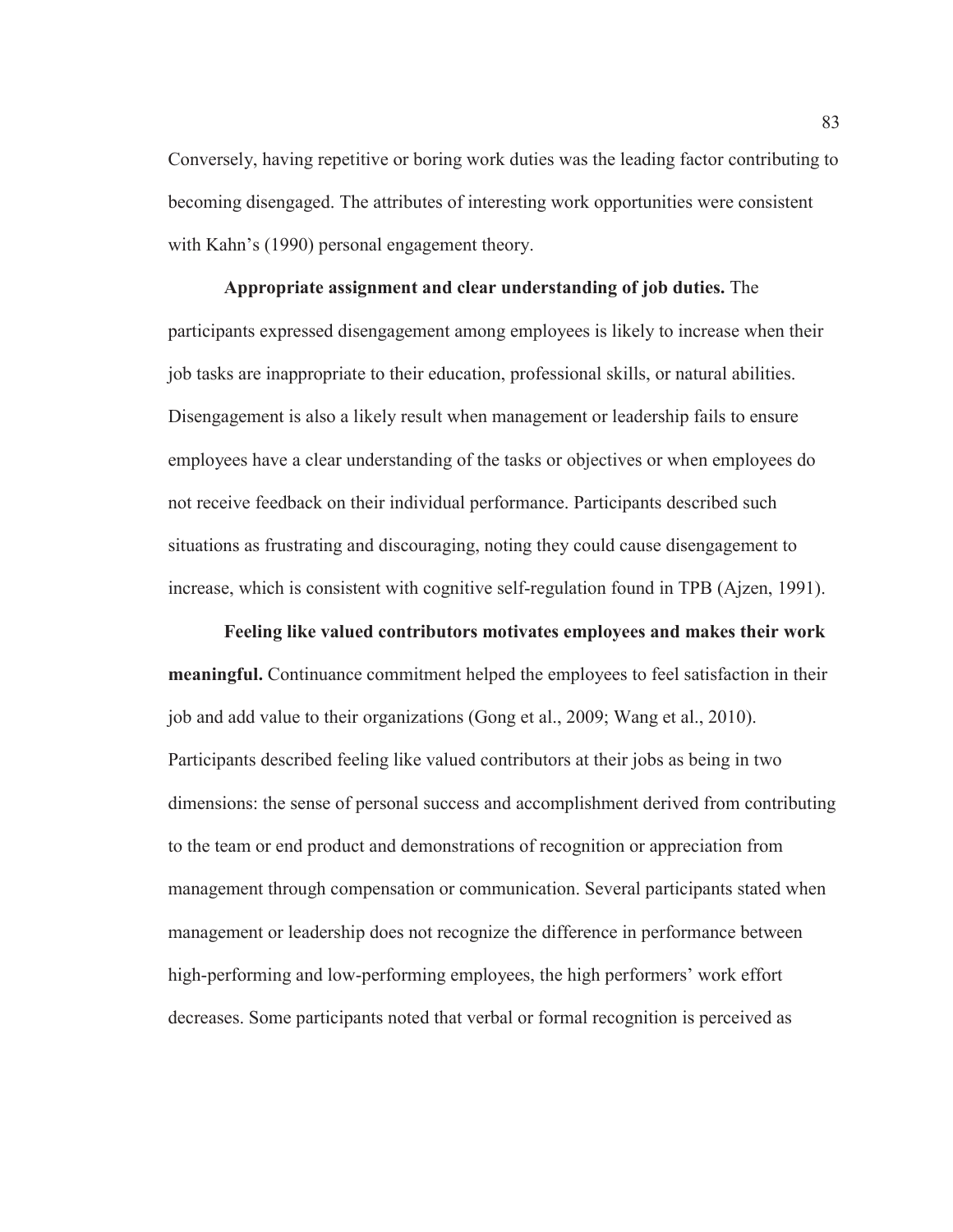sufficient to maintain motivation by most; others specifically noted a simple mention of gratitude by managers or leaders or a pay raise.

Many participants attributed their motivation levels to their drive to succeed, their personal ambition, and self-motivation. In addition, participants noted that doing their personal best came from internal motivation as much as from their specific job duties or organization. Those participants were also more likely to feel that certain employees will not feel motivated regardless of their situation or the attempts to engage them. They are not internally driven because engagement is a personal decision (Kahn, 1990).

**Enjoying and finding meaning in work.** The satisfaction of many participants who enjoyed their work or had a passion for their current role came from their personal commitment level, although they differed in terms of the importance of enjoying their work relative to other factors. Most participants felt engaged, satisfied employees must enjoy their work and said that enjoying the work performed in their role was more important than compensation. Some felt that those employees who were working just for the paycheck would not put forth their best effort in their jobs tasks. Others felt that enjoying their work was important but not necessarily more so than compensation and advancement, which was not consistent with normative commitment.

Normative pressures that did not motivate the participants to complete the tasks included within their job description emerged from the study (González & Guillén, 2008; Meyer & Parfyonova, 2010). Participants noted the most meaningful aspect of their work was the ability to see the final product successfully integrated and knowing that their work product benefitted the warfighters who used the product to save lives in combat.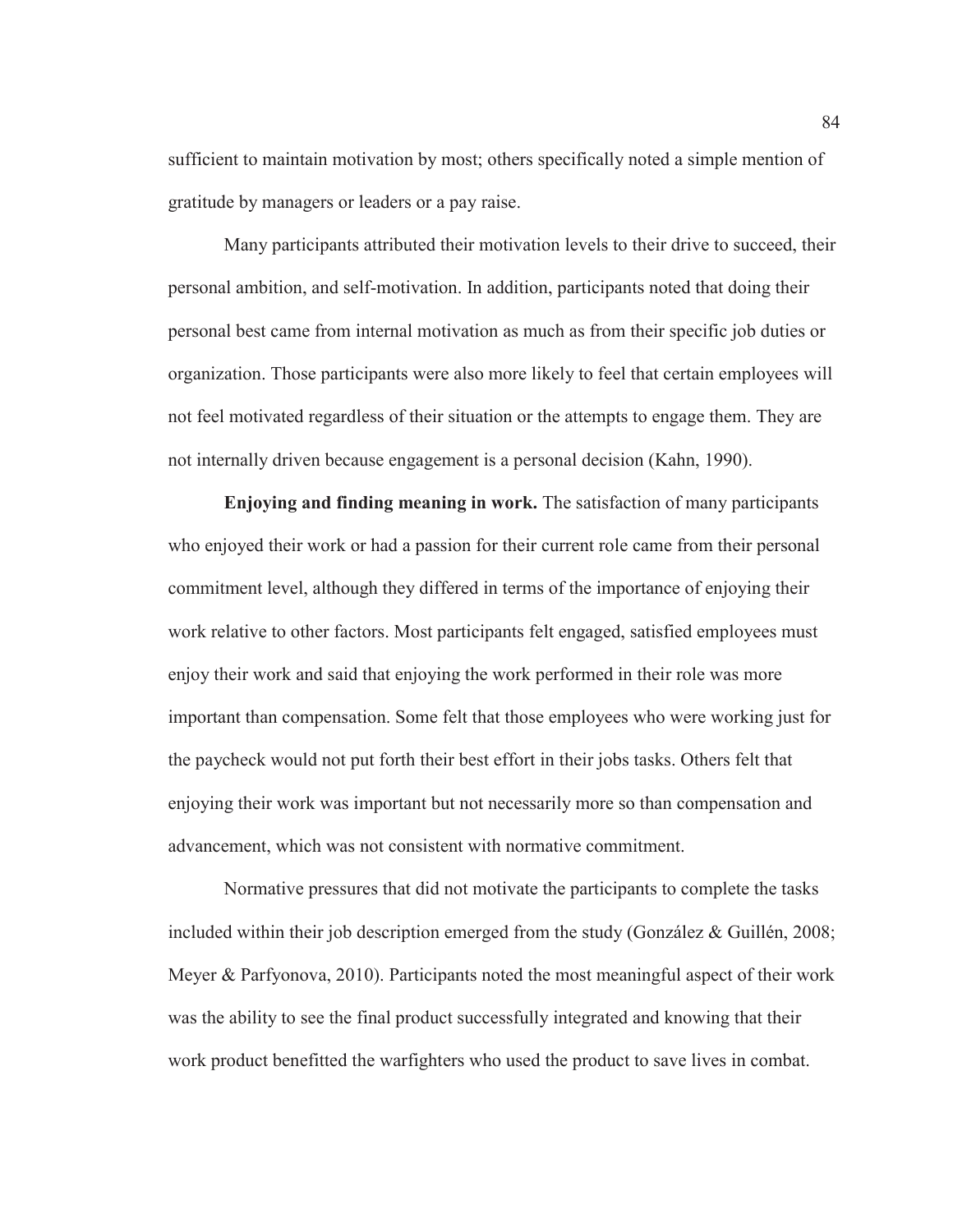**Accountability and responsibility for decision making.** Participants noted that they felt motivated by a sense of accountability, having direct responsibility in their job duties, and being able to complete their work duties with autonomy, which was consistent with TPB (Ajzen, 1991). Other participants noted that being involved in the decisionmaking processes regarding how to perform their job tasks motivated them. Participants described feeling trusted and respected by management who gave them autonomy at work and having a sense of ownership when they have responsibility for the process and outcome of their work.

**Relationships with coworkers.** Social identity was the basis of an employee's interaction within the work group (Fuller et al., 2009). The employees' social identities influenced their attitudes and values and the behaviors of the group (Blader & Tyler, 2009). Having positive and fruitful relationships with coworkers and leaders contributes to employee satisfaction at work. Participants noted feeling supported by coworkers; feeling like part of an effective, communicative team; and having a manager who takes a personal interest in employees' well-being helped to keep them engaged in their tasks. Interpersonal relationships in the workplace led to a level of transparency and allowed several participants to overcome problems that arose in the workplace.

# **Leadership Influence**

**Uncommunicative leadership.** Participants described communication between management and employees as crucial to maintaining employee engagement and motivation. Leaders who fail to communicate organizational goals, objectives, and strategies or who give feedback on employee performance will have employees who feel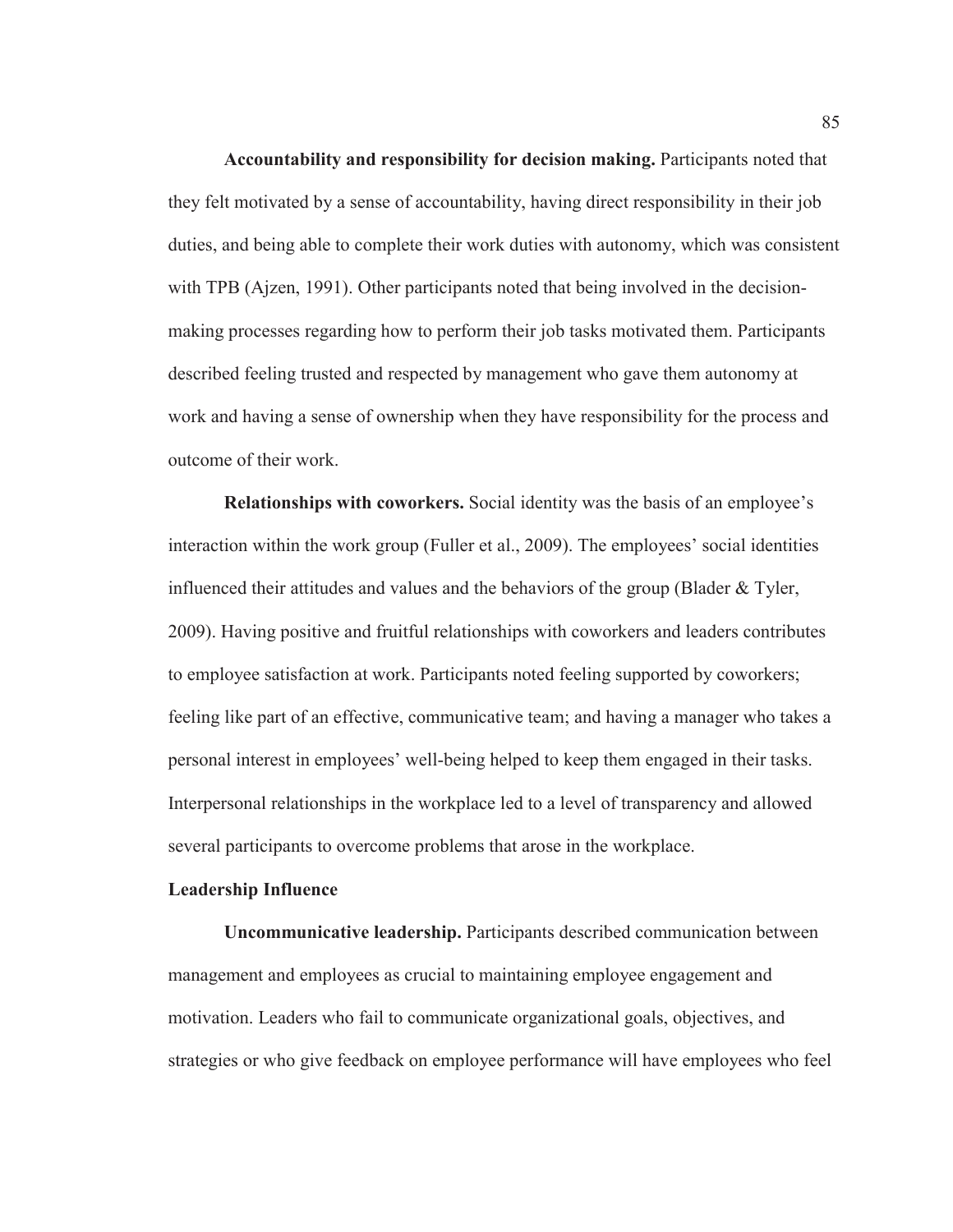disconnected from other team members and who will not grasp the importance of their work, thereby becoming disengaged and isolated. A number of participants identified uncommunicative leadership as a barrier to organizational productivity as well. Communication involves key leaders and managers exuding emotional resonance and establishing an environment that promotes an organization where their employees feel the effects of organization barriers. Organizations' barriers stifle communication (Hur et al., 2011; Riggio & Lee, 2007).

**Trust and respect between leadership and employees.** Participants also considered communication and compliance to be a function of mutual respect between managers and lower level employees. Several participants indicated that employees who do not trust or respect management do not feel comfortable voicing their concerns, will not follow procedures that management has set forth, and will not listen to management. Participants stated that trust and respect could be the foundation of employee engagement. Participants who trusted and respected their leader were more apt to adhere to procedures and policies set forth as well as feel comfortable voicing their concerns. It is imperative for leaders to display emotional intelligence to establish a trusted rapport with their employees to facilitate trust and respect (Hur et al., 2011; Riggio & Lee, 2007).

**Leadership must have a specific plan for engaging employees.** Participants clearly agreed that efforts to engage employees must be institutional policy. Most participants identified leadership as being responsible for making specific efforts to develop and maintain employee engagement. In addition, participants noted various ways that employees find motivation as well as different reasons for employees to become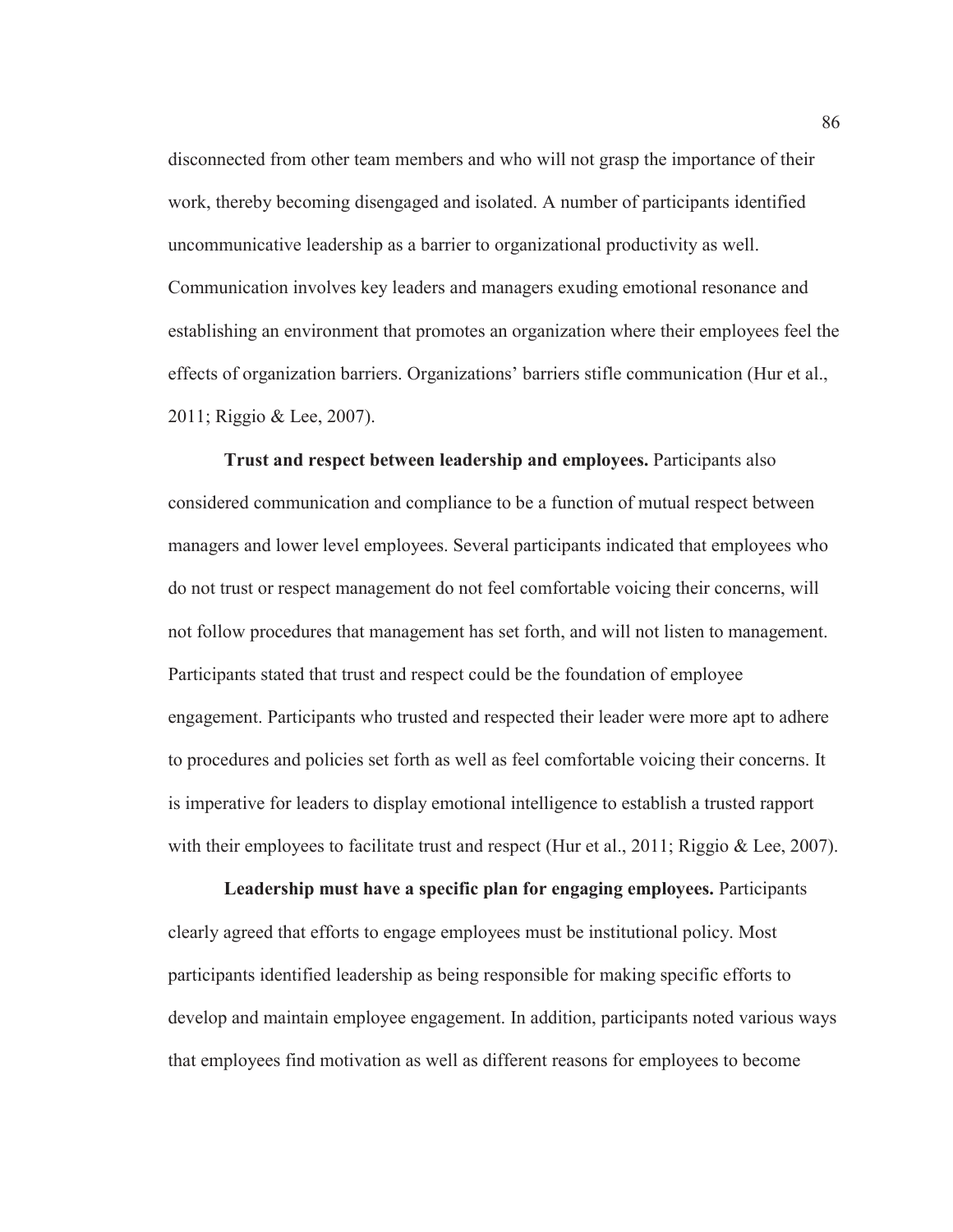disengaged. Leadership must understand that the plans for developing, maintaining, and reengaging employees must be flexible and tailored to individuals rather than a one-sizefits-all approach. Employees will align to leaders who are knowledgeable in EI because of its foundation in treating each employee as an individual (Hong et al., 2011).

### **Organizational Commitment**

**Compensation level and opportunities for advancement.** Opportunities for advancement and compensation are important in employees' engagement and decisions to remain with an organization. As time progressed in a particular role, career progression can become more important than engagement level. Consequently, even those who described enjoying their work as important to their engagement level identified career growth as the bottom line in their decision to remain with their current organization. These employees would leave their organization if they knew they could obtain a higher salary or better opportunities for promotion in a similar or slightly different role at another company, even if satisfied with their current role. Organizational commitment is a key attribute of employee engagement in a professional setting because three psychological components: a desire or affective commitment, a need or continuance commitment, and an obligation or normative commitment (Meyer & Allen, 1991).

**Understanding of organizational goals.** Employees who have a breadth of understanding of an organization's goals as well as the strategic plans and processes for achieving them will have higher engagement, have a greater sense of ownership over their work, and create buy-in to the company's objectives. Participants who described having a view of the organization's bigger picture and who noted the company's values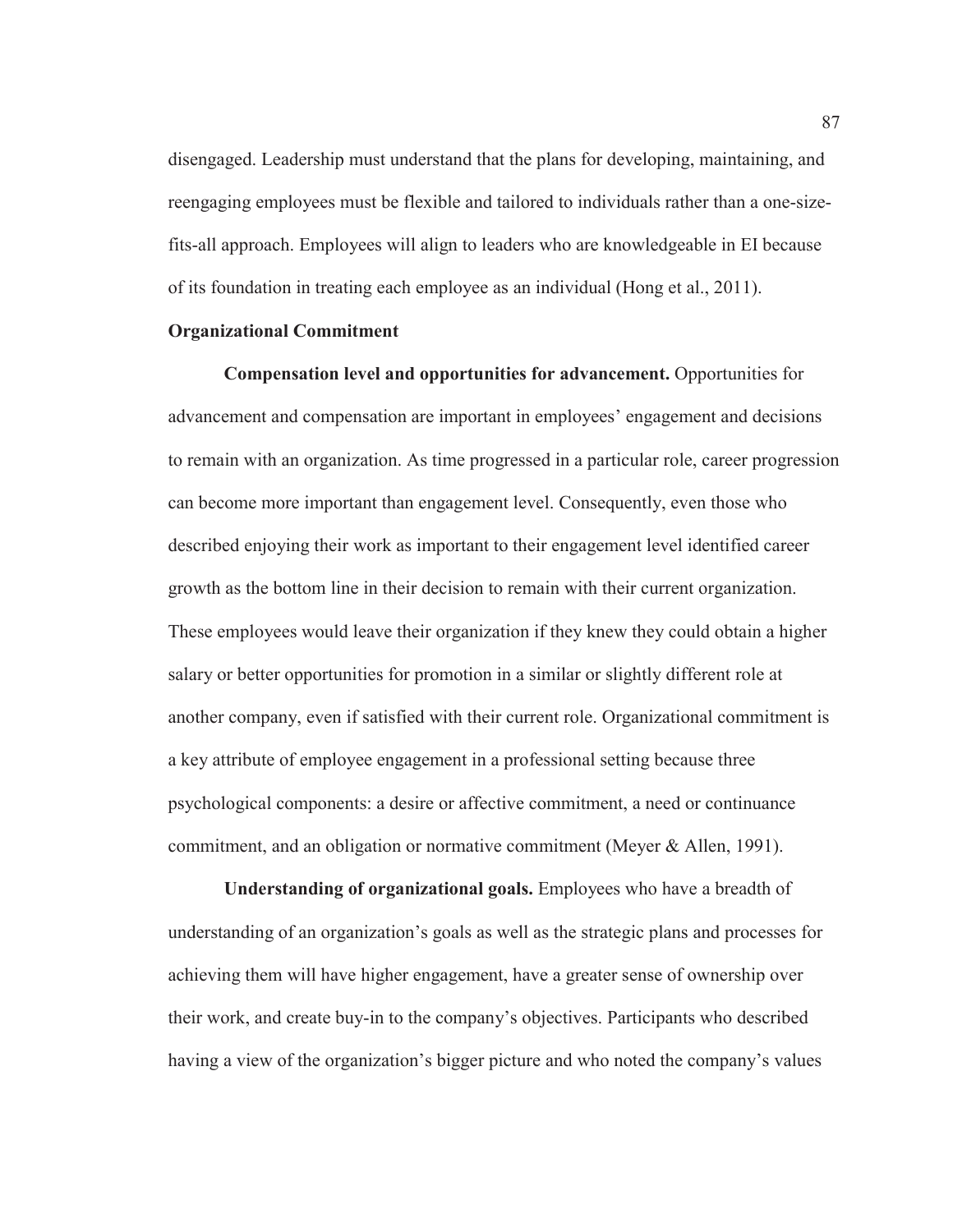aligned with their personal beliefs or values felt motivated to ensure the company's success as well as their own. A clear understating of the organizational goals and objectives created ownership and led to increasing motivation for some participants, which aligned to organizational commitment (Meyer & Allen, 1991).

# **Influence of Employee Engagement on Employee Performance and Organizational Performance**

**Impact of disengaged employees.** Participants were mostly in collective agreement that disengaged employees have a contagious and negative influence on their coworkers. At their most benign, disengaged employees create a negative work environment. Disengaged employees at their worst can become destructive and toxic to the organization. Several participants described disengaged employees who create tension and conflict because others have to pick up the slack from their work or because they involve other employees in their problems with the workplace, which can then become a structural problem that creates attrition and problems attracting new employees. Highly engaged employees contribute to a company's competitiveness (Attridge, 2009).

Employee satisfaction and engagement directly related to performance. Most participants described the relationship between employee satisfaction and engagement as proportional to their productivity levels and in turn directly affecting organizational performance. Several participants articulated that a workforce of satisfied and engaged employees could have an exponential effect on productivity, although they noted disengaged employees would work less efficiently and cost the organization resources. Several participants noted that employee engagement is critical to organizational success.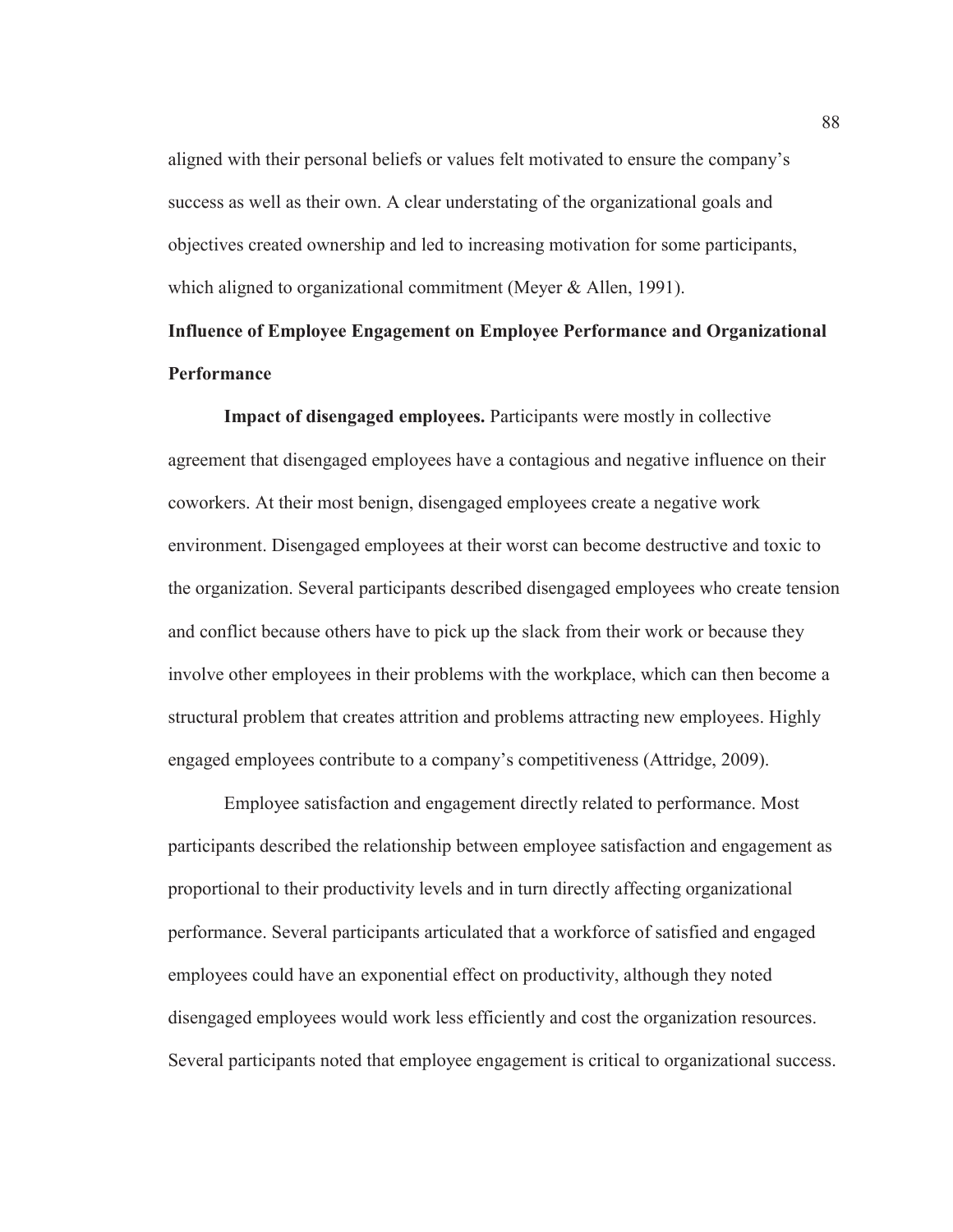Managing the attributes that cause employees to become disengaged promotes higher engagement levels in the workplace (Fugate & Kinicki, 2008).

#### **Applications to Professional Practice**

This study added to the academic body of knowledge by identifying how to increase productivity through employee engagement in the aerospace defense industry. Productivity is a key attribute to the success and profitability of any company. The current financial climate in the United States will affect the aerospace defense industry. The findings from this study may lead to developing strategies to address how to increase productivity in aerospace defense companies and may limit the amount of lost productivity caused by disengaged employees. In the past, organizational leaders have used technology, Six Sigma, best practices, skilled labor, and education to streamline, create, and capture opportunities to increase efficiencies in the aerospace defense industry. Organizational leaders lack the same robust undertakings to address the lowered productivity caused by disengaged employees, which has affected the financial performance of many aerospace defense companies (Heger, 2007).

The symptoms of disengaged employees include an exponential rise in rework, excessive waste, growing cycle times, and a reduction in productivity due to missed deadlines, budget overruns, and defect increases. If the leaders of companies choose to develop practices based on the findings of this study, they will experience an increase in productivity and overall financial performance. An opportunity for companies is to increase productivity to remain financially competitive and will help maintain the longevity of an organization (Bottazzi et al., 2008).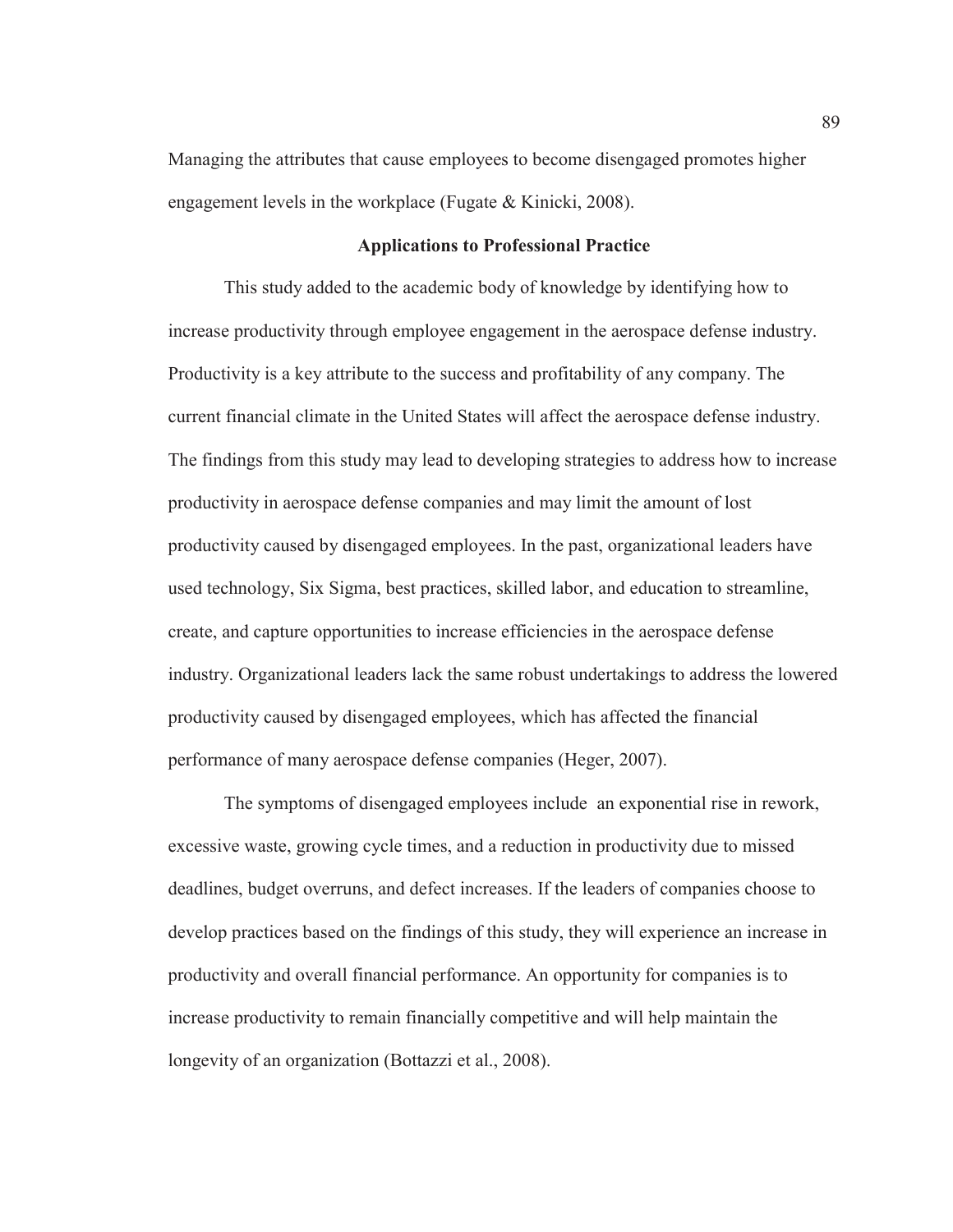The findings from this study create opportunities to develop highly engaged workforces, increase productivity in a more efficient manner, and retain talent effectively (Shucka et al., 2011; Villara & Albertína, 2010; Zigarmi et al., 2009). The following themes are recommendations for future studies to increase employee engagement: (a) factors influencing employee engagement, (b) factors influencing organizational commitment, (c) leadership's influence on employee engagement, and (d) the influence of employee engagement on employee performance and organizational performance.

## **Implications for Social Change**

This study helped determine how to increase employee engagement through productivity. The emergent themes that lead to social change are (a) factors influencing employee engagement, (b) factors influencing organizational commitment, (c) leadership's influence on employee engagement, and (d) the influence of employee engagement on employee performance and organizational performance and provide insight into how organizational leadership can influence the outcome of increasing productivity through understanding employee engagement. The increased productivity will create positive social change because it has a direct effect on an organization's financial performance. Increasing the amount of productivity in a difficult economy will help organizational leaders limit the loss profit attributed to disengaged employees. Increasing the probability of profitability will create a stable workforce and increase the longevity of organizations. The result from this study enhances the academic body of knowledge and could help individuals matriculating through various courses of study that support execution in the aerospace industry. Academic institutions, business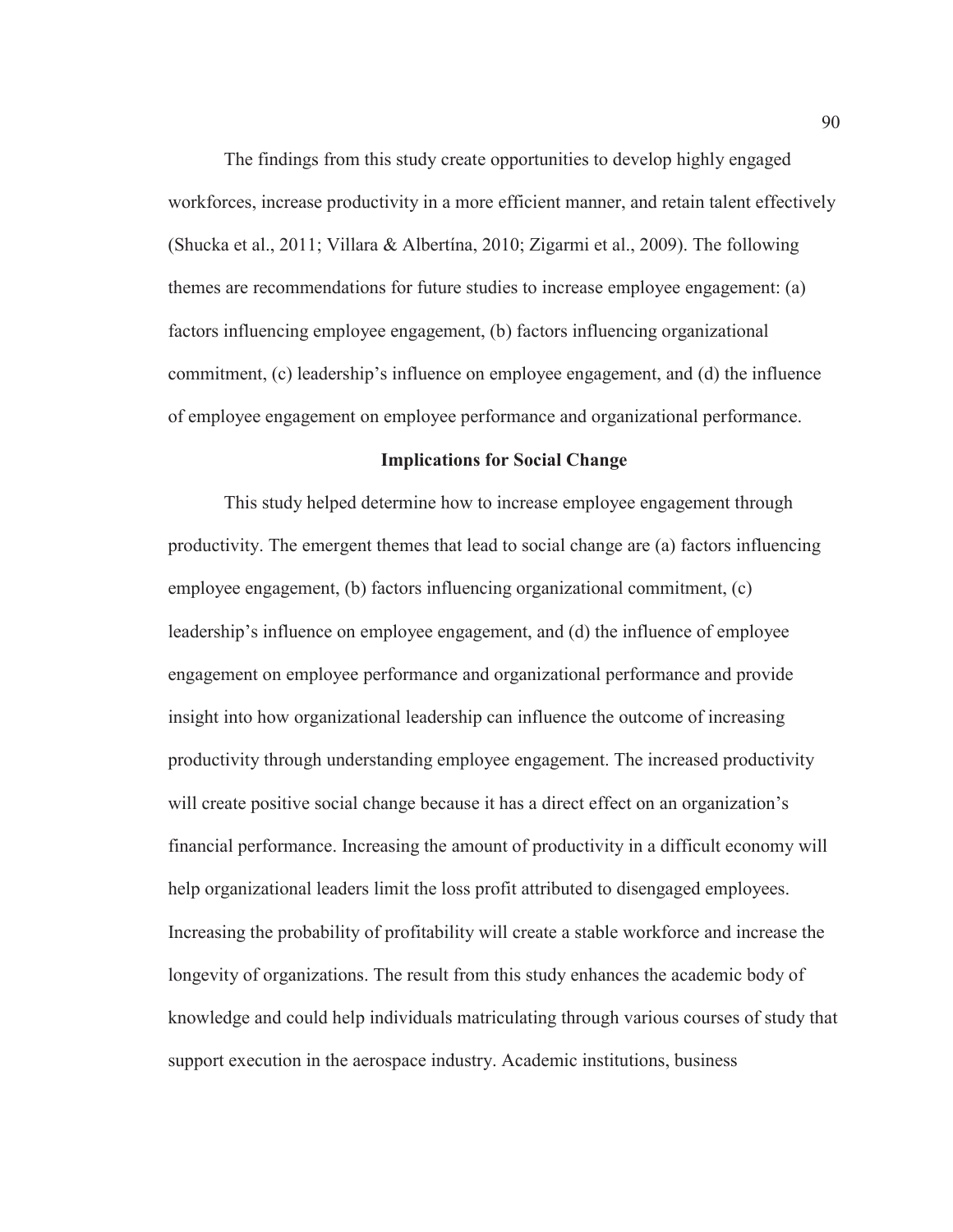organizations, and communities would be the stakeholders in a study conducted to push forward the findings from this study.

#### **Recommendations for Action**

Aerospace defense companies need the information presented in this study to offset the effects of the Sequestration Transparency Act of 2012. The act was derived from the Budget Control Act of 2011 and requires a 9.4% cut in nonexempt defense discretionary spending (Office of Management and Budget, 2012). Disengaged employees are a liability to productivity. Fifty percent of employees in the United States do not have full engagement in their work roles, 23% of employees have total disengagement from their roles, and 27% of employees have full engagement (Kennedy & Daim, 2010). Aerospace defense companies that increase productivity by 20 to 25% can offset the impact of a 9.4% reduction in spending called out by the Sequestration Transparency Act and remain financially competitive (Office of Management and Budget, 2012).

I will present the results from the research to an aerospace defense company located in the southwest region of the United States and publish in ProQuest. Results from the research may help develop professional applications to overcome the challenges presented by the Sequestration Transparency Act. In addition, I will submit the findings from this study to (a) *Journal of International Business Management*, (b) *Business Process Management Journal*, (c) *Human Resource Management Review*, and (d) *International Journal of Productivity and Performance Management*. The applications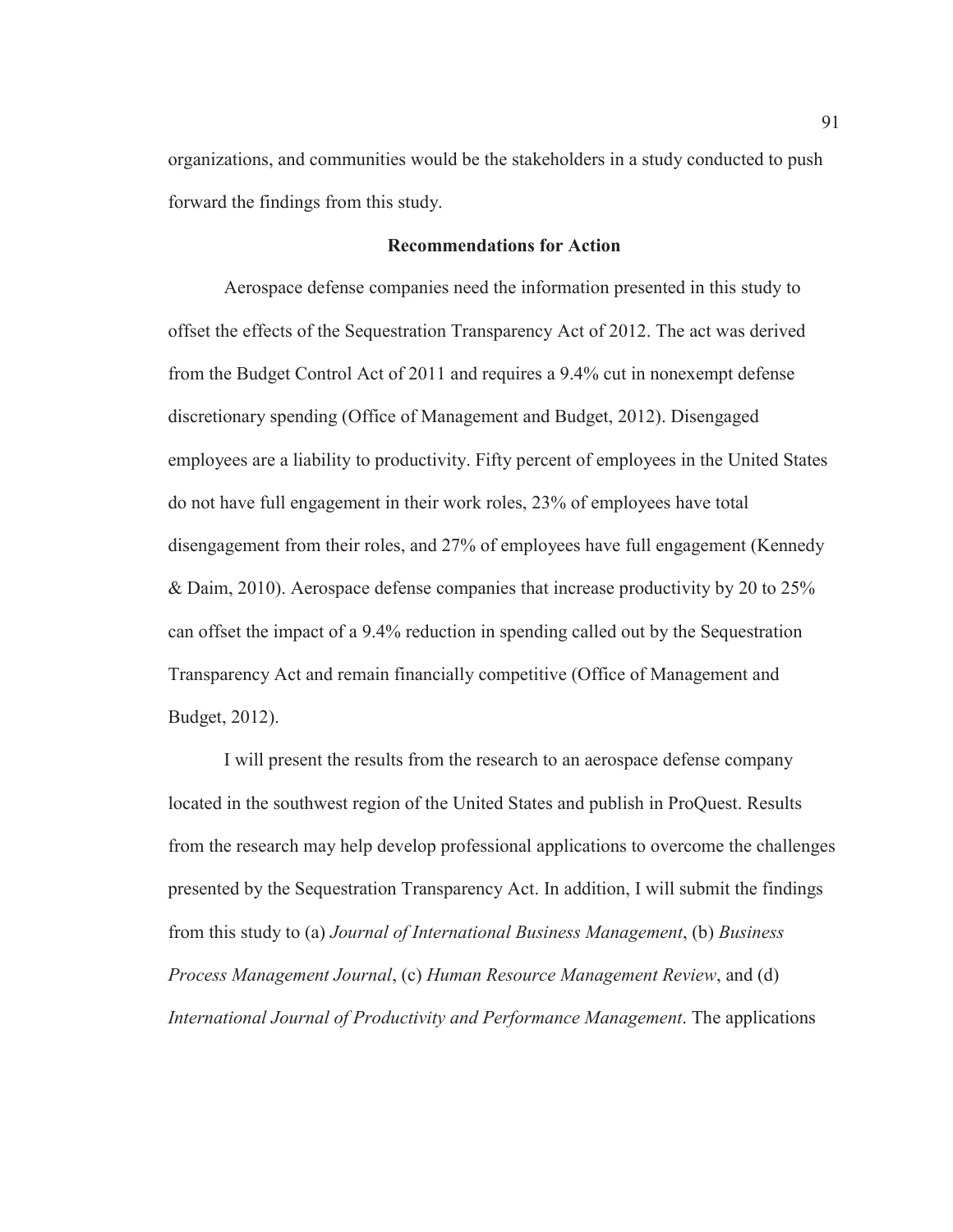from the research may give similar companies a basis to protect the core of their business while remaining profitable.

#### **Recommendations for Further Study**

Exploring the phenomenon of increasing productivity through employee engagement led to identifying several emerging themes that scholars should study in greater detail. Future studies for each of the presented themes could be helpful: (a) factors influencing employee engagement, (b) factors influencing organizational commitment, (c) leadership's influence on employee engagement, and (d) the influence of employee engagement on employee performance and organizational performance.

Employee engagement is a phenomenon that affects multiple industries. As a result, future studies of the themes presented will add to the academic body of knowledge and professional application. The new themes identified may help industry leaders develop strategies to overcome the negative effects of disengaged employees and maintain a competitive workforce.

## **Reflections**

The rigorous matriculation through the Walden Doctorate in Business Administration Program has been a rewarding and challenging experience. The beginning of the program was overwhelming and discouraging; however, as time progressed, the excitement and encouragement of colleagues helped me to remain engaged in my studies. Breaking the doctorate in business administration process down into small steps helped me to overcome the feeling of being overwhelmed. The first step was to choose a topic that was a true business problem, which led me to choose employee engagement.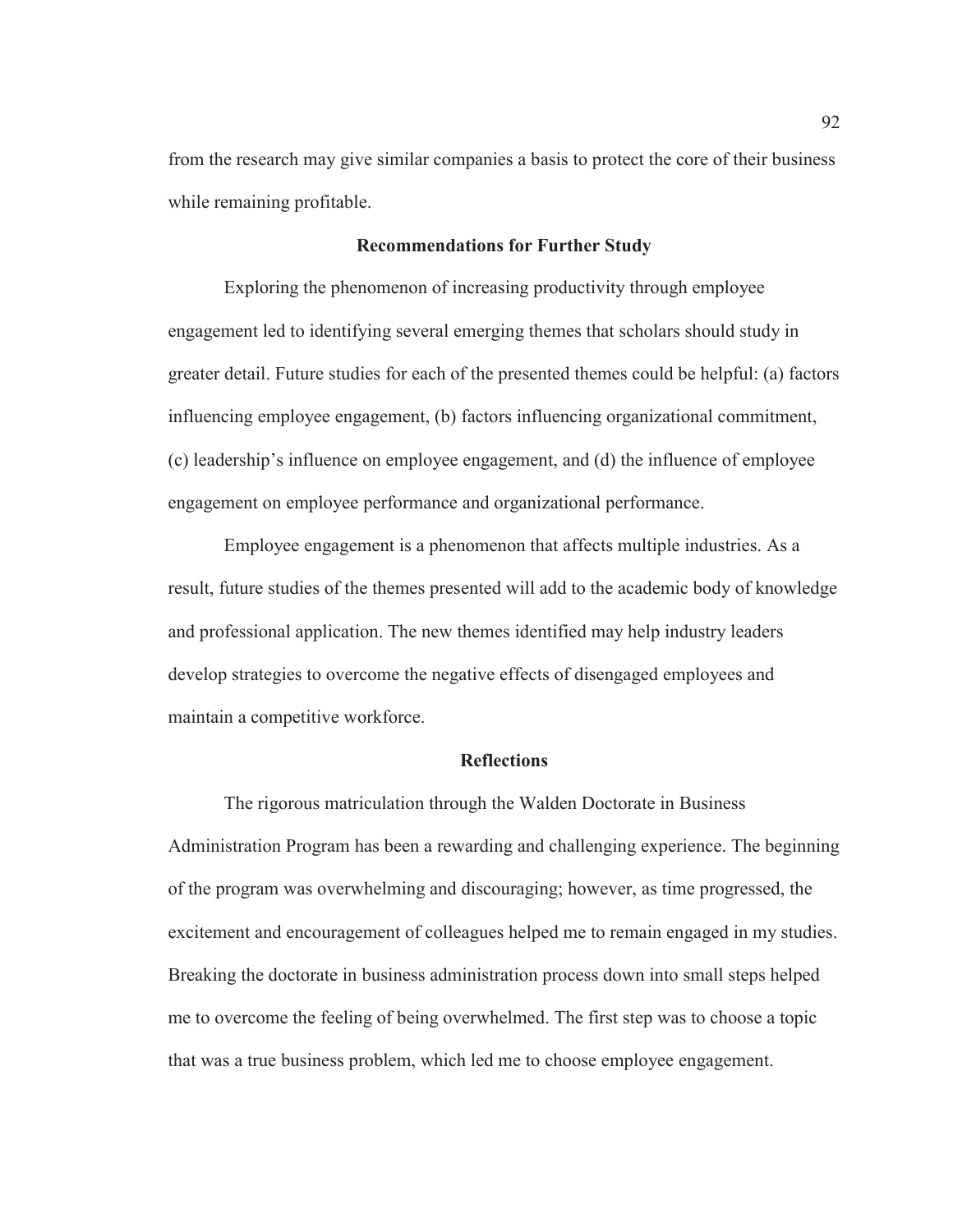Several years ago, many of my colleagues were forced to take on roles within the organization that did not align their skill-set due to business reasons**.** As result, the employees became highly disengaged because of a skill-set mismatch. We began to feel the effects of forcing someone into a role in which he or she did not have a natural ability to function and found it to be a big business problem. The phenomenon of EI began to emerge through research that tied closely to employee productivity. The original topic was increasing productivity through EI; however, employee engagement became clearer through a narrower research approach. I changed the title of my research to *Exploring Increased Productivity Through Employee Engagement*.

Leaders in the aerospace defense industry typically focus on process improvement initiatives such as Six Sigma and lean manufacturing to decrease lowered productivity. Learning that most initiatives did not yield sustained results revealed the opportunity to look at replacing the focus on process improvements to increase productivity through employee engagement. During the course of research, the topic became narrower and employee engagement became the obvious choice. During the course of the research, I found that productivity was a key attribute to the profitability of an organization and disengaged employees presented a huge liability to companies.

I chose the phenomenological method to understand how to increase productivity through employee engagement (Giorgi, 2008; van Manen, 2007; Moustakas, 1994). The lived experiences of the participants provided key insight into increasing productivity through employee engagement and answered my personal and professional questions.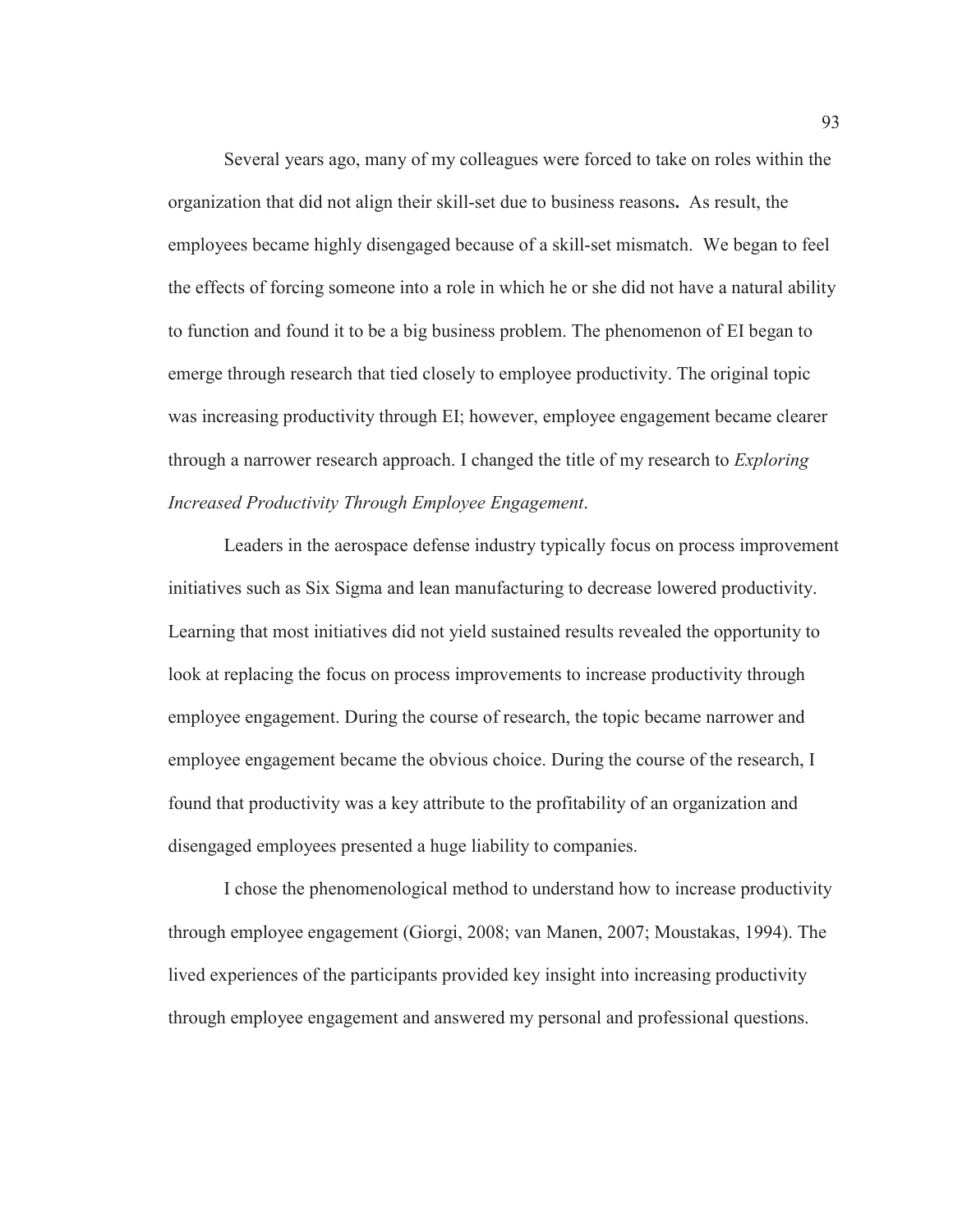#### **Summary and Study Conclusions**

Leaders of aerospace defense companies need to reevaluate how to increase productivity. Employee engagement is a product of human behavior, and the research showed that productivity is a function of human behavior. This study indicated how to increase productivity through employee engagement in the aerospace defense industry. Companies that continue to experience declines in productivity will not remain profitable and will have to cut back on labor. A decreased workforce will reduce the competitive edge of an organization because its employees will not be able to take on more work through new business pursuits. The Sequestration Transparency Act will have a direct effect on the aerospace defense industry because of the dynamic budget cuts that require these companies to do even more with less (Office of Management and Budget, 2012).

Leaders of aerospace defense companies must develop robust strategies to stimulate employee engagement to overcome the amount of lost productivity that disengaged employees cause (Lüscher & Lewis, 2008). Organizational leaders must align the pursuit of increasing employee engagement with seeking low-cost technology solutions, process improvement, benchmarking, and talent retention to remain competitive.

The recommendations that I presented for furthering the understanding of employee engagement and productivity will create opportunities to develop highly engaged workforces, increase productivity in a more efficient manner, and retain talent effectively (Shucka et al., 2011; Villara & Albertína, 2010; Zigarmi et al., 2009). My recommendations for future studies to determine ways increase employee engagement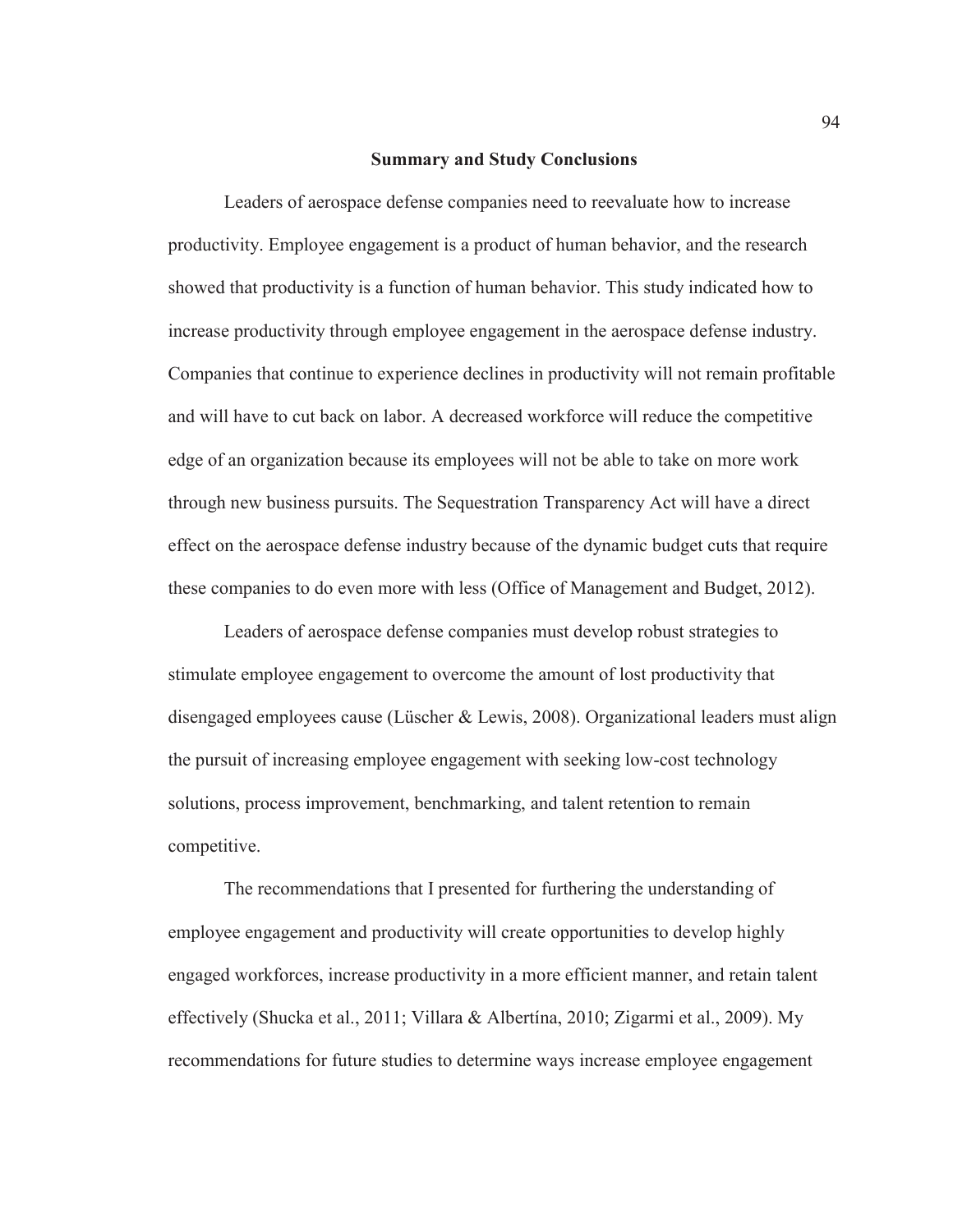are, but are not limited to, understanding (a) factors influencing employee engagement, (b) factors influencing organizational commitment, (c) leadership's influence on employee engagement, and (d) the influence of employee engagement on employee performance and organizational performance.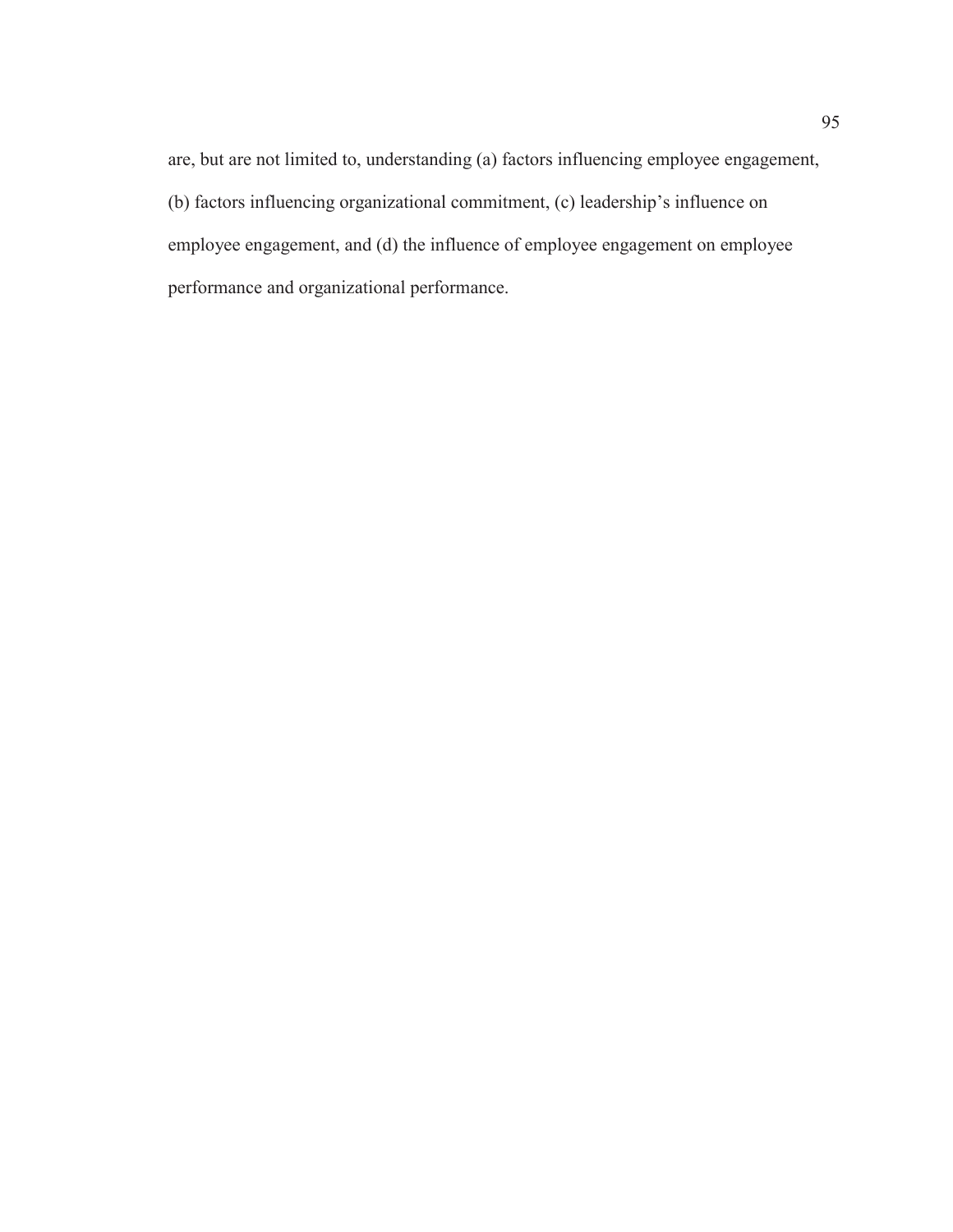#### References

- Aaltonen, K. (2011). Project stakeholder analysis as an environmental interpretation process. *International Journal of Project Management, 29*, 165-183. doi:10.1016/j.ijproman.2010.02.001
- Abdel-Hadi, A. (2012). Culture, quality of life, globalization and beyond. *Procedia Social and Behavioral Sciences, 50*, 11-19. doi:10.1016/j.sbspro.2012.08.011
- Abu Bakar, H., Dilbeck, K. E., & McCroskey, J. C. (2010). Mediating role of supervisory communication practices on relations between leader-member exchange and perceived employee commitment to workgroup. *Communication Monographs, 77*, 637-656. doi:10.1080/03637751.2010.499104
- Aguinis, H., Joo, H., & Gottfredson, R. K. (2013) What monetary rewards can and cannot do: How to show employees the money. *Business Horizons, 56*(2), 241-249. doi:10.1016/j.bushor.2012.11.007
- Ajzen, I. (1991). The theory of planned behavior. *Organizational Behavior and Human Decision Processes, 50*, 179-211. doi:10.1016/0749-5978(91)90020-T
- Álvarez, R., Calvo, R., Peña, M., & Domingo, R. (2009). Redesigning an assembly line through lean manufacturing tools. *International Journal of Advanced Manufacturing Technology, 43*, 949-958. doi:10.1007/s00170-008-1772-2
- Andrew, O. C., & Sofian, S. (2012). Individual factors and work outcomes of employee engagement. *Procedia—Social and Behavioral Sciences*, *40*, 498-508. doi:10.1016/j.sbspro.2012.03.222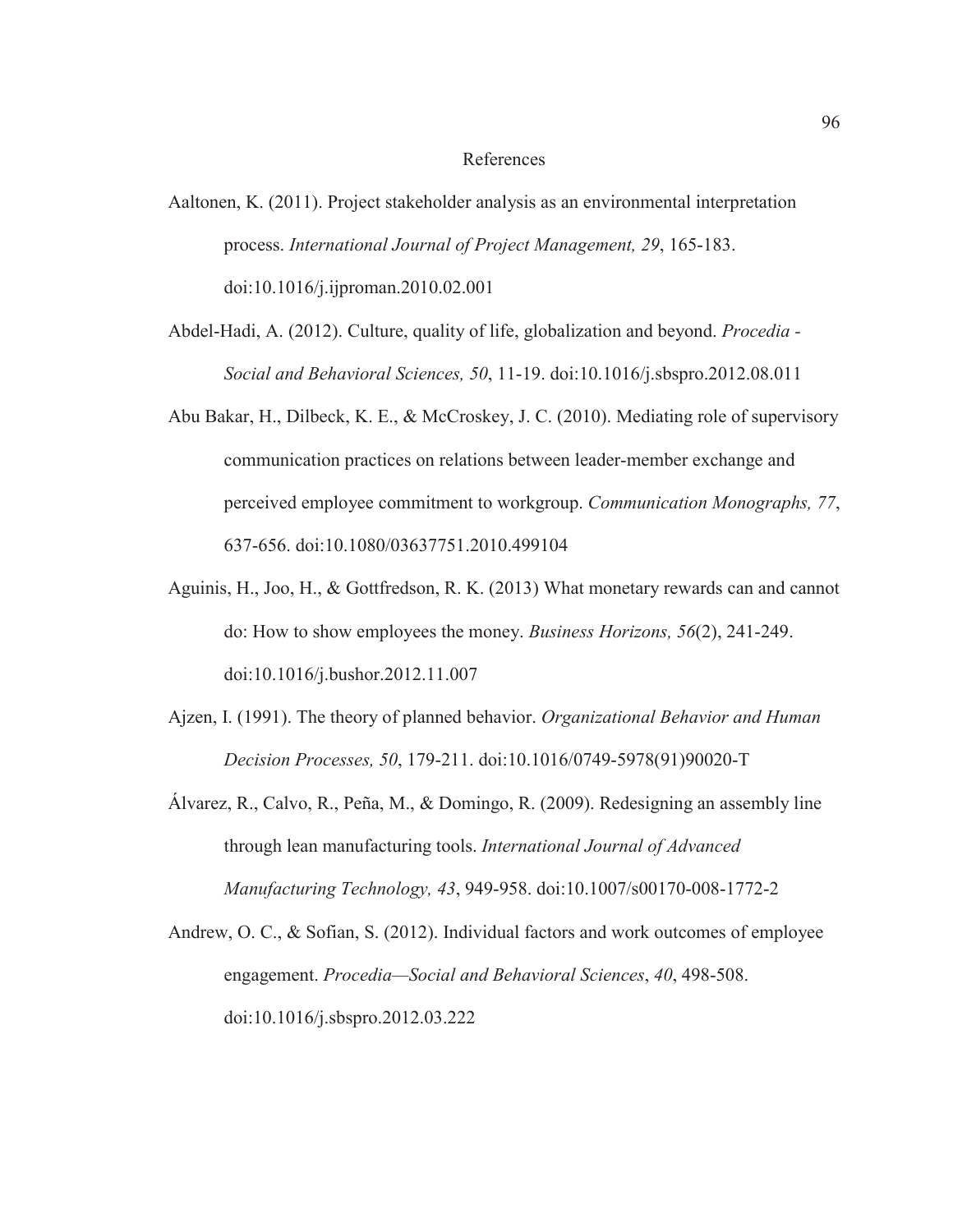- Antony, J. P., & Bhattacharyya, S. (2010). Measuring organizational performance and organizational excellence of SMEs—Part 1: A conceptual framework. *Measuring Business Excellence, 14*(2), 3-11. doi:10.1108/136830410110478122
- Attridge, M. (2009). Measuring and managing employee work engagement: A review of the research and business literature. *Journal of Workplace Behavioral Health*, *24*, 383-398. doi:10.1080/15555240903188398
- Bamberg, R., Akroyd, D., & Moore, T. M. (2008). Factors that impact clinical laboratory scientists' commitment to their work organizations. *Clinical Laboratory Science, 21*(3), 167-177. Retrieved from http://www.ascls.org/
- Basurto, X., & Speer, J. (2012). Structuring the calibration of qualitative data as sets for qualitative comparative analysis (QCA). *Field Methods, 24*, 155-174. doi:10.1177/1525822X11433998
- Bell, M. C., Gomez, B. E., & Kessler, K. (2008). Signals, resistance to change, and conditioned reinforcement in a multiple schedule. *Behavioural Processes, 78*, 158-164. doi:10.1016/j.beproc.2008.01.014
- Bezrukova, K., Thatcher, S. B., Jehn, K. A., & Spell, C. S. (2012). The effects of alignments: Examining group faultlines, organizational cultures, and performance. *Journal of Applied Psychology, 97*, 77-92. doi:10.1037/a0023684
- Blader, S., & Tyler, T. (2009). Testing and extending the group engagement model: Linkages between social identity, procedural justice, economic outcomes, and extrarole behavior. *Journal of Applied Psychology, 94*, 445-464. doi:10.1037/a0013935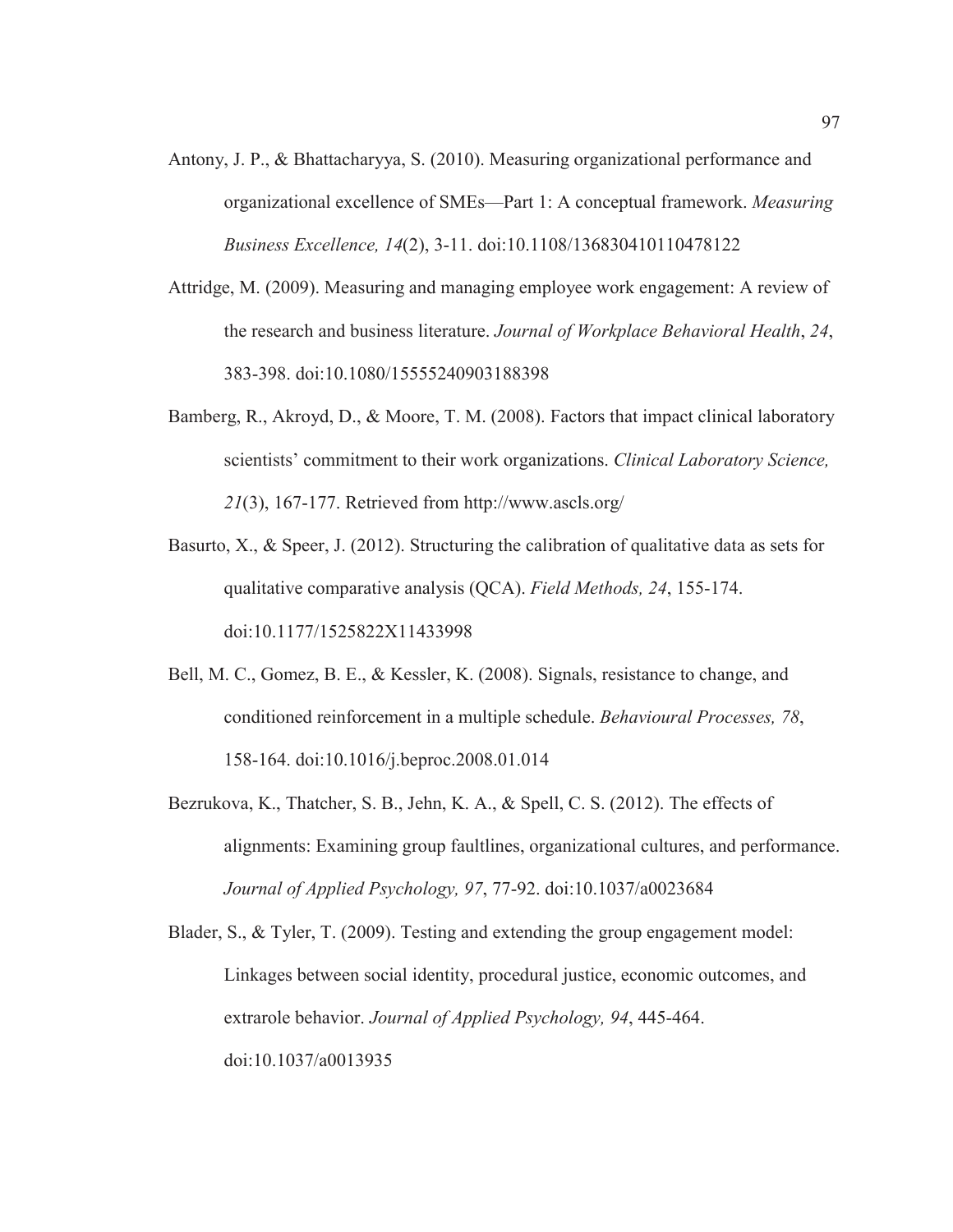- BlessingWhite. (2008). *The state of employment engagement—2008: North American overview* [White Paper]. Princeton, NJ: Author. doi:10.1080/15555240903188398
- Bottazzi, G., Secchi, A., & Tamagnci, F. (2008). Productivity, profitability and financial performance [Special issue]. *Schumpeterian Themes on Industrial Evolution, Structural Change and Their Microfoundations*, *17*, 711-751. doi:10.1093/icc/dtn027
- Branson, C. M. (2008). Achieving organizational change through values alignment. *Journal of Educational Administration, 46*, 376-395. doi:10.1108/09578230810869293
- Buchner, T. W. (2007). Performance management theory: A look from the performer's perspective with implications for HRD. *Human Resource Development International, 10,* 59-73. doi:10.1080/13678860601170294
- Campello, M., Graham, J. R., & Harvey, C. R. (2010). The real effects of financial constraints: Evidence from a financial crisis. *Journal of Financial Economics, 97,* 470-487. doi:10.1016/j.jfineco.2010.02.009
- Carleton, K. (2011). How to motivate and retain knowledge workers in organizations: A review of the literature. *International Journal of Management, 28*, 459-468. Retrieved from http://www.internationaljournalofmanagement.co.uk/2011/2011- 2.html
- Catteeuw, F., Flynn, E., & Vonderhorst, J. (2007). Employee engagement: Boosting productivity in turbulent times. *Organization Development Journal, 25*, 151-157. Retrieved from http://www.theisod.org/index.php/journal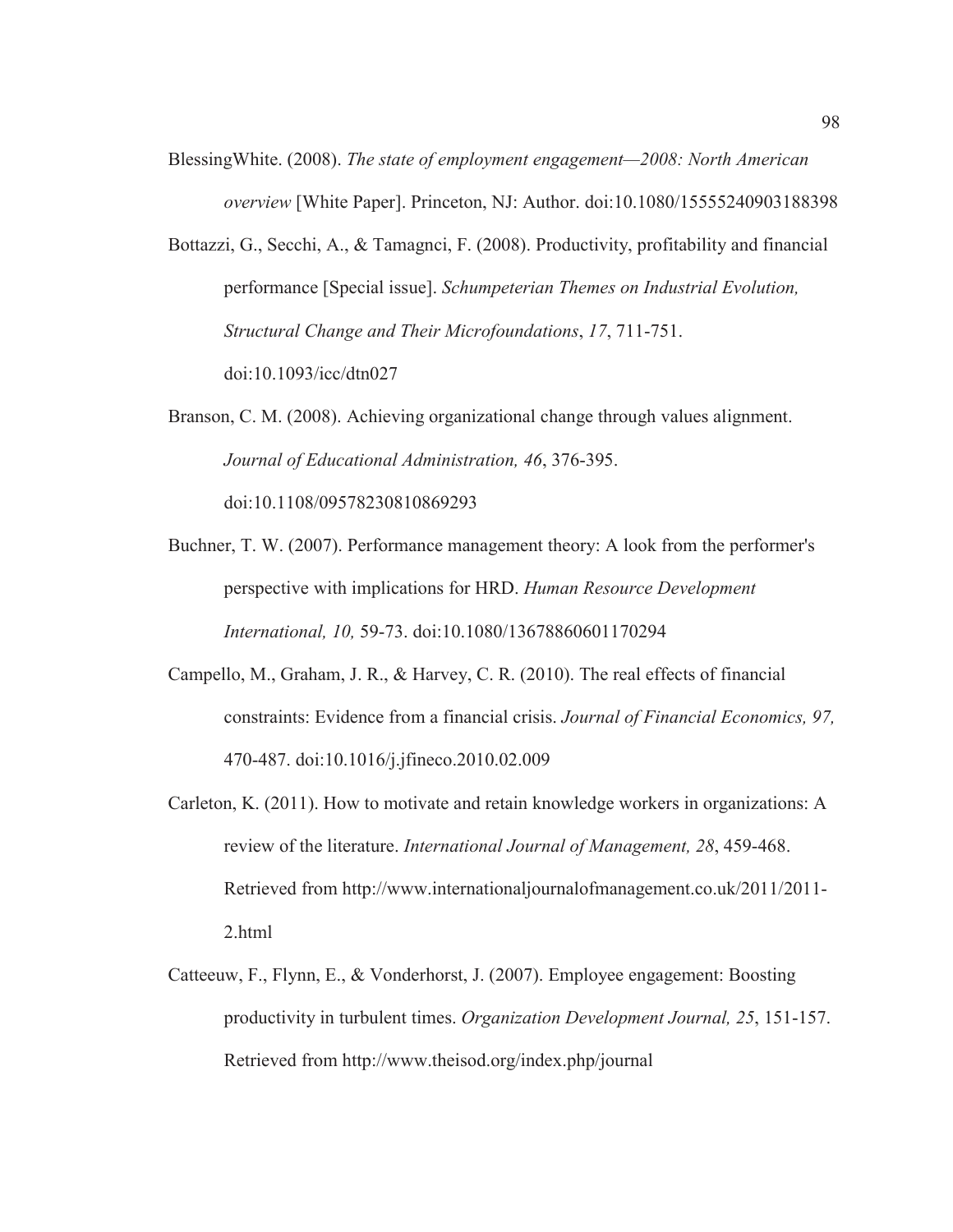Chughtai, A., & Buckley, F. (2008). Work engagement and its relationship with state and trait trust: A conceptual analysis. *Journal of Behavioral and Applied Management, 10*, 47-71. Retrieved from http://www.ibam.com/pubs/jbam/default.asp

Clarke, M. (2008). Understanding and managing employability in changing career contexts. *Journal of European Industrial Training, 32*, 258-284. doi:10.1108/03090590810871379

- Clarke, N. (2010). The impact of a training programme designed to target the emotional intelligence abilities of project managers. *International Journal of Project Management, 28*, 461-468. doi:10.1016/j.ijproman.2009.08.004
- Dainty, A., & Moore, D. (2007). Implementing a new performance management system within a project-based organization. *International Journal of Productivity and Performance Management, 56*, 60-75. doi:10.1108/17410400710717082
- Dalakoura, A. (2010). Differentiating leader and leadership development. *Journal of Management Development, 29*, 432-441. doi:10.1108/02621711011039204
- Davey, K. R. (2004). Cost and schedule control for engineering contracts. *Cost Engineering, 46*(9), 16-22. Retrieved from http://www.aacei.org/resources/ce/
- De Cuyper, N., & De Witte H. (2011). The management paradox: Self-rated employability and organizational commitment and performance. *Personnel Review 1, 40*, 152-172. doi:10.1108/00483481111106057

Deming, W. E. (1986). *Out of crisis*. Cambridge, MA: Cambridge University Press.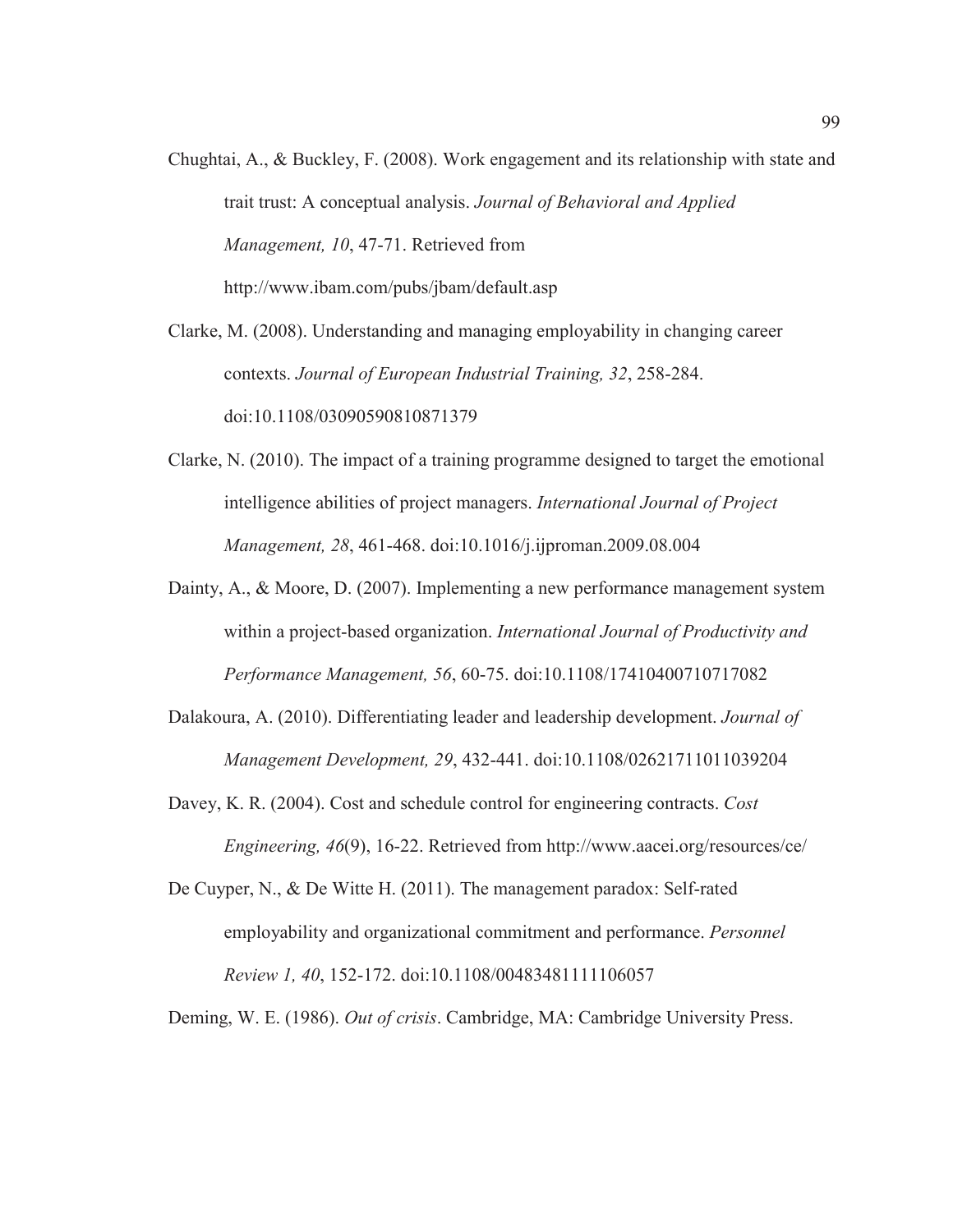- Dostaler, I. (2010). Avoiding rework in product design: Evidence from the aerospace industry. *International Journal of Quality & Reliability Management, 27*, 5-26. doi:10.1108/02656711011009281
- Eicher, J. P. (2006). Making strategy happen. *Performance Improvement, 45*(10), 31-37, 48. doi:10.1002/pfi.4930451028
- ElMaraghy, H., Azab, A., Schuh, G., & Pulz, C. (2009). Managing variations in products, processes and manufacturing systems. *CIRP Annals—Manufacturing Technology, 58*, 441-446. doi:10.1016/j.cirp.2009.04.001
- Emrouznejad, A., Anouze, A. L., & Thanassoulis, E. (2010). A semi-oriented radial measure for measuring the efficiency of decision making units with negative data, using DEA. *European Journal of Operational Research, 200*, 297-304. doi:10.1016/j.ejor.2009.01.001
- Erwin, D., & Garman, A. (2010). Resistance to organizational change: Linking research and practice. *Leadership & Organization Development Journal, 31*, 39-56. doi:10.1108/01437731011010371
- Farris, J. A., Van Aken, E. M., Doolen, T. L., & Worley, J. (2009). Critical success factors for human resource outcomes in kaizen events: An empirical study. *International Journal of Production Economics, 117*, 42-65. doi:10.1016/j.ijpe.2008.08.051
- Ferris, W. (2009). Leadership and appreciative inquiry in the spotlight. *Organization Management Journal, 6*(2), 65-66. doi:10.1057/omj.2009.16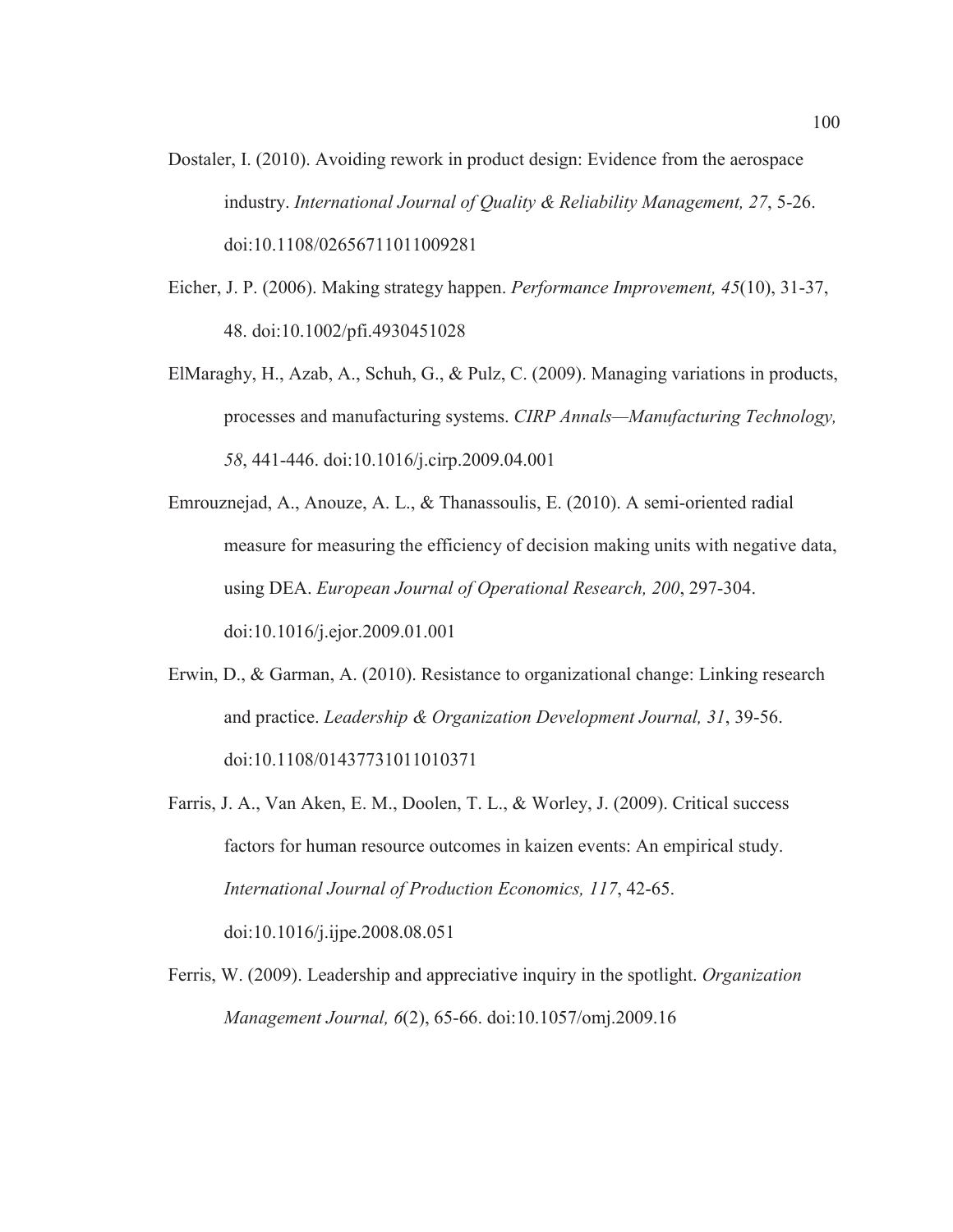- Fotopoulos, C. V., & Psomas, E. L. (2010). The structural relationships between TQM factors and organizational performance. *TQM Journal, 22*, 539-552. doi:10.1108/17542731011072874
- Frels, R. K., & Onwuegbuzie, A. J. (2013). Administering quantitative instruments with qualitative interviews: A mixed research approach. *Journal of Counseling & Development*, *91*, 184-194. doi:10.1002/j.1556-6676.2013.00085.x
- Fugate, M., Prussia, G., & Kinicki, A. (2012). Managing employee withdrawal during organizational change: The role of threat. *Journal of Management, 38*, 890-914. doi:10.1177/0149206309352881
- Fuller, J. B., Hester, K., Barnett, T., Beu, D., Frey, L., & Relyea, C. (2009). Extending the group engagement model: An examination of the interactive effects of prestige, respect, and employee role identity. *Journal of Managerial Issues, 21*, 119-139. Retrieved from http://news-business.vlex.com/vid/extendingengagement-examination-prestige-66431211
- Georgantzas, N. C., & Katsamakas, E. (2007). Disruptive innovation strategy effects on hard-disk maker population: A system dynamics study. *Information Resources Management Journal, 20*, 90-107. doi:10.4018/irmj.2007040106

Giffords, E. (2009). An examination of organizational commitment and professional commitment and the relationship to work environment, demographic and organizational factors. *Journal of Social Work, 9*, 386-404. doi:10.1177/1468017309346232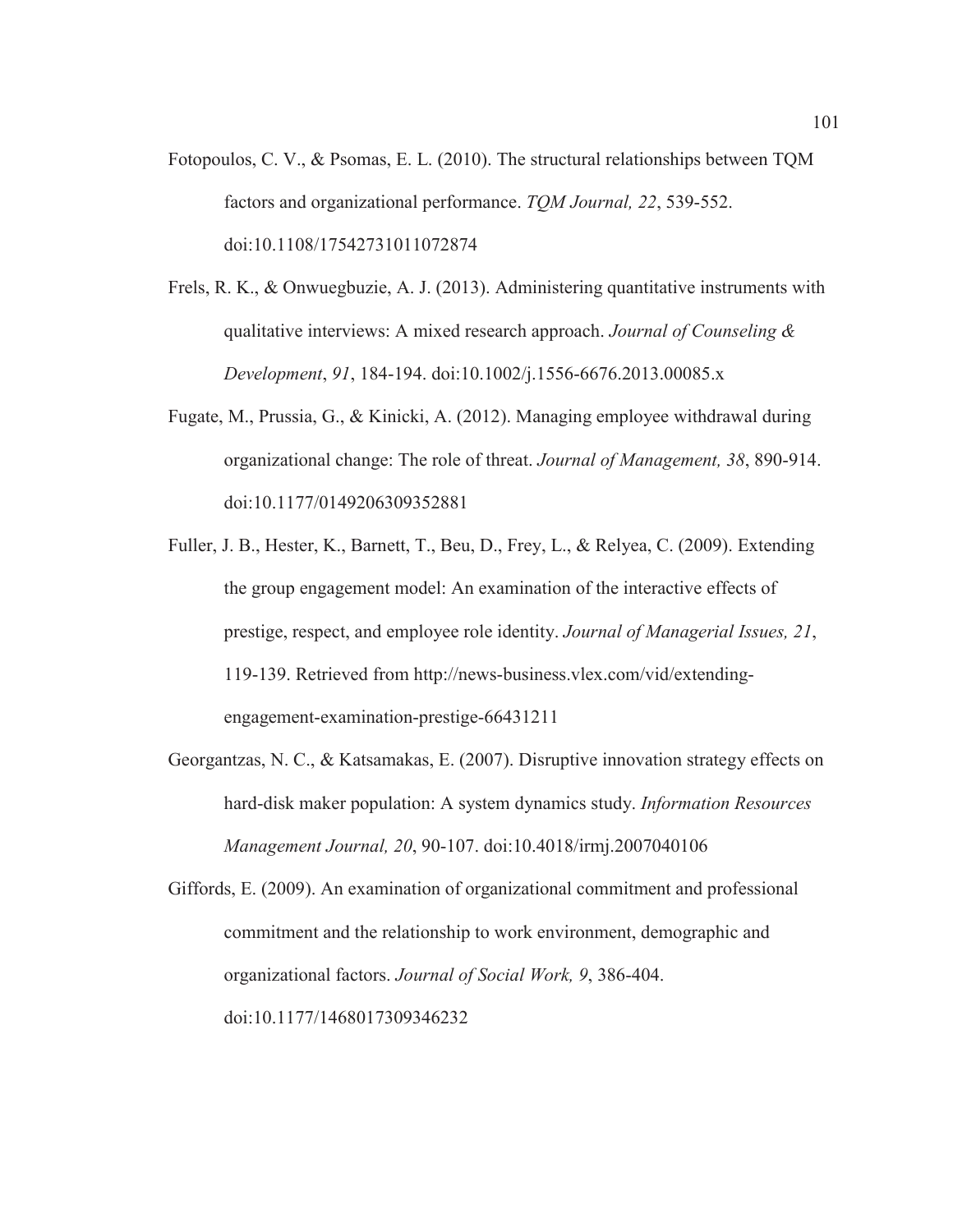- Gilson, L., & Mathieu, J. (2012). Empowerment—Fad or fab? A multilevel review of the past two decades of research. *Journal of Management, 38*, 1231-1281. doi:10.1177/0149206312438773
- Giorgi, A. (2008). Concerning a serious misunderstanding of the essence of the phenomenological method in psychology. *Journal of Phenomenological Psychology*, *39*, 33-58. doi:10.1163/156916208X311610
- Gnanaraj, M., Devadasan ,S., & Shalij, P. (2010). Current state maps on the implementation of lean and six-sigma paradigms and an exclusive model for deploying lean six-sigma in SMEs*. International Journal of Productivity and Quality Management, 5*, 286-309. doi:10.1504/IJPQM.2010.03207
- Gong, Y., Law, K. S., Chang, S., & Xin, K. R. (2009). Human resources management and firm performance: The differential role of managerial affective and continuance commitment. *Journal of Applied Psychology*, *94*, 263-275. doi:10.1037/a0013116
- González, T. F., & Guillén, M. (2008). Organizational commitment: A proposal for a wider ethical conceptualization of normative commitment. *Journal of Business Ethics*, *78*, 401-414. doi:10.1007/s10551-006-9333-9
- Gruman, J. A., & Saks, A. M. (2011). Performance management and employee engagement. *Human Resource Management Review, 21*, 123-136. doi:10.1016/j.hrmr.2010.09.004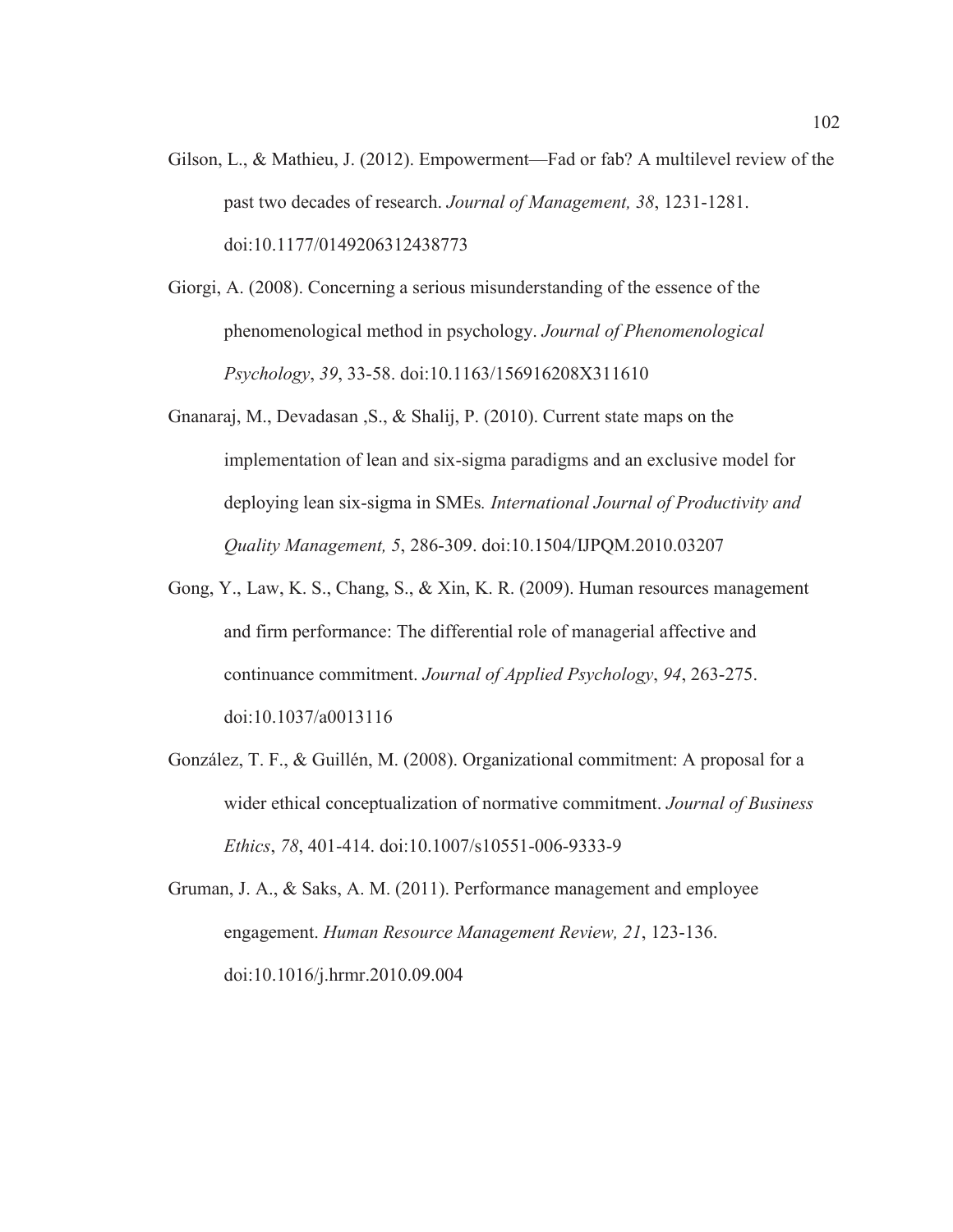- Guest, G., Arwen, B., & Johnson L. (2006). How many interviews are enough? An experiment with data saturation and variability. *Field Methods*, *18*, 59-82. doi:10.1177/1525822X05279903
- Hamnett, M., & Baker, A. (2012). Building a bridge to the professions: Establishing higher apprenticeships as a recognised alternative route to high skill careers in the professional services. *Higher Education, Skills and Work-based Learning*, *2*, 322- 329. doi:10.1108/20423891211271728
- Harlow, H. (2008). The effect of tacit knowledge on firm performance. *Journal of Knowledge Management, 12*, 148-163. doi:10.1108/13673270810852458
- Hartwell, J. K., & Roth, G. (2010). Doing more with less at Ariens: A leadership and transformation case study. *Organization Management Journal, 7*(2), 89-109. doi:10.1057/omj.2010.16
- Heger, B. (2007). Linking the employee value proposition (EVP) to employee engagement and business outcomes: Preliminary findings from a linkage research pilot study. *Organization Development Journal, 25*, 121-134. Retrieved from http://www.theisod.org/index.php/journal
- Hong, Y., Catano, V. M., & Liao, H. (2011). Leader emergence: The role of emotional intelligence and motivation to lead. *Leadership & Organization Development Journal*, *32*, 320-343. doi:10.1108/01437731111134625
- Hopkins, P. E. (2007). Thinking critically and creatively about focus groups. *Area, 39*, 528-535. doi:10.1111/j.1475-4762.2007.00766.x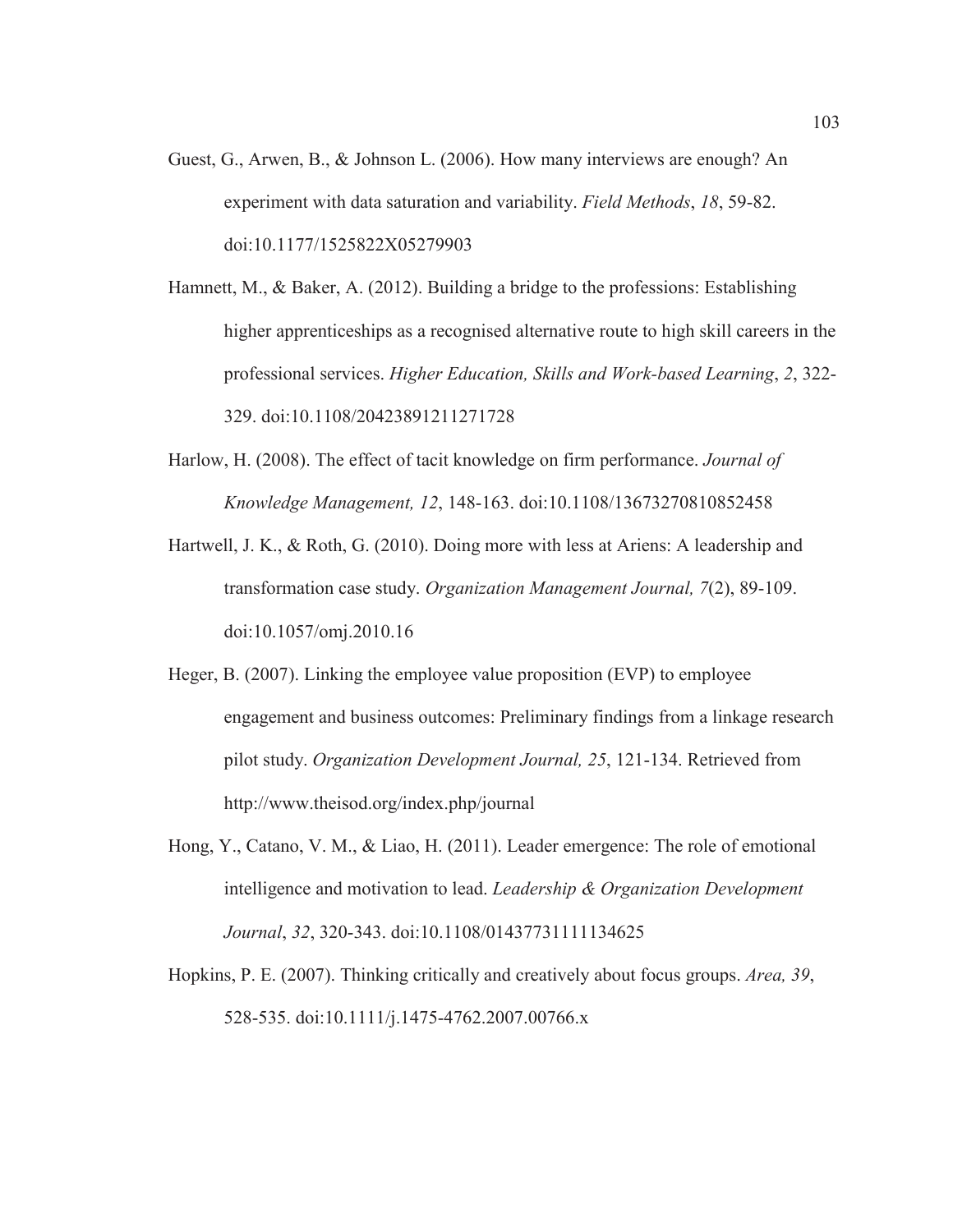- Hur, Y., van den Berg, P. T., & Wilderom, C. P. M. (2011). Transformational leadership as a mediator between emotional intelligence and team outcomes. *Leadership Quarterly, 22*, 591-603. doi:10.1016/j.leaqua.2011.05.002
- Isern, J., & Pung, C. (2007, June). Harnessing energy to drive organizational change. *McKinsey Quarterly,* 1-4. doi:10.1108/01437731011010371
- Ishikawa, K. (1985). *What is quality control? The Japanese way*. Englewood Cliff, NJ: Prentice-Hall.
- Jepsen, A. L., & Eskerod, P. (2009). Stakeholder analysis in projects: Challenges in using current guidelines in the real world. *International Journal of Project Management, 27*, 335-343. doi:10.1016/j.ijproman.2008.04.002
- Jonsen, K., & Jehn, K. (2009). Using triangulation to validate themes in qualitative studies. *Qualitative Research in Organizations and Management: An International Journal*, *4*, 123-150. doi:10.1108/17465640910978391
- Juran, J. (1988). *Juran on planning for quality*. New York, NY: Free Press.
- Kahn, W. (1990). Psychological conditions of personal engagement and disengagement at work. *Academy of Management Journal, 33*, 692-724. doi:10.2307/256287
- Kahn, W. (1992). To be fully there: Psychological presence at work. *Human Relations, 45*, 321-349. doi:10.1177/001872679204500402

Kainen, T. (2010). Gemini systems: Managing from the middle in a high-tech company. *Journal of Business Case Studies, 6*(3), 85-94. Retrieved from http://journals.cluteonline.com/index.php/JBCS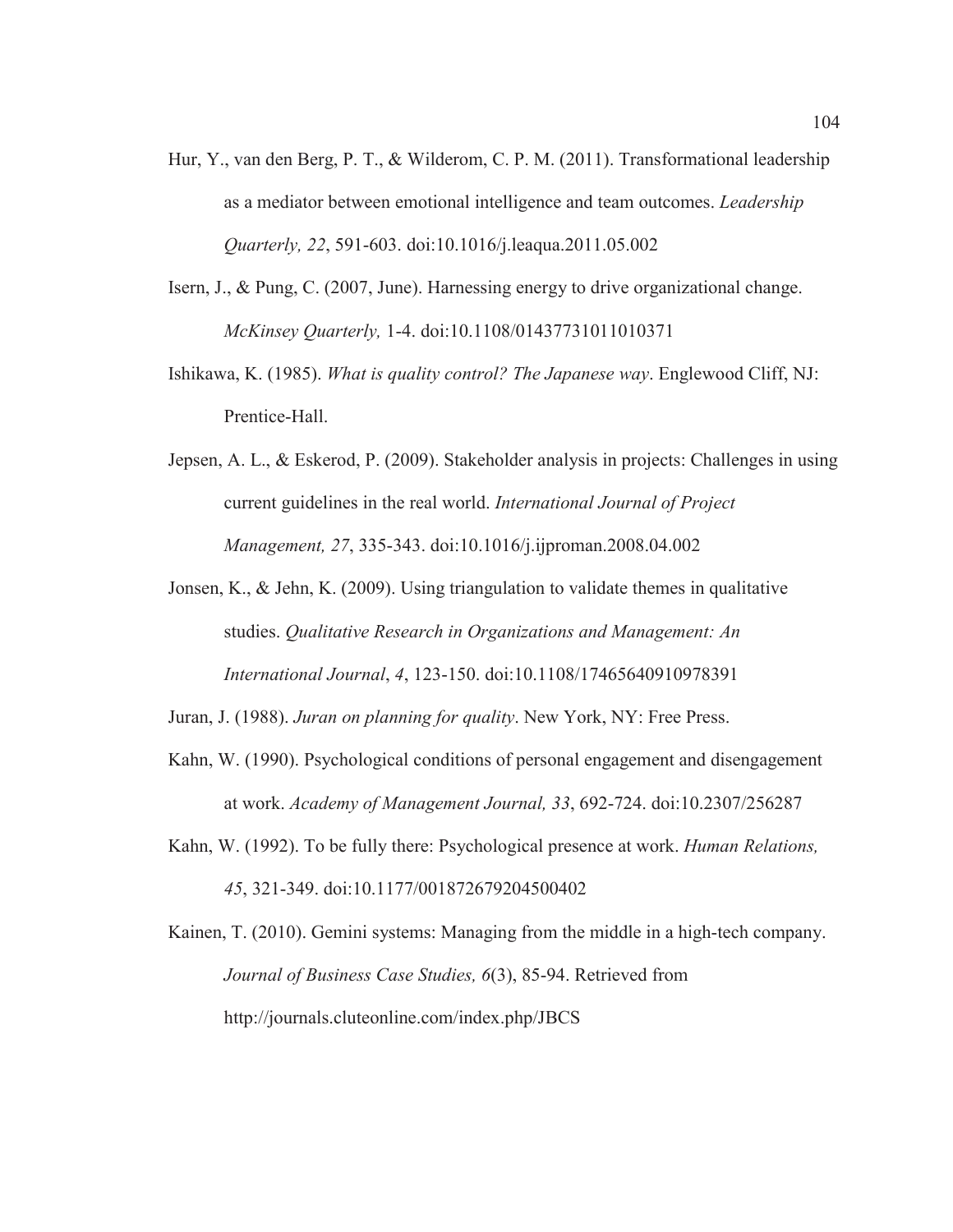- Kennedy, E., & Daim, T. (2010). A strategy to assist management in workforce: Evaluation and program planning. *Evaluation and Program Planning, 33*, 468- 476. doi:10.2979/ESJ.2006.5.1.43
- Kline, W. B. (2008). Developing and submitting credible qualitative manuscripts. *Counselor Education and Supervision*, *47*(4), 210-217. doi:10.1002/j.1556- 6978.2008.tb00052.x
- Kumar, B., & Giri, V. (2009). Effect of age and experience on job satisfaction and organizational commitment. *ICFAI Journal of Organizational Behavior*, *8*, 28-36. Retrieved from http://www.iupindia.in/Organizational\_Behavior.asp
- Leonard, D. C. (2008). The impact of learning goals on emotional, social, and cognitive intelligence competency development. *Journal of Management Development, 27*, 109-128. doi:10.1108/02621710810840794
- Levay, C. (2010). Charismatic leadership in resistance to change. *Leadership Quarterly, 21*, 127-143. doi:10.1016/j.leaqua.2009.10.010
- Lian, Y. H., & Van Landeghem, H. H. (2007). Analyzing the effects of lean manufacturing using a value stream mapping-based simulation generator. *International Journal of Production Research*, *45*, 3037-3058. doi:10.1080/00207540600791590
- Lichtenstein, B. B., & Plowman, D. A. (2009). The leadership of emergence: A complex systems leadership theory of emergence at successive organizational levels. *Leadership Quarterly, 20*, 617-630. doi:10.1016/j.leaqua.2009.04.006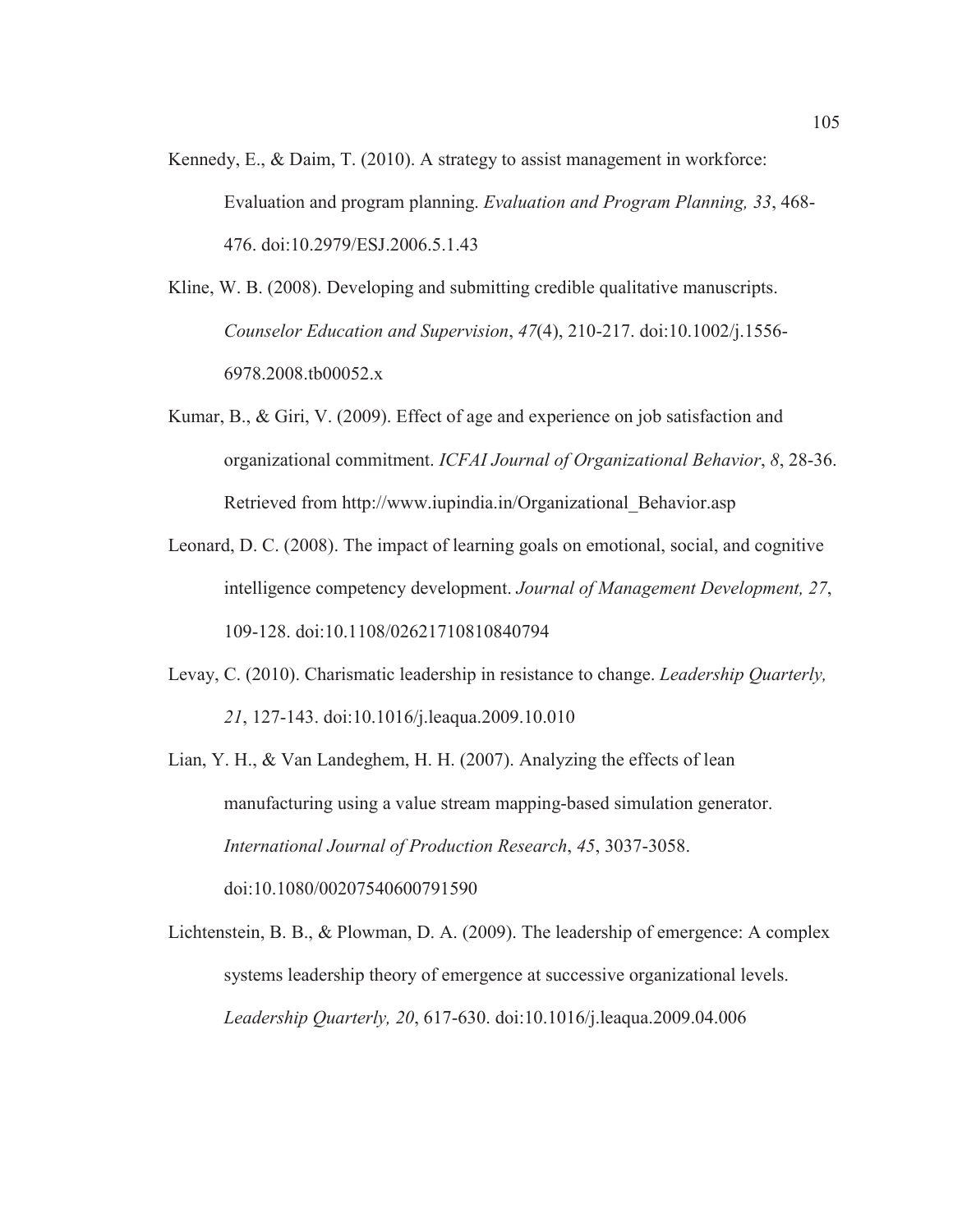- Lüscher, L. S., & Lewis, M. W. (2008). Organizational change and managerial sense making: Working through paradox. *Academy of Management Journal, 51*, 221- 240. doi:10.5465/AMJ.2008.31767217
- Macgowan, M. J., & Newman, F. L. (2005). Factor structure of the group engagement measure. *Social Work Research, 29*, 107-118. doi:10.1093/swr/29.2.107
- Macmillan-Kang, D., Stewart, J., & Kim, H. (2011). The effects of perceived external prestige, ethical organizational climate, and leader-member exchange (LMX) quality on employees' commitments and their subsequent attitudes. *Personnel Review*, *40*, 761-784. doi:10.1108/00483481111169670

Marais, D., & Perkins, J. (2012). Enhancing employability through self-assessment. *Procedia—Social and Behavioral Sciences, 46*, 4356-4362. doi:10.1016/j.sbspro.2012.06.254

- Markos, S., & Sridevi, M. (2010). Employee engagement: The key to improving performance. *International Journal of Business and Management, 5*(12), 89-96. Retrieved from http://www.ccsenet.org/journal/index.php/ijbm/article/view/6745
- Martelli, P. F., Stimmler, M. K., & Roberts, K. H. (2012). Organizational behavior. In V. S. Ramachandran (Ed.), *Encyclopedia of human behavior* (2nd ed., pp. 757-764). San Diego, CA: Academic Press. doi:10.1016/B978-0-12-375000-6.00263-9
- Matthews, N. (2008). Conflicting perceptions and complex change: Promoting websupported learning in an arts and social sciences faculty. *Learning, Media, & Technology, 33*, 35-44. doi:10.1080/17439880701868846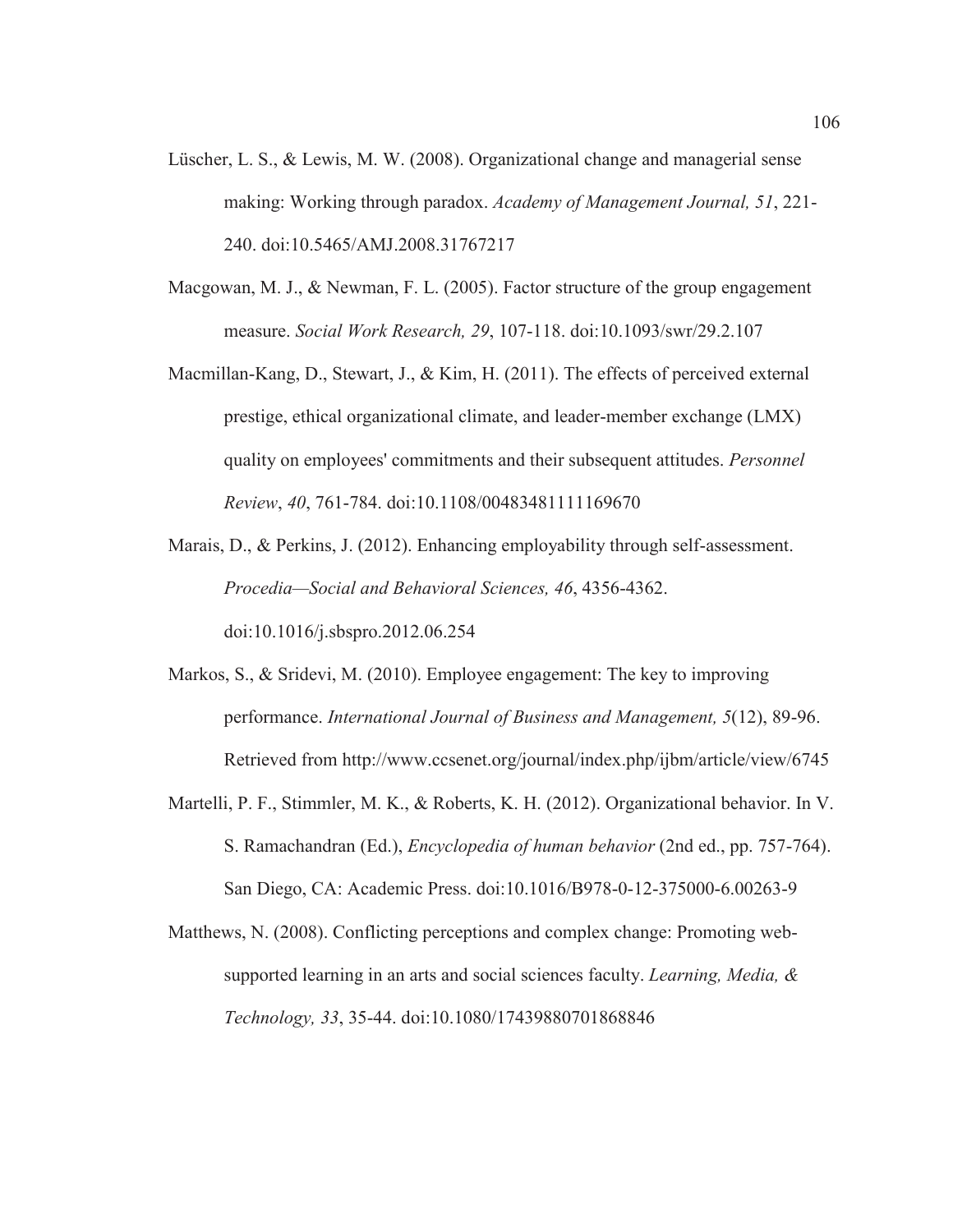- McCuiston, V. E., & DeLucenay, A. (2010). Organization Development Quality Improvement Process: Progress Energy's Continuous Business Excellence Initiative. *Journal of Business Case Studies 6*(6), 7-18. Retrieved from http://www.cluteonline.com/journals
- McConnell, J., Nunnally, B. K., & McGarvey, B. (2011). Meeting specifications is not good enough: The Taguchi loss function. *Journal of Validation Technology, 17*(2), 38-42. Retrieved from http://www.ivtnetwork.com/
- McDeavitt, J. T., Wade, K. E., Smith, R. E., & Worsowicz, G. (2012). Understanding change management. *PM R, 4*(2), 141-143. doi:10.1016/j.pmrj.2011.12.001
- Meyer, J. P., & Allen, N. J. (1991). A three-component conceptualization of organizational commitment. *Human Resource Management Review*, *1*, 61-89. doi:10.1016/1053-4822(91)90011-Z
- Meyer, J. P., & Parfyonova, N. M. (2010). Normative commitment in the workplace: A theoretical analysis and re-conceptualization. *Human Resource Management Review*, *20*, 283-294. doi:10.1016/j.hrmr.2009.09.001
- Meyer, J. P., Stanley, L. J., & Parfyonova, N. M. (2011). Employee commitment in context: The nature and implication of commitment profiles. *Journal of Vocational Behavior*, *80*, 1-16. doi:10.1016/j.jvb.2011.07.002

Mischen, P., & Jackson, S. (2008). Connecting the dots: Applying complexity theory, knowledge management and social network analysis to policy implementation. *Public Administration Quarterly, 32*, 314-338. Retrieved from http://www.spaef.com/paq.php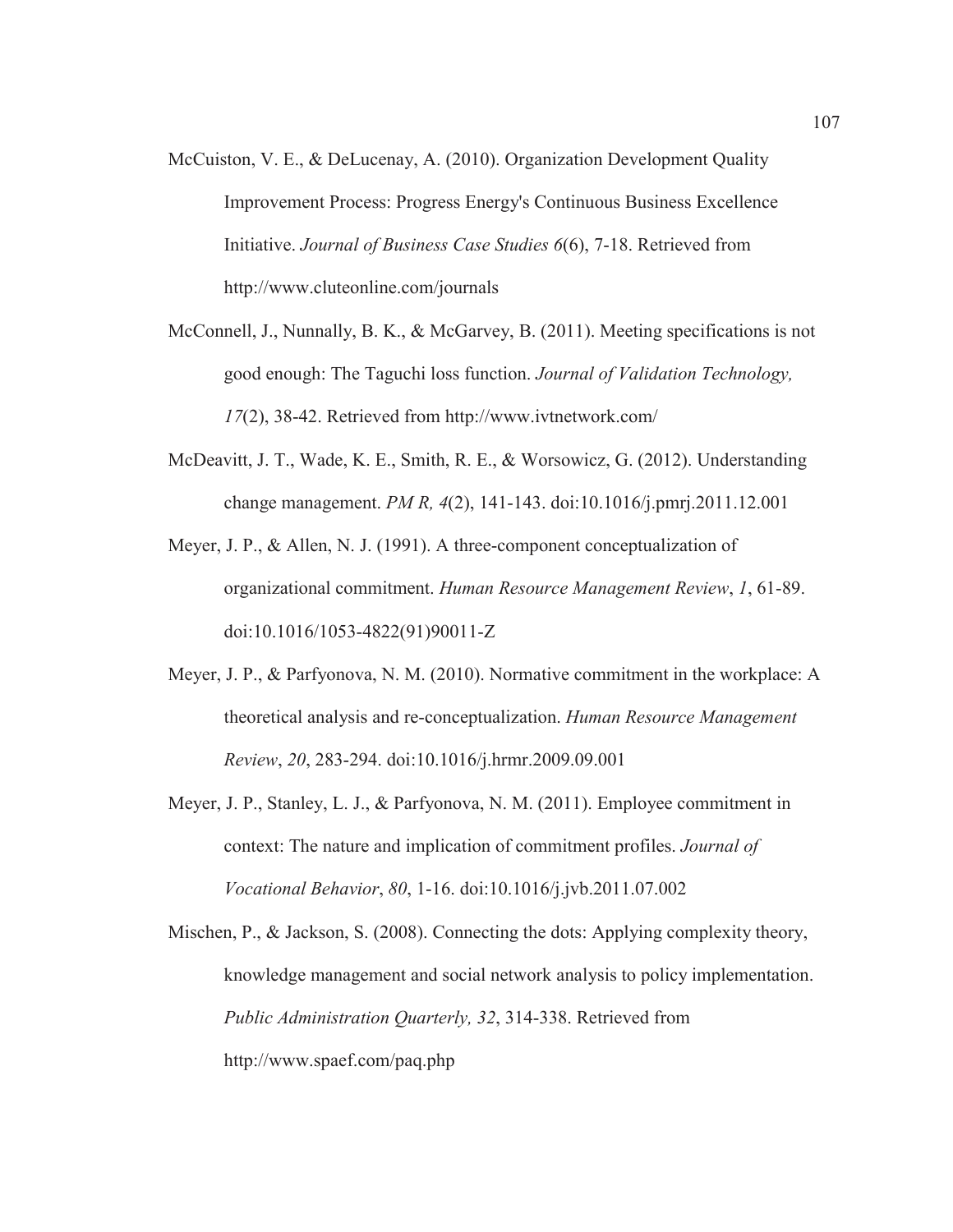- Mitchell, J. R., & Shepherd, D. A. (2010). To thine own self be true: Images of self, images of opportunity, and entrepreneurial action. *Journal of Business Venturing, 25*, 138-154. doi:10.1016/j.jbusvent.2008.08.001
- Morrison, E. E., Burke, I. C., & Greene, L. (2007). Meaning in motivations: Does your organization need an inner life? *Journal of Health & Human Services Administration*, *30*, 98-115. Retrieved from http://www.ncbi.nlm.nih.gov/pubmed /17557698
- Moustakas, C. (1994). *Phenomenological research methods*. Thousand Oaks, CA: Sage.
- Muller, P., Genta, G., Barbato, G., De Chiffre, L., & Levi, R. (2012). Reaming process improvement and control: An application of statistical engineering. *CIRP Journal of Manufacturing Science and Technology, 5*(3), 196-201. doi:10.1016/j.cirpj.2012.07.005
- Nadler, J. T., Cundiff, N. L., Lowery, M. R., & Jackson, S. (2010). Perceptions of organizational attractiveness. *Management Research Review, 33*, 865-876. doi:10.1108/01409171011070297
- Neo, B. S. (2008). Business process reengineering, empowerment and work monitoring. *Business Process Management Journal, 14*, 609-628. doi:10.1108/14637150810903020
- Neuman, W. L. (2007). *Social research methods* (6th ed.). Upper Saddle River, NJ: Prentice Hall.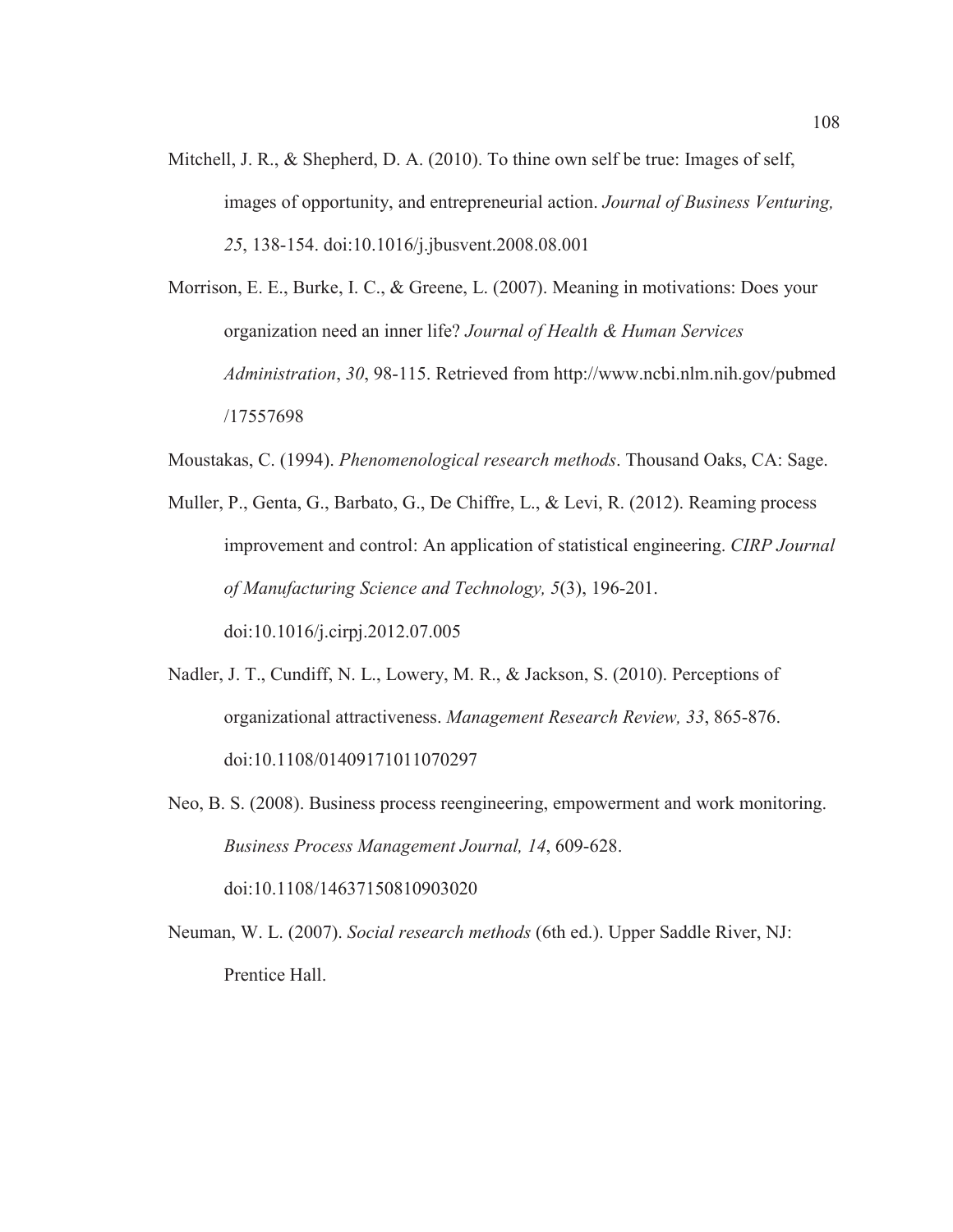- Neumann, W. P., Eklund, J. J., Hansson, B. B., & Lindbeck, L. L. (2010). Effect assessment in work environment interventions: A methodological reflection. *Ergonomics*, *53*, 130-137. doi:10.1080/00140130903349914
- Patnayakuni, R., & Ruppel, C. P. (2010). A socio-technical approach to improving the systems development process. *Information Systems Frontiers, 12*, 219-234. doi:10.1007/s10796-008-9093-4
- Patton, M. Q. (2002). *Qualitative research and evaluation methods* (3rd ed.). Thousand Oaks, CA: Sage.
- Pedrycz, W., Russo, B., & Succi, G. (2011). A model of job satisfaction for collaborative development processes. *Journal of Systems and Software, 84*, 739-752. doi:10.1016/j.jss.2010.12.018
- Perkel, S. E. (2004). Primal leadership: Realizing the power of emotional intelligence. *Consulting to Management, 15*(3), 56-57. Retrieved from http://www.emsnetwork.com/OtherResources/c2m.htm
- Pettersen, K. A., Mcdonald, N., & Engen, O. A. (2010). Rethinking the role of social theory in socio-technical analysis: A critical realist approach to aircraft maintenance. *Cognition, Technology & Work, 12*(3), 181-191. doi:10.1007/s10111-009-0133-8
- Petty, N. J., Thomson, O. P., & Stew, G. (2012). Ready for a paradigm shift? part 2: Introducing qualitative research methodologies and methods. *Manual Therapy, 17*(5), 378-384. doi:10.1016/j.math.2012.03.004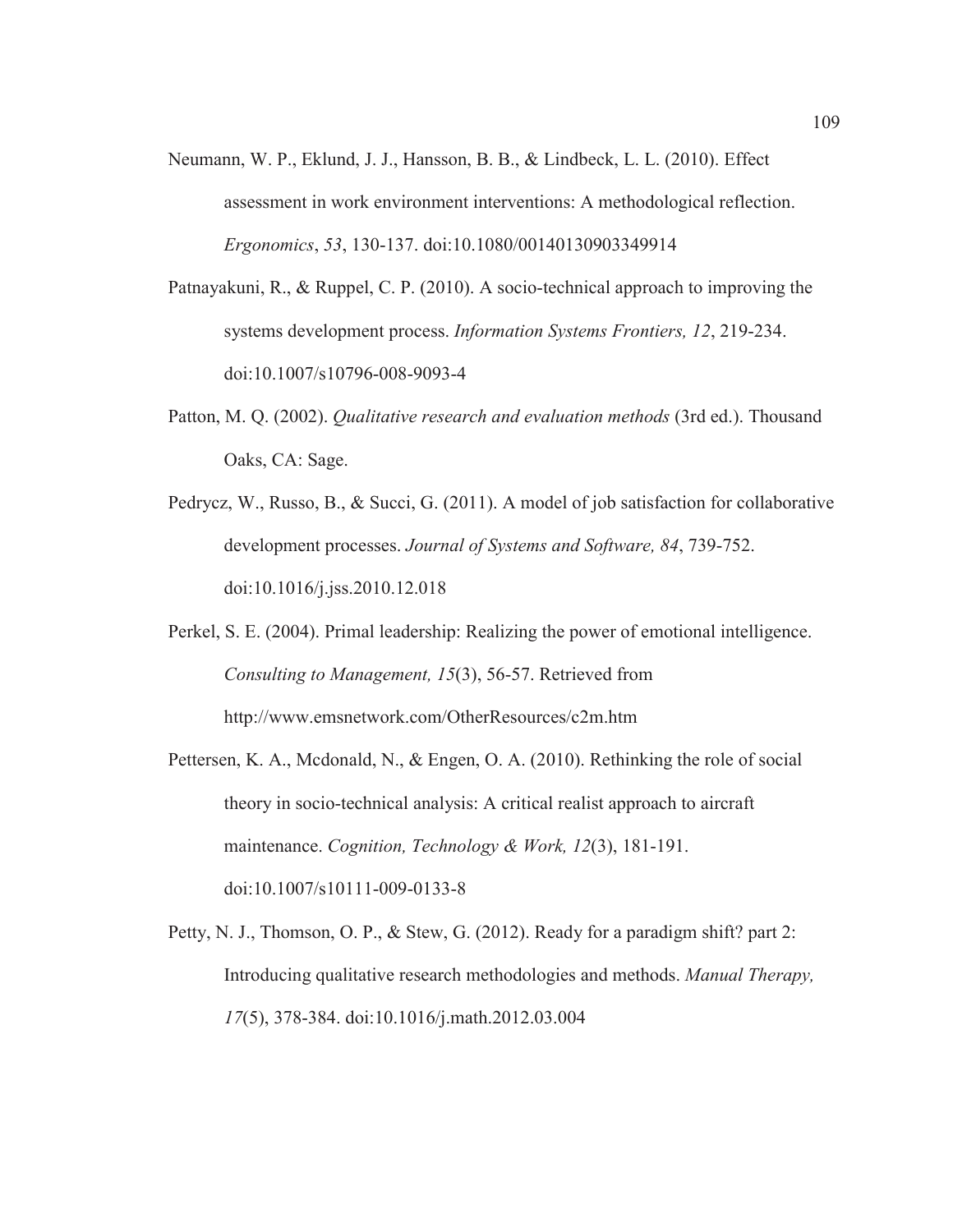- Podsakoff, N., Whiting, S., Podsakoff, M., & Mishra, P. (2011). Effects of organizational citizenship behaviors on selection decisions in employment interviews. *Journal of Applied Psychology, 96*, 310-326. doi:10.1037/a0020948
- Powell, W. R. (2007). The impact of managerial leadership in strategic direction on organizational effectiveness. *Futurics, 31*, 1-32. Retrieved from http://www.mnfuturists.org/Futurics/FuturicsCover.htm
- Pryor, G., Toombs, L., Cooke, J., & Humphreys, J. H. (2011). Strategic quality management: The role of process ownership, management and improvement. *International Journal of Business Excellence, 4*, 420-439. doi:10.1504/IJBEX.2011.04106
- Richman, A. (2006). Everyone wants an engaged workforce how can you create it? *Workspan, 49,* 36-39. doi:10.1177/1523422311431220
- Riggio, R. E., & Lee, J. (2007). Emotional and interpersonal competencies and leader development. *Human Resource Management Review, 17*, 418-426. doi:10.1016/j.hrmr.2007.08.008
- Robinson, A. G., & Schroeder, D. M. (2009). The role of front-line ideas in lean performance improvement. *Quality Management Journal, 16*(4), 27-40. Retrieved from http://asq.org/pub/qmj
- Rothbard, N. P. (2001). Enriching or depleting? The dynamics of engagement in work and family roles. *Administrative Science Quarterly*, *46,* 655-684. doi:10.2307/3094827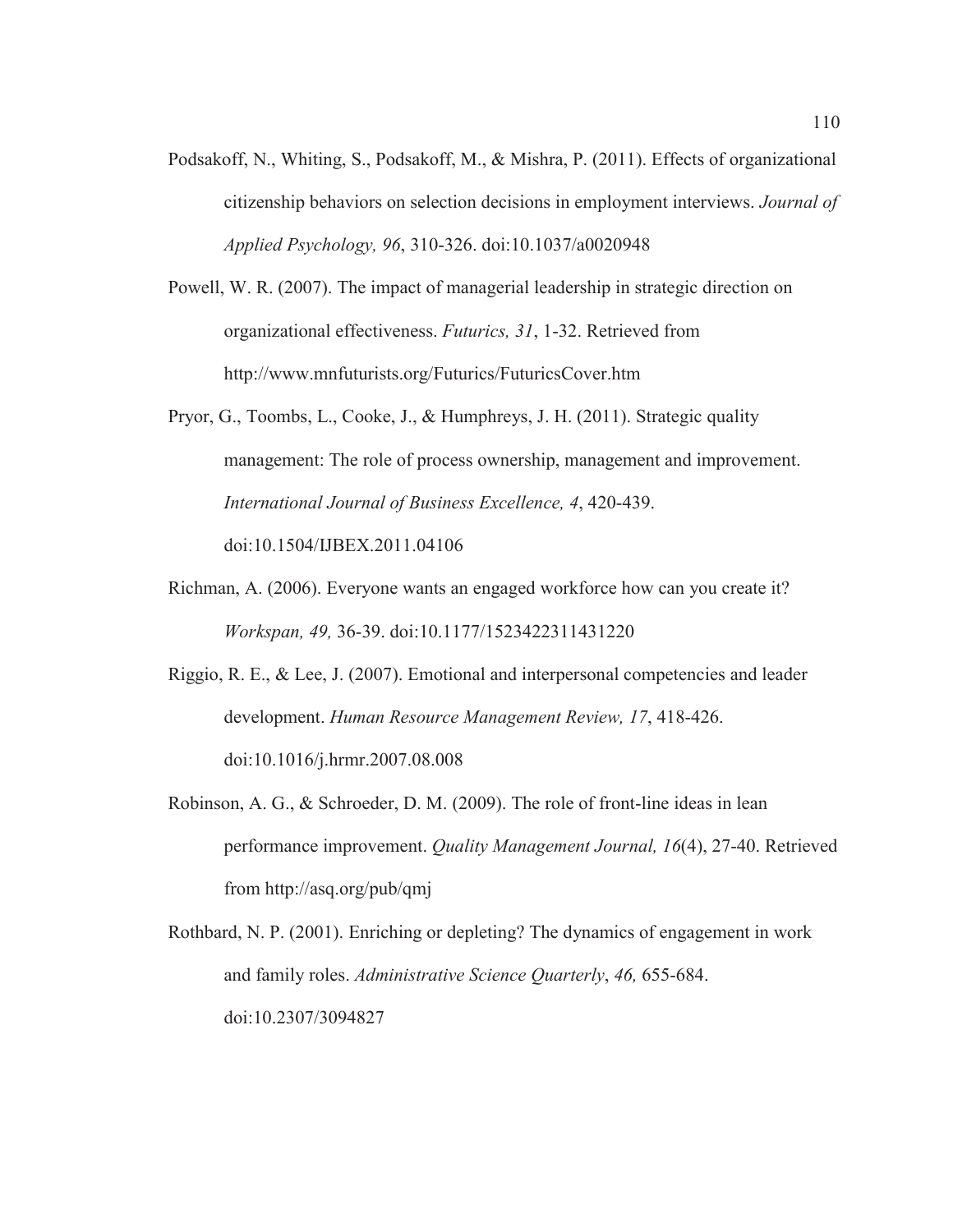- Sabharwal, M. (2011). Job satisfaction patterns of scientists and engineers by status of birth. *Research Policy*, *40*, 853-863. doi:10.1016/j.respol.2011.04.002
- Saparnis, G., Bersenaite, J., & Saparniene, D. (2009). Psychosemantics of employees' images when identifying the dimensions of changes and successful organization. *Engineering Economics, 5*, 67-78. Retrieved from http://www.inzeko.ktu.lt /index.php/EE
- Scherrer, P., Sheridan, L., Sibson, R., Ryan, M. M., & Henley, N. (2010). Employee engagement with a corporate physical activity program: The global corporate challenge. *International Journal of Business Studies, 18*, 125-139. Retrieved from http://ecu.edu.au/faculties/business-and-law/research-activity/internationaljournal-of-business-studies
- Schiuma, G., Carlucci, D., & Sole, F. (2012). Applying a systems thinking framework to assess knowledge assets dynamics for business performance improvement. *Expert Systems With Applications, 39*, 8044-8050. doi:10.1016/j.eswa.2012.01.139
- Schultze, U., & Avital, M. (2011). Designing interviews to generate rich data for information systems research. *Information and Organization, 21*, 1-16. doi:10.1016/j.infoandorg.2010.11.001
- Senge, P., Smith, B., Kruschmitz, N., Laur, J., & Schley, S. (2008). *The necessary revolution: How individuals and organizations are working together to create a sustainable world*. New York, NY: Doubleday.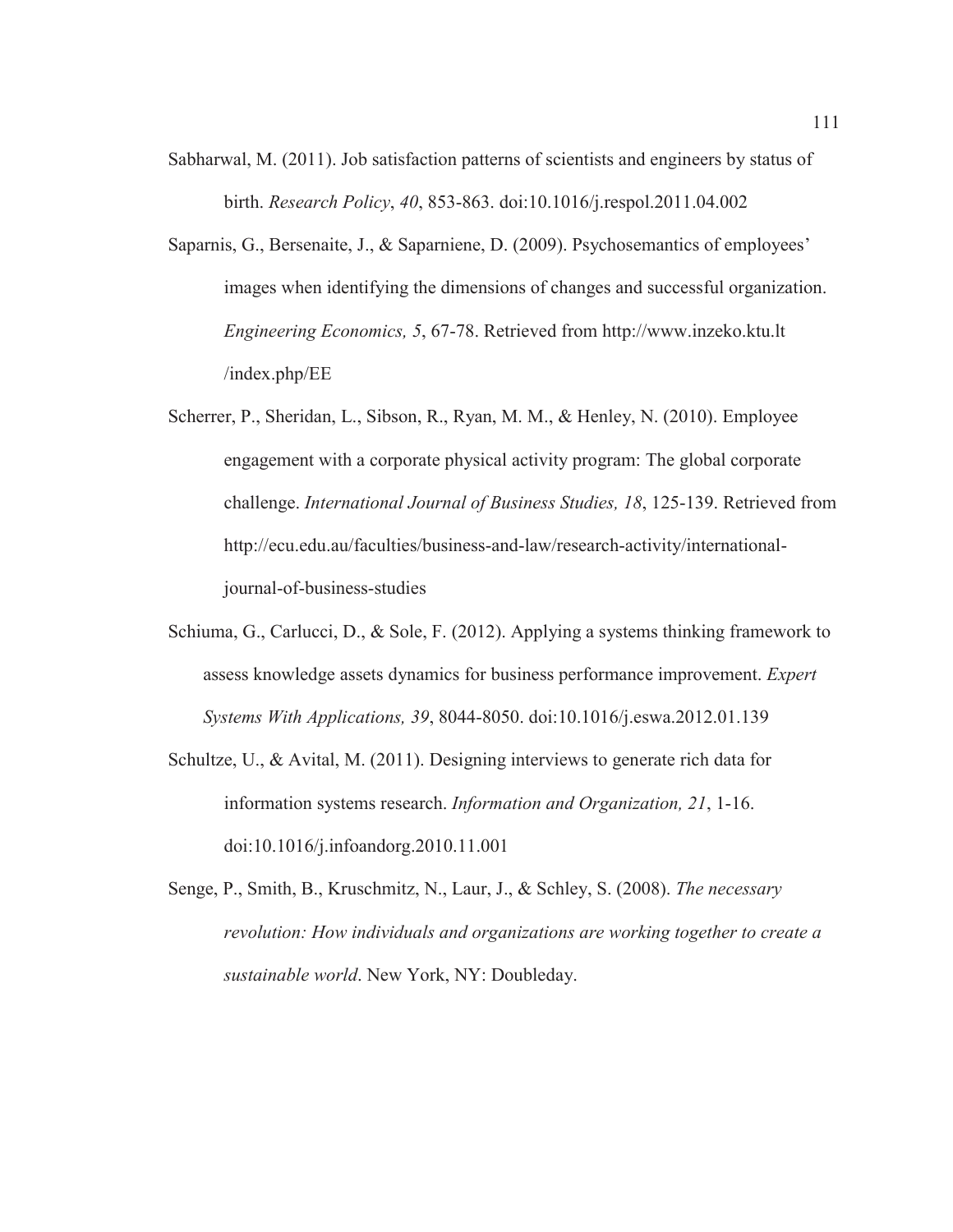- Shafer, S. M., & Moeller, S. B. (2012). The effects of Six Sigma on corporate performance: An empirical investigation. *Journal of Operations Management, 30*, 521-532. doi:10.1016/j.jom.2012.10.002
- Shetty, P. (2010). Conventional innovation isn't enough. *Appropriate Technology, 37*(3), 8-9. Retrieved from http://www.researchinformation.co.uk/aptearchindex.php
- Shetty, S., Componation, P., Gholston, S., & Utley, D. (2010). Assessing the extent of lean implementation in an organization. *IIE Annual Conference Proceedings,* 1-6. Retrieved from http://www.iienet.org/Landing.aspx?id=18834
- Shuck, M. B., & Wollard, K. K. (2008). Employee engagement: Motivating and retaining tomorrows workforce. *New Horizons in Adult Education & Human Resource Development, 22*, 48-53. Retrieved from http://education.fiu.edu/newhorizons /past\_issues.html
- Shucka, B., Reio, T., & Rocco, T. (2011). Employee engagement: An examination of antecedent and outcome variables. *Human Resource Development International, 14*, 427-445. doi:10.1080/13678868.2011.601587
- Skarzauskiene, A. (2010). Managing complexity: Systems thinking as a catalyst of the organization performance. *Measuring Business Excellence, 14*(4), 49-64. doi:10.1108/13683041011093758
- Skarzynski, P., & Rufat-Latre, J. (2011). Lessons to jumpstart disruptive innovation. *Strategy & Leadership, 39*, 5-10. doi:10.1108/10878571111095367
- Slack, F., Orife, J., & Anderson, F. (2010). Effects of commitment to corporate vision on employee satisfaction with their organization: An empirical study in the United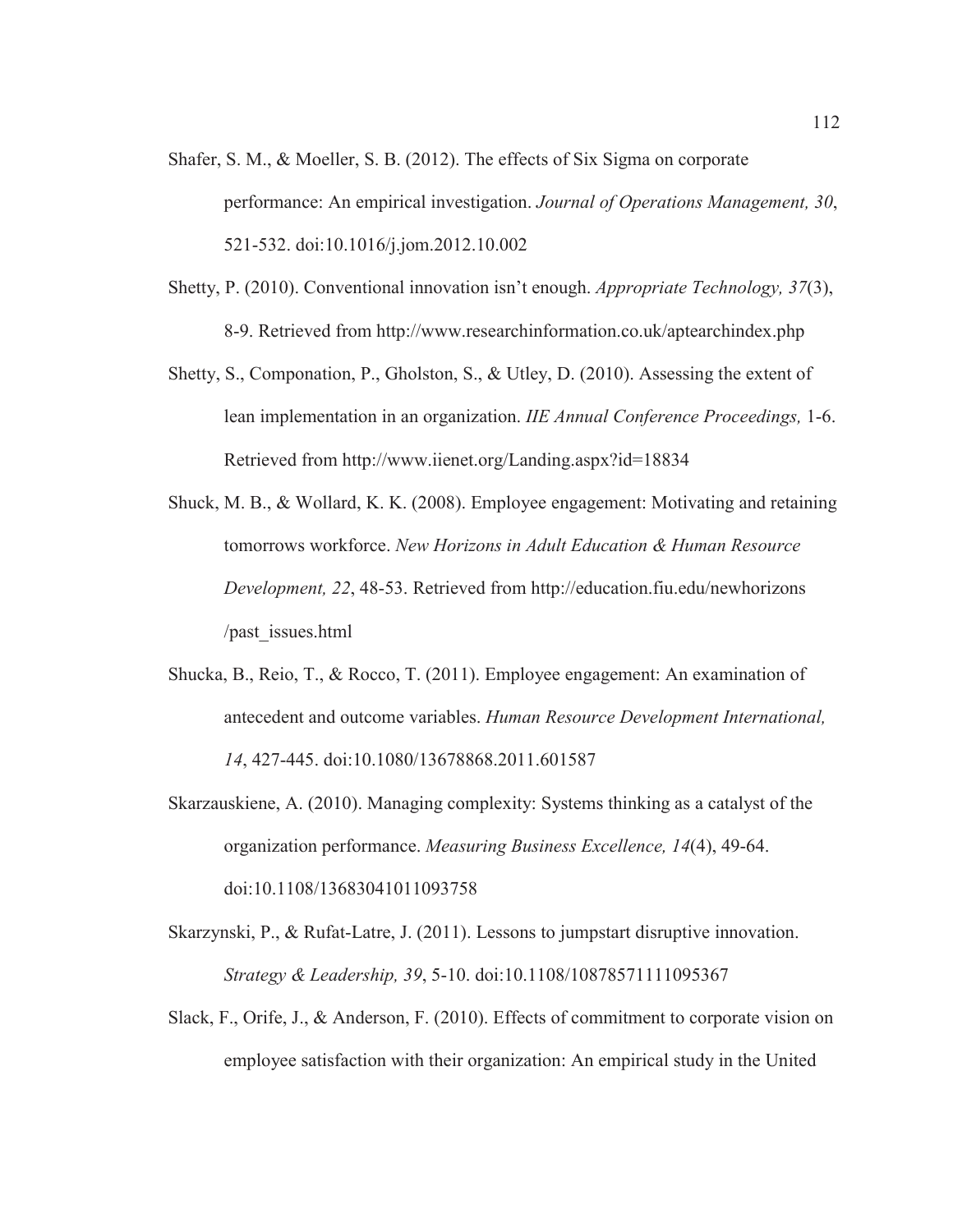States. *International Journal of Management, 27*, 421-436, 579. Retrieved from http://www.internationaljournalofmanagement.co.uk/

- Somech, A., Desivilya, H., & Lidogoster, H. (2009). Team conflict management and team effectiveness: The effects of task interdependence and team identification. *Journal of Organizational Behavior*, *30*, 359-378. doi:10.1002/job.537
- Sutton, I. (2010). *Process risk and reliability management*. Oxford, England: William Andrew. doi:10.1016/B978-1-4377-7805-2.10012-2
- Swinton-Douglas, V. (2010). *A phenomenological study of employee engagement in the workplace: The employee perspective* (Doctoral dissertation). Available from ProQuest Digital Dissertations database. (ATT 3421055)
- Theeke, H., & Mitchell, J. B. (2008). Financial implications of accounting for human resources using a liability model. *Journal of HRCA: Human Resource Costing & Accounting, 12*, 124-137. doi:10.1108/14013380810889556
- Tremblay, M. A., Blanchard, C. M., Taylor, S., Pelletier, L. G., & Villeneuve, M. (2009). Work extrinsic and intrinsic motivation scale: Its value for organizational psychology research. *Canadian Journal of Behavioural Science/Revue Canadienne Des Sciences Du Comportement, 41*(4), 213-226. doi:10.1037/a0015167
- U.S. Department of Commerce Bureau of Economic Analysis. (2009). Gross domestic profit analysis 2009. Retrieved from http://www.bea.gov
- Vandenberghe, C., Bentein, K., Michon, M., Chebat, J., Tremblay, M., & Flis, J. (2007). An examination of the role of perceived support and employee commitment it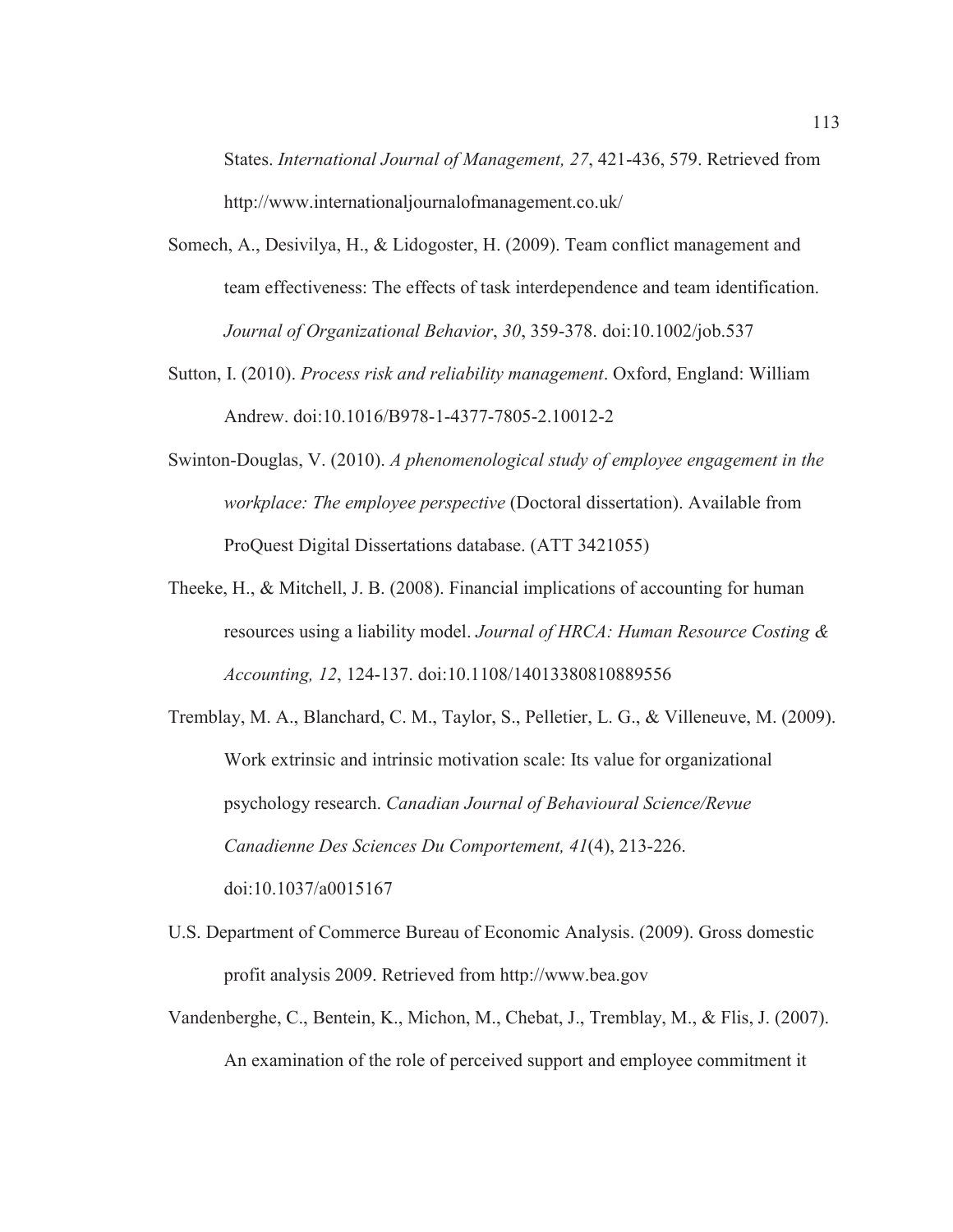employee-customer encounters. *Journal of Applied Psychology*, *92*, 1177-1187. doi:10.1037/0021-9010.92.4.1177

Van Manen, M. (2007). Phenomenology of practice. *Phenomenology & Practice*, *1,* 11- 30. Retrieved from http://phandpr.org

Van Vugt, M., Hogan, R., & Kaiser, R. (2008). Leadership, followership, and evolution: Some lessons from the past. *American Psychologist, 63*(3), 182-196. doi:10.1037/0003-066X.63.3.182

- Villara, E., & Albertína, P. (2010). .It is who 'knows' you" the positions of university students regarding intentional investment in social capital. *Studies in Higher Education, 35*, 137-154. doi:10.1080/03075070902957080
- Wallis, N. C., Yammarino, F. J., & Feyerherm, A. (2011). Individualized leadership: A qualitative study of senior executive leaders. *Leadership Quarterly*, *22*, 182-206. doi:10.1016/j.leaqua.2010.12.015
- Wang, C. L., Indridason, T., & Saunders, M. K. (2010). Affective and continuance commitment in public private partnership. *Employee Relations*, *32*, 396-417. doi:10.1108/01425451011051613
- Westover, J. H., Westover, A. R., & Westover, L. A. (2010). Enhancing long-term worker productivity and performance. *International Journal of Productivity and Performance Management, 59*, 372-387. doi:10.1108/17410401011038919
- White House Office of Management and Budget. (2012). OMB report pursuant to the Sequestration Transparency Act of 2012. Retrieved from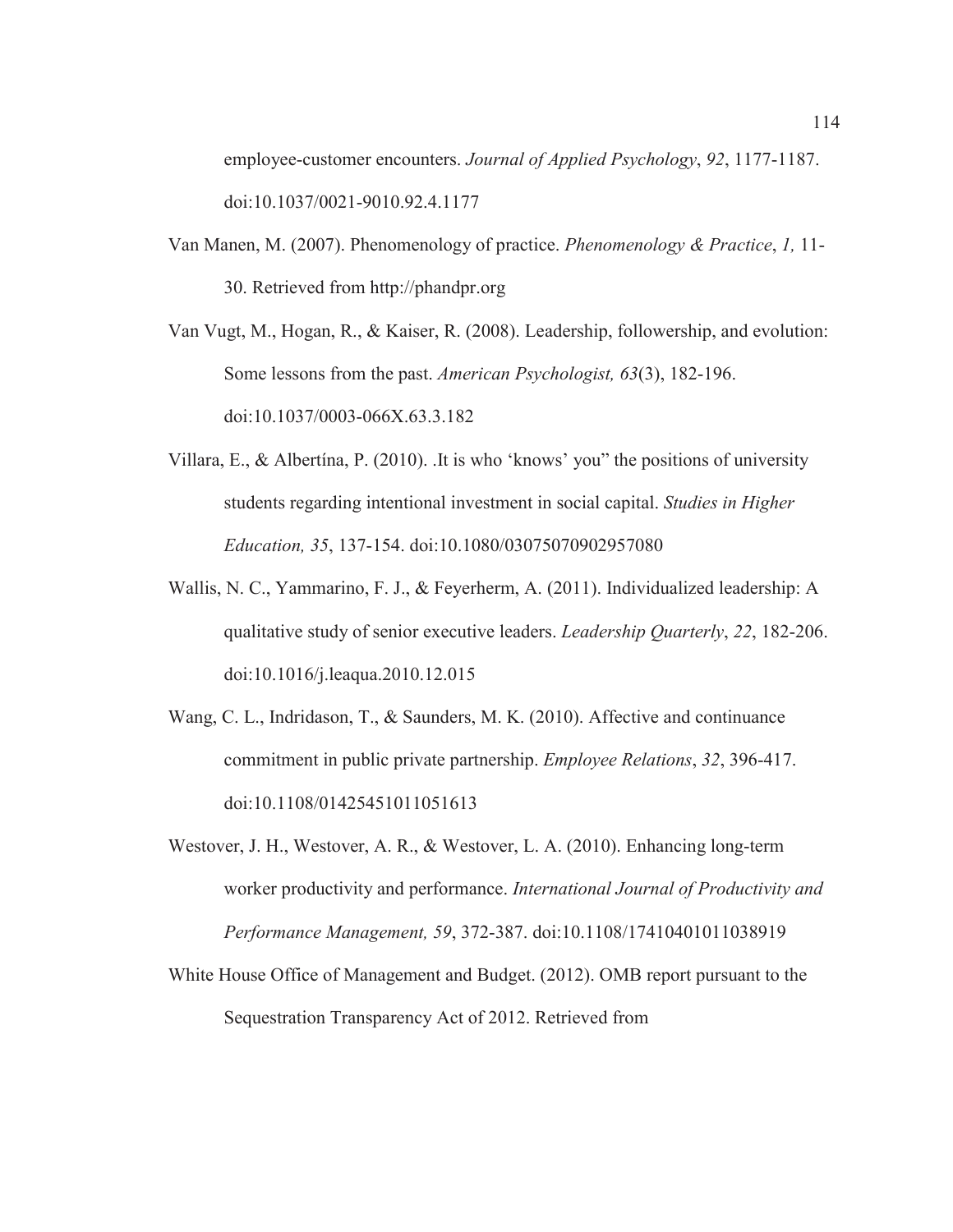http://www.whitehouse.gov/sites/default/files/omb/assets/legislative\_reports/stare port.pdf

Woodward, A. (2009). Engaging frontline workers in times of organizational change. *Public Administration Review, 69*, 25-28. doi:10.1111/j.1540-6210.2008.01937.x

Zigarmi, D., Nimon, K., Houson, D., Witt, D., & Dieh, J. L. (2009). Beyond engagement: Toward a framework and operational definition for employee work passion. *Human Resource Development Review, 8*, 300-326. doi:10.1177/1534484309338171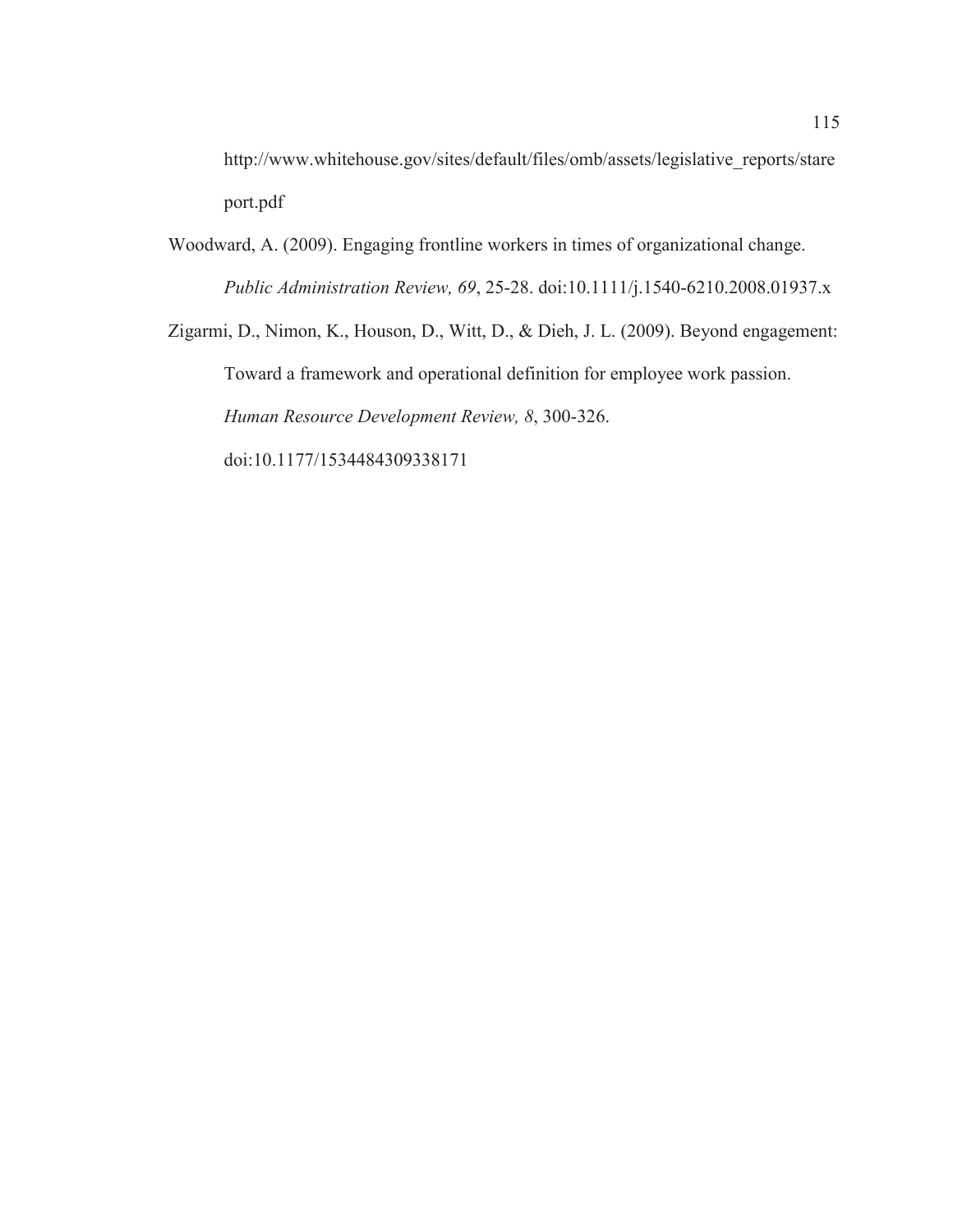#### Appendix A: Interview Questions

The interview questions for this study were modeled from Swinton-Douglas (2010) and will be as follows:

- Q1. How do you define employee engagement?
- Q2. In your role, what keeps you fully engaged in your tasks?
- Q3. In your role, how and why do employees become disengaged in their task?
- Q4. Does the work in your current role motivate you? How?
- Q5. Do you feel job satisfaction affect your engagement level? How?
- Q6. How does your engagement level affect your decision to remain with the company?
- Q7. What gives your work meaning in your role?
- Q8. How would you describe the role of leadership in employee engagement?
- Q9. How do you believe employees can be reengaged?
- Q10. What affect and influence do disengaged employees have in the organization?
- Q11. How does trust and respect in the organization and leadership affect employee engagement?
- Q12. What is your overall, perception of employee engagement?
- Q13. How would you describe the relationship between employee engagement and organizational performance?
- Q14. What affect does employee engagement have on productivity?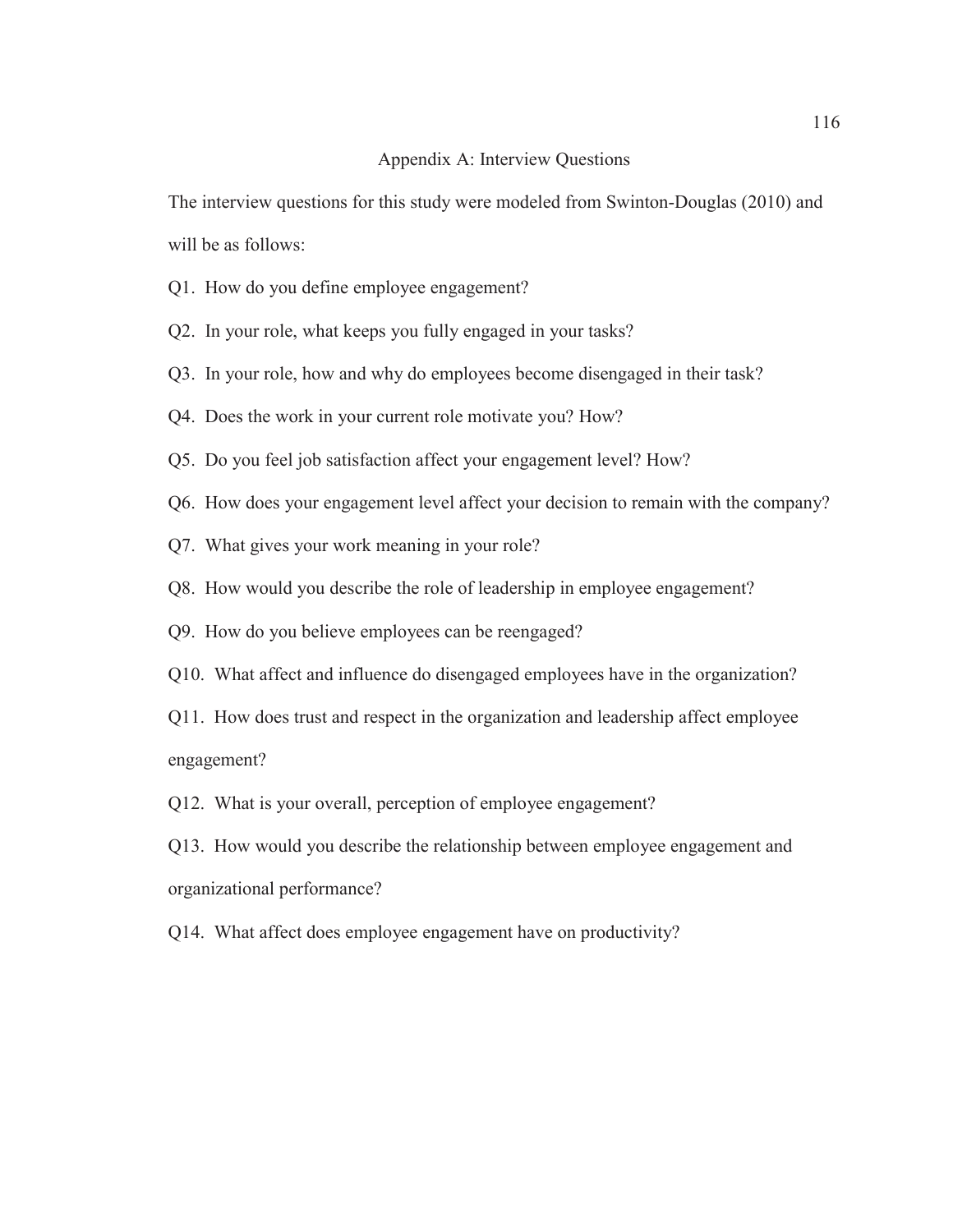### Appendix B: Informed Consent

You are invited to take part in a research study of Increasing Productivity through Employee Engagement. The researcher is inviting salaried employee that work a global aerospace defense company in the southwest region of the United States comprised of entry-level to midgrade employees responsible for performing daily tactical and strategic operations with 1 year or greater tenure with the company.

The selected employees will have experience working in a project management environment in which cost and schedule are primary contributing factors to complete the targeted objectives of a project. This form is part of a process called "informed consent" to allow you to understand this study before deciding whether to take part.

A researcher named Wayne Richards Jr, who is a doctoral student at Walden University, is conducting this study. You may already know the researcher as a Program Manager, but this study is separate from that role.

#### **Background Information:**

The purpose of this study is to explore the perceptions and personal experiences of employees affect productivity and the financial performance of an organization.

#### **Procedures:**

If you agree to be in this study, you will be asked to:

- · Participate in one 30-minute face-to-face interview
- · Allow the researcher to record the interview for transcribing the results
- · Answer 14 interview questions to the best of your ability

Verify the written transcript for accuracy and respond via email Here are some sample questions: Q1: How do you define employee engagement?  $Q2$ : In your role, where  $Q3$ : In your role, where  $Q3$ : In your role, where  $Q3$ : In your role, where  $Q3$ : In your role, keeps you fully engaged in your tasks? become disengaged in their task?

#### **Voluntary Nature of the Study:**

This study is voluntary. Everyone will respect your decision of whether or not you choose to be in the study. No one will treat you differently if you decide not to be in the study. If you decide to join the study now, you can still change your mind later. You may stop at any time.

#### **Risks and Benefits of Being in the Study:**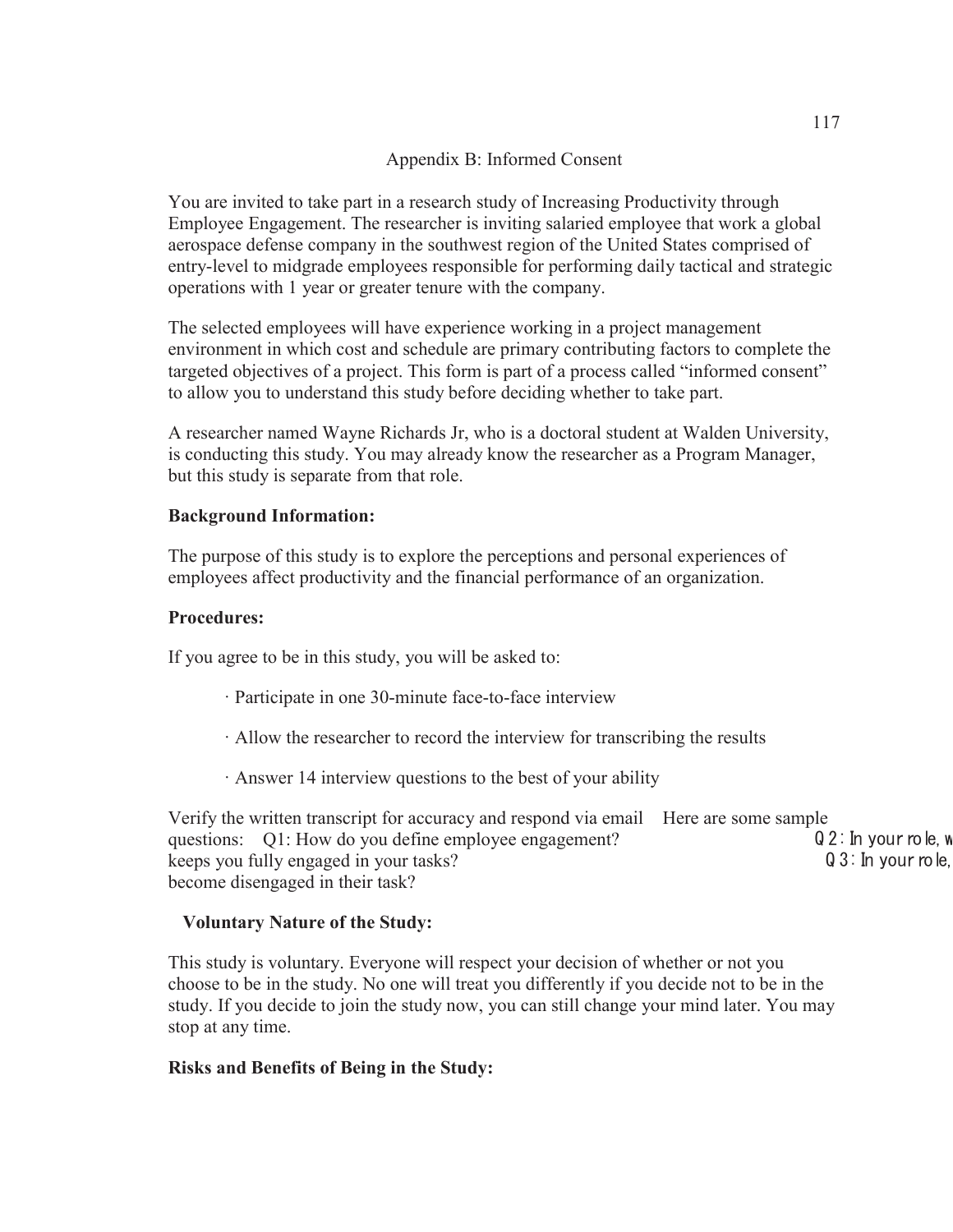Being in this type of study involves some risk of the minor discomforts that can be encountered in daily life, such as fatigue, stress or becoming upset. Being in this study would not pose risk to your safety or wellbeing. Understanding how employee engagement could lead to an in increase the performance of day-to- day tasks. Increasing employee engagement increases productivity has positive impact on the financial performance of a company.

### **Payment:**

Participants will receive a \$10 gift card as a thank you gift for participating in this study. The thank you gift is a notion of good jester for taking the time out of your busy schedule to participate in a 30-minute interview. You will receive the gift card upon completion or withdrawal during the face-to-face interview.

### **Privacy:**

Any information you provide will be kept confidential. The researcher will not use your personal information for any purposes outside of this research project. Also, the researcher will not include your name or anything else that could identify you in the study reports. Every participant will be assigned a participant code P1-P20 to protect his or her identity. The audio and written data will be kept secure on an encrypted thumb drive for 5 years after the study is complete. Data will be kept for a period of at least 5 years, as required by the university. The thumb drive will be destroyed after the 5-year period.

#### **Contacts and Questions:**

You may ask any questions you have now. Or if you have questions later, you may contact the researcher via cell phone 520-979-5145 or email way need to the 1906-1914-1914 or email. you want to talk privately about your rights as a participant, you can call Dr. Leilani Endicott. She is the Walden University representative who can discuss this with you. Her phone number is 1-800-925-3368. Extension 1210. Walden University's approval number for this study is **10-26-12-0165871** and it expires on **October 25, 2013.**

The researcher will give you a copy of this form to keep for your records via a scanned email within 24hrs of signing the consent form. The consent form will be kept in a fireproof lock for a period of 5 years.

#### **Statement of Consent:**

I have read the above information and I feel I understand the study well enough to make a decision about my involvement. By signing below, I understand that I am agreeing to the terms described above.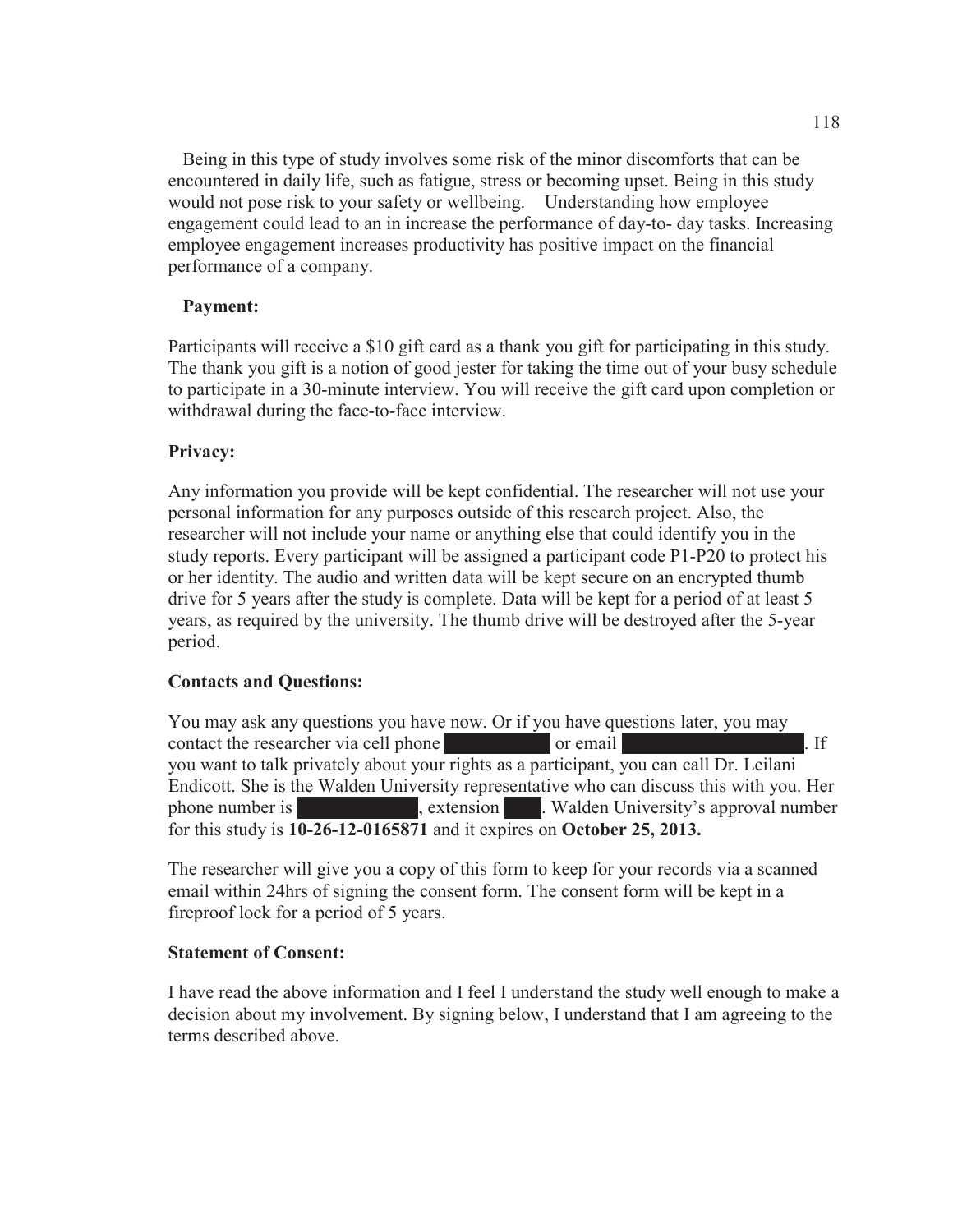Printed Name of Participant

Date of consent

Participant's Signature

Researcher's Signature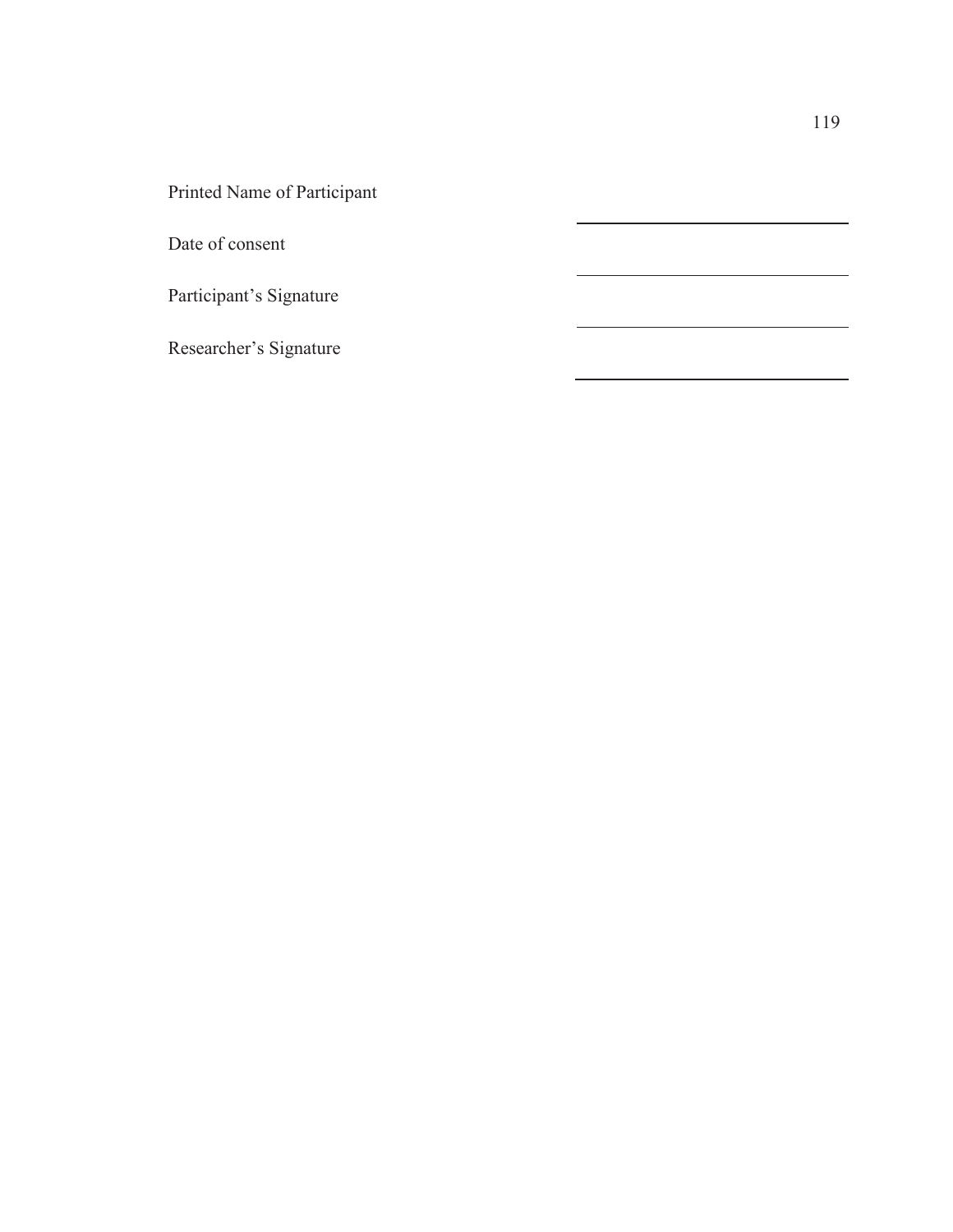# Appendix C: Invariant Constituent Tables

| Table 1                                    |  |
|--------------------------------------------|--|
| Q1. How do you define employee engagement? |  |

| Invariant constituent                                                                                    | No. of<br>participants<br>describing<br>this | $%$ of<br>participants<br>describing<br>this | Participants<br>describing this<br>experience |
|----------------------------------------------------------------------------------------------------------|----------------------------------------------|----------------------------------------------|-----------------------------------------------|
| Continuing, active                                                                                       | experience                                   | experience                                   |                                               |
| involvement in and<br>commitment to job duties<br>Employee involvement and<br>participation in decision- | 8                                            | 40                                           | P1, P8, P9, P11, P12,<br>P15, P17, P18        |
| making processes,                                                                                        |                                              |                                              |                                               |
| management giving and                                                                                    |                                              |                                              |                                               |
| receiving feedback from<br>employees on work processes<br>and environment                                | 5                                            | 25                                           | P3, P10, P13, P19,<br>P <sub>20</sub>         |
| Employees are actively part<br>of a team, communication is                                               |                                              |                                              |                                               |
| facilitated at all levels, goals                                                                         |                                              |                                              | P4, P7, P8, P11, P15,                         |
| are shared                                                                                               | $\tau$                                       | 35                                           | P <sub>16</sub> , P <sub>17</sub>             |
| Employees are committed to                                                                               |                                              |                                              |                                               |
| company's goals and success,                                                                             |                                              |                                              |                                               |
| feel sense of ownership                                                                                  | $\overline{4}$                               | 20                                           | P3, P7, P14, P19                              |
| Employees are working at a                                                                               |                                              |                                              |                                               |
| high productivity level                                                                                  | 3                                            | 15                                           | P1, P6, P16                                   |
| Employees feel personal                                                                                  |                                              |                                              |                                               |
| motivation and/or enjoyment                                                                              |                                              |                                              |                                               |
| in the job, separate from                                                                                |                                              |                                              |                                               |
| compensation                                                                                             | 3                                            | 15                                           | P1, P2, P7                                    |
| Employees understand their                                                                               |                                              |                                              |                                               |
| work duties and have the                                                                                 |                                              |                                              |                                               |
| appropriate background and                                                                               |                                              |                                              |                                               |
| skills to execute them                                                                                   | $\overline{2}$                               | 10                                           | P5, P12                                       |
| Employees feel appreciated,                                                                              |                                              |                                              |                                               |
| valued, morale is high                                                                                   | $\overline{2}$                               | 10                                           | P <sub>12</sub> , P <sub>16</sub>             |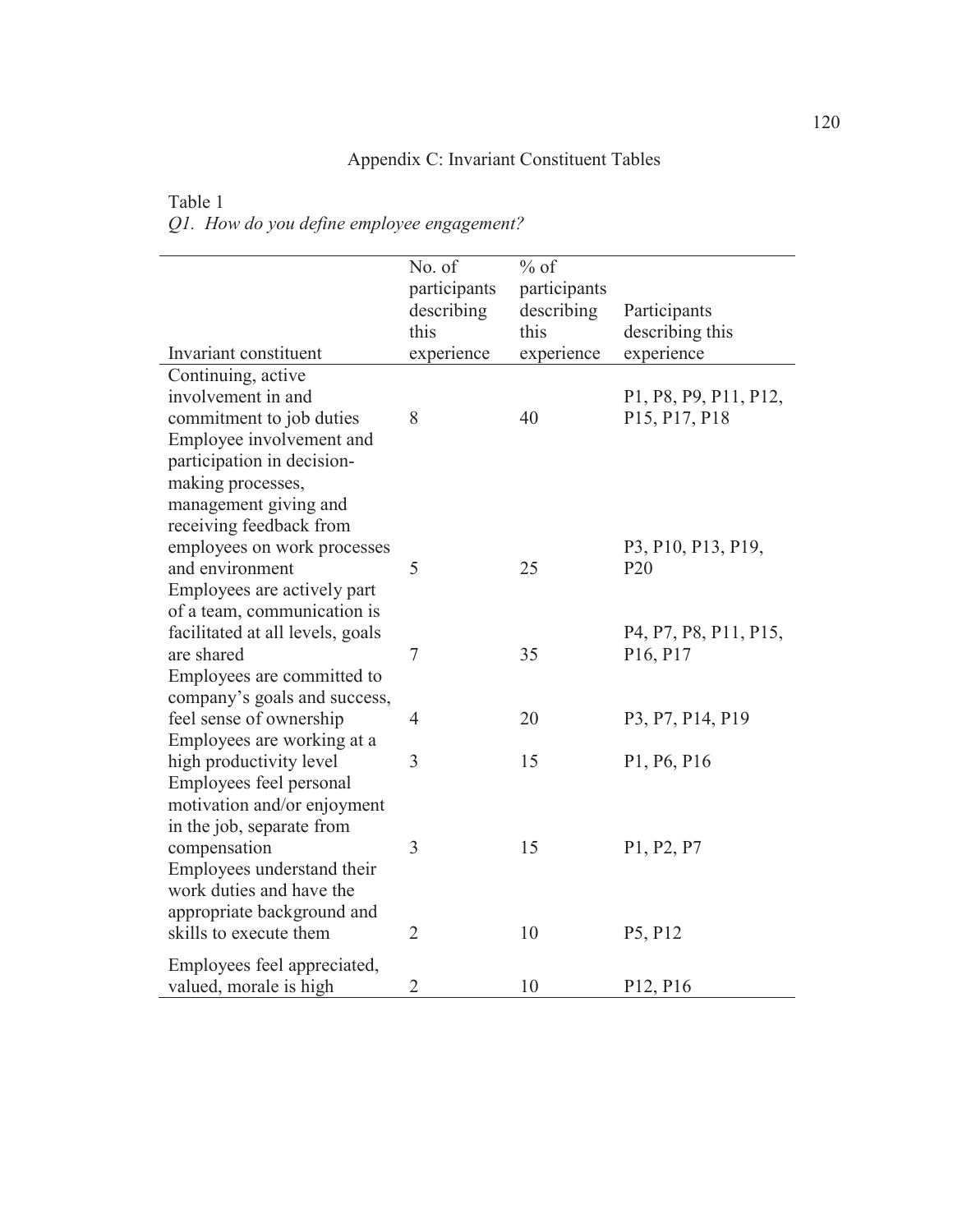| Invariant constituent                                                                                                              | No. of<br>participants<br>describing<br>this<br>experience | $%$ of<br>participants<br>describing<br>this<br>experience | Participants<br>describing this<br>experience                                                            |
|------------------------------------------------------------------------------------------------------------------------------------|------------------------------------------------------------|------------------------------------------------------------|----------------------------------------------------------------------------------------------------------|
| Having new challenges,                                                                                                             |                                                            |                                                            |                                                                                                          |
| interesting tasks, variety of<br>work, and/or learning<br>opportunities<br>Feeling that I'm an asset to<br>the company, my work is | 11                                                         | 55                                                         | P1, P2, P4, P5, P7,<br>P9, P10, P11, P18,<br>P <sub>19</sub> , P <sub>20</sub>                           |
| valued, receiving positive                                                                                                         |                                                            |                                                            |                                                                                                          |
| feedback and/or recognition<br>for my work<br>My personal drive to                                                                 | 6                                                          | 30                                                         | P <sub>1</sub> , P <sub>4</sub> , P <sub>7</sub> , P <sub>9</sub> , P <sub>18</sub> ,<br>P <sub>19</sub> |
| succeed, ambition,<br>motivation                                                                                                   | 6                                                          | 25                                                         | P7, P10, P11, P13,<br>P <sub>16</sub> , P <sub>17</sub>                                                  |
| Interpersonal relationship<br>with co-workers, effective                                                                           |                                                            |                                                            |                                                                                                          |
| communication, positive                                                                                                            | 5                                                          | 25                                                         | P5, P6, P8, P15,<br>P <sub>16</sub>                                                                      |
| working relationships                                                                                                              |                                                            |                                                            |                                                                                                          |
| Opportunities for growth,<br>advancement in the company                                                                            | $\overline{4}$                                             | 20                                                         | P1, P5, P16, P19                                                                                         |
| Being provided with clear                                                                                                          |                                                            |                                                            |                                                                                                          |
| expectations, understanding<br>of my job duties                                                                                    | 3                                                          | 15                                                         | P3, P12, P15                                                                                             |
| Being able to see the end                                                                                                          |                                                            |                                                            |                                                                                                          |
| product in use, knowing my                                                                                                         |                                                            |                                                            |                                                                                                          |
| work benefits others                                                                                                               | 3                                                          | 15                                                         | P <sub>4</sub> , P <sub>11</sub> , P <sub>14</sub>                                                       |
| My sense of personal                                                                                                               |                                                            |                                                            |                                                                                                          |
| accountability/responsibility                                                                                                      | $\overline{2}$                                             | 10                                                         | P6, P11                                                                                                  |
| External motivators (such as<br>supporting my family)                                                                              | $\mathbf{1}$                                               | 5                                                          | P13                                                                                                      |
| Keeping the bigger cause in                                                                                                        |                                                            |                                                            |                                                                                                          |
| mind                                                                                                                               | $\mathbf{1}$                                               | 5                                                          | P17                                                                                                      |
| My role as a                                                                                                                       |                                                            |                                                            |                                                                                                          |
| teacher/instructor                                                                                                                 | $\mathbf{1}$                                               | 5                                                          | P <sub>20</sub>                                                                                          |

Table 2 *Q2. In your role, what keeps you fully engaged in your tasks?*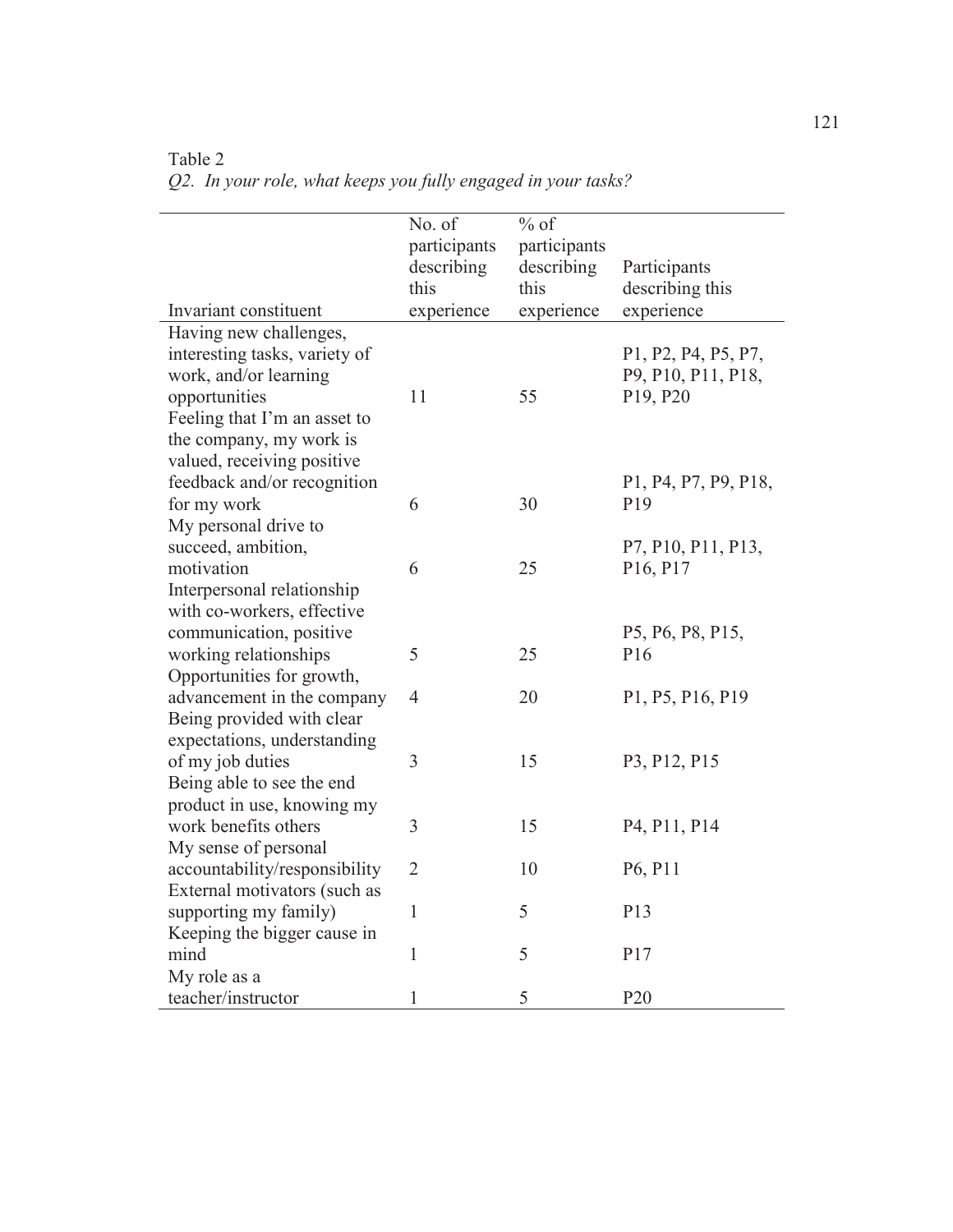|  |  | Q3. In your role, how and why do employees become disengaged in their tasks? |  |
|--|--|------------------------------------------------------------------------------|--|

|                                                                 | No. of             | $%$ of             |                                                                                       |
|-----------------------------------------------------------------|--------------------|--------------------|---------------------------------------------------------------------------------------|
|                                                                 | participants       | participants       |                                                                                       |
|                                                                 | describing<br>this | describing<br>this | Participants                                                                          |
| Invariant constituent                                           |                    |                    | describing this                                                                       |
|                                                                 | experience         | experience         | experience                                                                            |
| Boredom from repetitive<br>tasks, job is no longer              |                    |                    |                                                                                       |
|                                                                 |                    |                    | P1, P2, P3, P4, P5,<br>P7, P9, P11, P13,                                              |
| challenging, no opportunities<br>for different work are offered | 12                 | 60                 | P17, P18, P19                                                                         |
|                                                                 |                    |                    |                                                                                       |
| Management does not<br>recognize work well done,                |                    |                    |                                                                                       |
|                                                                 |                    |                    |                                                                                       |
| treats low-performing<br>employees the same as high             |                    |                    |                                                                                       |
| performers, employees do not                                    |                    |                    | P <sub>1</sub> , P <sub>3</sub> , P <sub>4</sub> , P <sub>7</sub> , P <sub>14</sub> , |
| feel valued or appreciated                                      | 7                  | 35                 | P <sub>16</sub> , P <sub>20</sub>                                                     |
| Lack of support from                                            |                    |                    |                                                                                       |
| management, management                                          |                    |                    |                                                                                       |
| does not listen, management                                     |                    |                    |                                                                                       |
| does not have employee's                                        |                    |                    | P <sub>2</sub> , P <sub>5</sub> , P <sub>10</sub> , P <sub>11</sub> ,                 |
| best interest at heart                                          | 6                  | 30                 | P12, P15                                                                              |
| Poor communication and lack                                     |                    |                    |                                                                                       |
| of understanding about                                          |                    |                    | P6, P8, P11, P12,                                                                     |
| tasks/goals, lack of feedback                                   | 5                  | 25                 | P17                                                                                   |
| Job or task isn't an                                            |                    |                    |                                                                                       |
| appropriate fit for employee's                                  |                    |                    |                                                                                       |
| skills or background,                                           |                    |                    |                                                                                       |
| employee is unable to fulfill                                   |                    |                    |                                                                                       |
| duties                                                          | 4                  | 20                 | P <sub>2</sub> , P <sub>3</sub> , P <sub>7</sub> , P <sub>15</sub>                    |
| Feeling that no one cares, no                                   |                    |                    |                                                                                       |
| one is checking, no                                             |                    |                    |                                                                                       |
| accountability for work                                         | 3                  | 15                 | P6, P7, P8                                                                            |
| Lack of autonomy in one's                                       |                    |                    |                                                                                       |
| own work, employee is not                                       |                    |                    |                                                                                       |
| involved in decision-making                                     | 3                  | 15                 | P9, P18, P20                                                                          |
| Lack of personal motivation,                                    |                    |                    |                                                                                       |
| poor attitude                                                   | 3                  | 15                 | P <sub>16</sub> , P <sub>17</sub> , P <sub>20</sub>                                   |
| Stress in employee's personal                                   |                    |                    |                                                                                       |
| life, personal issues                                           | 2                  | 10                 | P3, P7                                                                                |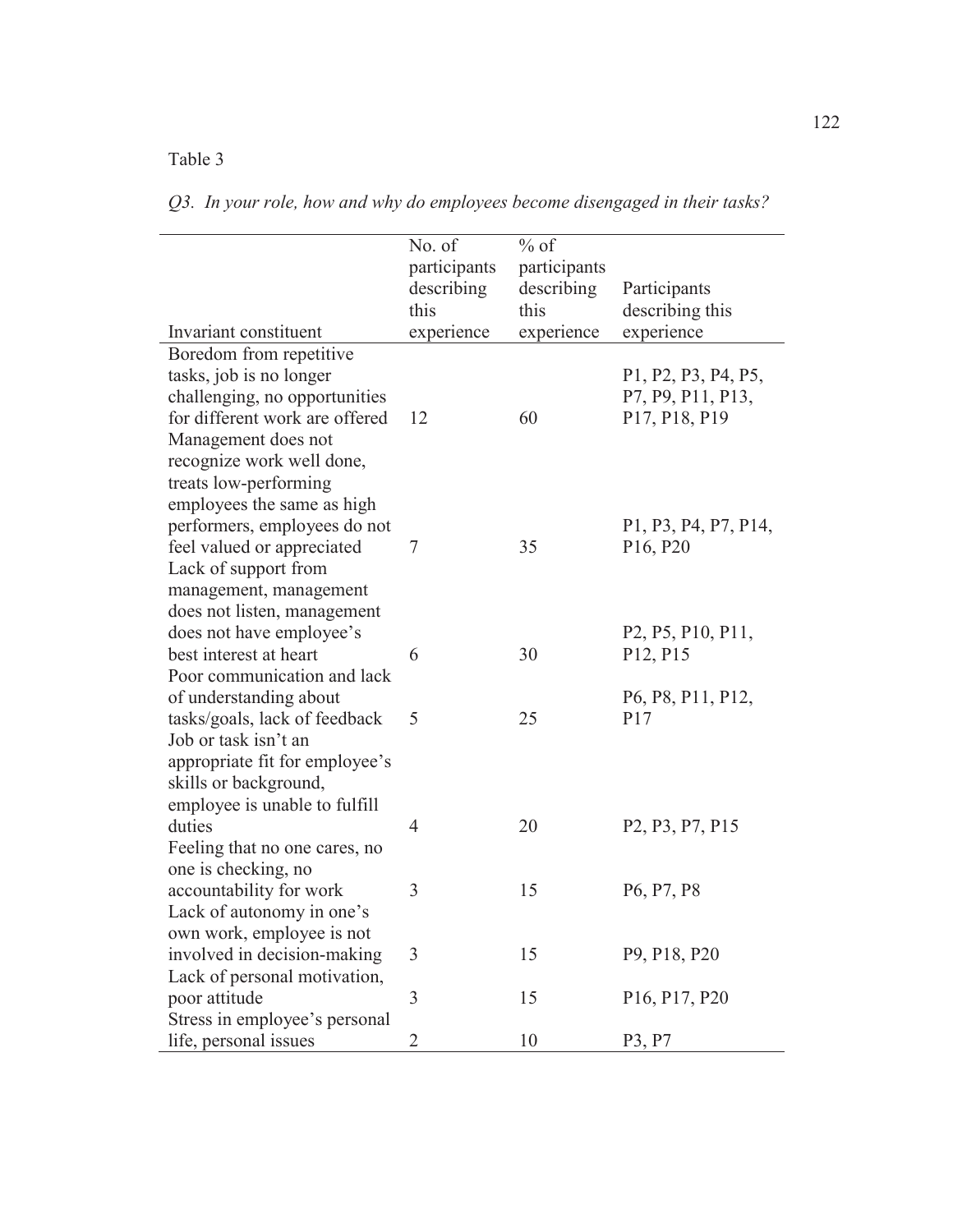*Q4. Does the work in your current role motivate you? How?* 

| Invariant constituent         | No. of<br>participants<br>describing<br>this<br>experience | $%$ of<br>participants<br>describing<br>this<br>experience | Participants describing<br>this experience                                                             |
|-------------------------------|------------------------------------------------------------|------------------------------------------------------------|--------------------------------------------------------------------------------------------------------|
| <b>POSITIVE COMMENTS</b>      |                                                            |                                                            |                                                                                                        |
| My current role motivates me  |                                                            |                                                            |                                                                                                        |
| because I am challenged with  |                                                            |                                                            |                                                                                                        |
| new tasks/problems to solve,  |                                                            |                                                            | P <sub>2</sub> , P <sub>3</sub> , P <sub>5</sub> , P <sub>7</sub> , P <sub>8</sub> , P <sub>12</sub> , |
| learning new things           | 10                                                         | 50                                                         | P <sub>13</sub> , P <sub>14</sub> , P <sub>19</sub> , P <sub>20</sub>                                  |
| I have direct responsibility/ |                                                            |                                                            |                                                                                                        |
| accountability in my role     | 5                                                          | 25                                                         | P <sub>2</sub> , P <sub>3</sub> , P <sub>4</sub> , P <sub>5</sub> , P <sub>16</sub>                    |
| Career growth: opportunities  |                                                            |                                                            |                                                                                                        |
| for advancement, acquiring    |                                                            |                                                            |                                                                                                        |
| marketable skills             | $\overline{4}$                                             | 20                                                         | P3, P12, P13, P19                                                                                      |
| The product I make benefits   |                                                            |                                                            |                                                                                                        |
| its end users, I'm making a   |                                                            |                                                            |                                                                                                        |
| difference                    | $\overline{4}$                                             | 20                                                         | P <sub>3</sub> , P <sub>8</sub> , P <sub>11</sub> , P <sub>15</sub>                                    |
| Positive, supportive          |                                                            |                                                            |                                                                                                        |
| relationship with my co-      |                                                            |                                                            |                                                                                                        |
| workers, good working         |                                                            |                                                            |                                                                                                        |
| environment                   | $\overline{4}$                                             | 20                                                         | P5, P7, P15, P20                                                                                       |
| The reward of being involved  |                                                            |                                                            |                                                                                                        |
| from planning to product,     |                                                            |                                                            |                                                                                                        |
| seeing end users use the      |                                                            |                                                            |                                                                                                        |
| product and getting feedback  | 3                                                          | 15                                                         | P <sub>4</sub> , P <sub>12</sub> , P <sub>16</sub>                                                     |
| My work makes a positive      |                                                            |                                                            |                                                                                                        |
| and valuable contribution to  |                                                            |                                                            |                                                                                                        |
| the project, company          | $\overline{2}$                                             | 10                                                         | P3, P6                                                                                                 |
| I'm passionate about the work |                                                            |                                                            |                                                                                                        |
| I do                          | $\overline{2}$                                             | 10                                                         | P9, P15                                                                                                |
| I have freedom of choice in   |                                                            |                                                            |                                                                                                        |
| how to implement my work      | 1                                                          | 5                                                          | P <sub>9</sub>                                                                                         |
| My paycheck, to some extent   |                                                            |                                                            |                                                                                                        |
| (not primary motivator)       | 1                                                          | 5                                                          | P15                                                                                                    |
| Pride                         | 1                                                          | 5                                                          | P18                                                                                                    |
| Fear of failure               | 1                                                          | 5                                                          | P18                                                                                                    |
| Being part of difference      |                                                            |                                                            |                                                                                                        |
| aspects of the job, company   | 1                                                          | 5                                                          | P <sub>19</sub>                                                                                        |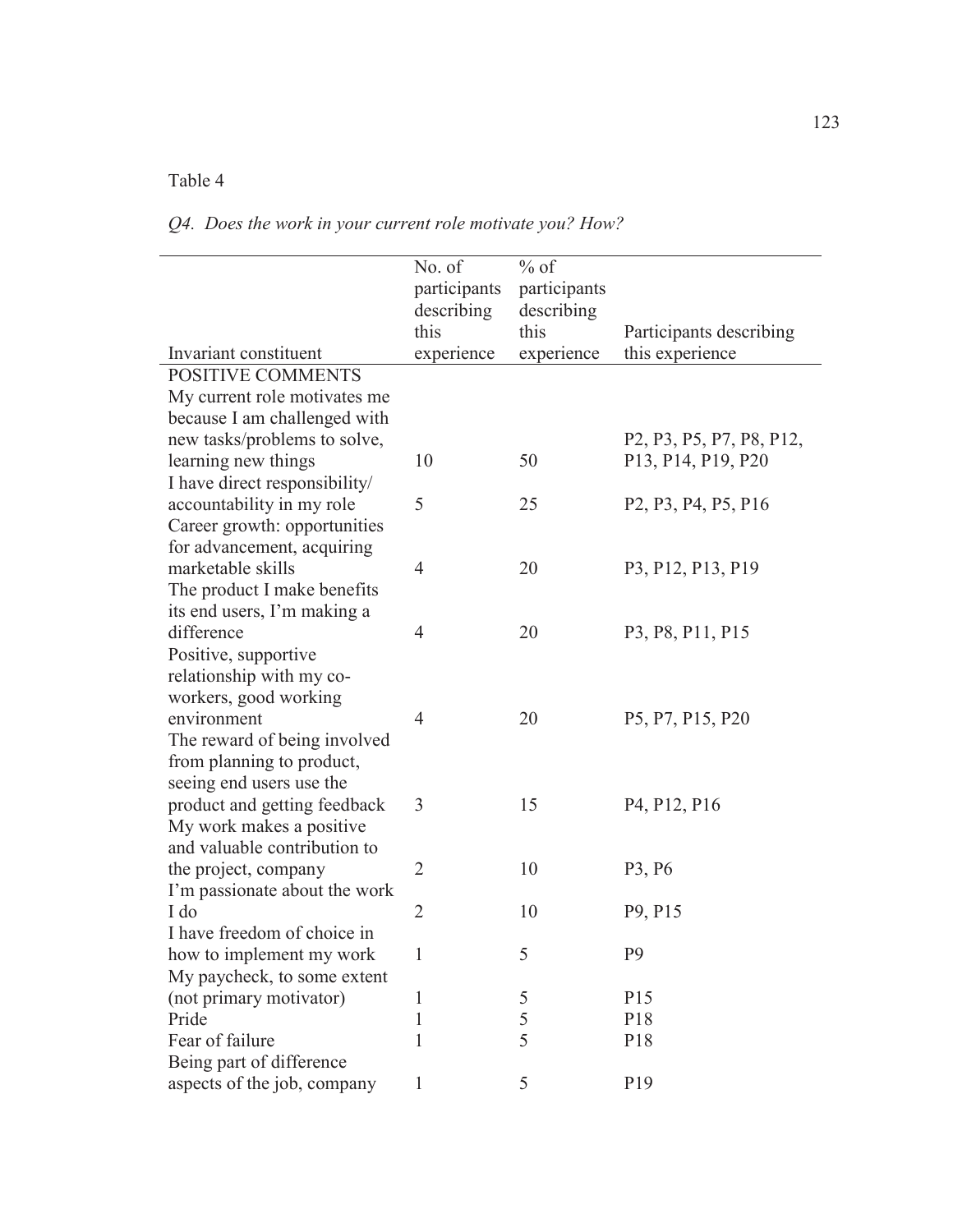| Being informed of job             |  |     |
|-----------------------------------|--|-----|
| expectations and requirements 1   |  | P3  |
| <b>NEGATIVE COMMENTS</b>          |  |     |
| I'm not engaged because I'm       |  |     |
| not challenged in my current      |  |     |
| role                              |  |     |
| It's difficult to stay motivated, |  |     |
| I have to seek new tasks and      |  |     |
| make myself useful to other       |  |     |
| team members                      |  | P17 |

*Q5. Do you feel job satisfaction affects your engagement level? How?* 

|                                 | No. of         | $%$ of       |                                                    |
|---------------------------------|----------------|--------------|----------------------------------------------------|
|                                 | participants   | participants |                                                    |
|                                 | describing     | describing   | Participants                                       |
|                                 | this           | this         | describing this                                    |
| Invariant constituent           | experience     | experience   | experience                                         |
| Employees must enjoy their      |                |              |                                                    |
| work or they won't be           |                |              | P5, P6, P7, P9, P15,                               |
| engaged                         | 6              | 30           | P <sub>18</sub>                                    |
| Satisfied employees are more    |                |              |                                                    |
| engaged, work harder, are       |                |              | P1, P3, P10, P13,                                  |
| more productive                 | 5              | 25           | P14                                                |
| Disengaged employees will       |                |              |                                                    |
| perform at the minimum level,   |                |              |                                                    |
| just for the paycheck           | 3              | 15           | P <sub>4</sub> , P <sub>11</sub> , P <sub>15</sub> |
| Lack of appreciation and        |                |              |                                                    |
| positive feedback for           |                |              |                                                    |
| employee's work creates         |                |              |                                                    |
| disengagement                   | 3              | 15           | P7, P16, P19                                       |
| Being engaged depends upon      |                |              |                                                    |
| the individual person           | $\overline{2}$ | 10           | P7, P17                                            |
| Working with other satisfied    |                |              |                                                    |
| people helps engagement,        |                |              |                                                    |
| motivation                      | $\overline{2}$ | 10           | P12, P13                                           |
| Challenge creates satisfaction, |                |              |                                                    |
| boredom, lack of new            |                |              |                                                    |
| opportunities create            |                |              |                                                    |
| disengagement                   | $\overline{2}$ | 10           | P <sub>2</sub> , P <sub>13</sub>                   |
| Employee must get along with    |                |              |                                                    |
| supervisor                      | 1              | 5            | P <sub>15</sub>                                    |
|                                 |                |              |                                                    |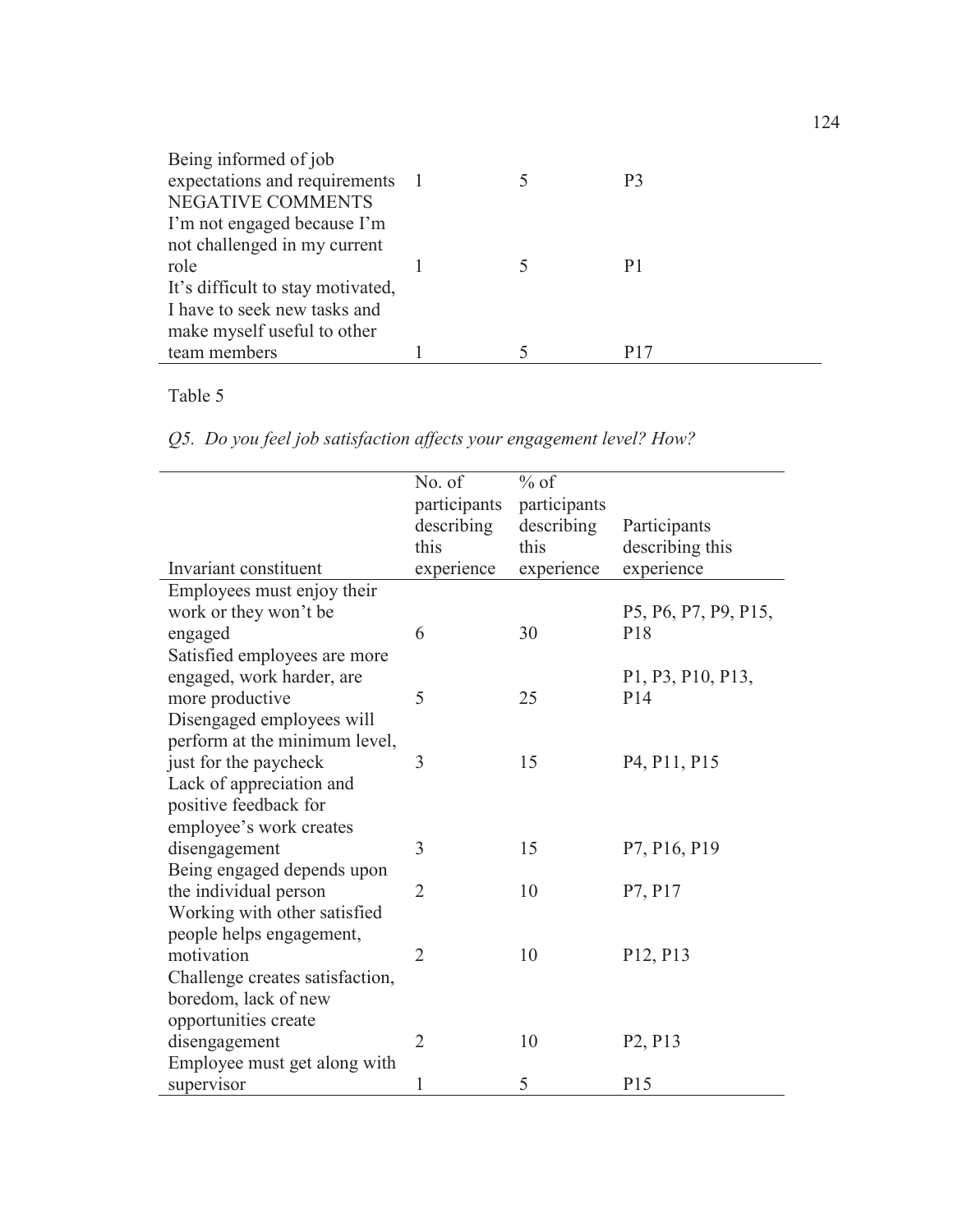*Q6. How does your engagement level affect your decision to remain with the company?* 

|                                                  | Number of<br>participants<br>describing<br>this | Percent of<br>participants<br>describing<br>this | Participants<br>describing this                                                      |
|--------------------------------------------------|-------------------------------------------------|--------------------------------------------------|--------------------------------------------------------------------------------------|
| Invariant constituent                            | experience                                      | experience                                       | experience                                                                           |
| Being, bored, unchallenged,                      |                                                 |                                                  |                                                                                      |
| having few opportunities for                     |                                                 |                                                  |                                                                                      |
| new/different tasks to stay                      |                                                 |                                                  |                                                                                      |
| engaged would decrease                           |                                                 |                                                  |                                                                                      |
| engagement, motivation to                        |                                                 |                                                  | P <sub>2</sub> , P <sub>5</sub> , P <sub>6</sub> , P <sub>7</sub> , P <sub>9</sub> , |
| stay with current company                        | 6                                               | 30                                               | P13                                                                                  |
| Having few or no                                 |                                                 |                                                  |                                                                                      |
| opportunities for                                |                                                 |                                                  |                                                                                      |
| promotion/advancement                            |                                                 |                                                  |                                                                                      |
| diminishes engagement,                           |                                                 |                                                  |                                                                                      |
| would look elsewhere                             | $\overline{4}$                                  | 20                                               | P <sub>4</sub> , P <sub>10</sub> , P <sub>12</sub> , P <sub>19</sub>                 |
| Personal reasons, such as                        |                                                 |                                                  |                                                                                      |
| family obligations, affect                       |                                                 |                                                  |                                                                                      |
| decision to stay more so than                    | $\overline{4}$                                  |                                                  |                                                                                      |
| engagement                                       |                                                 | 20                                               | P7, P8, P16, P17                                                                     |
| Engagement level has                             |                                                 |                                                  |                                                                                      |
| significant impact on<br>decision to remain with |                                                 |                                                  |                                                                                      |
| current company (general)                        | 3                                               | 15                                               | P3, P6, P15                                                                          |
| Compensation is a primary                        |                                                 |                                                  |                                                                                      |
| factor in decision to remain                     |                                                 |                                                  |                                                                                      |
| with company                                     | 3                                               | 15                                               | P12, P13, P18                                                                        |
| The people, relationships,                       |                                                 |                                                  |                                                                                      |
| and work environment create                      |                                                 |                                                  |                                                                                      |
| satisfaction and engagement                      |                                                 |                                                  |                                                                                      |
| and affect decision to stay                      | $\overline{2}$                                  | 10                                               | P6, P15                                                                              |
| Having the same values and                       |                                                 |                                                  |                                                                                      |
| beliefs as company motivates                     |                                                 |                                                  |                                                                                      |
| the decision to stay                             | $\overline{2}$                                  | 10                                               | P <sub>14</sub> , P <sub>16</sub>                                                    |
| Poor leadership makes it                         | $\mathbf{1}$                                    | 5                                                | P <sub>14</sub>                                                                      |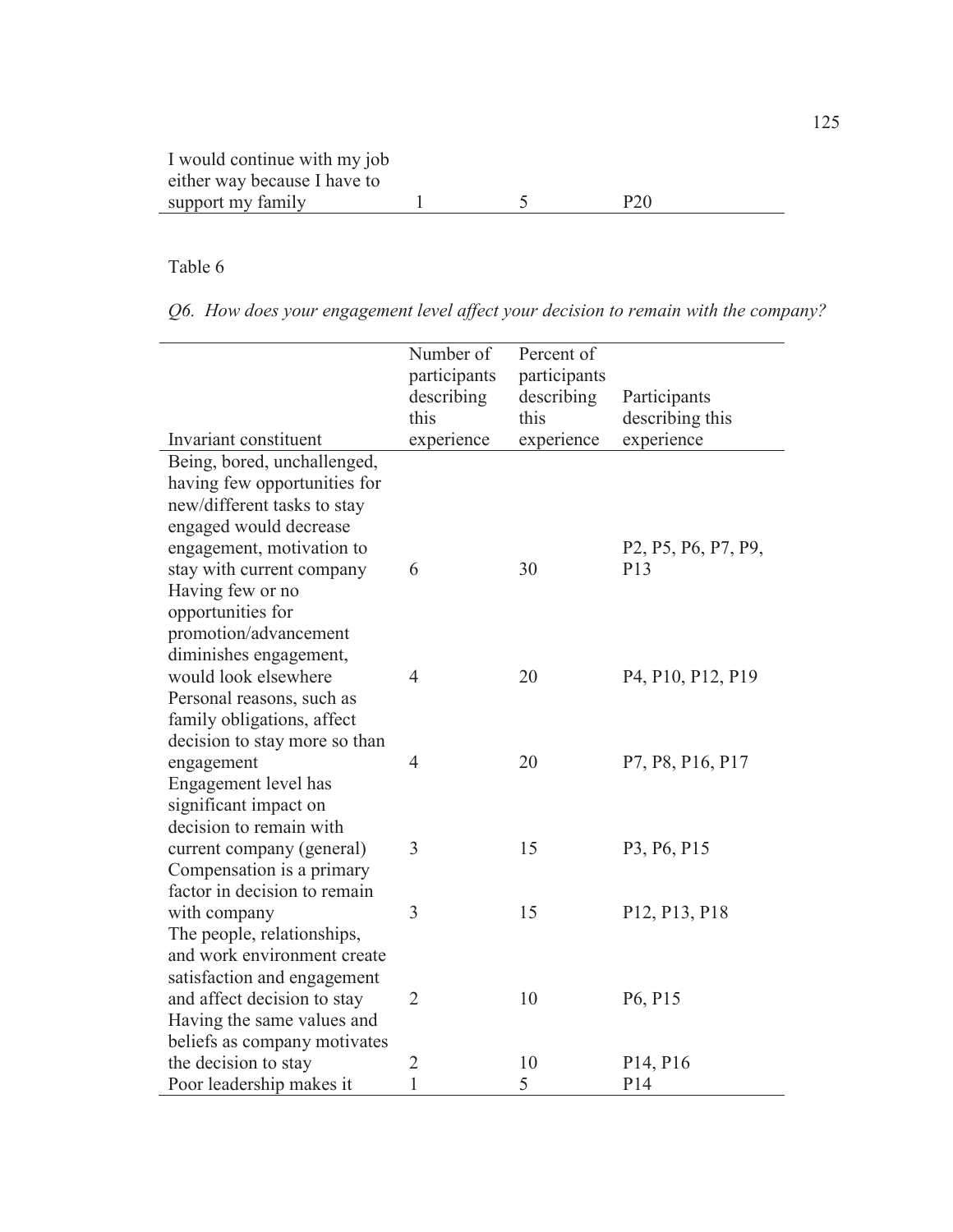*Q7. What gives your work meaning in your role?* 

|                               | No. of         | $%$ of       |                                                                    |
|-------------------------------|----------------|--------------|--------------------------------------------------------------------|
|                               | participants   | participants |                                                                    |
|                               | describing     | describing   | Participants                                                       |
|                               | this           | this         | describing this                                                    |
| Invariant constituent         | experience     | experience   | experience                                                         |
| Being able to see the end     |                |              | P4, P5, P9, P10,                                                   |
| product used; pride in        |                |              | P12, P13, P16, P18,                                                |
| accomplishment, success       | 9              | 45           | P <sub>20</sub>                                                    |
| The product benefits end      |                |              | P1, P7, P9, P11,                                                   |
| users/Makes a difference      | 5              | 25           | P <sub>16</sub>                                                    |
| Developing new skills,        |                |              |                                                                    |
| knowledge, career growth      | $\overline{4}$ | 20           | P3, P9, P11, P17                                                   |
| Feeling of being              |                |              |                                                                    |
| effective/successful in       |                |              |                                                                    |
| particular job role           | $\overline{4}$ | 20           | P <sub>4</sub> , P <sub>7</sub> , P <sub>8</sub> , P <sub>19</sub> |
| Having the expertise/being    |                |              |                                                                    |
| able to train others, provide |                |              |                                                                    |
| solutions to the team         | 3              | 15           | P10, P14, P15                                                      |
| Having direct                 |                |              |                                                                    |
| responsibility/accountability |                |              |                                                                    |
| for product quality/outcome   | $\overline{2}$ | 10           | P5, P18                                                            |
| Relationships with co-        |                |              |                                                                    |
| workers, working with team    | $\overline{2}$ | 10           | P3, P5                                                             |
| The feeling of being a        |                |              |                                                                    |
| valuable contributor          | $\overline{2}$ | 10           | P3, P20                                                            |
| Personal motivation to        |                |              |                                                                    |
| succeed                       | $\overline{2}$ | 10           | P <sub>2</sub> , P <sub>6</sub>                                    |

Table 8

*Q8. How would you describe the role of leadership in employee engagement?* 

|                       | No. of<br>participants<br>describing<br>this | $%$ of<br>participants<br>describing<br>this | Participants<br>describing this |
|-----------------------|----------------------------------------------|----------------------------------------------|---------------------------------|
| Invariant constituent | experience                                   | experience                                   | experience                      |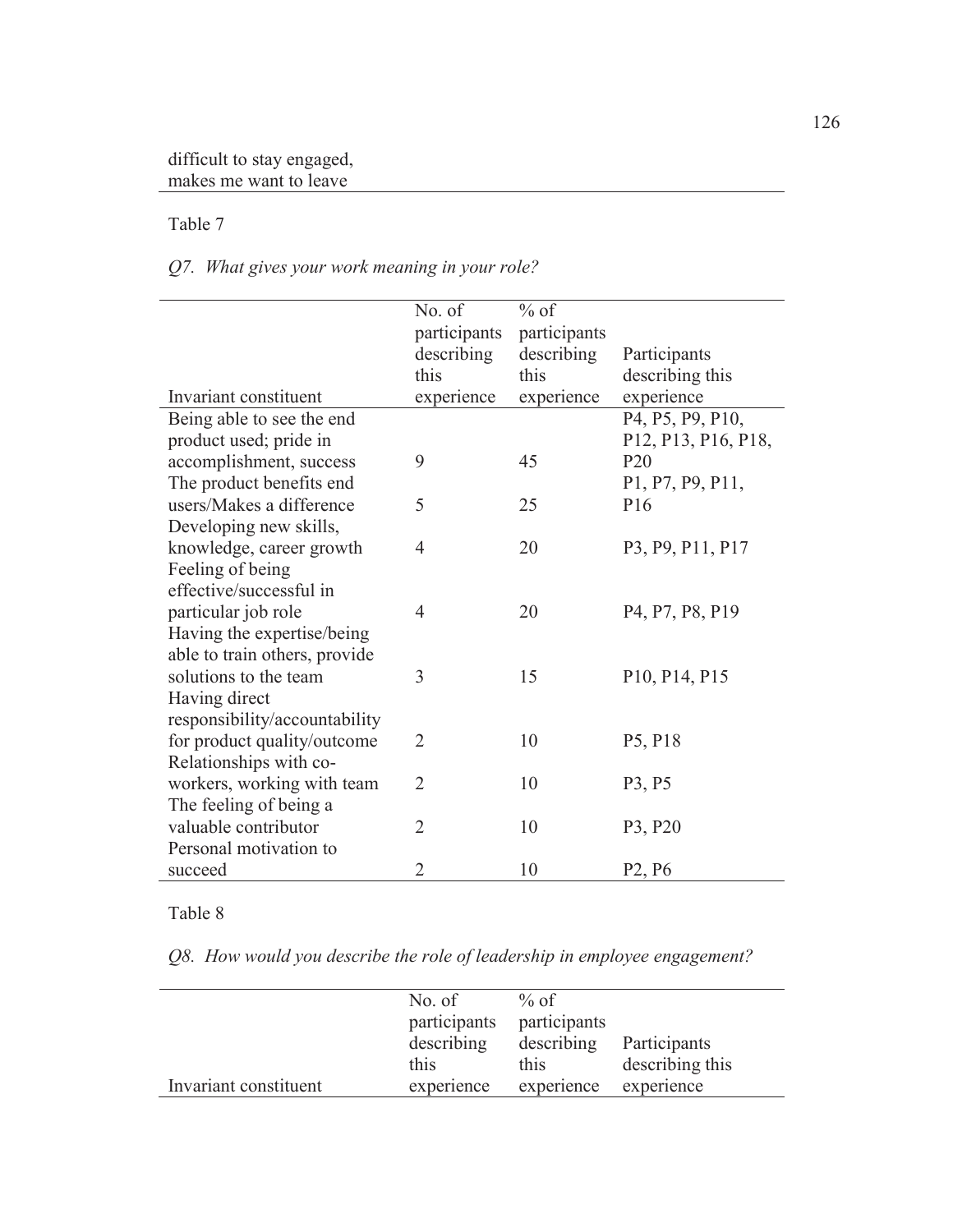| Leadership is ultimately      |                |    |                                                                         |
|-------------------------------|----------------|----|-------------------------------------------------------------------------|
| responsible for employee      |                |    |                                                                         |
| engagement, if employees      |                |    |                                                                         |
| aren't engaged it reflects    |                |    | P <sub>13</sub> , P <sub>14</sub> , P <sub>15</sub> , P <sub>18</sub> , |
| poorly on leaders             | 6              | 30 | P <sub>19</sub> , P <sub>20</sub>                                       |
| Leadership's role is to       |                |    |                                                                         |
| provide support,              |                |    |                                                                         |
| encouragement, resources to   |                |    | P1, P2, P6, P13,                                                        |
| employees, back them up       | 5              | 25 | P <sub>20</sub>                                                         |
| Engagement starts at the top, |                |    |                                                                         |
| leadership must exemplify     |                |    | P3, P4, P7, P16,                                                        |
| engagement                    | 5              | 25 | P17                                                                     |
| Leadership must               |                |    |                                                                         |
| communicate with and listen   |                |    |                                                                         |
| to employees, have a          |                |    |                                                                         |
| personal connection, know     |                |    |                                                                         |
| what motivates individuals    | $\overline{4}$ | 20 | P <sub>3</sub> , P <sub>11</sub> , P <sub>15</sub> , P <sub>18</sub>    |
| Leadership can engage         |                |    |                                                                         |
| employees by ensuring that    |                |    |                                                                         |
| task assignments are          |                |    |                                                                         |
| appropriately matched to      |                |    |                                                                         |
| employees' skills and         |                |    |                                                                         |
| abilities, creating the right |                |    |                                                                         |
| team for the job              | $\overline{4}$ | 20 | P5, P6, P11, P13                                                        |
| Leadership engages            |                |    |                                                                         |
| employees by making them      |                |    |                                                                         |
| feel valued, appreciated,     |                |    |                                                                         |
| rewarded for good work        | 4              | 20 | P7, P12, P16, P19                                                       |
| Leaders must facilitate       |                |    |                                                                         |
| communication, teamwork,      |                |    |                                                                         |
| collaboration among           |                |    |                                                                         |
| employees to keep them        |                |    |                                                                         |
| engaged                       | 3              | 15 | P8, P9, P12                                                             |
| Approach should be            |                |    |                                                                         |
| strategically focused,        |                |    |                                                                         |
| leadership should have a      |                |    |                                                                         |
| specific plan for engaging    |                |    |                                                                         |
| employees                     | 3              | 15 | P11, P14, P18                                                           |
| Giving employees a sense of   |                |    |                                                                         |
| ownership, empowerment,       |                |    |                                                                         |
| and responsibility engages    |                |    |                                                                         |
| them                          | $\overline{2}$ | 10 | P <sub>19</sub> , P <sub>20</sub>                                       |
| Leader must be personable     |                |    |                                                                         |
| and approachable              | $\overline{2}$ | 10 | P <sub>2</sub> , P <sub>4</sub>                                         |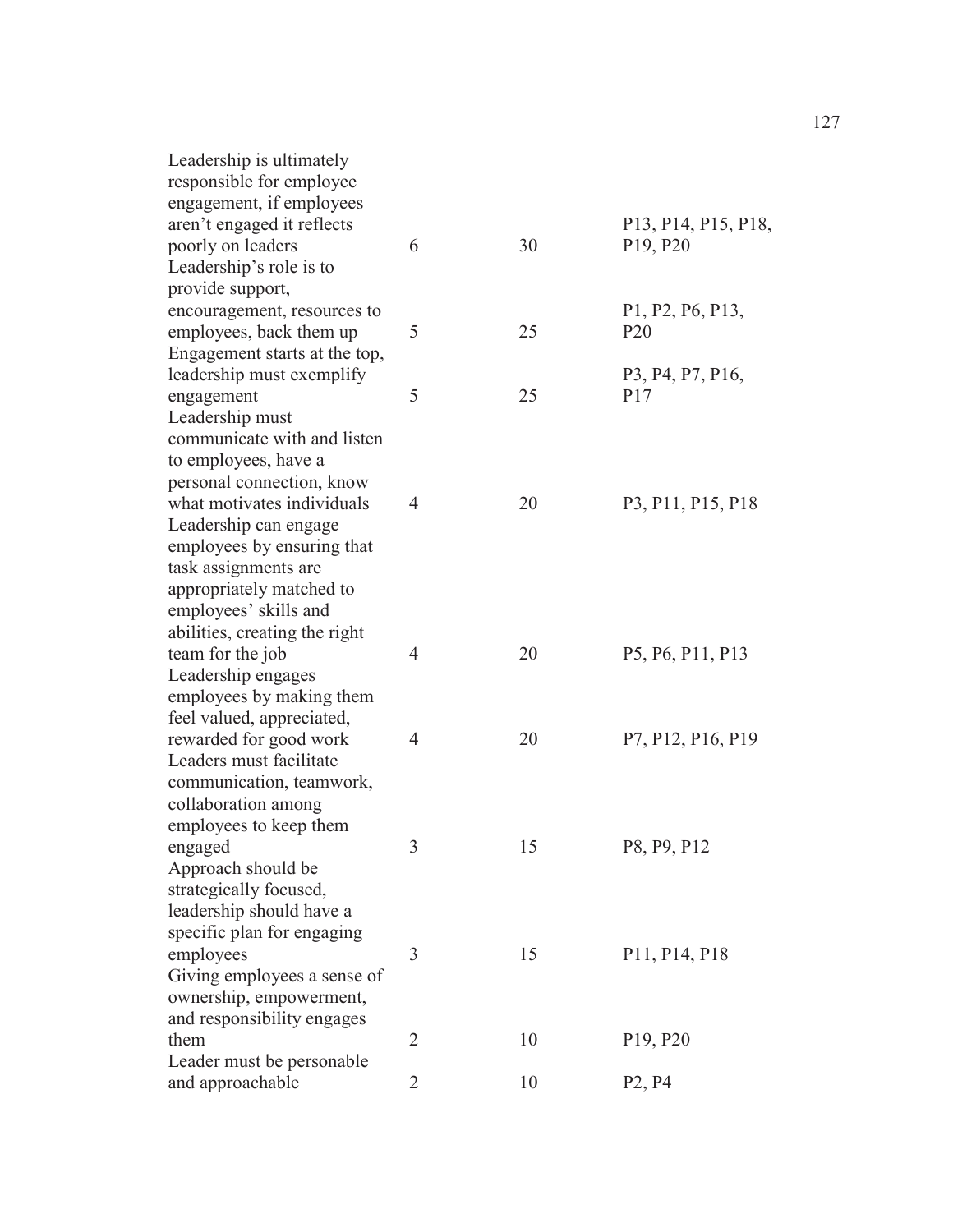| Leadership is the most          |  |                 |
|---------------------------------|--|-----------------|
| important aspect of employee    |  |                 |
| engagement                      |  | P <sub>2</sub>  |
| The role is how leadership      |  |                 |
| thinks of and portrays the      |  |                 |
| company                         |  | P1              |
| Leadership putting              |  |                 |
| themselves in employee's        |  |                 |
| position                        |  | P <sub>17</sub> |
| Employees become engaged        |  |                 |
| based on leader's tutelage      |  | P <sub>10</sub> |
| Leadership's ability to see the |  |                 |
| broader perspective as well as  |  |                 |
| small details                   |  | P <sub>10</sub> |

*Q9. How do you believe employees can be reengaged?* 

|                                                      | No. of<br>participants<br>describing<br>this | $%$ of<br>participants<br>describing<br>this | Participants<br>describing this                                                     |
|------------------------------------------------------|----------------------------------------------|----------------------------------------------|-------------------------------------------------------------------------------------|
| Invariant constituent                                | experience                                   | experience                                   | experience                                                                          |
| Make employees part of the                           |                                              |                                              |                                                                                     |
| solution, set and monitor                            |                                              |                                              |                                                                                     |
| goals with employees, listen                         |                                              |                                              |                                                                                     |
| to their needs and                                   |                                              |                                              |                                                                                     |
| plan/monitor reengagement                            |                                              |                                              |                                                                                     |
| process with them                                    |                                              |                                              | P6, P8, P13, P14,                                                                   |
| accordingly                                          | 7                                            | 35                                           | P <sub>16</sub> , P <sub>17</sub> , P <sub>18</sub>                                 |
| Leadership should take a                             |                                              |                                              |                                                                                     |
| personal interest in                                 |                                              |                                              |                                                                                     |
| employee's lives and well-                           |                                              |                                              |                                                                                     |
| being, show they care, may                           |                                              |                                              |                                                                                     |
| include events to build                              |                                              |                                              |                                                                                     |
| camaraderie                                          | 5                                            | 25                                           | P <sub>2</sub> , P <sub>3</sub> , P <sub>5</sub> , P <sub>6</sub> , P <sub>16</sub> |
| Leadership must first                                |                                              |                                              |                                                                                     |
| determine why employee is                            | 5                                            | 25                                           | P1, P3, P8, P12,<br>P <sub>13</sub>                                                 |
| disengaged                                           |                                              |                                              |                                                                                     |
| Provide employee with new,<br>more interesting, more |                                              |                                              |                                                                                     |
| challenging work assignments                         | 4                                            | 20                                           |                                                                                     |
|                                                      |                                              |                                              | P1, P4, P9, P10                                                                     |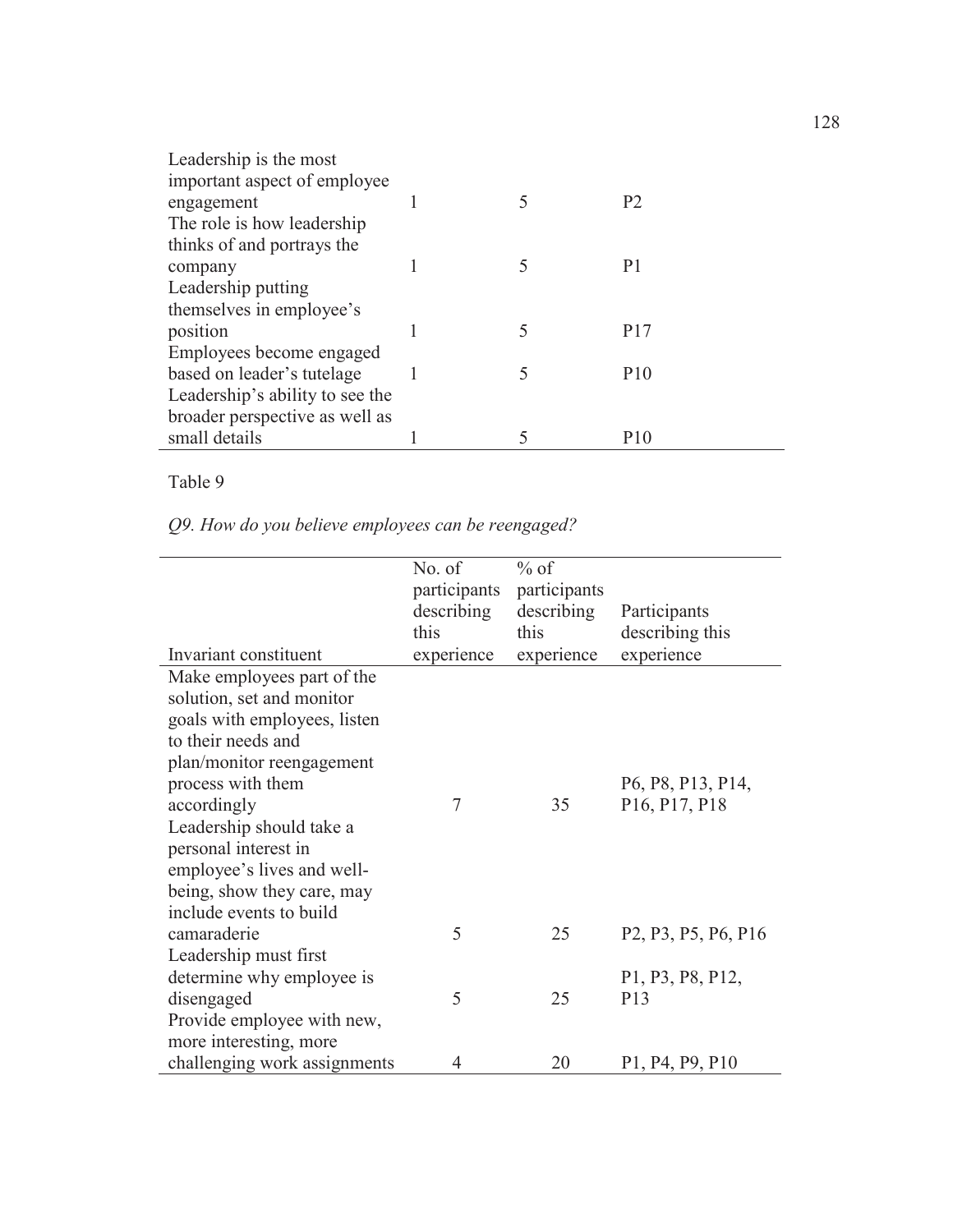| Ensure employee's             |                |    |                                                                      |
|-------------------------------|----------------|----|----------------------------------------------------------------------|
| background, interests, skills |                |    |                                                                      |
| and abilities are a good fit  |                |    |                                                                      |
| with task assignments         | 4              | 20 | P <sub>2</sub> , P <sub>12</sub> , P <sub>15</sub> , P <sub>16</sub> |
| Invest in new training        |                |    |                                                                      |
| opportunities for employees   |                |    |                                                                      |
| to expand skills, work roles  | 4              | 20 | P <sub>2</sub> , P <sub>7</sub> , P <sub>13</sub> , P <sub>19</sub>  |
| Ensure the manager/leader is  |                |    |                                                                      |
| an appropriate match with     |                |    |                                                                      |
| employee's needs and for the  |                |    |                                                                      |
| project at hand               | 3              | 15 | P5, P11, P20                                                         |
| Take steps to create work     |                |    |                                                                      |
| environment in which          |                |    |                                                                      |
| employees feel valued, such   |                |    |                                                                      |
| as incentives, rewards,       |                |    |                                                                      |
| recognition                   | 3              | 15 | P5, P7, P11                                                          |
| Allow employees autonomy      |                |    |                                                                      |
| in their decision-making and  |                |    |                                                                      |
| process for completing their  |                |    |                                                                      |
| work                          | $\overline{2}$ | 10 | P9, P10                                                              |
| Strong leadership, don't      |                |    |                                                                      |
| condone behaviors that induce |                |    |                                                                      |
| or encourage disengagement    | $\overline{2}$ | 10 | P <sub>2</sub> , P <sub>14</sub>                                     |
| Have leader take training     |                |    |                                                                      |
| course in employee            |                |    |                                                                      |
| interaction                   | 1              | 5  | P <sub>1</sub>                                                       |
| Define employee's tasks       |                |    |                                                                      |
| clearly                       | 1              | 5  | P15                                                                  |
| Allow communication with      |                |    |                                                                      |
| higher/executive level        |                |    |                                                                      |
| managers to give employees    |                |    |                                                                      |
| visibility within the company | 1              | 5  | P <sub>19</sub>                                                      |

*Q10. What effect and influence do disengaged employees have in the organization?* 

|                       | No. of<br>participants<br>describing<br>this | $%$ of<br>participants<br>describing<br>this | Participants<br>describing this |
|-----------------------|----------------------------------------------|----------------------------------------------|---------------------------------|
| Invariant constituent | experience                                   | experience                                   | experience                      |
| Disengagement and     |                                              | 50                                           | P1, P3, P5, P6, P9,             |

129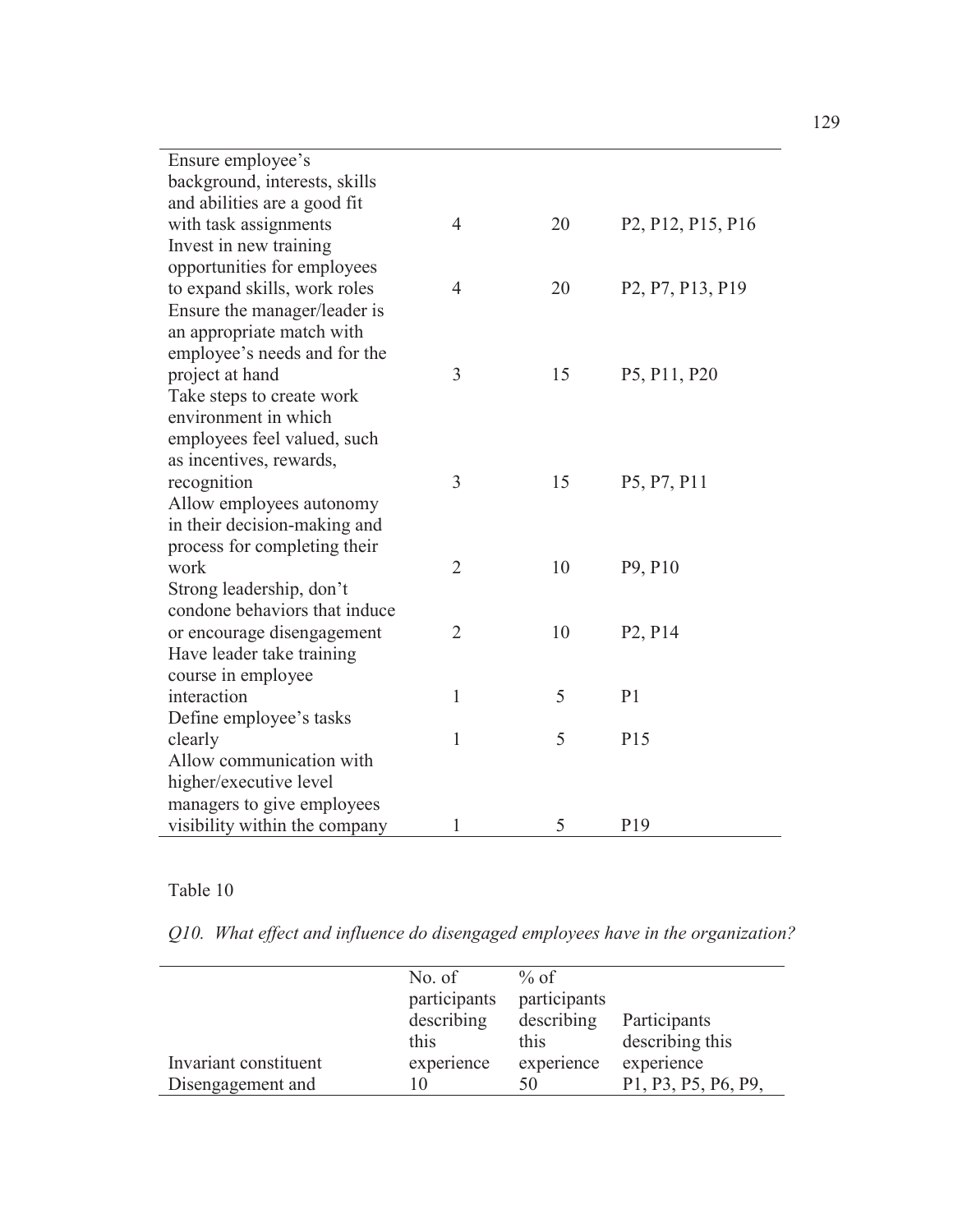| dissatisfaction have a         |                |    | P11, P14, P15, P17,                                                  |
|--------------------------------|----------------|----|----------------------------------------------------------------------|
| negative effect, their         |                |    | P <sub>18</sub>                                                      |
| influence is contagious to     |                |    |                                                                      |
| other employees                |                |    |                                                                      |
| Disengaged employees cost      |                |    |                                                                      |
| the organization by            |                |    |                                                                      |
| inefficiency and waste of      |                |    | P <sub>4</sub> , P <sub>8</sub> , P <sub>7</sub> , P <sub>10</sub> , |
| resources                      | $\tau$         | 35 | P11, P13, P19                                                        |
| Negative organizational        |                |    |                                                                      |
| impact of disengaged           |                |    |                                                                      |
| employees is significant       |                |    |                                                                      |
| and/or exponential             | $\overline{4}$ | 20 | P <sub>2</sub> , P <sub>9</sub> , P <sub>10</sub> , P <sub>18</sub>  |
| Disengagement results in       |                |    |                                                                      |
| higher performing employees    |                |    |                                                                      |
| picking up slack for the       |                |    |                                                                      |
| disengaged, resulting in low   |                |    |                                                                      |
| morale                         | $\overline{4}$ | 20 | P <sub>2</sub> , P <sub>6</sub> , P <sub>14</sub> , P <sub>20</sub>  |
| Disengaged employees have      |                |    |                                                                      |
| the power to sabotage or       |                |    |                                                                      |
| destroy the organization if    |                |    |                                                                      |
| problem is not addressed       | $\overline{2}$ | 10 | P <sub>14</sub> , P <sub>16</sub>                                    |
| Disengagement causes           |                |    |                                                                      |
| segregation and conflict       |                |    |                                                                      |
| among employees                | $\overline{2}$ | 10 | P11, P12                                                             |
| Disengagement leads to         |                |    |                                                                      |
| employee attrition and can     |                |    |                                                                      |
| make recruiting new talent     |                |    |                                                                      |
| difficult                      | $\overline{2}$ | 10 | P9, P13                                                              |
| Having disengaged              |                |    |                                                                      |
| employees can negatively       |                |    |                                                                      |
| affect organization's          |                |    |                                                                      |
| reputation                     | $\overline{2}$ | 10 | P <sub>13</sub> , P <sub>16</sub>                                    |
| Some disengaged employees      |                |    |                                                                      |
| are rewarded even though       |                |    |                                                                      |
| their effort is minimal, makes |                |    |                                                                      |
| others feel less valued        | 1              | 5  | P7                                                                   |
| Everyone needs to feel         |                |    |                                                                      |
| valued, even the lowest        |                |    |                                                                      |
| ranking team members           | 1              | 3  | P <sub>3</sub>                                                       |
| Disengaged employees do        |                |    |                                                                      |
| not support the organization's |                |    |                                                                      |
| mission                        | 1              | 5  | P <sub>20</sub>                                                      |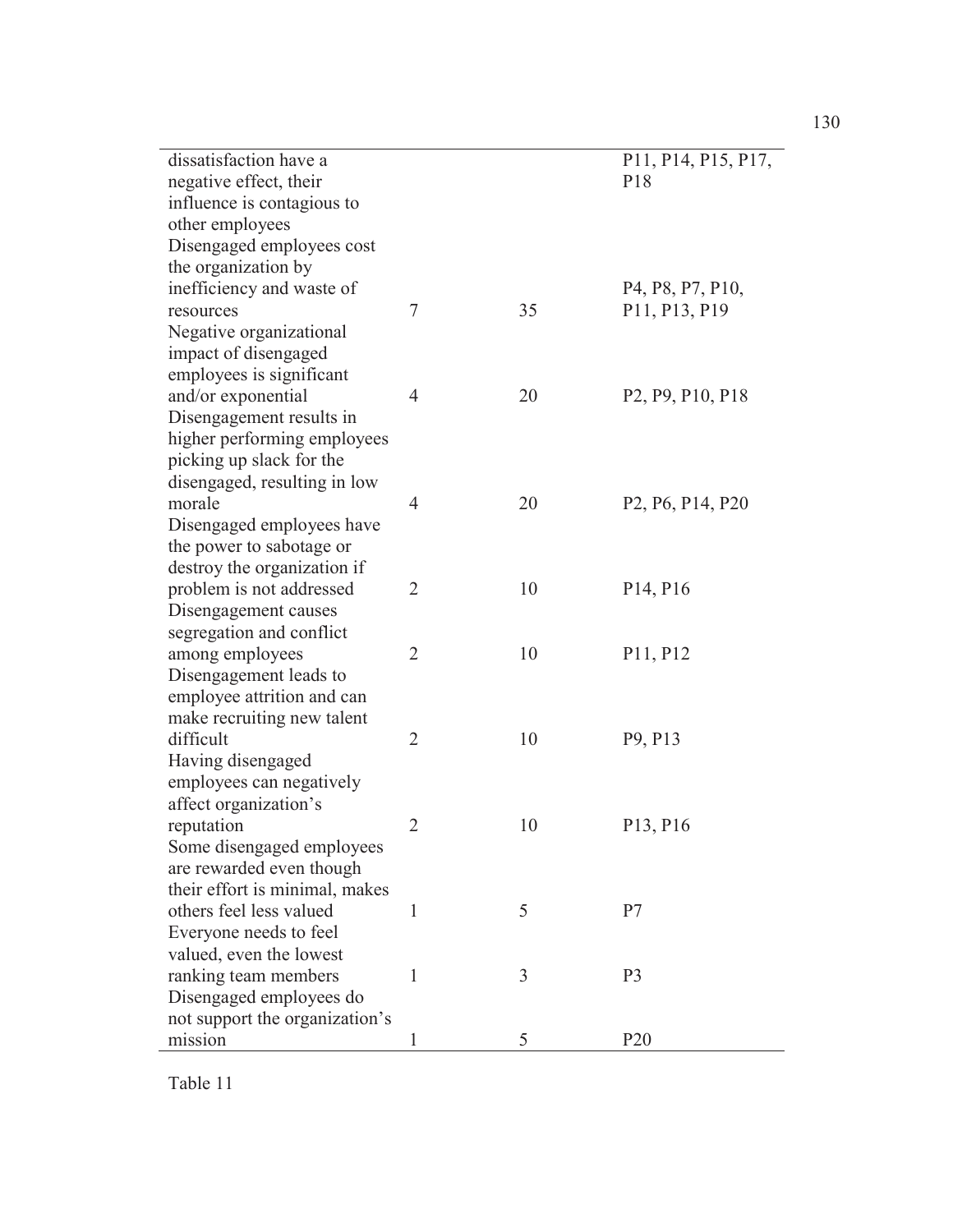|                                                                                                                                                         | No. of<br>participants<br>describing<br>this | $%$ of<br>participants<br>describing<br>this | Participants<br>describing this                                            |
|---------------------------------------------------------------------------------------------------------------------------------------------------------|----------------------------------------------|----------------------------------------------|----------------------------------------------------------------------------|
| Invariant constituent                                                                                                                                   | experience                                   | experience                                   | experience                                                                 |
| Lack of trust negatively<br>affects communication,<br>without trust and respect<br>employees won't listen to                                            |                                              |                                              |                                                                            |
| management or voice<br>concerns<br>Trust and respect are<br>fundamental to employee                                                                     | 8                                            | 40                                           | P3, P4, P7, P8, P9,<br>P <sub>10</sub> , P <sub>11</sub> , P <sub>12</sub> |
| engagement, leadership,<br>organizational success<br>Lack of trust and respect<br>creates a poor working                                                | 6                                            | 30                                           | P3, P4, P5, P15,<br>P <sub>17</sub> , P <sub>19</sub>                      |
| environment, tension and<br>conflict<br>Trust and respect must both<br>be present and mutual among                                                      | 3                                            | 15                                           | P3, P13, P20                                                               |
| employees<br>Employees who don't feel<br>management has their best<br>interest in mind won't put                                                        | 3                                            | 15                                           | P1, P4, P111                                                               |
| forth effort in their work<br>Trust and respect are key to<br>employee loyalty, 1important                                                              | $\overline{2}$                               | 10                                           | P <sub>16</sub> , P <sub>18</sub>                                          |
| because younger generation<br>are more likely to switch jobs<br>It's the organization's<br>responsibility to develop and                                | 1                                            | 5                                            | P <sub>19</sub>                                                            |
| maintain respect and trust in<br>the working environment<br>Lack of trust creates pressure<br>on those who have to pick up<br>slack for others, creates |                                              | 5                                            | P <sub>5</sub>                                                             |
| resentment<br>Employee events to improve                                                                                                                | 1                                            | 5                                            | P11                                                                        |
| morale and create                                                                                                                                       | 1                                            | 5                                            | P <sub>6</sub>                                                             |

*Q11. How does trust and respect in the organization and leadership affect employee engagement?*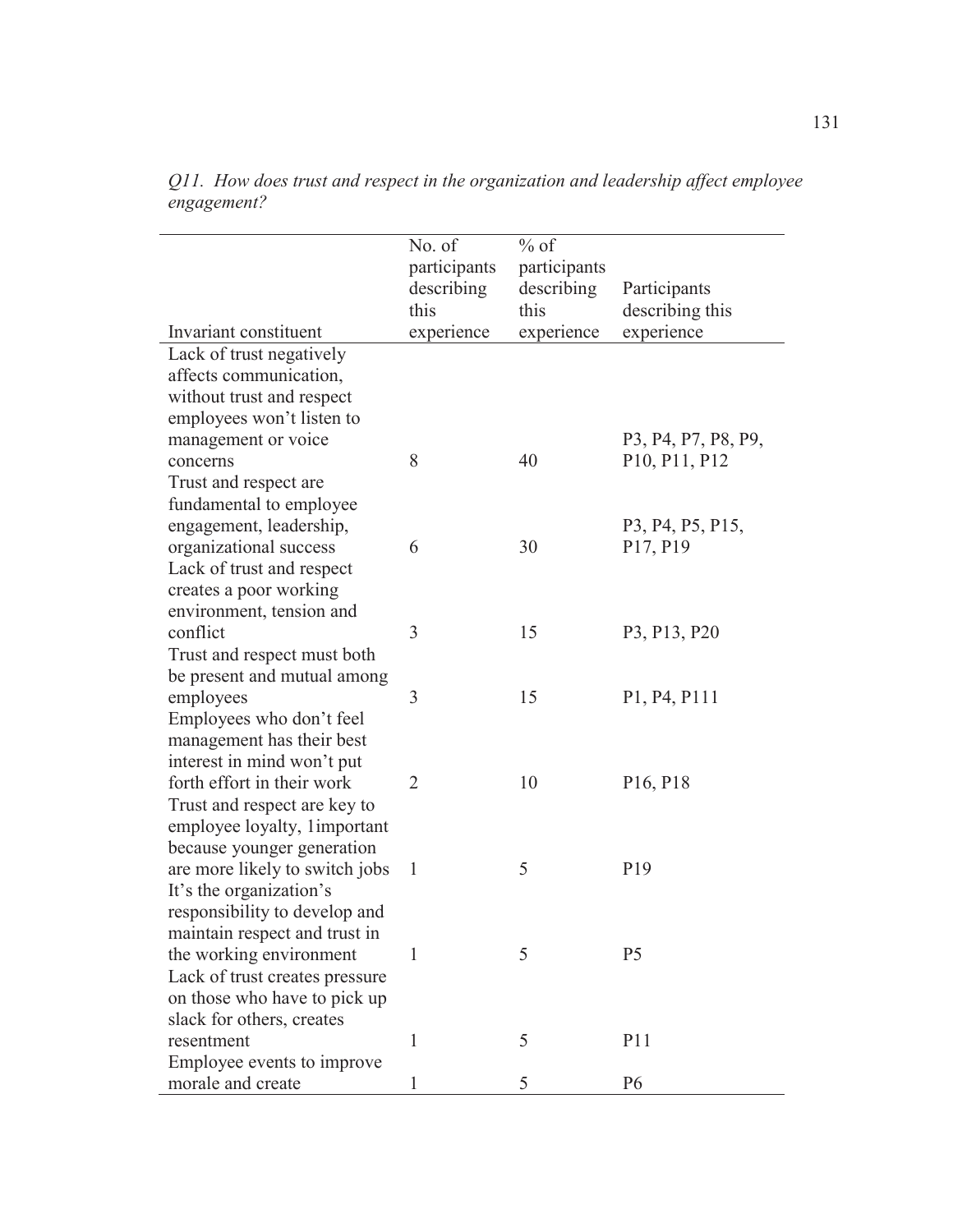| relationships among         |  |  |                 |  |
|-----------------------------|--|--|-----------------|--|
| employees and management    |  |  |                 |  |
| can help improve trust and  |  |  |                 |  |
| respect                     |  |  |                 |  |
| A working environment with  |  |  |                 |  |
| trust and respect, allowing |  |  |                 |  |
| employees to take part in   |  |  |                 |  |
| decision-making, encourages |  |  |                 |  |
| innovation, problem solving |  |  | P <sub>13</sub> |  |

|  |  | Q12. What is your overall perception of employee engagement? |
|--|--|--------------------------------------------------------------|
|  |  |                                                              |

|                               | No. of         | $%$ of       |                                  |
|-------------------------------|----------------|--------------|----------------------------------|
|                               | participants   | participants |                                  |
|                               | describing     | describing   | Participants                     |
|                               | this           | this         | describing this                  |
| Invariant constituent         | experience     | experience   | experience                       |
| The company cannot be.        |                |              | P3, P5, P8, P10,                 |
| successful without employee   |                |              | P11, P14, P15, P16,              |
| engagement                    | 10             | 50           | P18, P20                         |
| There is no one solution, the |                |              |                                  |
| work environment must meet    |                |              |                                  |
| various needs of the          |                |              |                                  |
| employees                     | 3              | 15           | P1, P7, P18                      |
| Quality of work, effort level |                |              |                                  |
| suffers if employees aren't   |                |              |                                  |
| engaged                       | 3              | 15           | P11, P12, P18                    |
| Employees must feel part of a |                |              |                                  |
| team have good relationships  |                |              |                                  |
| with co-workers               | $\overline{2}$ | 10           | P16, P20                         |
| Engagement is employees'      |                |              |                                  |
| satisfaction level            | $\overline{2}$ | 10           | P <sub>6</sub> , P <sub>11</sub> |
| Most employees aren't self-   |                |              |                                  |
| motivated, need support from  |                |              |                                  |
| leadership and resources to   |                |              |                                  |
| motivate them                 | 1              | 5            | P <sub>7</sub>                   |
| Some employees will not       |                |              |                                  |
| respond to any effort to      |                |              |                                  |
| engage them                   | 1              | 5            | <b>P4</b>                        |
| Leadership/management must    |                |              |                                  |
| make intentional specific     |                |              |                                  |
| efforts to engage employees   | 1              | 5            | P <sub>3</sub>                   |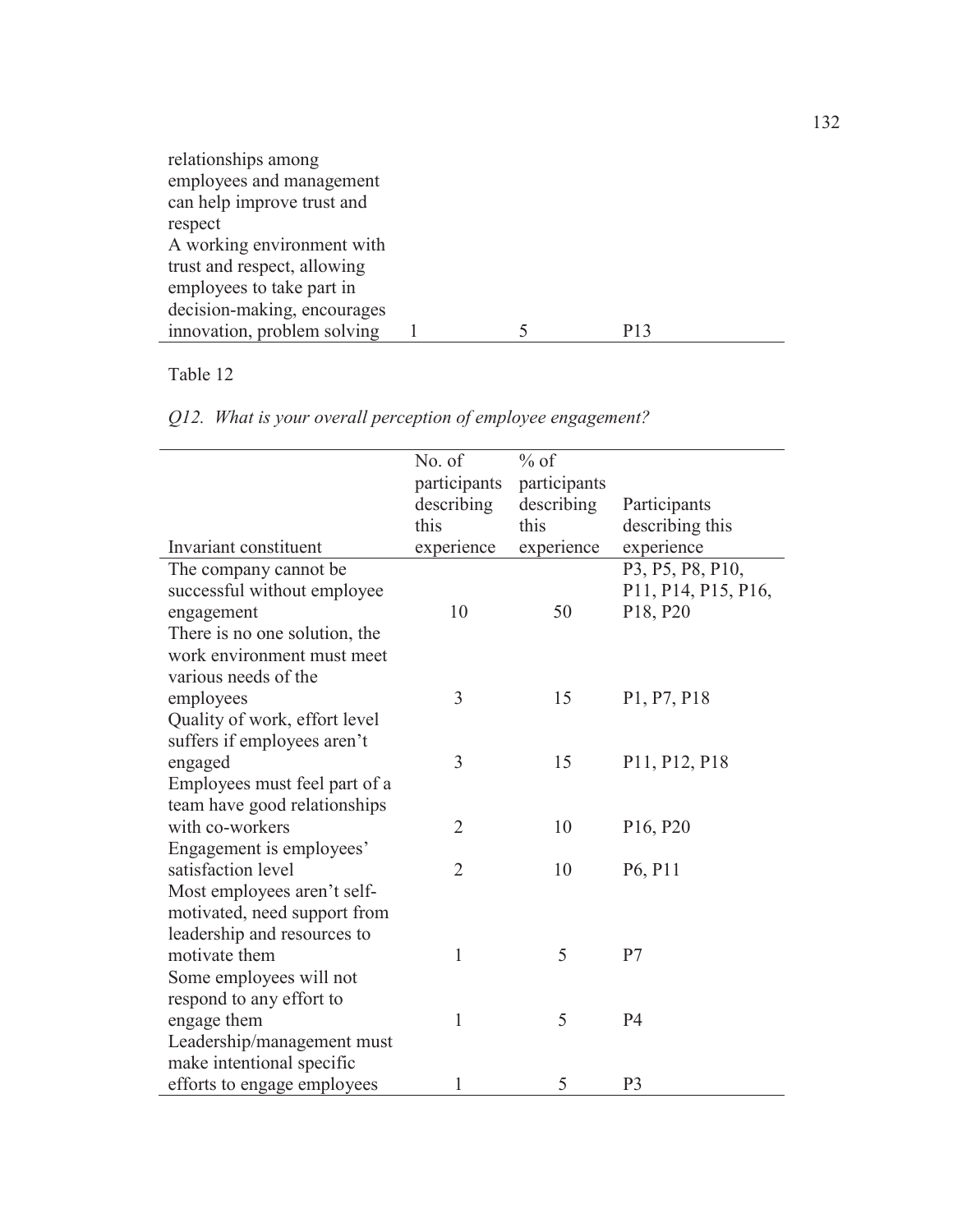| Employees must be able to        |   |   |                 |
|----------------------------------|---|---|-----------------|
| communicate freely with          |   |   |                 |
| management about difficult       |   |   |                 |
| matters/concerns                 | 1 | 5 | P3              |
| Engagement is synonymous         |   |   |                 |
| with perception of worth,        |   |   |                 |
| feeling valued                   | 1 | 5 | P <sub>11</sub> |
| Employee engagement              |   |   |                 |
| shouldn't be difficult to        |   |   |                 |
| achieve if leadership cares and  |   |   |                 |
| is competent                     |   | 5 | P <sub>14</sub> |
| Companies must provide a         |   |   |                 |
| path of progression for          |   |   |                 |
| younger employees fresh out      |   |   |                 |
| of school who want to use        |   |   |                 |
| their education and learn skills |   | 5 | P <sub>19</sub> |

*Q13. How would you describe the relationship between employee engagement and organizational performance?* 

| Invariant constituent                               | No. of<br>describing<br>this<br>experience | $%$ of<br>participants participants<br>describing<br>this<br>experience | Participants<br>describing this<br>experience                                        |
|-----------------------------------------------------|--------------------------------------------|-------------------------------------------------------------------------|--------------------------------------------------------------------------------------|
| It's a direct relationship,                         |                                            |                                                                         |                                                                                      |
| employee engagement and                             |                                            |                                                                         |                                                                                      |
| performance go hand-in-hand;                        |                                            |                                                                         |                                                                                      |
| as one increases so does the                        |                                            |                                                                         |                                                                                      |
| other and vice versa-                               |                                            |                                                                         | P <sub>1</sub> , P <sub>2</sub> , P <sub>4</sub> , P <sub>5</sub> , P <sub>6</sub> , |
| organizational performance                          |                                            |                                                                         | P7, P8, P9, P10,                                                                     |
| suffers if employees aren't                         |                                            |                                                                         | P <sub>12</sub> , P <sub>13</sub> , P <sub>15</sub> , P <sub>16</sub> ,              |
| engaged                                             | 16                                         | 80                                                                      | P18, P19, P20                                                                        |
| Employees who feel like<br>valued contributors will |                                            |                                                                         |                                                                                      |
| perform better                                      | 3                                          | 15                                                                      | P <sub>3</sub> , P <sub>12</sub> , P <sub>14</sub>                                   |
| Employee motivation and                             |                                            |                                                                         |                                                                                      |
| engagement comes from                               |                                            |                                                                         |                                                                                      |
| understanding organizational                        |                                            |                                                                         |                                                                                      |
| goals and their role in                             |                                            |                                                                         |                                                                                      |
| achieving them                                      | 3                                          | 15                                                                      | P <sub>3</sub> , P <sub>4</sub> , P <sub>17</sub>                                    |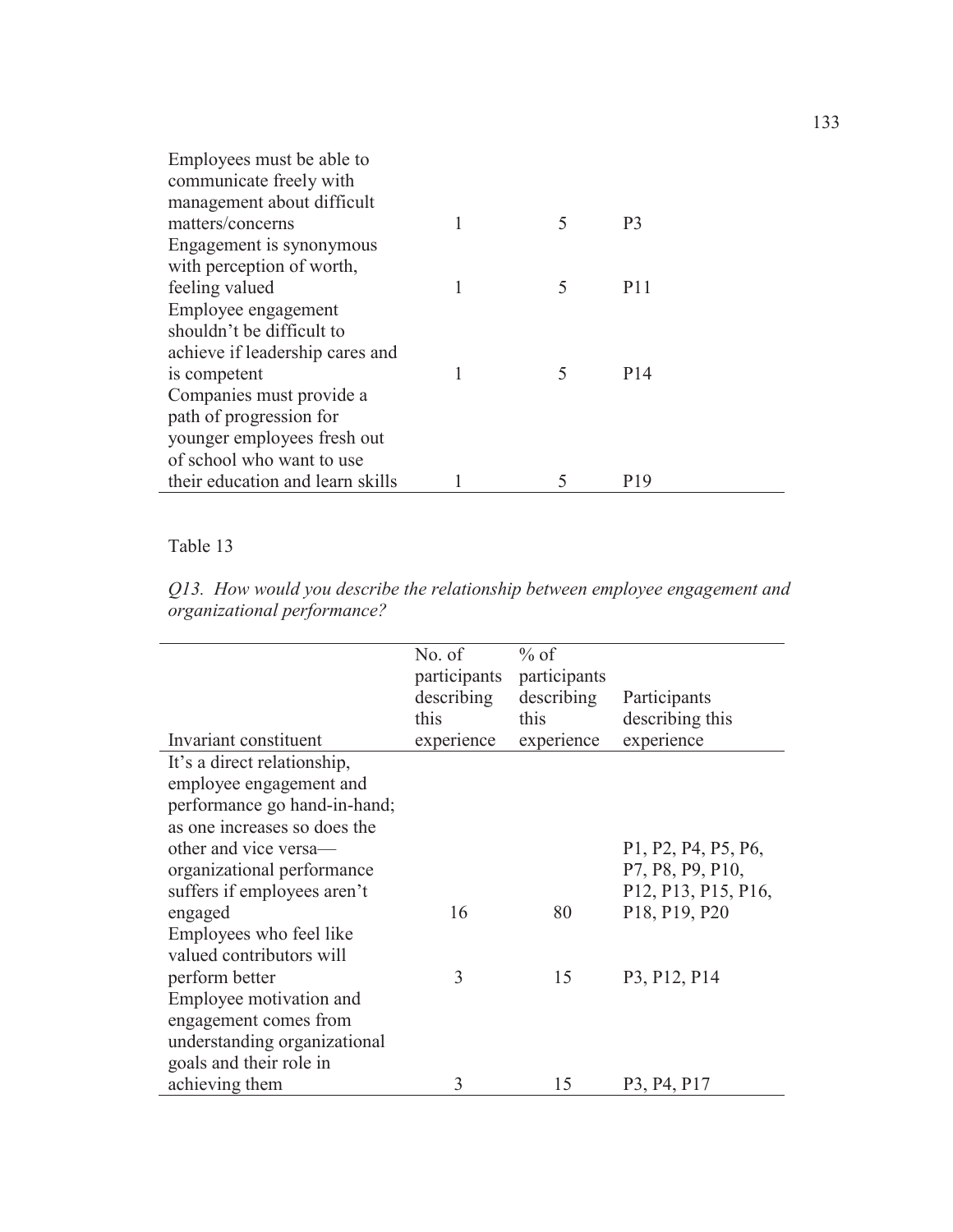| Employee engagement is           |   |    |                                                   |
|----------------------------------|---|----|---------------------------------------------------|
| contingent on communication      |   |    |                                                   |
| between management and           |   |    |                                                   |
| lower level employees so that    |   |    |                                                   |
| managers can focus on            |   |    |                                                   |
| running the business and         |   |    |                                                   |
| know that operational            |   |    |                                                   |
| performance details are being    |   |    |                                                   |
| taken care of by engaged         |   |    |                                                   |
| employees who will               |   |    |                                                   |
| communicate about concerns       | 3 | 15 | P <sub>4</sub> , P <sub>8</sub> , P <sub>13</sub> |
| Attrition from having to fire.   |   |    |                                                   |
| disengaged employees creates     |   |    |                                                   |
| training issues, inefficiencies  |   | 5  | P <sub>11</sub>                                   |
| It all goes back to leadership's |   |    |                                                   |
| dedication level                 |   | 5  | P12                                               |

|  |  | Q14. What affect does employee engagement have on productivity? |
|--|--|-----------------------------------------------------------------|
|  |  |                                                                 |

|                                      |                 | $%$ of       |                                                                         |
|--------------------------------------|-----------------|--------------|-------------------------------------------------------------------------|
|                                      | No. of          | participants |                                                                         |
|                                      | participants    | describing   |                                                                         |
|                                      | describing this | this         | Participants describing                                                 |
| Invariant constituent                | experience      | experience   | this experience                                                         |
| Positive, direct correlation;        |                 |              |                                                                         |
| productivity is the outcome of       |                 |              | P1, P2, P5, P6, P7, P9,                                                 |
| engagement level, disengagement      |                 |              | P <sub>10</sub> , P <sub>11</sub> , P <sub>15</sub> , P <sub>17</sub> , |
| negatively affects productivity      | 12              | 60           | P19, P20                                                                |
| Employees must be involved with      |                 |              |                                                                         |
| the rest of the team and in the loop |                 |              |                                                                         |
| to be fully engaged                  | 3               | 15           | P <sub>4</sub> , P <sub>8</sub> , P <sub>16</sub>                       |
| More engaged employees are           |                 |              |                                                                         |
| usually more productive, but less    |                 |              |                                                                         |
| engaged employees can still get the  |                 |              |                                                                         |
| work done; it's the difference       |                 |              |                                                                         |
| between being good and great         | $\overline{2}$  | 10           | P <sub>14</sub> , P <sub>18</sub>                                       |
| Engaged employees produce higher     |                 |              |                                                                         |
| quality work, more creative, more    |                 |              |                                                                         |
| efficient processes, fewer errors    | $\overline{2}$  | 10           | P13, P20                                                                |
| Most of the time employees just do   |                 |              |                                                                         |
| what it takes to get by, but those   |                 |              |                                                                         |
| who work with engaged employees      |                 |              |                                                                         |
| become more engaged themselves       | 1               | 5            | P <sub>3</sub>                                                          |
| Employees won't be productive if     |                 |              |                                                                         |
| they don't feel valued               | 1               | 5            | P <sub>16</sub>                                                         |
| Individual work ethic is also        |                 | 5            | P <sub>12</sub>                                                         |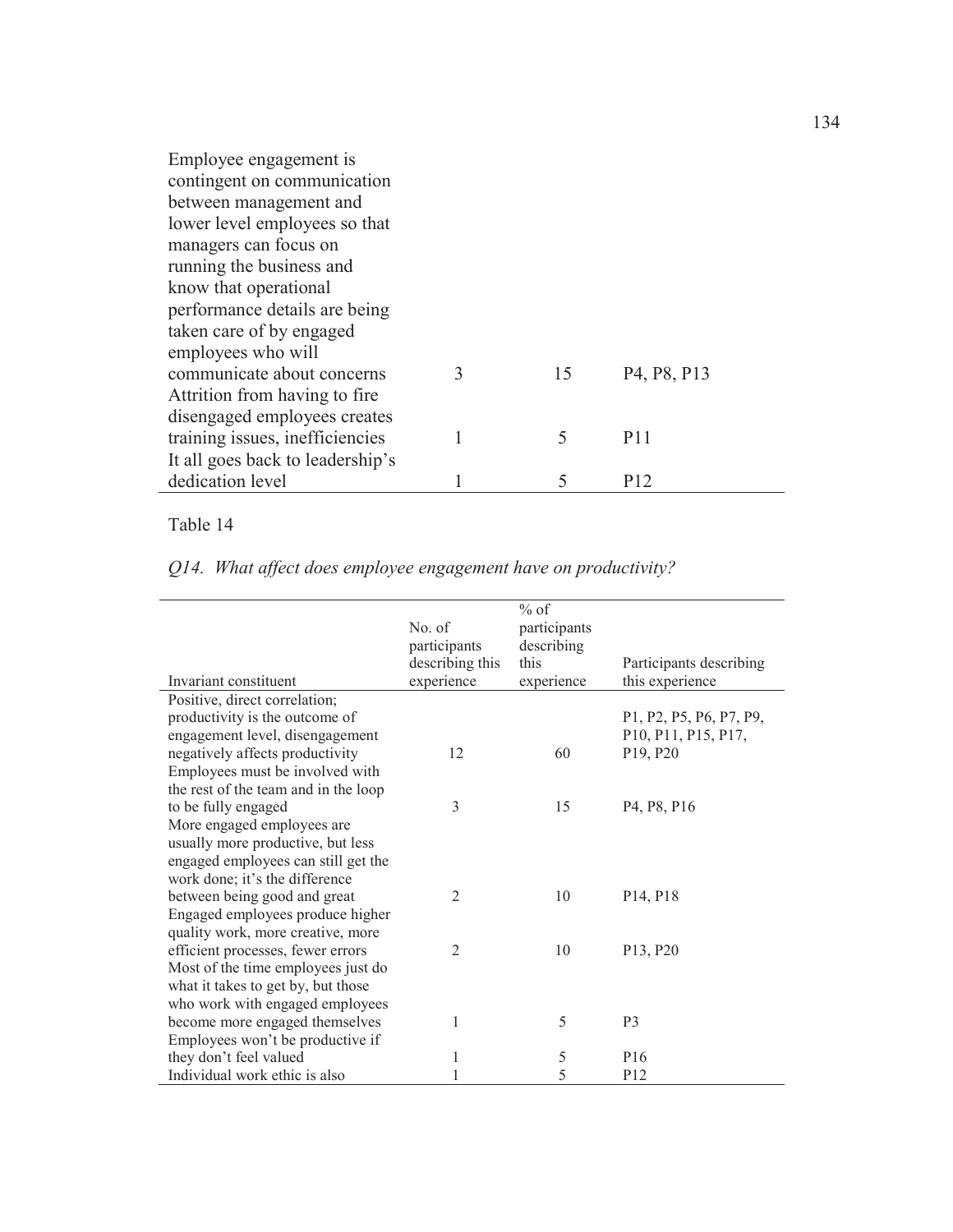important, some engaged employees still have problems getting work done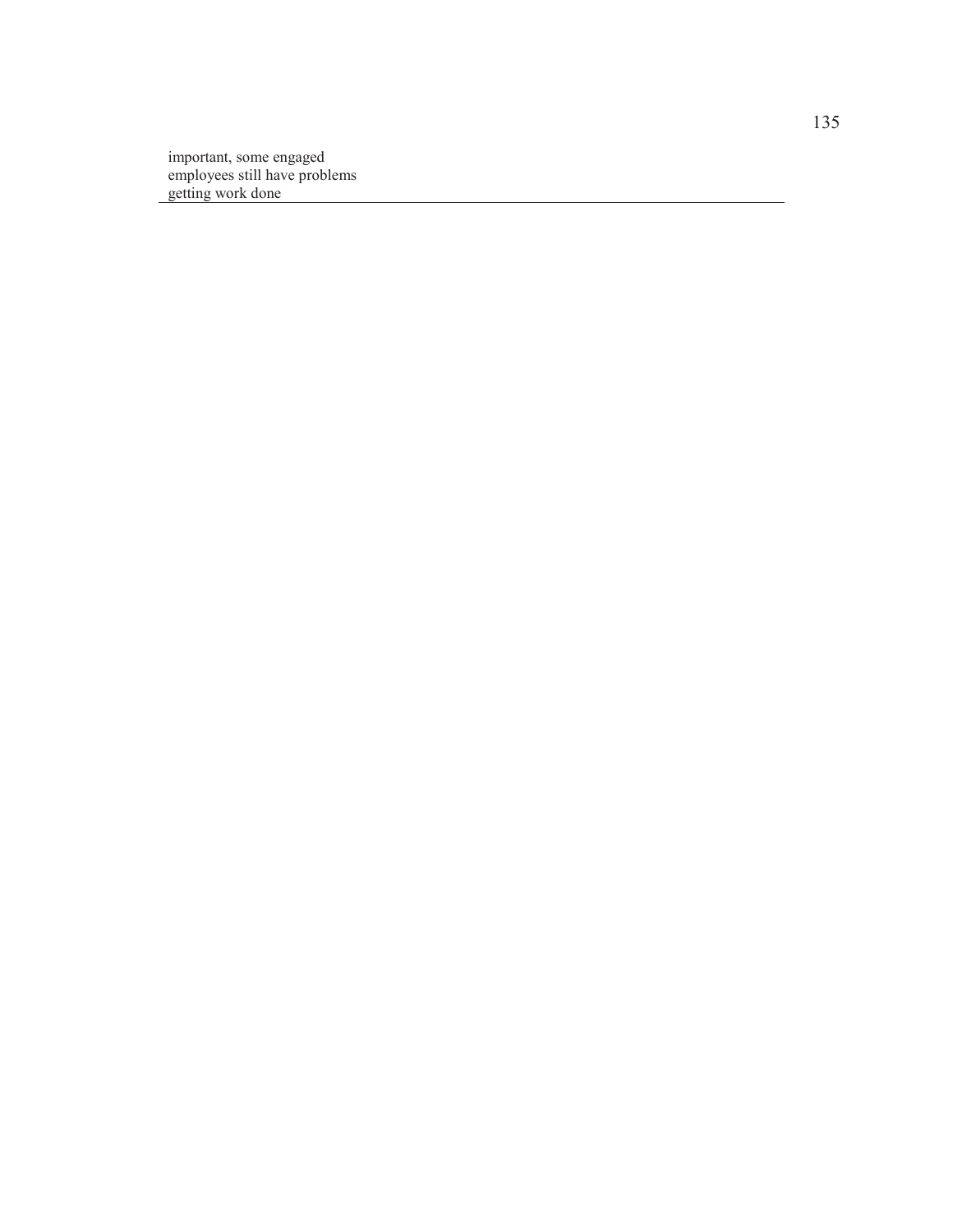# Appendix D: Emerging Themes

Factors influencing employee engagement

| Theme                                                                                                                 | Participants' Supporting Statements                                                                                                                                                                                                                                                                                                   |
|-----------------------------------------------------------------------------------------------------------------------|---------------------------------------------------------------------------------------------------------------------------------------------------------------------------------------------------------------------------------------------------------------------------------------------------------------------------------------|
| 1. Employees are<br>most likely to be<br>fully engaged in<br>their work when<br>they are assigned                     | "I was in this comfort zone I wasn't motivated to come into<br>work because it more of the same, same-old-same-oldI was<br>getting a little disengaged because of that  it wasn't fun for me<br>to go to work anymore."                                                                                                               |
| interesting,<br>challenging, and<br>varietal tasks.<br>Repetition and<br>boredom are<br>primary factors<br>leading to | "I was sitting in a position where I didn't feel that I was being<br>challenged, I probably or obviously wouldn't be fully engaged<br>in whatever I was doing. So the constant challenges and<br>opportunities that are presented will also keep me engaged.<br>Employees become disengaged when they are doing repetitive<br>tasks." |
| employee<br>disengagement.<br>Reassigning job<br>duties to<br>disengaged                                              | "I feel that employees become disengaged when a person feels<br>that they are not growingyou don't see any opportunities to<br>grow outside of your role you start to become disengaged just<br>because it's a redundant tasks."                                                                                                      |
| employees can<br>help reengage<br>them.                                                                               | "You can look at employees becoming reengaged by giving<br>them something that is outside of their comfort zone.<br>Something outside of their box or just shifting them around<br>throughout the organization whether it be in a new program<br>levels, or new technical areas, or even new leadership areas."                       |
| 2. Job duties<br>assigned to<br>employees must be<br>appropriate given                                                | "If you have strong leadership, if you match an employee with<br>their background and skills with the task at hand by providing<br>them the training to do the job that they really want to do."                                                                                                                                      |
| their levels of<br>education,<br>experience, and<br>abilities; if tasks                                               | "Employee engagement to me is engaging an employee with the<br>right experience, the right education, and work experience so<br>that we are successful in executing our project."                                                                                                                                                     |
| are too difficult, or<br>the employee does<br>not understand the<br>tasks, or if the<br>employee does not             | "[Employees] become disengaged due to frustrationeither<br>because they're in a task that they're overwhelmed with and<br>don't have the background for it or they might not have a clear<br>definition of what they're doing."                                                                                                       |
| have clear<br>expectations or<br>understanding of                                                                     | "When I get an assignment and I really don't know what I am<br>really supposed to do it's hard for me to be engaged. So for me<br>what keeps me fully engaged is lots of information, a schedule                                                                                                                                      |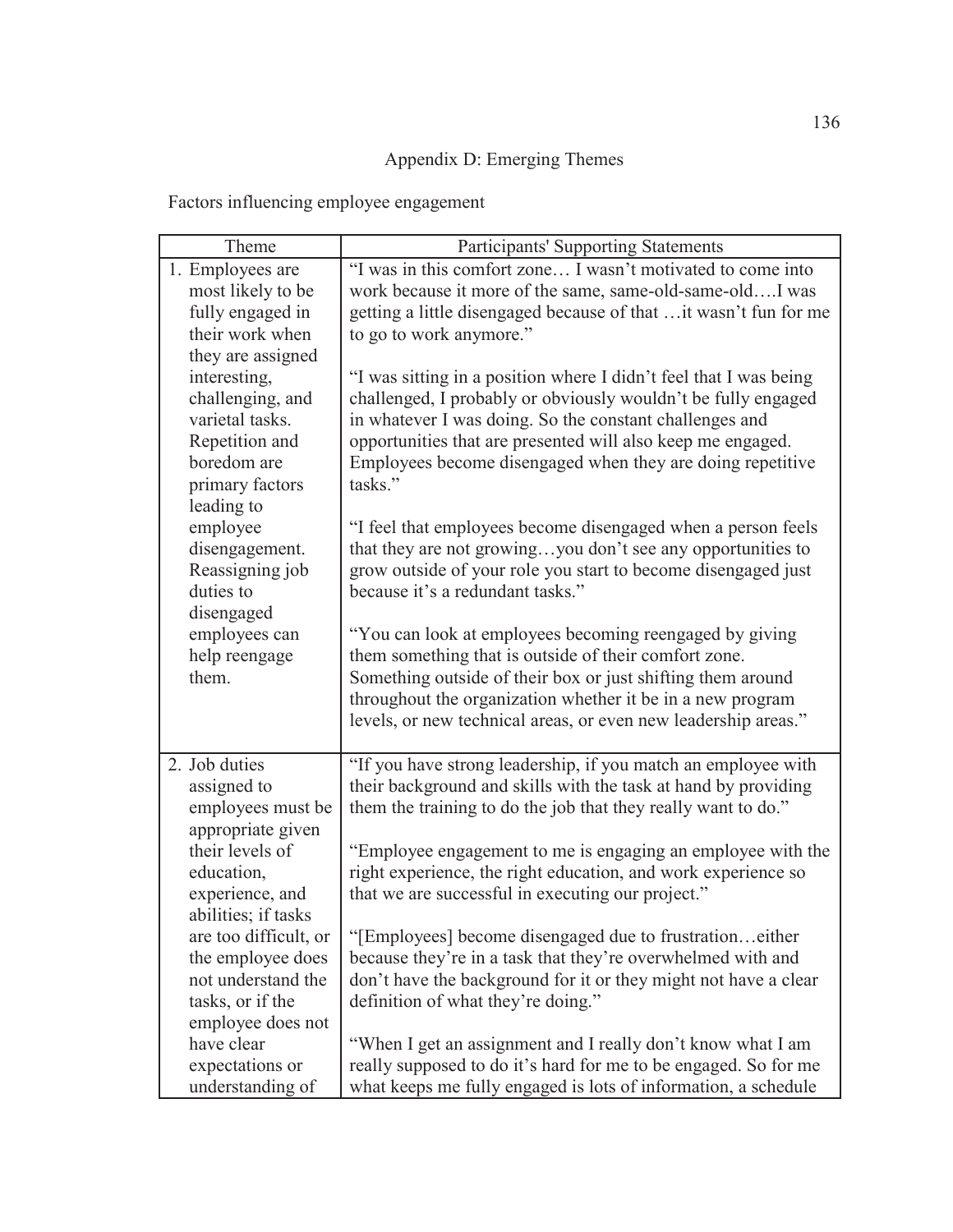| the their job                                                                            | of what's coming, what required of me, and also what's                                                                                                                                                                                                                                                                                                                                                                                                                                                                                  |
|------------------------------------------------------------------------------------------|-----------------------------------------------------------------------------------------------------------------------------------------------------------------------------------------------------------------------------------------------------------------------------------------------------------------------------------------------------------------------------------------------------------------------------------------------------------------------------------------------------------------------------------------|
| duties, the                                                                              | happening next."                                                                                                                                                                                                                                                                                                                                                                                                                                                                                                                        |
| employee will                                                                            |                                                                                                                                                                                                                                                                                                                                                                                                                                                                                                                                         |
| become                                                                                   |                                                                                                                                                                                                                                                                                                                                                                                                                                                                                                                                         |
| disengaged.                                                                              |                                                                                                                                                                                                                                                                                                                                                                                                                                                                                                                                         |
| 3. Feeling successful<br>in their assigned<br>work roles, good                           | "I report now to a vice president, and it definitely motivates me<br>to do a go job because I want to provide a good impression."                                                                                                                                                                                                                                                                                                                                                                                                       |
| at their job, and/or<br>directly<br>responsible for                                      | "I know if I don't get the things done, then stuff doesn't get<br>delivered and that keeps me motivated at work."                                                                                                                                                                                                                                                                                                                                                                                                                       |
| work quality<br>motivates and<br>engages<br>employees.                                   | "By working closely with your coworkers you have a sense of<br>accountabilityif somebody is relying on you to have a certain<br>part done and you are relying on someone else to have a certain<br>part done and that accountability plays a key role into<br>accomplishing those tasks."                                                                                                                                                                                                                                               |
|                                                                                          | "Knowing your job thoroughly; with me knowing my job<br>thoroughly and the respect of others that work with me; not<br>necessarily for me, but with me in the capacity that give my<br>work meaning because it means that I am getting through and<br>they are doing it correctly as well. So it makes you proud."                                                                                                                                                                                                                      |
| 4. Feeling that their<br>work benefits<br>others makes<br>employees' work<br>meaningful. | "To be able to put out quality product in my industry that will<br>be beneficial to the warfighter and know that I am making a<br>difference in the whole scope of things when you talk about<br>freedom in the United States."                                                                                                                                                                                                                                                                                                         |
|                                                                                          | "The ultimate meaning is through the customer, it's through the<br>end users, through the projection provided, the security<br>provided."                                                                                                                                                                                                                                                                                                                                                                                               |
|                                                                                          | "For me being married to the military, my brother's in the Air<br>Force too so knowing that I can do tasks that can directly<br>benefit the warfighters, that what motivates me the most."<br>"The sense of pride in knowing what I do helps bring people<br>safely home to their families. Even on the days that I don't want<br>to be there or, days that I'm assigned a task that I really don't<br>want to do I know in the bigger scheme of thingswhat I'm<br>doing contributes to somebody seeing their family one more<br>time." |
| 5. Employees who                                                                         | "[Engaged employees] are not doing it just for a paycheck, they                                                                                                                                                                                                                                                                                                                                                                                                                                                                         |
| enjoy their work or                                                                      | actually enjoy what they are doing and since they enjoy what                                                                                                                                                                                                                                                                                                                                                                                                                                                                            |
| are passionate                                                                           | they are doing they are fully engaged in whatever the                                                                                                                                                                                                                                                                                                                                                                                                                                                                                   |
| about what they do                                                                       | occupation may be."                                                                                                                                                                                                                                                                                                                                                                                                                                                                                                                     |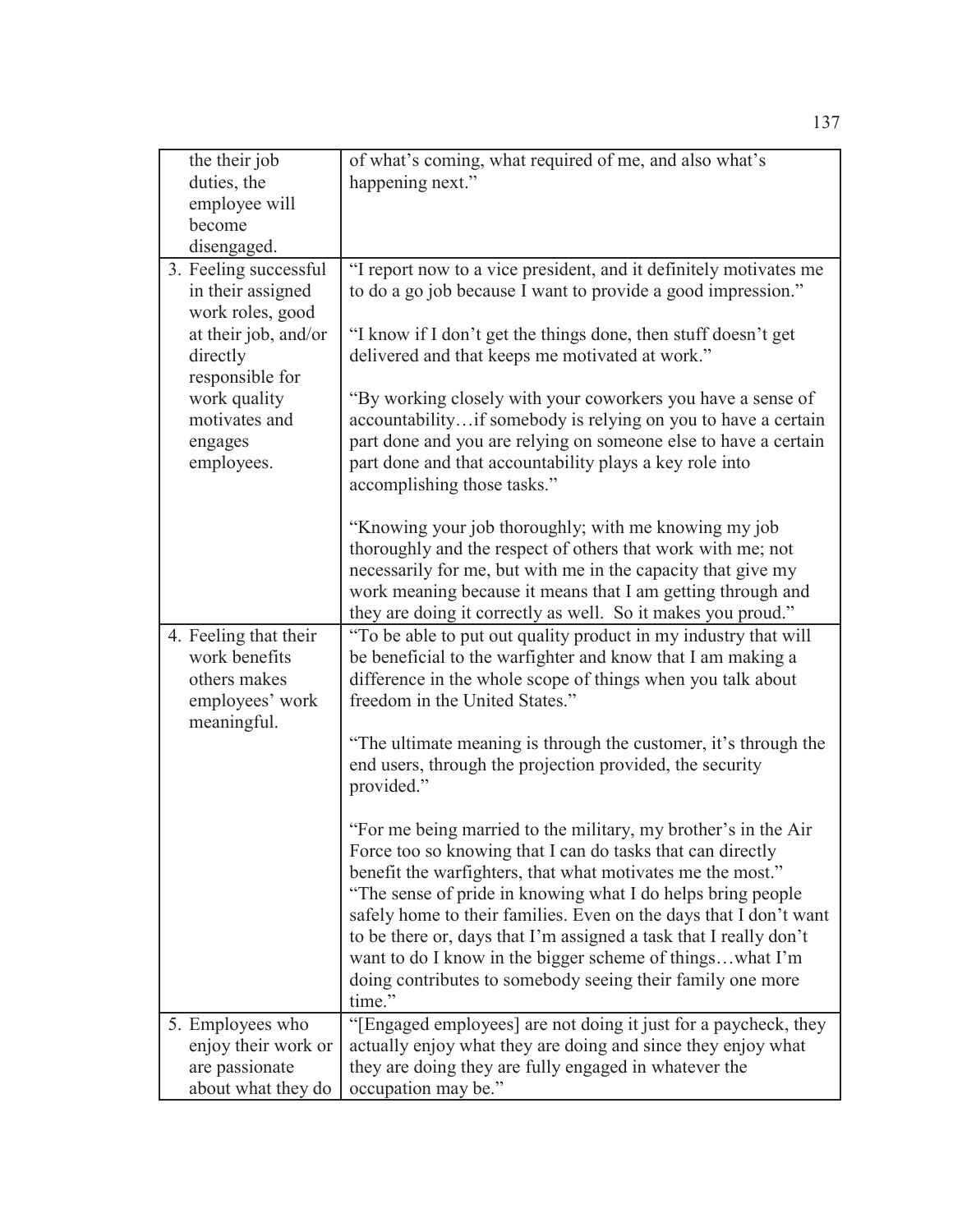| and find meaning<br>in their work<br>describe this as<br>being a primary<br>motivator, more<br>important than<br>compensation.<br>Conversely,<br>disengaged<br>employees are<br>described as doing<br>the bare minimum<br>to collect their<br>paychecks. | "Job satisfaction affects your engagement level because if<br>you're not satisfied you will just sit thereand just do the bare<br>minimum andnext week to do the same thing and it will just<br>perpetuate."<br>"You have to be satisfied and happy regardless of the task in<br>which you doing. The passion is not going behindyou know<br>you're not going to be going to be fully engaged if you're not<br>passionate in what you do."<br>"Yes, because if you don't like your job, you're pretty much not<br>going to reach out and you're probably going to just stay little<br>hermit and stay at your desk/cube just hating lifeyou don't<br>have no drive to solve or find the solution, unless you know if<br>you're just doing it for the money and that's a two week drive."<br>"If you're not satisfied in your job A. you don't want to come<br>and B. you don't want to be there, C. When you're there you're<br>kind of counting down the hours until you leave and you're<br>really not interested in ensuring that whatever your role isthat<br>you're succeedingyou're just coming to work for a paycheck.<br>You will do the minimal amount of work to ensure that you<br>keep that paycheck."<br>"If you're fully engaged and you're fully satisfied in your<br>position and in your current roleto a lot of people satisfaction<br>comes in many forms other than money You won't be as |
|----------------------------------------------------------------------------------------------------------------------------------------------------------------------------------------------------------------------------------------------------------|---------------------------------------------------------------------------------------------------------------------------------------------------------------------------------------------------------------------------------------------------------------------------------------------------------------------------------------------------------------------------------------------------------------------------------------------------------------------------------------------------------------------------------------------------------------------------------------------------------------------------------------------------------------------------------------------------------------------------------------------------------------------------------------------------------------------------------------------------------------------------------------------------------------------------------------------------------------------------------------------------------------------------------------------------------------------------------------------------------------------------------------------------------------------------------------------------------------------------------------------------------------------------------------------------------------------------------------------------------------------------------------------------------------|
|                                                                                                                                                                                                                                                          | eager to leave your current situation to shop yourself around just<br>for a few more dollarsif you have a passion and [are] fully<br>engaged in what you do."                                                                                                                                                                                                                                                                                                                                                                                                                                                                                                                                                                                                                                                                                                                                                                                                                                                                                                                                                                                                                                                                                                                                                                                                                                                 |
| 6. A work<br>environment that<br>promotes positive<br>interpersonal<br>relationships<br>among co-                                                                                                                                                        | "I like maintaining relationships, good positive relationships<br>with my coworkerthe interpersonal working relationships<br>between coworkers is one that keeps me fully engagedhaving<br>that positive cohesive working environment is a positive<br>motivator for me."                                                                                                                                                                                                                                                                                                                                                                                                                                                                                                                                                                                                                                                                                                                                                                                                                                                                                                                                                                                                                                                                                                                                     |
| workers, at all<br>levels including<br>management,<br>contributes to<br>employee                                                                                                                                                                         | "The first thing that keeps me engaged are the people who I<br>work with; my coworkersgood involvementhaving open<br>communication as far as what's going on and what are our goals<br>arewhat tasks needs to be accomplished."                                                                                                                                                                                                                                                                                                                                                                                                                                                                                                                                                                                                                                                                                                                                                                                                                                                                                                                                                                                                                                                                                                                                                                               |
| satisfaction and                                                                                                                                                                                                                                         | "Employees can become reengagedby having employee                                                                                                                                                                                                                                                                                                                                                                                                                                                                                                                                                                                                                                                                                                                                                                                                                                                                                                                                                                                                                                                                                                                                                                                                                                                                                                                                                             |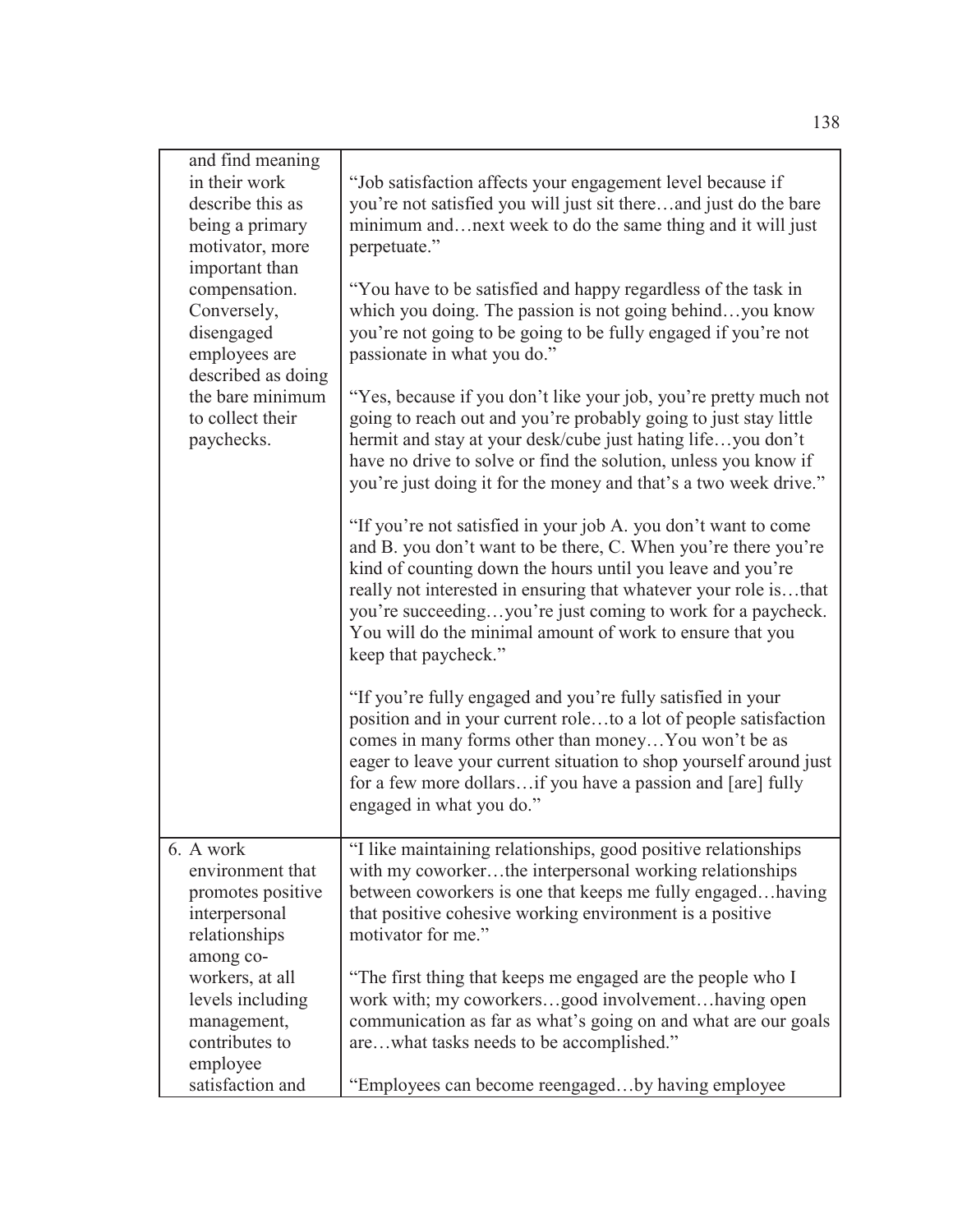| motivation. Social<br>events to promote<br>camaraderie can<br>facilitate these<br>relationships.                                                                                                                       | morale eventsto build that relationship between employees.<br>That way you can build that interpersonal relationship; find out<br>what's going on with that employee. Some coworkers might not<br>know that their fellow peers are feeling disengagedthey may<br>forget about their fellow employees that feel disconnected."<br>"That face-to-face time from your boss or supervisor shows me<br>that they really care to take sometime out vs. just dictating, they<br>want to personally get to know me."<br>"I believe that engagement starts at the top if you've got a<br>leader; that leader can be very smart, very bright, but if they<br>don't personally know their people that work for them and have<br>some type of rapport and if they're not talking to them; its not<br>always just talking to them about work, its just being able to call<br>that employee by their first name and not just by their last name<br>and ask about how their kids or doing or "hey how is your wife<br>doing, I herd she was sick." |
|------------------------------------------------------------------------------------------------------------------------------------------------------------------------------------------------------------------------|-------------------------------------------------------------------------------------------------------------------------------------------------------------------------------------------------------------------------------------------------------------------------------------------------------------------------------------------------------------------------------------------------------------------------------------------------------------------------------------------------------------------------------------------------------------------------------------------------------------------------------------------------------------------------------------------------------------------------------------------------------------------------------------------------------------------------------------------------------------------------------------------------------------------------------------------------------------------------------------------------------------------------------------|
|                                                                                                                                                                                                                        | "I think that in that good leadertaking and interest in the<br>individual themselves."                                                                                                                                                                                                                                                                                                                                                                                                                                                                                                                                                                                                                                                                                                                                                                                                                                                                                                                                              |
| 7. Employees who<br>feel they are<br>valued<br>contributors to the<br>organization and<br>who are<br>recognized for<br>their contributions<br>are more likely to<br>be satisfied and<br>find meaning in<br>their work. | "Personally what gives [my work] meaning is being able to<br>contribute."<br>"What keeps me fully engaged in my tasks is really feeling like<br>I am contributing to the overall goal of the team or the end<br>result of whatever we're working on. Employees become<br>disengaged when they feel like they are not contributing they<br>feel like what they are doing the overall goal can be achieved<br>even if they are not there."<br>"Employees can be reengaged when they're working in an<br>environment where they feel their contributions are valued<br>recognizing the value and contributions that that employee<br>brings to the table and communicating that and making it known<br>whether its through a pat-on-the-back, or gift certificate."<br>"Some people need to have that constant validation that says,<br>'Hey you're doing a great job,' to keep them engaged."                                                                                                                                         |
| 8. Pride in the sense<br>of<br>accomplishment,<br>in particular being<br>involved                                                                                                                                      | "The work in my current role motivates me because I'm a part<br>of what I do from the beginning to the ending in my particular<br>position at work I actually get to see the fruits of my labor."<br>"What gives my work meaning in my role is actually seeing                                                                                                                                                                                                                                                                                                                                                                                                                                                                                                                                                                                                                                                                                                                                                                      |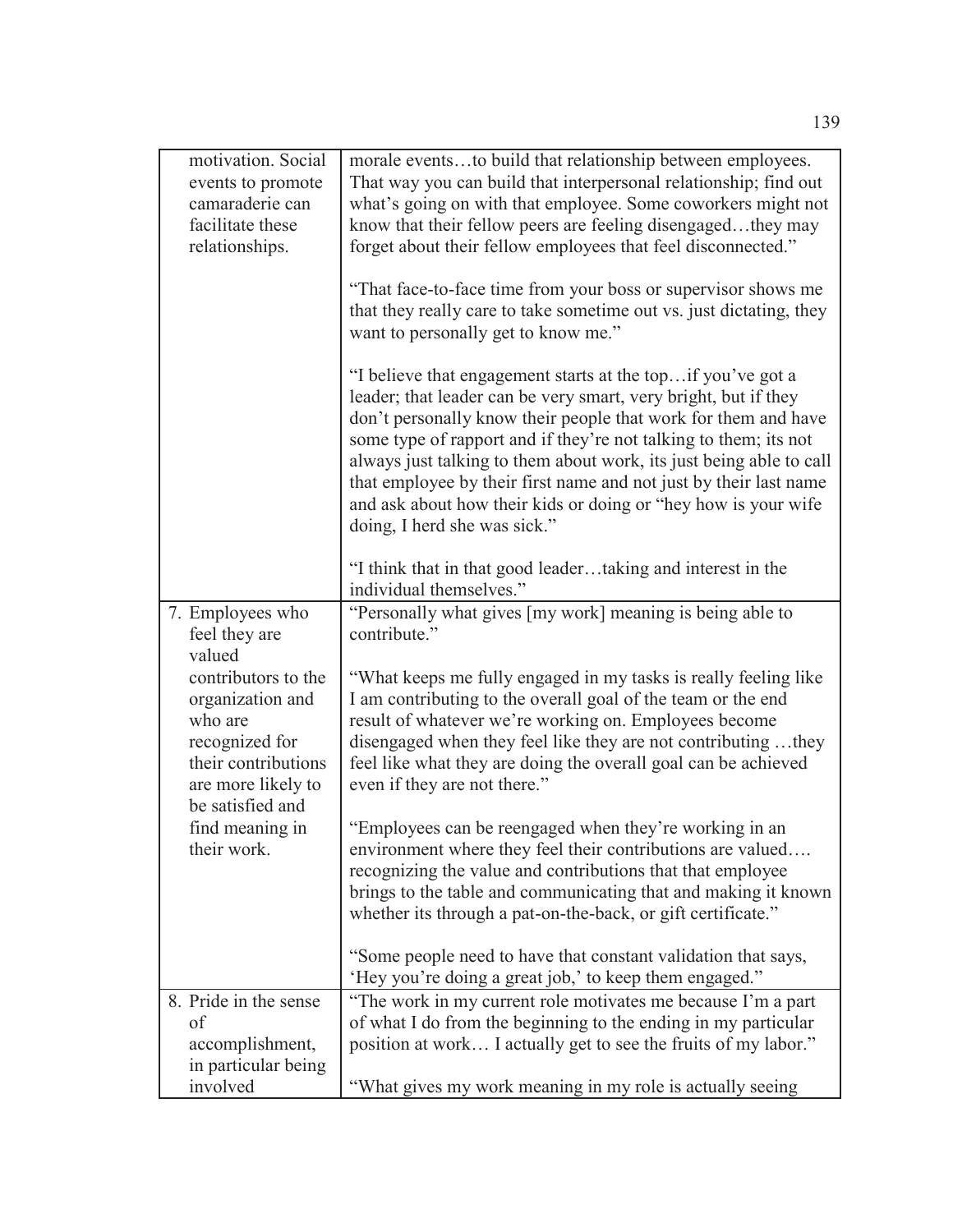| throughout the<br>process and seeing<br>the end product of<br>their work,<br>contributes to<br>employee<br>engagement and<br>satisfaction.                                                                                                                                                                                                                         | success at the end."<br>"The success in positive performancegives me a sense of<br>accomplishment and that success gives me meaning."<br>"When you do flight-testing and you go out and actually go<br>from planning to execution that's rewarding. Its always fun to<br>go out and actually see your product work, I think that it<br>motivates me and that I actually get to go out and I planned all<br>of this back at the office but then I get to go see something<br>actually executed in real time."                                                                                                                                                                                                                                                                                                                                                                                                                                                                                                                                                                                                                                                                                                                                                                                                                                                                                                                             |
|--------------------------------------------------------------------------------------------------------------------------------------------------------------------------------------------------------------------------------------------------------------------------------------------------------------------------------------------------------------------|------------------------------------------------------------------------------------------------------------------------------------------------------------------------------------------------------------------------------------------------------------------------------------------------------------------------------------------------------------------------------------------------------------------------------------------------------------------------------------------------------------------------------------------------------------------------------------------------------------------------------------------------------------------------------------------------------------------------------------------------------------------------------------------------------------------------------------------------------------------------------------------------------------------------------------------------------------------------------------------------------------------------------------------------------------------------------------------------------------------------------------------------------------------------------------------------------------------------------------------------------------------------------------------------------------------------------------------------------------------------------------------------------------------------------------------|
| 9. A sense of<br>personal<br>responsibility,<br>work ethic, and<br>self-motivation are<br>described as<br>factors<br>contributing to<br>employee<br>engagement.<br>Certain employees<br>will not be<br>engaged even<br>when leadership is<br>taking steps to<br>engage them<br>because they are<br>not self-motivated;<br>it's ultimately up<br>to the individual. | "I am extremely self-motivated because I have something to<br>provethat's what actually gives my work meaning because I<br>am going to be the best at what I do."<br>"This could be a two-fold thing is because the employees<br>themselves can go out there and reengage themselves by going<br>out and looking for these opportunities to jump or go into a<br>different function, different roles, different technical areas and<br>being more proactive about getting themselves reengaged with<br>the overall organization and I find those employees to turn out<br>to be the innovators, the captivators, the ones that really<br>companies going because they don't get complacent."<br>"What keeps me fully engaged are the challenges of the job, my<br>own personal drive and ambition to want to be the best in<br>anything that I do. I am motivated by my own ambition, my<br>own drive to succeed and be accomplished to progress."<br>"I guess it's probably up to the person to change their attitude<br>but a lot of people don't think that's what it is, but I think that<br>its your attitude and sometimes you have to take every<br>experience as a positive."<br>"What keeps me fully engaged is personal beliefs as far a drive"<br>and passion."<br>"Some people just don't have that drive to want to do better.<br>Some people just want to get their paycheck and stay above<br>water as long as possible." |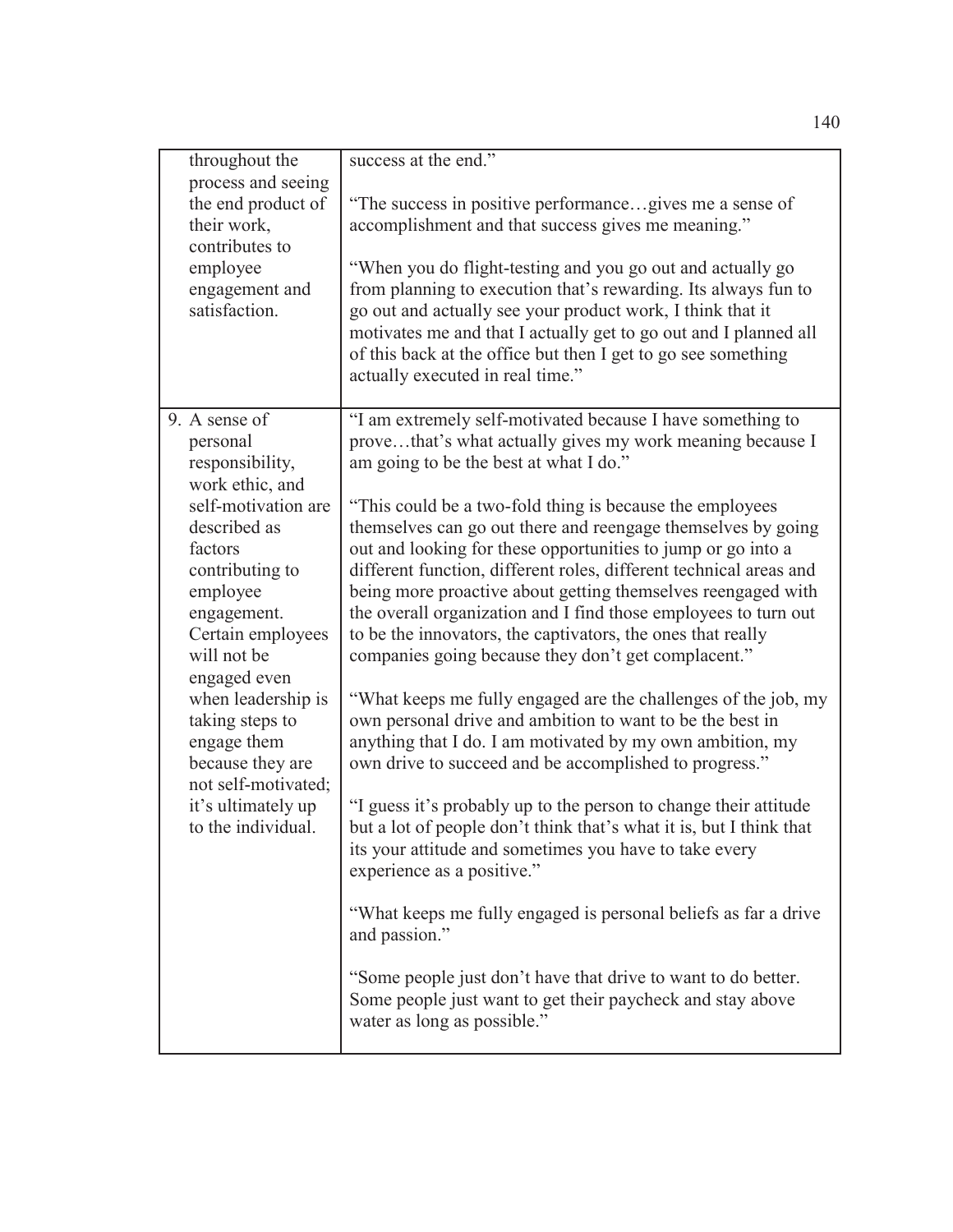|  | Factors influencing organizational commitment |  |
|--|-----------------------------------------------|--|
|  |                                               |  |

| Theme                                                                                                                                                                                                                       | <b>Participants' Supporting Statements</b>                                                                                                                                                                                                                                                                                                                                                                                                                                                                                                                                                                                                                                                                                                                                                                                                                                                                                                                                                                                                                                                                                                                                                                                                                                                                                                                                                                                                                                                                              |  |
|-----------------------------------------------------------------------------------------------------------------------------------------------------------------------------------------------------------------------------|-------------------------------------------------------------------------------------------------------------------------------------------------------------------------------------------------------------------------------------------------------------------------------------------------------------------------------------------------------------------------------------------------------------------------------------------------------------------------------------------------------------------------------------------------------------------------------------------------------------------------------------------------------------------------------------------------------------------------------------------------------------------------------------------------------------------------------------------------------------------------------------------------------------------------------------------------------------------------------------------------------------------------------------------------------------------------------------------------------------------------------------------------------------------------------------------------------------------------------------------------------------------------------------------------------------------------------------------------------------------------------------------------------------------------------------------------------------------------------------------------------------------------|--|
| 1. Opportunities for<br>advancement and<br>compensation are<br>important in<br>employees'<br>engagement and<br>decision to remain<br>with an<br>organization, and<br>can become more<br>important than<br>engagement level. | "If you feel like you're at this ceiling already and there's<br>nowhere up that you can go if you're looking for more of a<br>management role or to be higher person on the technical<br>levelyou're probably going to look to go outside of the<br>company."<br>"If I didn't get those opportunities that would negatively<br>impact my engagement levelknowing that I can those<br>opportunities in other places "<br>"When you don't see the growth I guess that's when you<br>really realize that I am engaged and I kind of like what I'm<br>doing, but maybe it's time to go somewhere my skill set will<br>be valuedsometimes you have to leave and then come back<br>and get what's owed to youto be in the right pay grade."<br>"Engagement levelaffects my decision to stay with the<br>company because if I was board or if I was not a part of<br>coming up with new solutions and doing thing different and<br>growing, I would start looking at other opportunities because<br>I don't see any path for progression but  you want to look at<br>the financial aspect of it, that I don't go to work to work, I go<br>to work to make a living. So a lot engagement is around<br>financial also."<br>"It's more so how fast I am accelerating in monetary concerns<br>if I found a job that would like that would pay me more I<br>wouldn't have an issue with leaving. So [engagement level]<br>affects my decision] to some extent but its not my<br>engagement level that's keeping me at the company." |  |
| 2. Satisfaction is an<br>important motivator<br>in the decision to<br>stay with a<br>company, but often<br>external obligations<br>are the driving<br>factor.                                                               | "Well for me I guess I am here because of the family<br>obligations, but the engagement level causes me to tolerate<br>the fact I'm going to be here for a long time."<br>"At the end of the day I go to work to provide for my family,<br>so as long as I go to work and perform and stay engaged and<br>accomplish the tasks that's going to allow me to satisfy my<br>personal goals and objectives."<br>"As long as they are pulling me with the right assignments                                                                                                                                                                                                                                                                                                                                                                                                                                                                                                                                                                                                                                                                                                                                                                                                                                                                                                                                                                                                                                                  |  |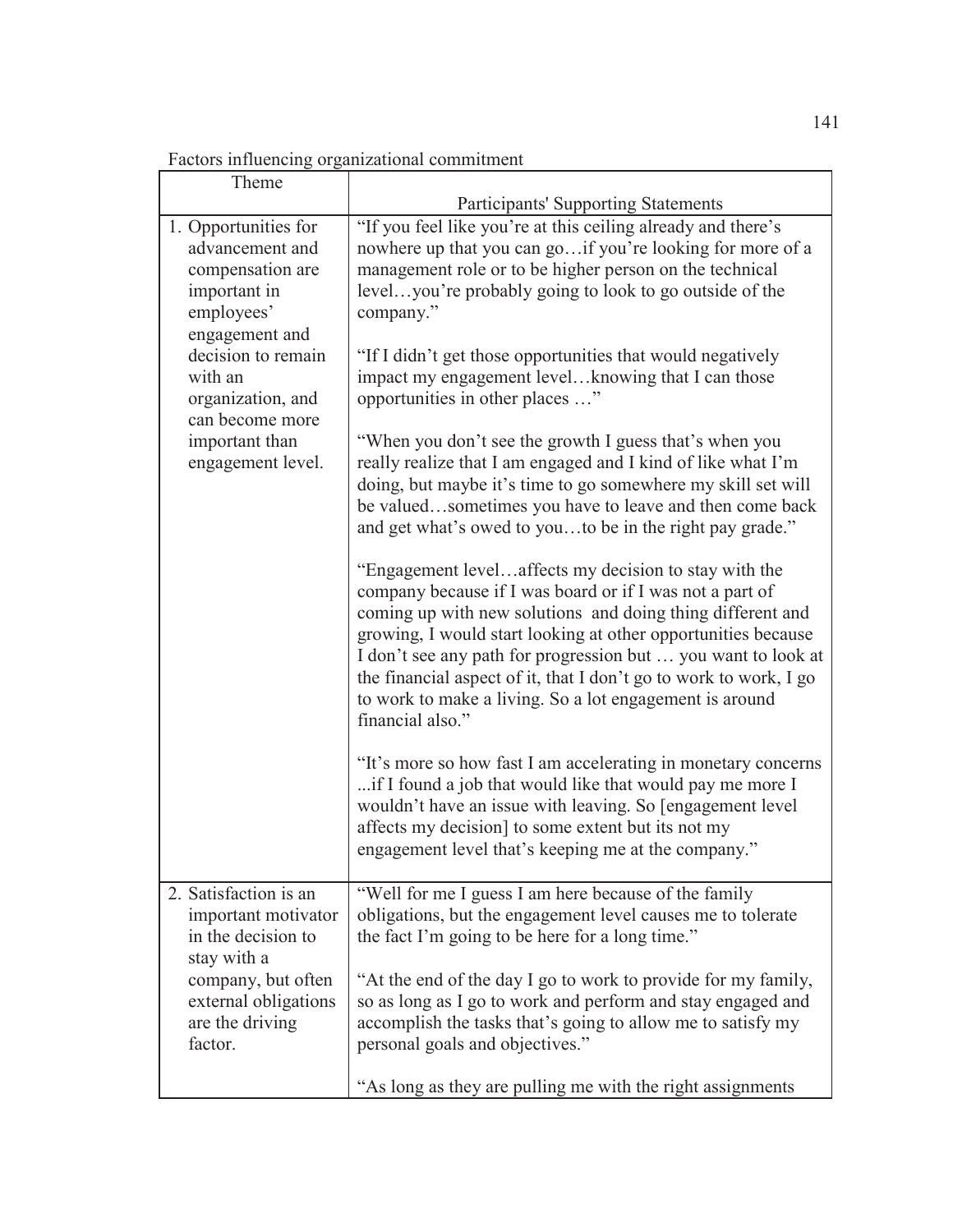|                                                                                                                                     | and I'm working with good teams, I would probably remain<br>with the company. Regardless of if I like my job or not, I'll<br>probably remain with the company only because of the family<br>purposes."                                                                                                                                                                                                                                                            |
|-------------------------------------------------------------------------------------------------------------------------------------|-------------------------------------------------------------------------------------------------------------------------------------------------------------------------------------------------------------------------------------------------------------------------------------------------------------------------------------------------------------------------------------------------------------------------------------------------------------------|
| 3. Employees who<br>have a breadth of<br>understanding of<br>the organization's<br>goals, as well as                                | "When an employee is engaged you know, they want to make<br>for sure that not only are they out for the own personal<br>success, they also want to make sure that the company is<br>successful. So it's a win-win situation."                                                                                                                                                                                                                                     |
| strategic plans and<br>processes for<br>achieving them,<br>will be more<br>engaged and have a<br>greater sense of<br>ownership over | "[Motivated employees] understand what's going on in the<br>company and, they understand what their role is they are<br>going to grow personally, but in their view personally the<br>company is going to be successful, the you are also going to<br>build trust, not only with the employee but you are also going<br>to build that environment for engagement."                                                                                                |
| their work, more<br>buy-in to<br>company's<br>objectives.                                                                           | "If the employees don't know what the overall organization is<br>trying to achieve they're going to be lost and even when they<br>are trying to just do positive things, if they don't know what<br>the end result should be in the organization  Sometimes<br>these employees need more data, more information behind<br>that how do we get here, how do this so that we can make<br>the next quarter and even the next year more productive, more<br>effective" |

## Leadership's influence on employee engagement

| Theme                                                                                                                            |                                                                                                                                                                                                                                                                                                                                                                                                                                                                                                                                                     |
|----------------------------------------------------------------------------------------------------------------------------------|-----------------------------------------------------------------------------------------------------------------------------------------------------------------------------------------------------------------------------------------------------------------------------------------------------------------------------------------------------------------------------------------------------------------------------------------------------------------------------------------------------------------------------------------------------|
|                                                                                                                                  | <b>Participants' Supporting Statements</b>                                                                                                                                                                                                                                                                                                                                                                                                                                                                                                          |
| 1. Leadership is<br>responsible for<br>communicating<br>goals and processes<br>to employees as<br>well as providing<br>feedback. | "One reason that they may become disengaged is the lack of<br>urgency or the lack of communication as far what going on in<br>the current task or the current responsibilities of the<br>project it could be communication from the project<br>managerthe lack of will make the employee start to fill<br>disconnected from the project or disconnected from any type<br>of responsibility and that can become hazardous to the<br>project. Or the project might see some decline as far as<br>productivity because of disengagement of this sort." |
|                                                                                                                                  | "Another way [to keep employees engaged] is at the<br>leadership or management level; managers can constantly stay<br>in communication with all of their employees/engineers and<br>make sure that everybody is connected with the project and                                                                                                                                                                                                                                                                                                      |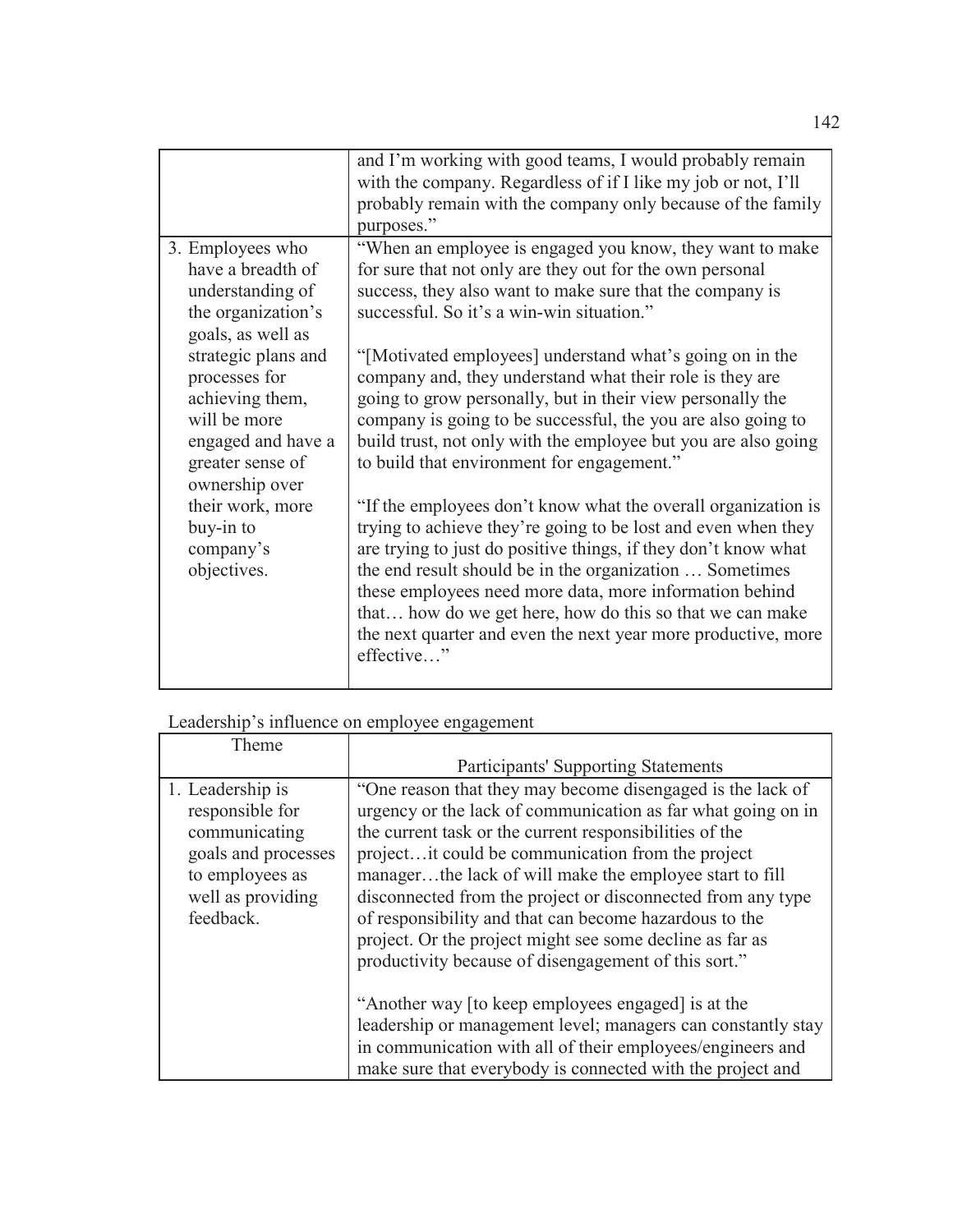|                                                                                                                                                                                                 | find out what's going on, maybe doing weekly status reports,<br>monthly status reports to see what's going on."<br>"Communication from program managementmakes it a lot<br>easier kind of knowing what the overall goal is from program<br>management when your just doing your little tasks; so if it's<br>on the critical chain or if it's lower priorities, I at least<br>knowwhat is important about what I'm doing and that<br>keeps me engaged because I understand what the overall goal<br>is from the program as a whole."                                                                                                                                                                                                                                                                                                                                                                                                                                                                                                                                                                                                                                                                                                                                                                                                                                                                                                                                                                                                                                                                                                                                                                |
|-------------------------------------------------------------------------------------------------------------------------------------------------------------------------------------------------|----------------------------------------------------------------------------------------------------------------------------------------------------------------------------------------------------------------------------------------------------------------------------------------------------------------------------------------------------------------------------------------------------------------------------------------------------------------------------------------------------------------------------------------------------------------------------------------------------------------------------------------------------------------------------------------------------------------------------------------------------------------------------------------------------------------------------------------------------------------------------------------------------------------------------------------------------------------------------------------------------------------------------------------------------------------------------------------------------------------------------------------------------------------------------------------------------------------------------------------------------------------------------------------------------------------------------------------------------------------------------------------------------------------------------------------------------------------------------------------------------------------------------------------------------------------------------------------------------------------------------------------------------------------------------------------------------|
| 2. Employees who<br>trust and respect<br>company leadership<br>and feel supported<br>by responsive<br>leadership will be<br>more likely to<br>follow procedures<br>and communicate<br>concerns. | "Trust and respect are two main pillars that affect employee<br>engagementif a person does not feel that they can trust you<br>then they will not communicate to you so you not going to<br>really figure out what going on with them. If people are not<br>engaged, if they don't have ways to communicate openly and<br>freely about hard matters, the organization just will not<br>thrive."<br>"If employees do not trust their leaders, they would be scared<br>to communicate good things or bad things somebody [may<br>be] scared to step in because they are finding something<br>wrong in a process or that a person is [doing] something<br>unethical or borderline illegal, they may be scared of<br>retaliation because they don't trust the people above them."<br>"With leadership, you have to know that this person has your<br>interest or the company's best interest in mind and that they<br>are doing the right thing at the end of the day. If there is<br>somebody that you can't trust or respect, that will completely<br>disengage an employee."<br>"There is almost a direct correlation [between employee<br>engagement] with respect and trust. With your leaders you<br>can go to talk to them, let them know your concerns, if you<br>need to be put on new challenging assignments or if you need<br>a change of scenery. Being able to share that with your<br>organizational leaders and know that they have your best<br>interest in mind is a positive."<br>"Respect plays a huge role because if you do not have the<br>respect of leadership you essentially wouldn't listen to them.<br>You wouldn't want to do the things that they have set for<br>you." |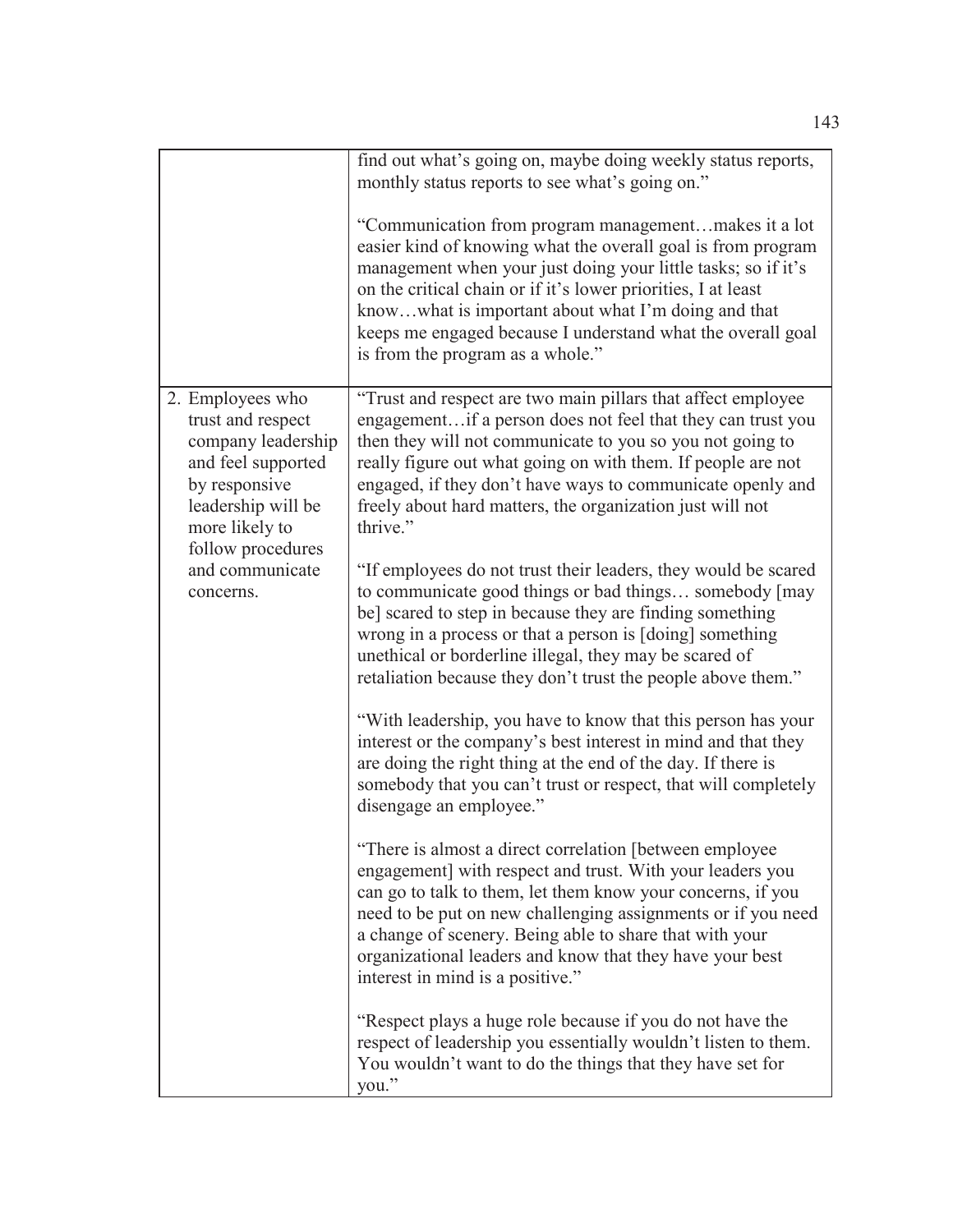| 3. Leadership is<br>responsible for<br>setting forth clear,<br>intentional<br>strategies to<br>develop and<br>maintain employee<br>engagement; failure<br>to do so is<br>perceived as a<br>failure of<br>leadership. | "If you want to have an organization that is thriving and<br>growing you got to have total employee engagement and you<br>have to have methods and processes in place to be assured<br>that people have that opportunity to be engaged. I mean that<br>you have to be intentional about it."<br>"If you don't have support from a leadership staff a lot of<br>people are going to take it as lip service and believe that<br>change is going to come where they can actually be involved<br>and it gives a false sense of perception that employees<br>actually matter. A lot of companies out there will say people<br>are their number one asset but when it comes down to it, they<br>don't involve the people, they don't train the people it all<br>starts from leadership if you have weak leadership you're<br>not going to have a sound employee engagement."<br>"If an employee becomes disengaged I think its all on<br>leadership. Leaders have the teams they deservethey should<br>be focusing on is how to keep their employees engaged. If a<br>team is dysfunctional, no one wants to be engaged, people are<br>distracted, people are out on their own agendas, people are<br>just coming to work and doing what they got to do to go<br>home, not willing to think outside the box or expand their<br>horizons. That's a direct reflection of their leaders and that's a<br>hard pill to swallow for a lot of leaders. You want to change<br>the culture, you want people to be engaged and active, you<br>have to put a plan in place."<br>"I would think that the role of leadership in employee<br>engagement is huge. These are the individuals that are setting<br>forth or laying down the policies that we are to use. So to me<br>leadership's job is to find ways or methods to have their<br>employees kind of what to do the job that they're in. So if<br>they fail to do that then to me they are the primary source for<br>employees becoming disengaged." |
|----------------------------------------------------------------------------------------------------------------------------------------------------------------------------------------------------------------------|---------------------------------------------------------------------------------------------------------------------------------------------------------------------------------------------------------------------------------------------------------------------------------------------------------------------------------------------------------------------------------------------------------------------------------------------------------------------------------------------------------------------------------------------------------------------------------------------------------------------------------------------------------------------------------------------------------------------------------------------------------------------------------------------------------------------------------------------------------------------------------------------------------------------------------------------------------------------------------------------------------------------------------------------------------------------------------------------------------------------------------------------------------------------------------------------------------------------------------------------------------------------------------------------------------------------------------------------------------------------------------------------------------------------------------------------------------------------------------------------------------------------------------------------------------------------------------------------------------------------------------------------------------------------------------------------------------------------------------------------------------------------------------------------------------------------------------------------------------------------------------------------------------------------------------------------------------------------------------------------|
|                                                                                                                                                                                                                      |                                                                                                                                                                                                                                                                                                                                                                                                                                                                                                                                                                                                                                                                                                                                                                                                                                                                                                                                                                                                                                                                                                                                                                                                                                                                                                                                                                                                                                                                                                                                                                                                                                                                                                                                                                                                                                                                                                                                                                                             |
| 4. Allowing<br>employees<br>autonomy in their<br>work and                                                                                                                                                            | "[Disengaged employees] don't really have control over what<br>they dodon't have a voice to define how you do your<br>taska lack of control."                                                                                                                                                                                                                                                                                                                                                                                                                                                                                                                                                                                                                                                                                                                                                                                                                                                                                                                                                                                                                                                                                                                                                                                                                                                                                                                                                                                                                                                                                                                                                                                                                                                                                                                                                                                                                                               |
| involvement in<br>decision-making<br>process is seen as                                                                                                                                                              | "When management doesn't respect their answers or respect<br>their input then people tend to get disengagedthey fall short<br>of being engaged because of leadership not allowing them to                                                                                                                                                                                                                                                                                                                                                                                                                                                                                                                                                                                                                                                                                                                                                                                                                                                                                                                                                                                                                                                                                                                                                                                                                                                                                                                                                                                                                                                                                                                                                                                                                                                                                                                                                                                                   |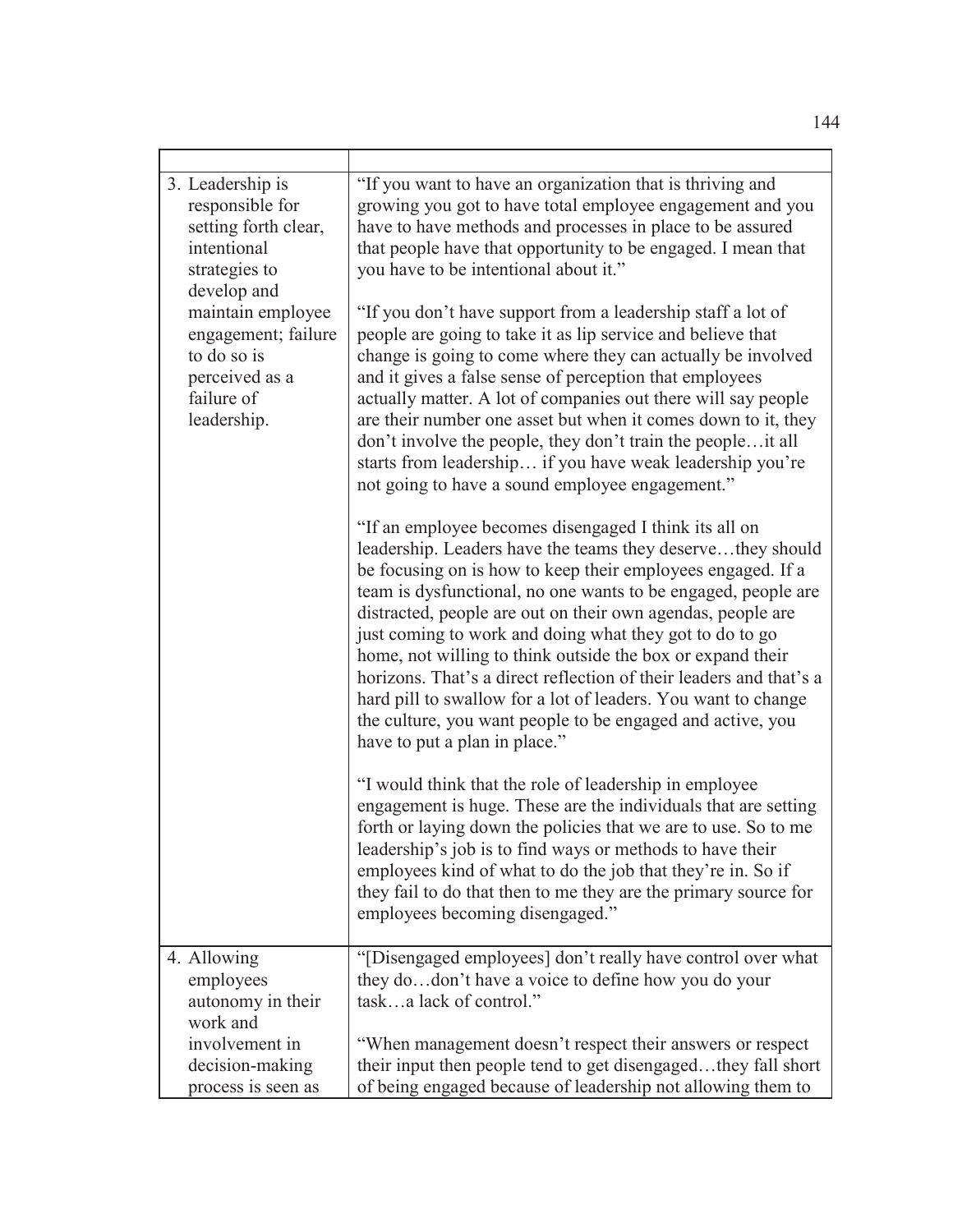| an indicator of trust<br>and respect, and<br>promotes employee<br>engagement.                                                                                                                                            | be heard or allowing them to impact their own work."<br>"A boss or a peer that trusts you to make the decisions and<br>will stand and back you on those decisions. That allows you<br>to come to work in a better environment and perform at a<br>higher standard because you were rewarded not only by<br>taking chances but also being able to make those decision<br>whether right or wrong as long as they're well thought out<br>that somebody will support your initiative and allow you to<br>grow."                                                                                                                                                                                                                                                                                                                                                                                                                                                                                                                                                                                                                                                                                                                                                                                    |
|--------------------------------------------------------------------------------------------------------------------------------------------------------------------------------------------------------------------------|------------------------------------------------------------------------------------------------------------------------------------------------------------------------------------------------------------------------------------------------------------------------------------------------------------------------------------------------------------------------------------------------------------------------------------------------------------------------------------------------------------------------------------------------------------------------------------------------------------------------------------------------------------------------------------------------------------------------------------------------------------------------------------------------------------------------------------------------------------------------------------------------------------------------------------------------------------------------------------------------------------------------------------------------------------------------------------------------------------------------------------------------------------------------------------------------------------------------------------------------------------------------------------------------|
| 5. Initiating individual<br>strategies and<br>processes to<br>reengage<br>employees, and<br>involving them in<br>the solution, is<br>perceived as more<br>efficacious than<br>applying a one-size-<br>fits-all strategy. | "Reengagement sometimes takes a lot of effort you have to<br>understand first of all what has the employee disengaged. You<br>have to understand is it personally, is it financially, is it<br>spiritually What is the root of the evil?"<br>"Employees can be reengaged bylooking at what's going to<br>help this employee to see what can I do to help put them in a<br>position that they're going to be happy in."<br>"Employee engagement takes worknot all employees are<br>the same, so the tools, whether it's a new leadership group,<br>whether it's new forms of study, whether it's causing people<br>to be able to work in multiple roles, all of those things are<br>needed for a large group of employees. There is not one<br>solution."<br>"Find out why they became disengaged in the first place and<br>removing that road block and then you can work on finding<br>out what are their personal needs to keep them engaged<br>establish a process to [give] some type of meaning in work<br>and helping them to stay involved."<br>"As leader you need to know your employees and what type<br>of people they are, what motivates themyou can't lead<br>everyone the same. Some employees you do have to take a<br>different route with to ensure that they stay engaged." |
| 6. Trust and respect<br>between leaders and<br>their employees<br>must be mutual;<br>leaders perceived as<br>being self-interested<br>are not conducive to                                                               | "Trust and respect should be demonstrated at the leadership<br>level, that way it will filter down to the employees. And<br>typically when employees have a leader that they trust and<br>respect also, they are more likely to be more productive and<br>engaged. Not only a leader that they trust but a leader that<br>trusts and respects them (employee) also. When the leader<br>respects the employee it makes for a better relationship and a                                                                                                                                                                                                                                                                                                                                                                                                                                                                                                                                                                                                                                                                                                                                                                                                                                          |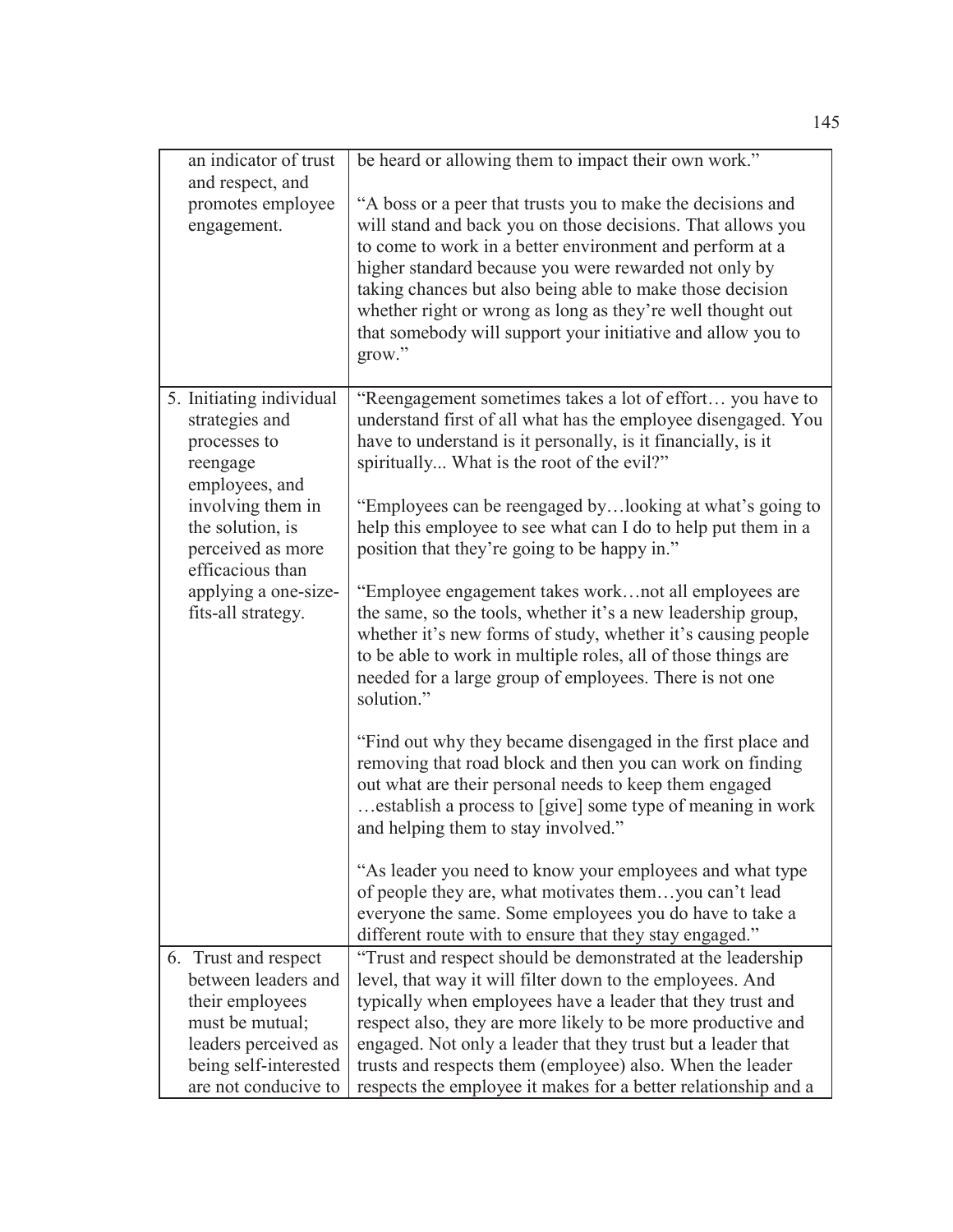| employee                                                                                                      | better working environment."                                                                                                                                                                                                                                                                                                                                                                                                                                                                                                             |
|---------------------------------------------------------------------------------------------------------------|------------------------------------------------------------------------------------------------------------------------------------------------------------------------------------------------------------------------------------------------------------------------------------------------------------------------------------------------------------------------------------------------------------------------------------------------------------------------------------------------------------------------------------------|
| engagement.                                                                                                   | "Employees become disengaged when they work for a leader<br>that does not have their best interest at heart and they<br>recognize that and because of that they have some malcontent<br>for that leader."                                                                                                                                                                                                                                                                                                                                |
|                                                                                                               | "Leadership is the biggest factor in employee engagement. If<br>you have someone that you enjoy working for, if you have<br>someone that you they have your best interest at heart all the<br>time you will be fully engaged in whatever you are doing."                                                                                                                                                                                                                                                                                 |
|                                                                                                               | "If you just become transparent with your employees that they<br>see that you aren't doing stuff to not to make your (leader)<br>paycheck fatter, but for their (employee) benefit. Which<br>basically boils down to the selflessness vs. selfishness. And<br>just to be genuine; if someone knows that you're genuine I<br>think that would help that individual to become fully engaged<br>in a task."                                                                                                                                 |
| 7. Engaged leaders<br>who facilitate<br>cohesiveness<br>among team<br>members are<br>essential to<br>employee | "[Engagement is] driven from the top down standpoint. If you<br>see that  someone in a leadership role on the team that you<br>are on, that they are actually committed to the efforts, they<br>would influence you, make you also be interested in a positive<br>outcome and efforts. Having an apathetic leader is very<br>poisoning."                                                                                                                                                                                                 |
| engagement;<br>disengaged leaders<br>make employees<br>feel isolated.                                         | "I would say the lack of cohesiveness within the team, no one<br>talking to each other, probably employees becoming<br>frustrated because they feel like they're stuck in a rut and they<br>feel they don't have anyone to talk to kind of get them out of<br>that rut. If you don't have like a lead whose constantly or at<br>least periodically checking in on you so you kind of feel like<br>you're out there by yourself on your own; so you kind of feel<br>like the weight of the world in on your shoulders with this<br>task." |
|                                                                                                               | "I think leadership is essential for employee engagement, they<br>are like the facilitators of employee engagement, making sure<br>that everyone is communicating and getting along and<br>working together as a team so I think leadership is very<br>important in that aspect."                                                                                                                                                                                                                                                        |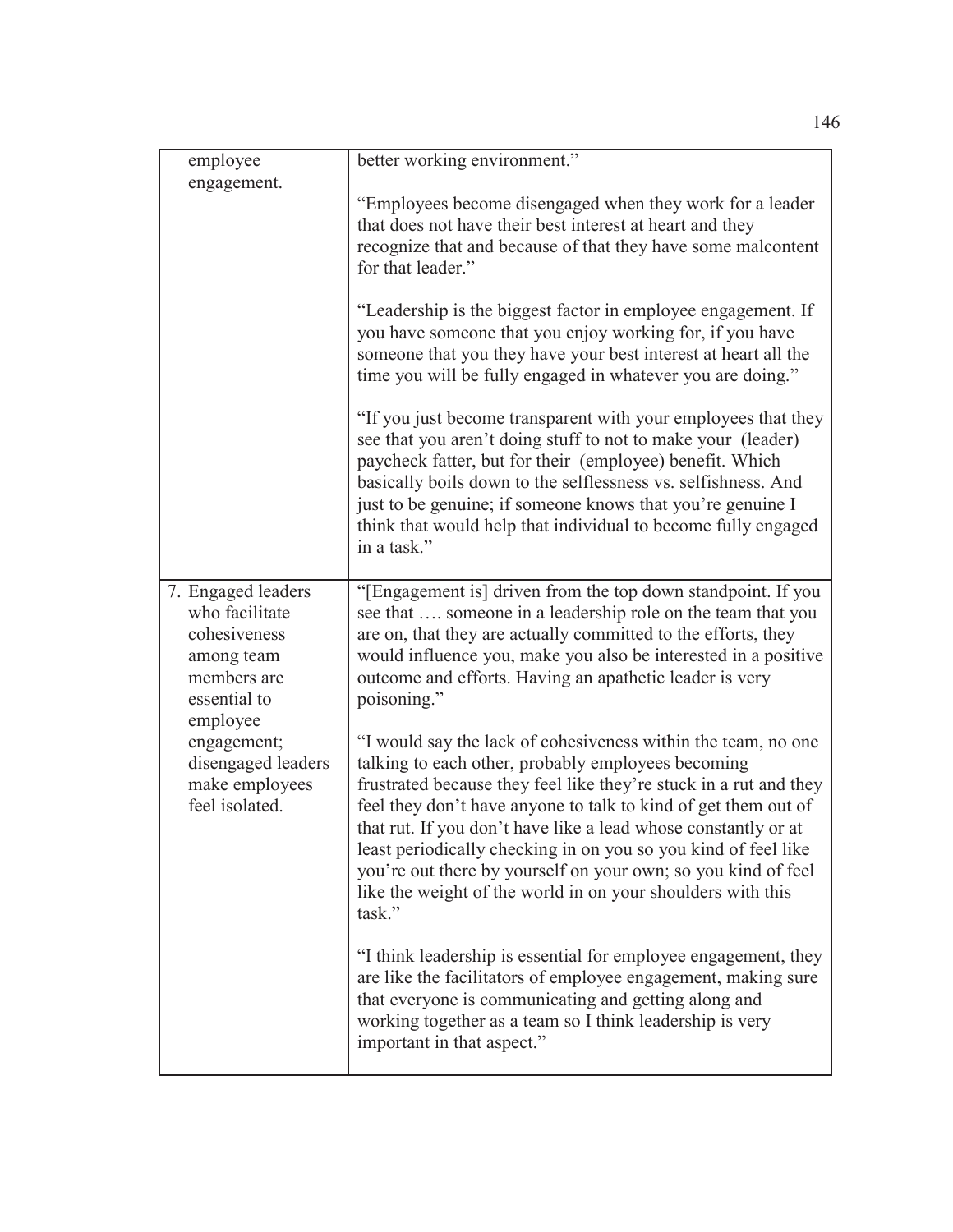Influence of employee engagement on employee performance and organizational performance

| Theme                                                                                                                      |                                                                                                                                                                                                                                                                                                                                                                                                                                                                            |
|----------------------------------------------------------------------------------------------------------------------------|----------------------------------------------------------------------------------------------------------------------------------------------------------------------------------------------------------------------------------------------------------------------------------------------------------------------------------------------------------------------------------------------------------------------------------------------------------------------------|
|                                                                                                                            | <b>Participants' Supporting Statements</b>                                                                                                                                                                                                                                                                                                                                                                                                                                 |
| 1. Employee<br>disengagement has<br>a negative and<br>contagious impact                                                    | "We work in a team environment, so if you have an employee<br>that is dissatisfied or disengaged kind of spills over to other<br>team members."                                                                                                                                                                                                                                                                                                                            |
| on employee<br>satisfaction,<br>motivation and<br>morale.                                                                  | "Every person needs to feel that they are valued and feel like<br>they are a part of the team and if they are notthat person<br>can kind of spread that disengagement like the plague."                                                                                                                                                                                                                                                                                    |
|                                                                                                                            | Big influence, they have a big influence it could spread to<br>other people pretty quickly if somebody is disengaged. They<br>can talk to other employees and kind of resonate. Some<br>employee might have something kind of small but it can kind<br>of get amplified. I have seen it, we've lost quite a bit of<br>people this year in my department close to at least 20%. So I<br>seen the role of influence as far as spreading; it can lead to<br>attrition.        |
|                                                                                                                            | "Oh my God! They're negative, and the negativity spreads<br>like wildfireit brings everyone's morale down. So you<br>either need to reengage them or encourage them to go<br>somewhere else."                                                                                                                                                                                                                                                                              |
| 2.<br>Employee<br>disengagement<br>causes conflict,<br>tension and<br>resentment among<br>employees,<br>resulting in lower | "It becomes a demoralizing factor when you have disengaged<br>employeeswhen a high performing employee sees someone<br>disengaged and then they have to pick up the slack for that<br>employee, you would get to a point where that high<br>performing employee, you can't pay that person enough--they<br>will be like 'Why am I even doing this?"                                                                                                                        |
| morale,<br>motivation, and<br>employee<br>attrition.                                                                       | "A disengaged employee in my opinion is not a satisfied<br>employeethe unsatisfied employee goes one of two ways.<br>They just start coasting through the rest of the time, which<br>does affect the entire team, because other people are going to<br>start picking up their slack or see that the disengaged<br>employee, using my own functional, is allowed to get away<br>with whatever they want to do. Therefore other people are<br>unmotivated to do any better." |
|                                                                                                                            | "Within that team or organizationthere will be a very                                                                                                                                                                                                                                                                                                                                                                                                                      |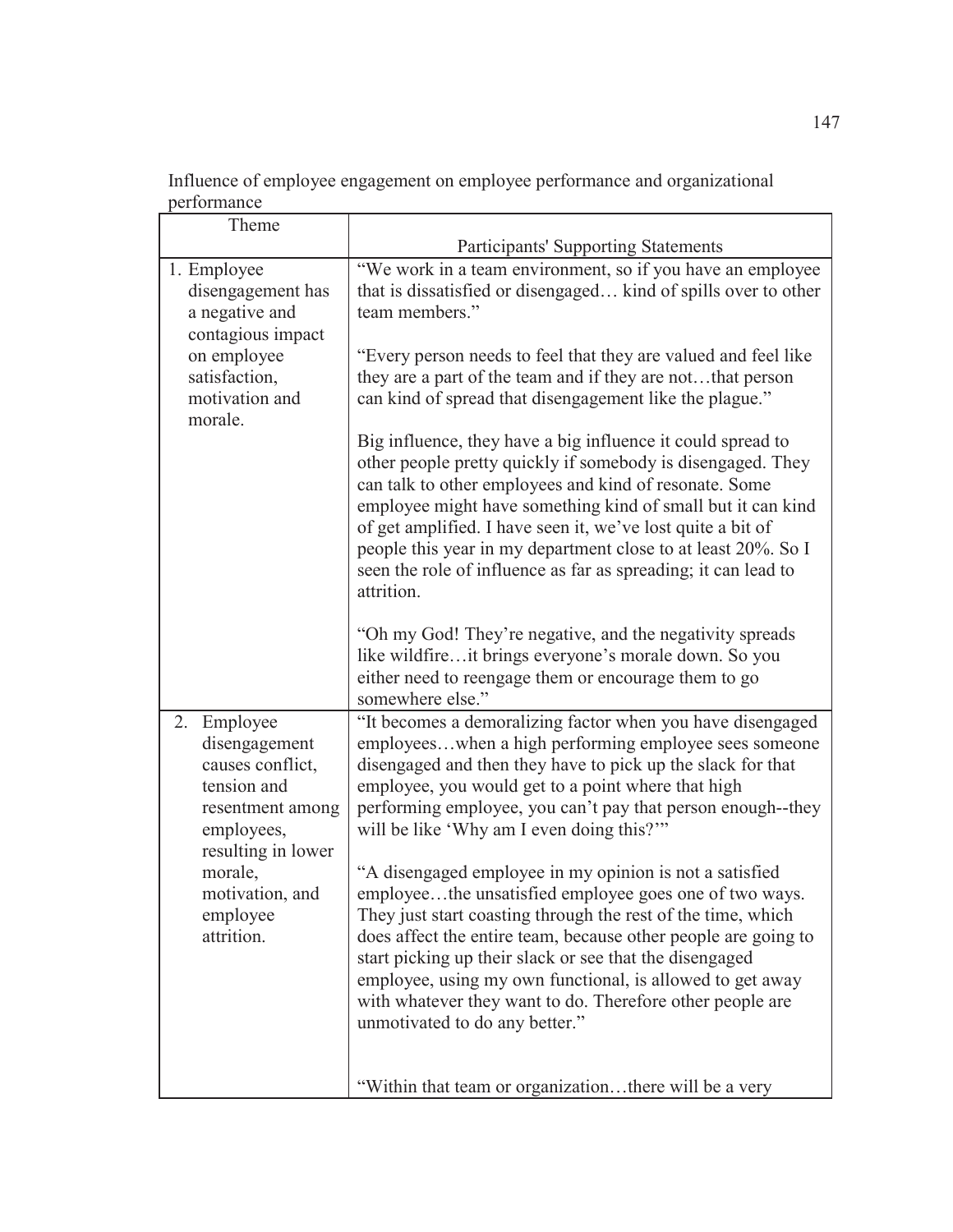|                                                                                                                                                                                                                                                                                                                                                                                                                                       | distinct separationyou're going to have some people who<br>side with that disgruntled employeeother people who don't<br>agree with that disgruntled employee so now you're going to<br>have a segregated workforcenot an efficient workforce. So<br>your level of productivity is going to decrease."                                                                                                                                                                                                                                                                                                                                                                                                                                                                                                                                                                                                                                                                                                                                                                                                                                                                                                                                                                                                                                                                                                                                                                                                                                                                                                                                                                                                                                                                                                                                                                                                                          |
|---------------------------------------------------------------------------------------------------------------------------------------------------------------------------------------------------------------------------------------------------------------------------------------------------------------------------------------------------------------------------------------------------------------------------------------|--------------------------------------------------------------------------------------------------------------------------------------------------------------------------------------------------------------------------------------------------------------------------------------------------------------------------------------------------------------------------------------------------------------------------------------------------------------------------------------------------------------------------------------------------------------------------------------------------------------------------------------------------------------------------------------------------------------------------------------------------------------------------------------------------------------------------------------------------------------------------------------------------------------------------------------------------------------------------------------------------------------------------------------------------------------------------------------------------------------------------------------------------------------------------------------------------------------------------------------------------------------------------------------------------------------------------------------------------------------------------------------------------------------------------------------------------------------------------------------------------------------------------------------------------------------------------------------------------------------------------------------------------------------------------------------------------------------------------------------------------------------------------------------------------------------------------------------------------------------------------------------------------------------------------------|
| 3. Employee<br>satisfaction and<br>engagement are<br>described as<br>directly related to<br>employee<br>performance.<br>Satisfied, engaged<br>employees<br>produce higher<br>quality work more<br>efficiently, in turn<br>improving<br>organizational<br>performance.<br>Conversely,<br>disengaged<br>employees are<br>less productive<br>than their engaged<br>counterparts,<br>thereby causing<br>organizational<br>inefficiencies. | "It goes hand and hand, if an employee is not engaged, most<br>likely their performance level will decrease. One drives the<br>other. Or their level of effort will decrease it determines<br>the level of productivity."<br>"If you have extremely engaged employees, you're going to<br>have extremely high performance. Conversely if you have<br>employees that are disengaged, you will have low<br>organizational performance. So they're directly<br>proportional. [if] you have a mass of employees that are fully<br>engaged you could have exponential output in<br>performanceif you have a bunch of employees that aren't<br>engaged they you will get that extremely exponential decrease<br>in organizational performance."<br>"Well, if your employee isn't engaged in his work then the<br>organization isn't running at full strength and if the<br>organization isn't running at full strength then the<br>performance isn't the best it could be. So employee<br>engagement and organizational performance are directly<br>proportional to each other. If an employee is engaged in his<br>job, he'll perform at a level that's very high. His contributions<br>to the company will create a very high organizational<br>performance."<br>"As employees become more engaged the come up with<br>better solutions on how to do things which increases your<br>output which you know if an employee develops a solution<br>that on how to do things better they will reduce the amount of<br>time that it takes to reduce the errors; that's going to increase<br>the quality of the product which is going to increase the<br>output also."<br>"If employees are engaged appropriately, I think that is going<br>to have a positive affect on productivity. But if leadership; if<br>they're not engaging employees accordingly or appropriately<br>or if the employee themselves are disengaged then that's |
|                                                                                                                                                                                                                                                                                                                                                                                                                                       | going to have a negative impact or influence on the                                                                                                                                                                                                                                                                                                                                                                                                                                                                                                                                                                                                                                                                                                                                                                                                                                                                                                                                                                                                                                                                                                                                                                                                                                                                                                                                                                                                                                                                                                                                                                                                                                                                                                                                                                                                                                                                            |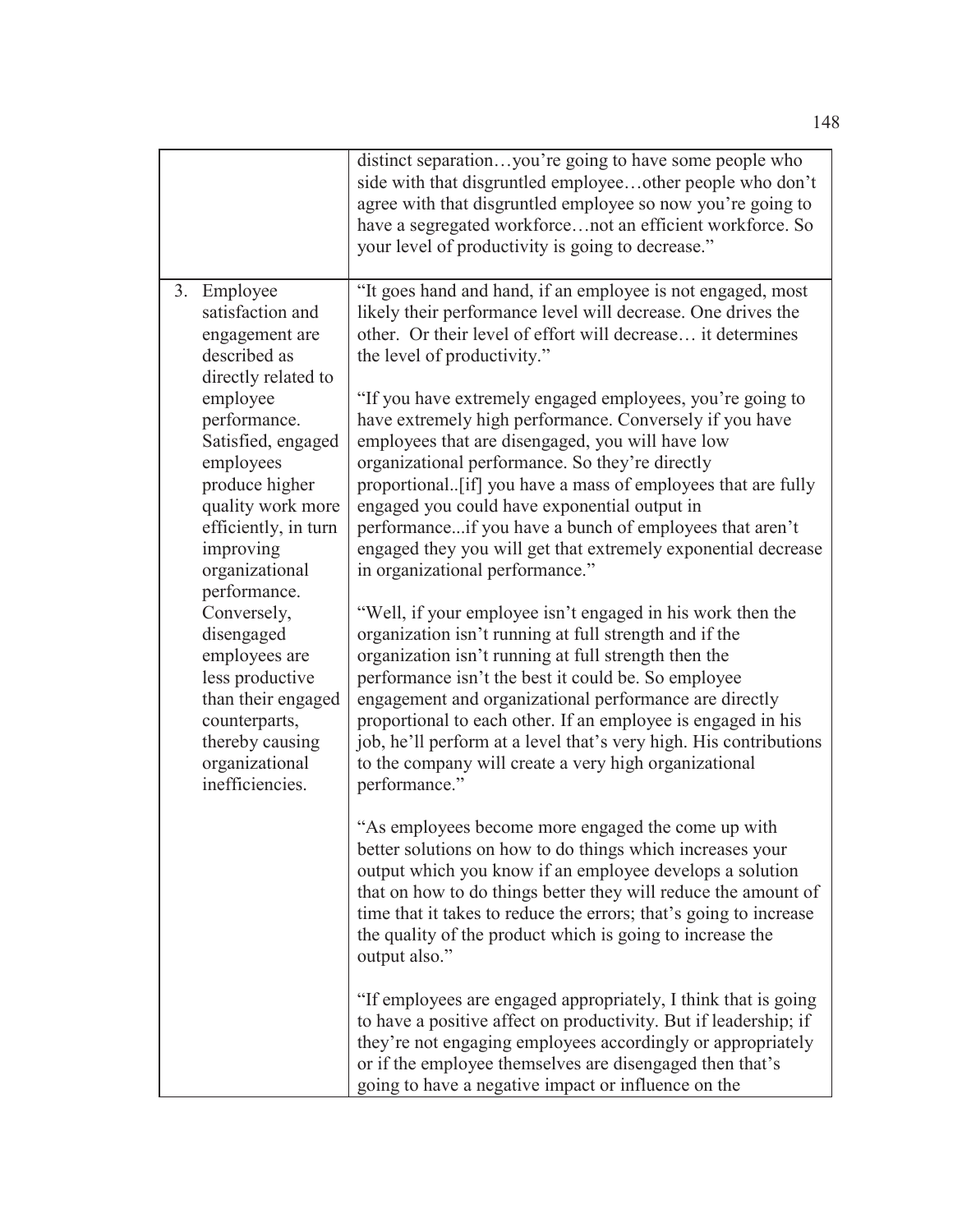| company's productivity."                                                                                                                                                                                                                                                                                                                                                                                                                                                                                     |
|--------------------------------------------------------------------------------------------------------------------------------------------------------------------------------------------------------------------------------------------------------------------------------------------------------------------------------------------------------------------------------------------------------------------------------------------------------------------------------------------------------------|
| "The effect and influence that they have is that they will drive<br>down productivity. When and employee is disengaged they<br>take longer to perform a normal task they don't do it to a<br>higher standard and it becomes more of a situation where they<br>do the bare minimum just to keep their job and in turn, that<br>lowers the actual productivity and profitability of a company<br>because you are going to use more resources to complete the<br>same tasks that shouldn't take as long to do." |
| "My perception of employee engagement is that it is<br>absolutely critical. You can not function; I mean, you can't<br>maintain effectively engaging employees, you business is<br>going to suffer and aren't going to be able to remain<br>competitive in today's market place."                                                                                                                                                                                                                            |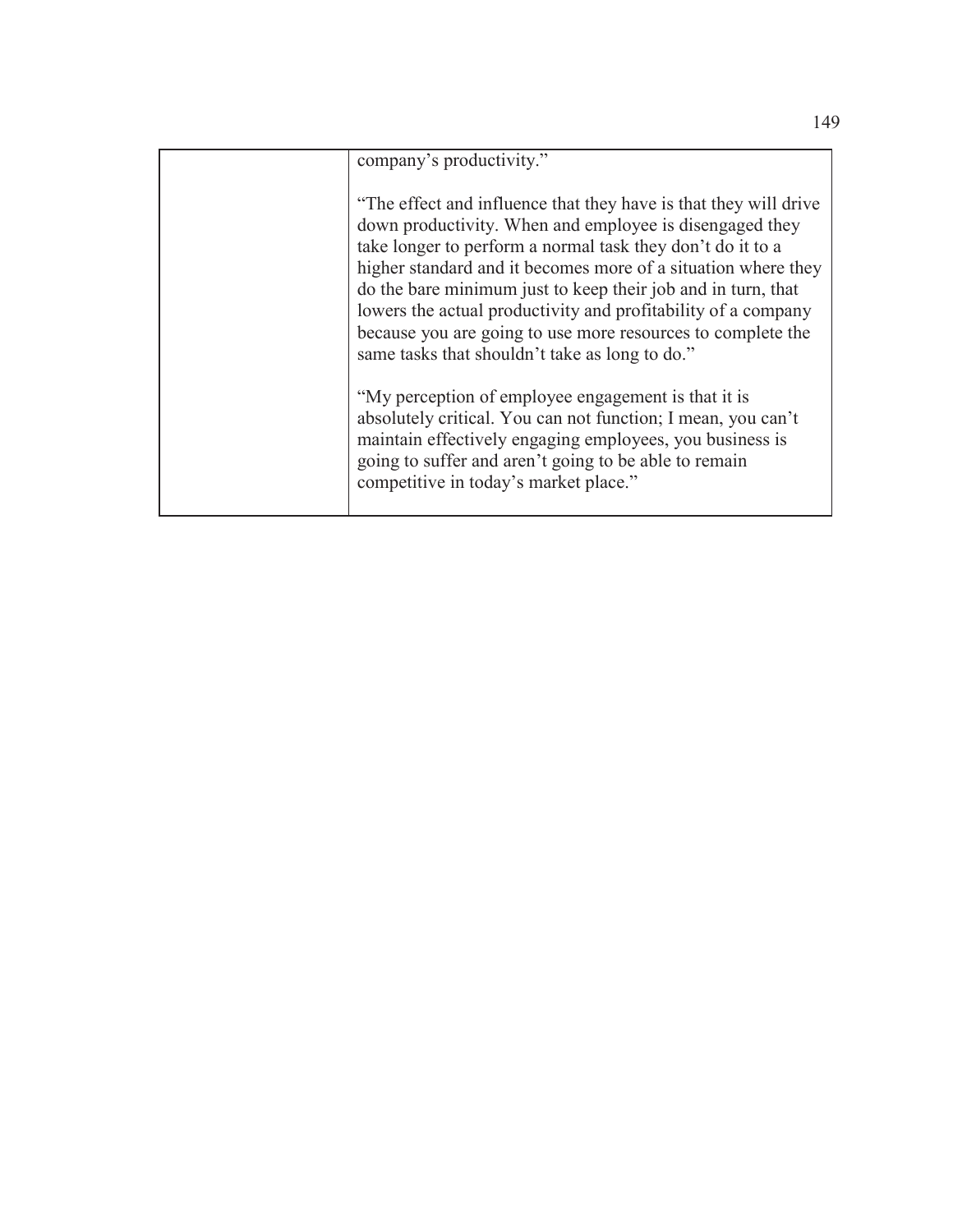#### Curriculum Vitae

#### **Wayne K. Richards Jr.**

Matriculated through various education levels of educations while a working challenging professional assignment responsible for execution and performance, and integration of influential leadership.

#### **Education and Training:**

#### **Doctor of Business Administration- Self Designed**

Walden University

Proposal: Increasing Productivity Through Employee Engagement

## **Executive Masters of Business Administration**

Troy State University: Fall 2007

 Applied Study- non-thesis Market Analysis of Starbucks and Crispy Kreme: Determining the differences between successful and failing

companies.

## **Bachelor of Science- Business Administration**

University of Maryland University College

Spring 2005

#### **Associate of Applied Science- Logistics Management**

Community College of the Air Force - Maxwell AFB, Alabama

Fall-2003

#### **Special Training / Continuing Education:**